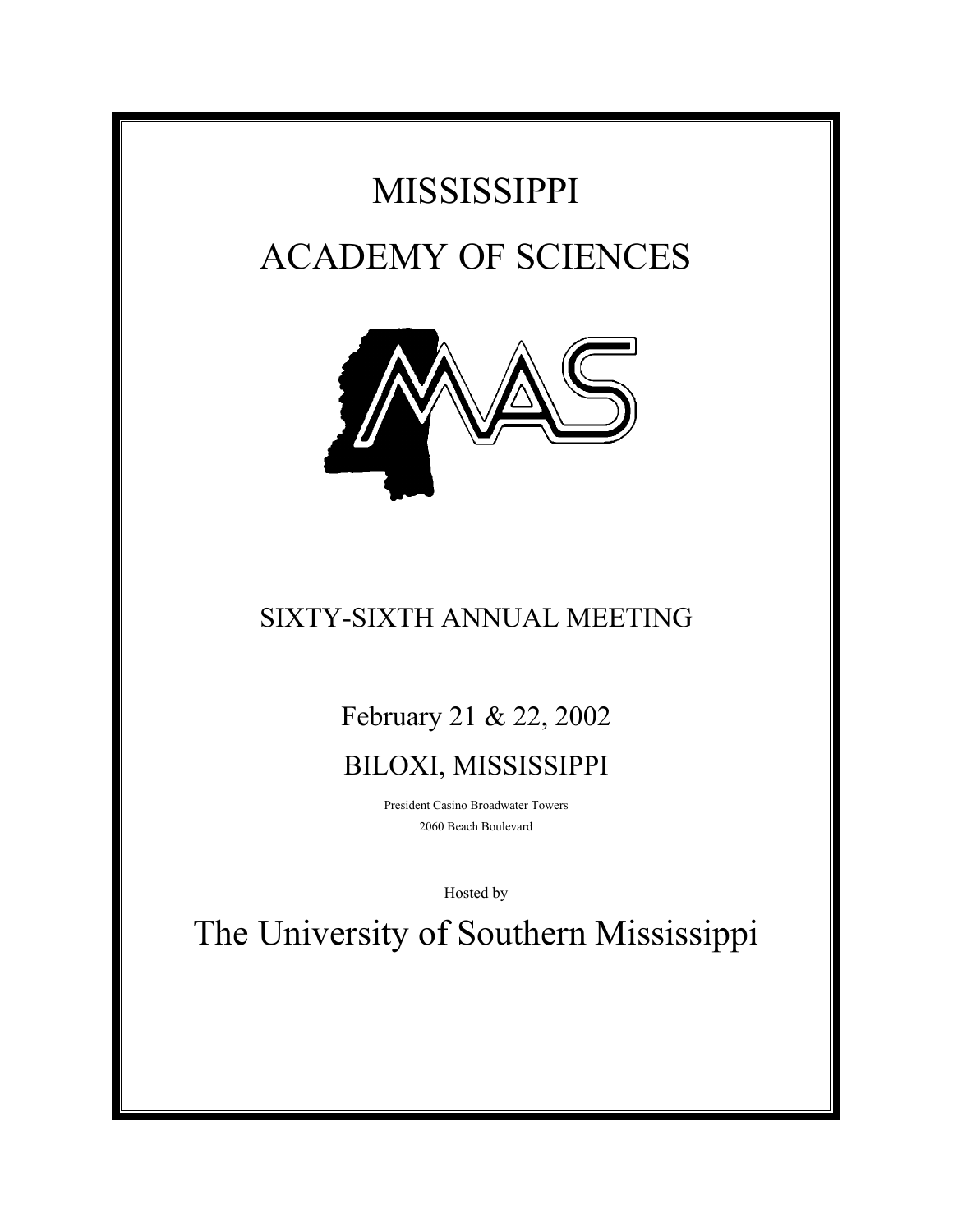# **Journal of the Mississippi Academy of Sciences**

Volume 47 Number 1 January 2002 Mumber 1

Journal of the Mississippi Academy of Sciences

**Editor** Kenneth J. Curry University of Southern Mississippi

**Associate Editors**

Carolyn R. Boyle Mississippi State University Maureen Corcoran Waterways Experiment Station Ibrahim O. Farah Jackson State University Timothy C. Lockley USDA APHIS PPQ IFA Robin Rockhold Univ. of Mississippi Medical Center Brian Tsang Univ. of Mississippi Medical Center

> **Abstracts Editor** John Boyle Mississippi State University

*The Journal of the Mississippi Academy of Sciences* (ISSN 0076-9436) is published in January (annual meeting abstracts), April, July, and October, by the Mississippi Academy of Sciences. Members of the Academy receive the journal as part of their regular (nonstudent) membership. Information regarding subscriptions, availability of back issues, and address changes is available from The Mississippi Academy of Sciences, Post Office Box 55907, Jackson, MS 39296-5907; 601-366- 2995; msacad@bellsouth.net.

*Editorial policy* is located on the inside front cover. *Information for contributors* is located on the inside back cover. Manuscripts and inquiries about publication and information about advertising should be sent to the editor: Kenneth J. Curry, University of Southern Mississippi, Post Office Box 5018, Hattiesburg, MS 39406-5018. 601-266-4930 (voice & fax) kenneth.curry@usm.edu

# *Contents*

- 3 ACADEMY OFFICERS & DIVISION CHAIRS 2001–2002
- 4 SCHEDULE
- 6 MEETING OVERVIEW
- 7 BROADWATER TOWERS FLOOR PLAN; BILOXI AREA MAP
- 8 DODGEN LECTURE
- 9 EDUCATION MEMBERS & LIFE MEMBERS
- 11 PROGRAM & ABSTRACTS
- 11 Agriculture and Plant Science
- 18 Cellular, Molecular and Developmental Biology
- 27 Chemistry and Chemical Engineering
- 37 Geology and Geography
- 43 Health Sciences
- 52 History and Philosophy of Science
- 56 Marine and Atmospheric Sciences
- 64 Mathematics, Computer Science and Statistics
- 68 Physics and Engineering
- 76 Psychology and Social Sciences
- 82 Science Education
- 87 Zoology and Entomology
- 89 SPECIAL PRESENTATIONS
	- ' 2002 Annual Dodgen Lecture
	- Special Education Presentation: Structure Visualization in
	- Biochemistry Education: Seeing Is Believing
	- Protection of Human Subjects: The Expanding Roles of the Institutional Review Board
	- ' Mississippi Center for Supercomputing Research (MCSR) User Advisory Group Meeting

91 AUTHOR INDEX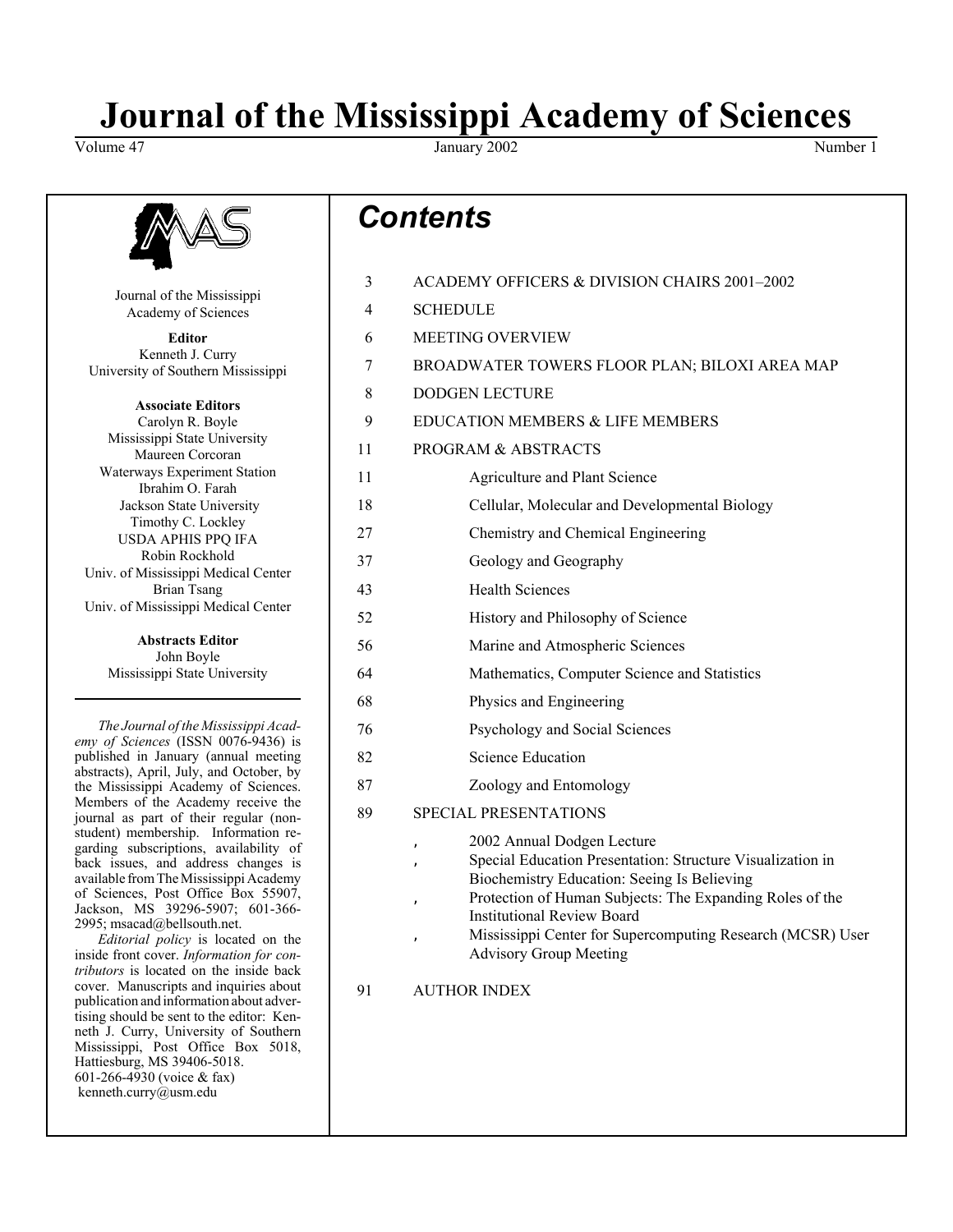| <b>OFFICERS OF THE</b>          |                 |  |  |  |  |  |
|---------------------------------|-----------------|--|--|--|--|--|
| MISSISSIPPI ACADEMY OF SCIENCES |                 |  |  |  |  |  |
|                                 |                 |  |  |  |  |  |
|                                 |                 |  |  |  |  |  |
|                                 |                 |  |  |  |  |  |
|                                 |                 |  |  |  |  |  |
|                                 |                 |  |  |  |  |  |
|                                 |                 |  |  |  |  |  |
|                                 | Clifford Ochs   |  |  |  |  |  |
|                                 | Hamed Benghuzzi |  |  |  |  |  |
|                                 |                 |  |  |  |  |  |
|                                 |                 |  |  |  |  |  |
|                                 |                 |  |  |  |  |  |
|                                 |                 |  |  |  |  |  |

# **Division Chairs 2001–2002**

AGRICULTURE AND PLANT SCIENCE Maria T. Begonia, Jackson State University

CELLULAR, MOLECULAR AND DEVELOP. BIOL. Roy J. Duhé, University of Mississippi Medical Center

CHEMISTRY AND CHEMICAL ENGINEERING David Creed, University of Southern Mississippi

GEOLOGY AND GEOGRAPHY Ezat Heydari, Jackson State University

HEALTH SCIENCES Ibrahim O. Farah, Jackson State University

HISTORY AND PHILOSOPHY OF SCIENCE Paula J. Smithka, University of Southern Mississippi MARINE AND ATMOSPHERIC SCIENCES Alan M. Schiller, University of Southern Mississippi

MATHEMATICS, COMPUTER SCI. AND STATISTICS Joseph Kolibal, University of Southern Mississippi

PHYSICS AND ENGINEERING Ahmed Kishk, University of Mississippi

PSYCHOLOGY AND SOCIAL SCIENCE Pamela G. Banks, Jackson State University

SCIENCE EDUCATION Howard Walters, University of Southern Mississippi

ZOOLOGY AND ENTOMOLOGY Timothy Lockley, USDA-APHIS-PPQ-IFA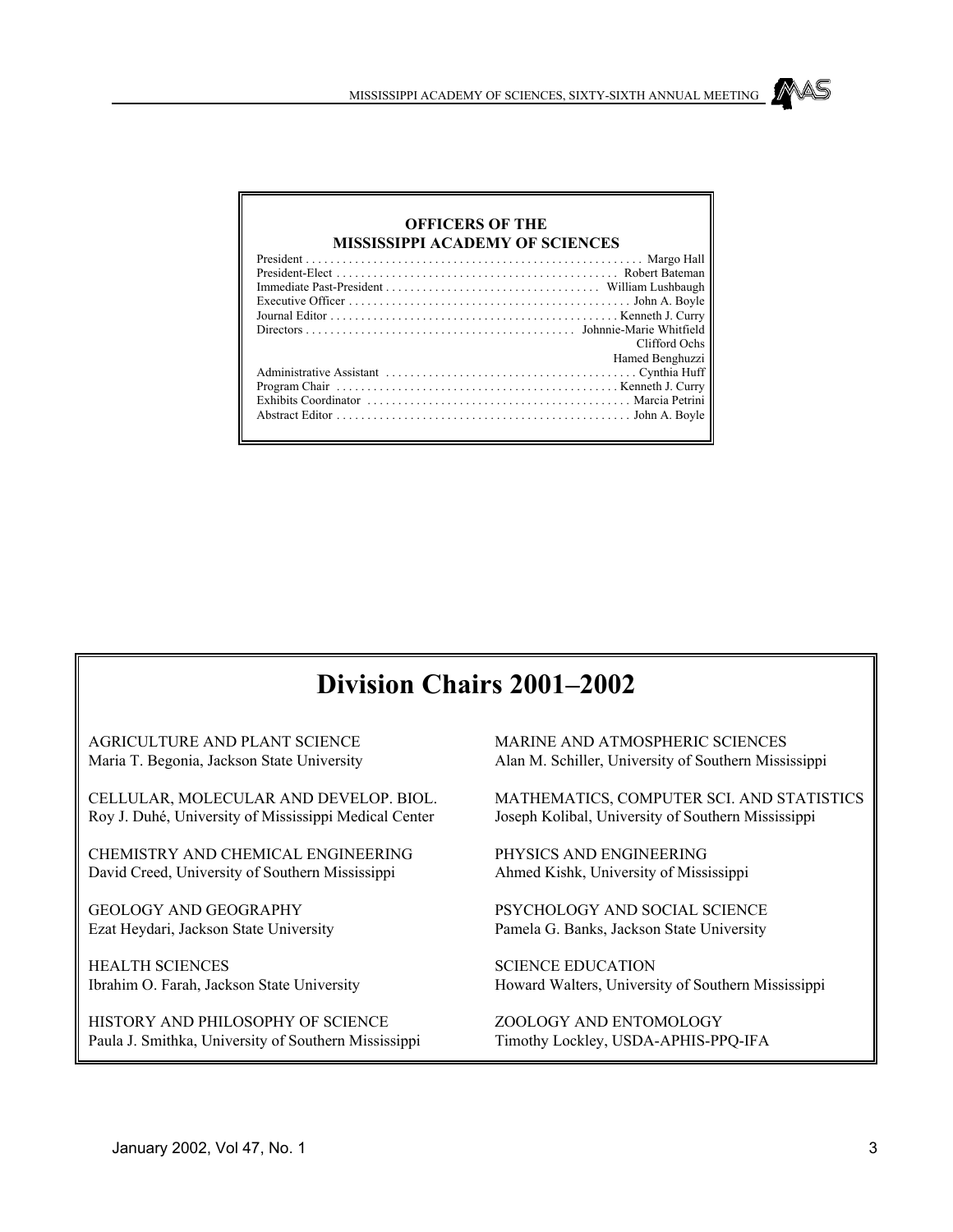

#### **SCHEDULE**

#### **WEDNESDAY, FEBRUARY 20, 2002**

**TIME** 3:30 PM to 7:00 PM 4:00 PM to 6:00 PM

**EVENT** Registration Board of Directors Meeting **LOCATION** Hotel Lobby Mary Mahoney's Old French House

#### **THURSDAY, FEBRUARY 21, 2002**

| TIME                 | EVENT                                   | <b>LOCATION</b>         |
|----------------------|-----------------------------------------|-------------------------|
| 8:00 AM to 4:30 PM   | Registration                            | Island Bar              |
| 8:30 AM to 4:30 PM   | <b>Divisional Programs</b>              | See Pages 11-90         |
| $8:45$ AM            | Structure Visualization in Biochemistry |                         |
|                      | Education: Seeing Is Believing;         |                         |
|                      | lecture by Robert Bateman               | Emerald Room            |
| $9:00$ AM to 7:00 PM | Exhibits                                | Crystal and Topaz Rooms |
| $4:30 \text{ PM}$    | 2001 Dodgen Lecture & Presentation of   |                         |
|                      | Awards; lecture by Stephanie F.         |                         |
|                      | Cave                                    | Gulf Hall               |
| 6:00 PM to 7:00 PM   | <b>Hospitality Hour</b>                 | Crystal and Topaz Rooms |
| $6:30$ PM            | <b>MAMP</b> Executive Meeting           | Gulf Hall               |
| $7:00 \text{ PM}$    | <b>IMAGE Student Meeting</b>            | Gulf Hall               |
|                      |                                         |                         |

#### **FRIDAY, FEBRUARY 22, 2002**

| TIME                | <b>EVENT</b>                              | <b>LOCATION</b>         |
|---------------------|-------------------------------------------|-------------------------|
| 7:15 AM             | Past-Presidents' Breakfast                | Brass Banana            |
| 8:15 AM to 8:45 AM  | <b>MAS Business Meeting</b>               | Pacific Room            |
| 8:00 AM to 2:00 PM  | Registration                              | Island Bar              |
| 8:30 AM to 12:30 PM | Divisional Programs                       | See Pages 11–90         |
| $9:00-11:00$ AM     | Protection of Human Subjects: the Expand- |                         |
|                     | ing Roles of the Institutional Re-        |                         |
|                     | view Board; workshop conducted            |                         |
|                     | by Reid Jones, Georgene Clark,            |                         |
|                     | and Jane Weare                            | Caribbean Room          |
| 9:00 AM to Noon     | Exhibits                                  | Crystal and Topaz Rooms |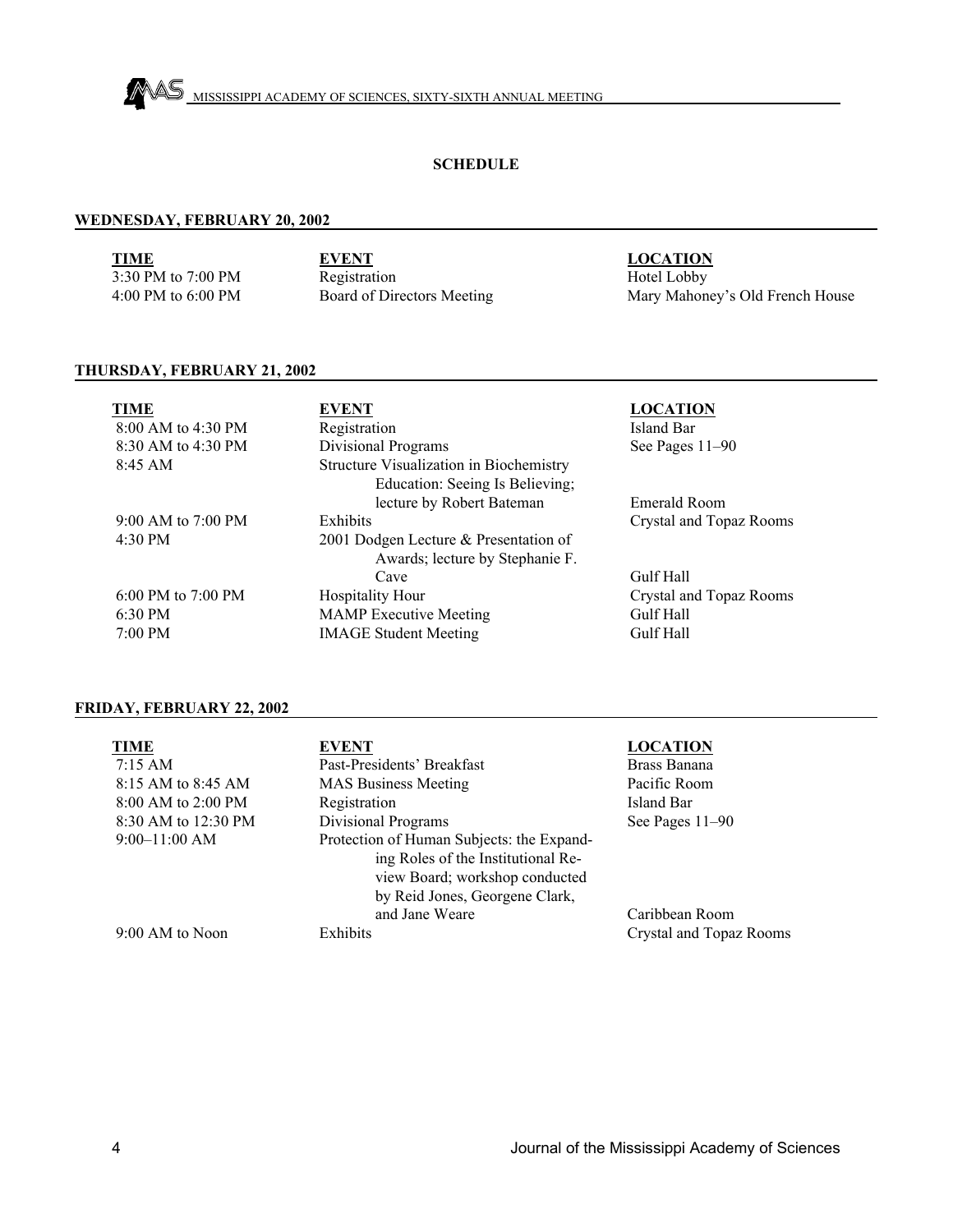

[Ohaus advertisement in here]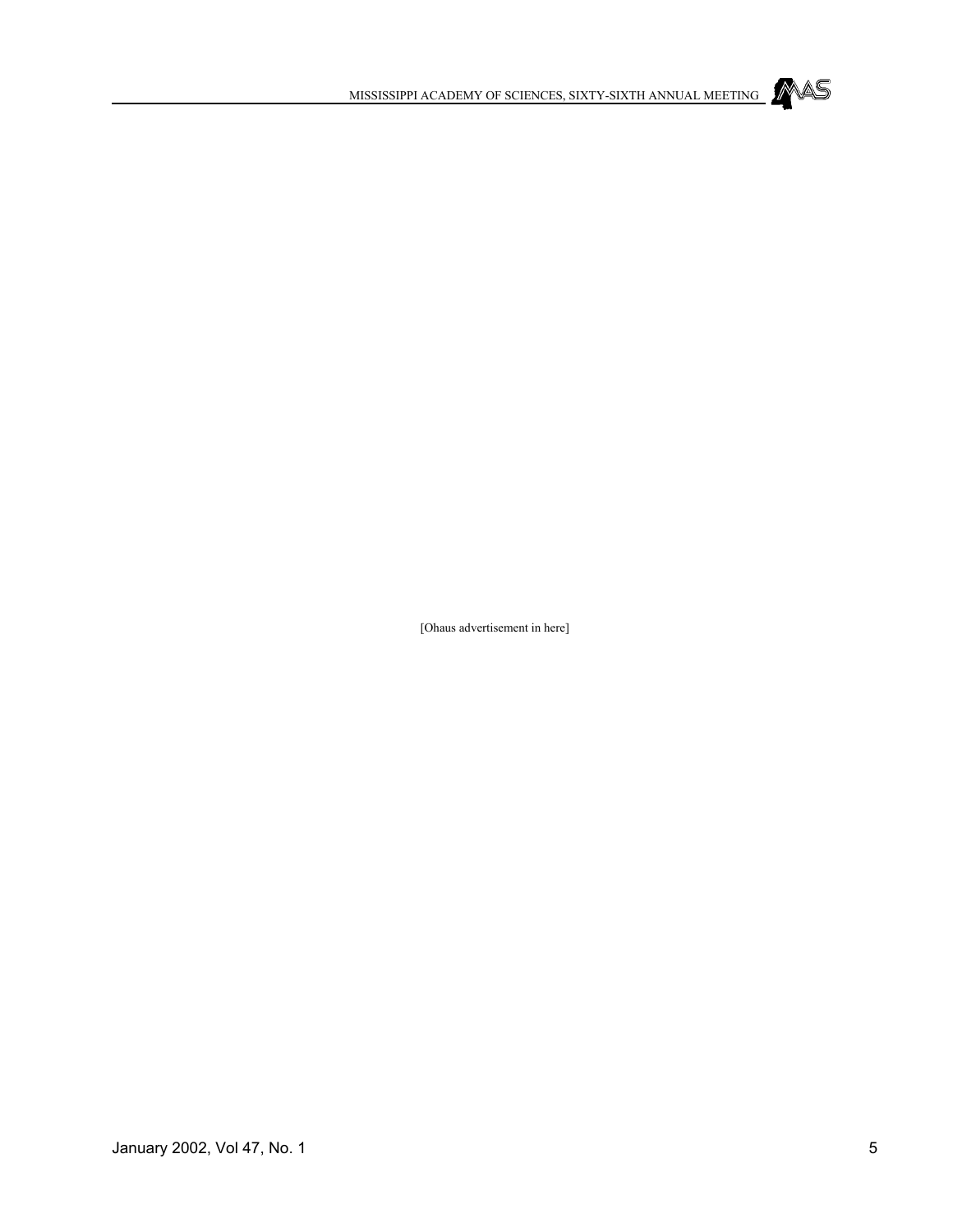| <b>AFTERNOON</b><br>тяпы | <b>FRIDAY</b><br>MORNING                                                                                               | THURSDAY<br><b>EVENING</b>                             | THURSDAY<br>AFTERNOON                                         | <b>THURSDAY</b><br>YACRNING                                   |                   |
|--------------------------|------------------------------------------------------------------------------------------------------------------------|--------------------------------------------------------|---------------------------------------------------------------|---------------------------------------------------------------|-------------------|
|                          | <b>Registration</b>                                                                                                    |                                                        | <b>Registration</b>                                           | <b>Registration</b>                                           | Island Bar        |
|                          | Molecular and<br>Developmental<br>Cellular,<br><b>Biology</b>                                                          |                                                        | Molecular and<br>Developmental<br>Cellular,<br><b>Biology</b> | Molecular and<br>Developmental<br>Cellular,<br><b>Biology</b> | Emerald           |
|                          | <b>Exhibits</b>                                                                                                        | <b>Hospitality Hour</b><br>(follows Dodgen<br>Lecture) | <b>Exhibits</b>                                               | <b>Exhibits</b>                                               | Topaz/Crystal     |
|                          | <b>History and</b><br>Philosophy of<br><b>Science</b>                                                                  |                                                        | Atmospheric<br>Science<br><b>Marine</b> and                   | Atmospheric<br>Science<br><b>Marine</b> and                   | Deer Isle         |
|                          | Computer Science<br>Mathematics,<br>and Statistics                                                                     |                                                        | Mathematics,<br>Computer Science<br>and Statistics            | Philosophy of<br><b>History and</b><br><b>Science</b>         | Caprice           |
|                          | Physics and<br>Engineering                                                                                             |                                                        | <b>Engineering</b><br>Physics and                             | Physics and<br>Engineering                                    | <b>Chandeleur</b> |
|                          | Zoology and<br>Entomology                                                                                              |                                                        | Geology and<br>Geography                                      | Geology and<br>Geography                                      | Petit Bois        |
|                          | Human Subjects:<br>The Expanding<br><b>Review Board</b><br>Protection of<br>Institutional<br>Roles of the<br>Workshop: |                                                        | Pyschology and<br>Social Sciences                             | Pyschology and<br>Social Sciences                             | Caribbean         |
|                          | <b>Business Meeting</b><br><b>MAS General</b>                                                                          |                                                        | <b>Agriculture and<br/>Plant Science</b>                      | Agriculture and<br>Plant Science                              | Pacific           |
|                          | <b>Science</b><br>Education                                                                                            |                                                        | <b>Science</b><br>Education                                   | <b>Science</b><br>Education                                   | <b>Atlantic</b>   |
|                          | Chemistry and<br><b>Engineering</b><br>Chemical                                                                        |                                                        | Chemistry and<br>Chemical<br><b>Engineering</b>               | Chemistry and<br>Chemical<br><b>Engineering</b>               | Ship Isle         |
|                          |                                                                                                                        | <b>Awards Presentations</b><br>Dodgen Lecture and      | <b>Health Sciences</b>                                        | <b>Health Sciences</b>                                        | Gulf Hall         |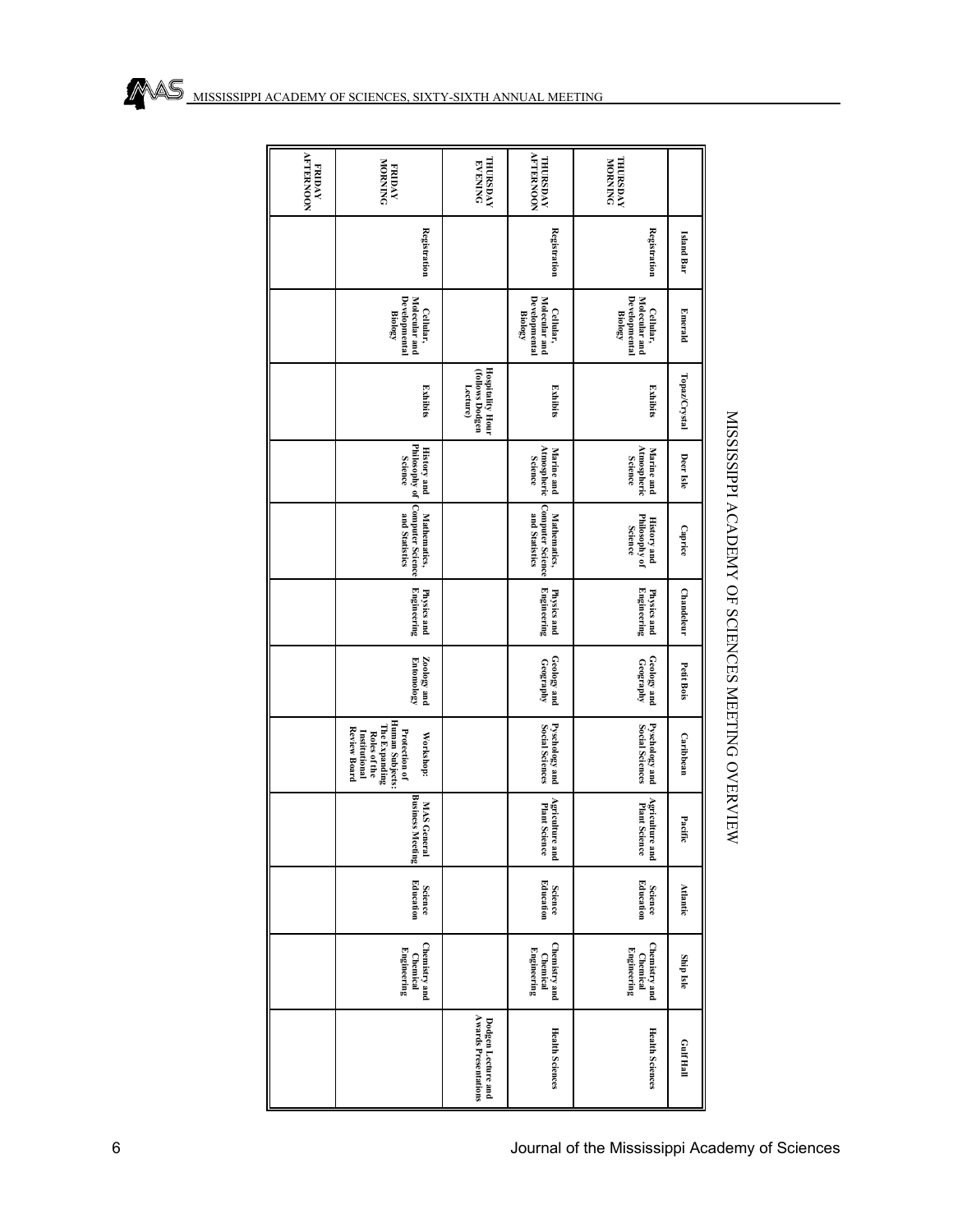## **President Casino Broadwater Towers**

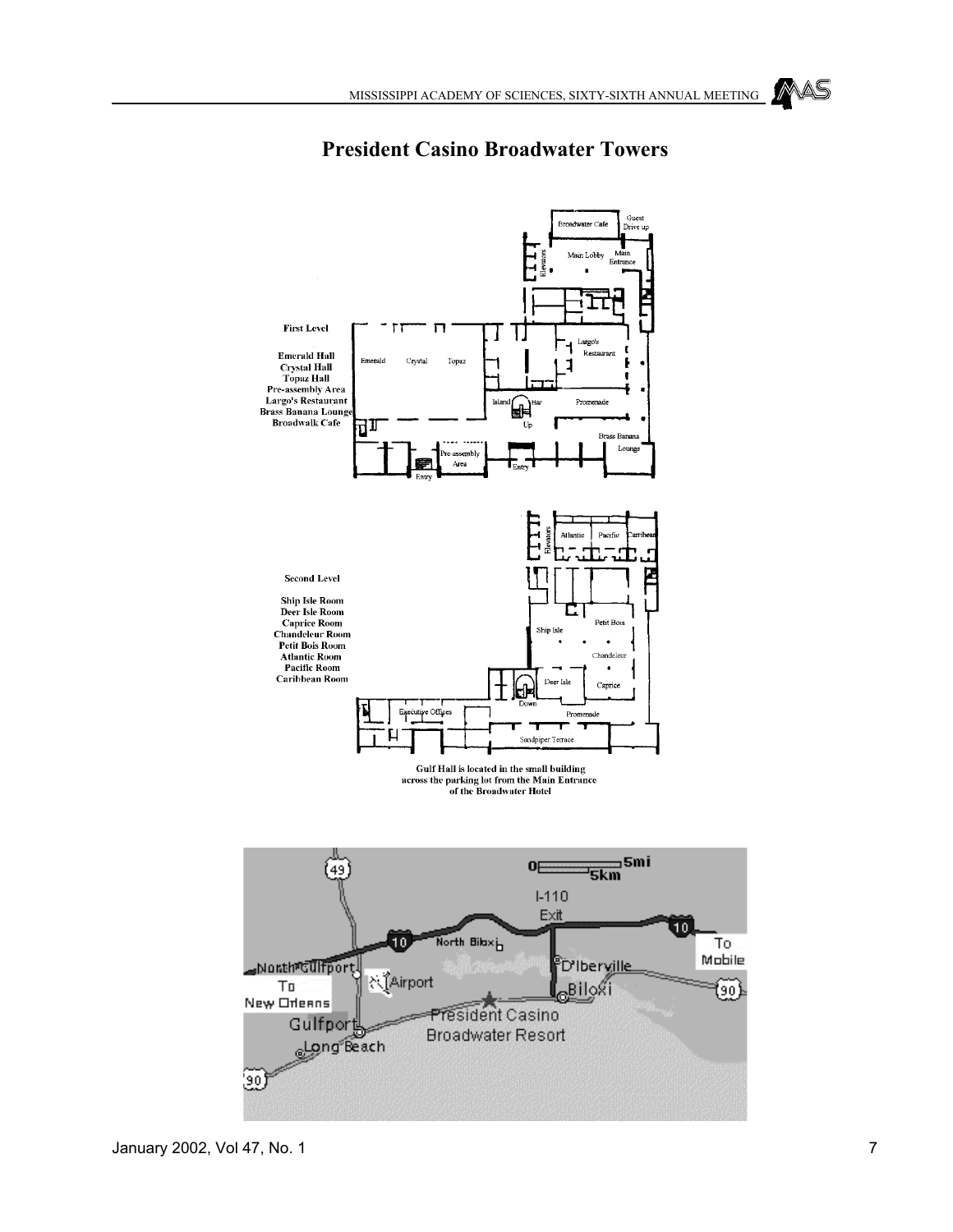## **Dodgen Lecture—2002 Vaccine Controversies: Past and Present**

**Stephanie F. Cave**, M.D.



Stephanie Cave was born in New Orleans, Louisiana—the second of four children. She had considered majoring in journalism in college, but her older sister talked her into a career in medical technology. The first three years of college were in Baton Rouge at LSU. The clinical year was done at Ochsner Foundation Hospital, where she graduated in 1966 with honors.

In 1967 she married Donald Cave, attorney, and had three sons over the following four years. At that time she was also working in laboratory medicine. Clinical chemistry was always a favorite of hers. She taught medical technology, pre-med, and pre-dent students in the Allied Health Department at LSU for ten years. During that time she obtained a Master of Science in clinical chemistry from the LSU Medical School in New Orleans,

Louisiana.

Prompted by her husband in 1978, Stephanie applied to medical school and fulfilled a dream. She attended LSU Medical School in New Orleans for four years and graduated with an M.D. in 1983. The next three years were spent at Earl K Long Hospital in a Family Practice Residency. In 1986 she was board certified in Family Practice.

From 1986 to the present time, Stephanie has been in the private practice of medicine in Baton Rouge, Louisiana. She is also on the clinical faculty at LSU Medical School in New Orleans. Her practice started out as a typical family practice but it has evolved over time into an integrative medicine practice. Because her main interest for years had been chemistry, she incorporated metabolic treatment into her practice, using very few prescription drugs. Most of her practice involves mapping and normalizing biochemistry.

For the past five years, one focus of the practice has been the treatment of autism spectrum disorder. She and her associate, Dr. Amy Holmes, see and treat over 900 autistic children. The realization that children received high levels of ethylmercury in a number of vaccines led them to establish a protocol for the removal of the metal. As a result, many of the children have normalized in physical characteristics and behavior.

Stephanie testified in a Congressional hearing on mercury in vaccines in July, 2000 and has just finished a book entitled *What Your Doctor May Not Tell You About Children's Vaccinations*. In the book, she gives parents information about the vaccines in the hope that they can make intelligent choices on how to safely vaccinate their children.

She and her associate travel extensively, giving seminars and talks to educate the public about the vaccines and the treatment of autism. In addition to autism. She treats a variety of other medical problems using the metabolic mapping including fibromyalgia, chronic fatigue, hormone imbalances, and allergy. Stephanie Cave describes her practice as enjoyable, satisfying, and stimulating. In spite of having had several careers, she

The Dodgen lecture is named in honor of Charles L. Dodgen, University of Mississippi Medical Center. Dodgen joined the Academy in 1959. He became executive officer in 1972, a post he held until his death in 1980.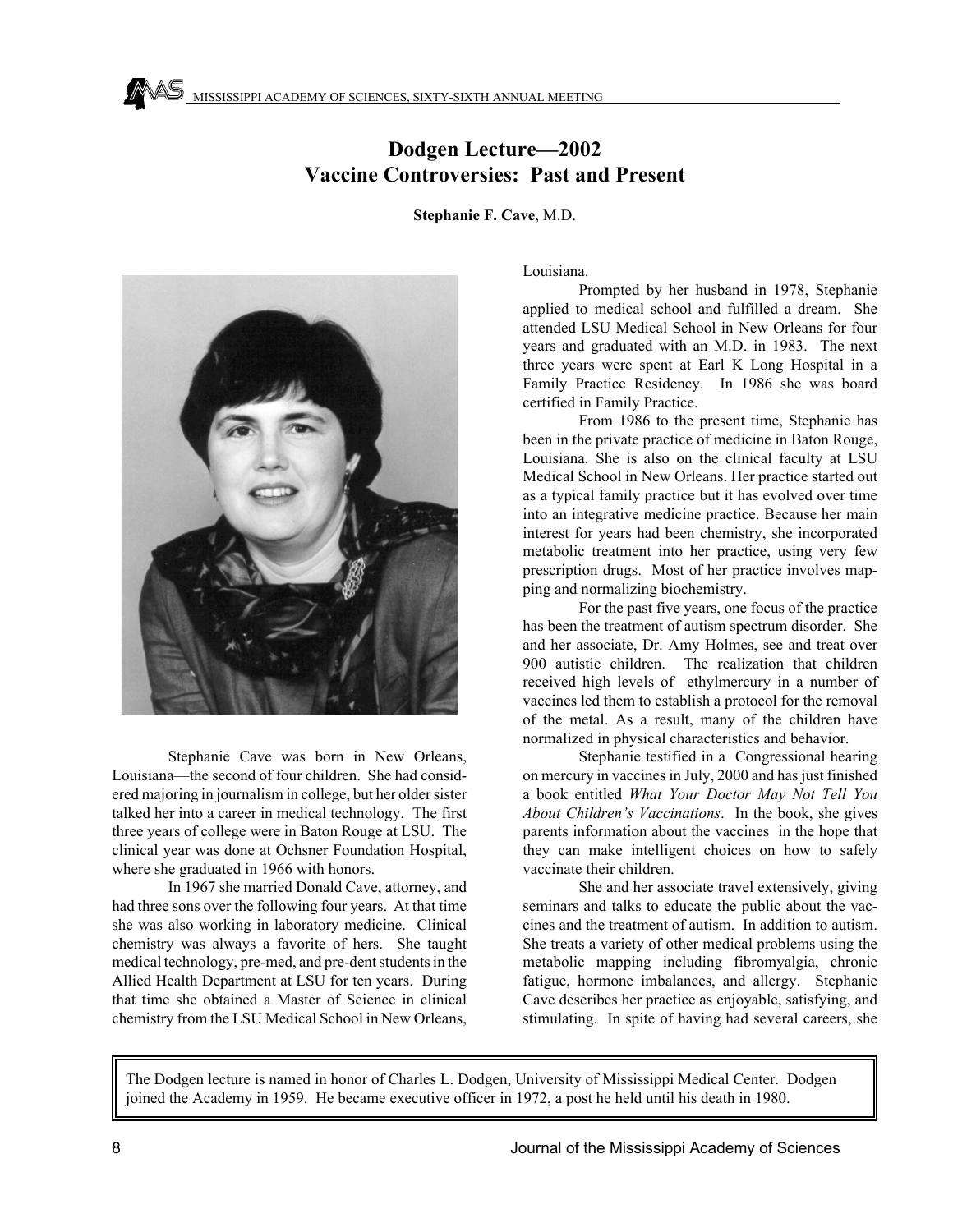

still describes herself as "an old med tech."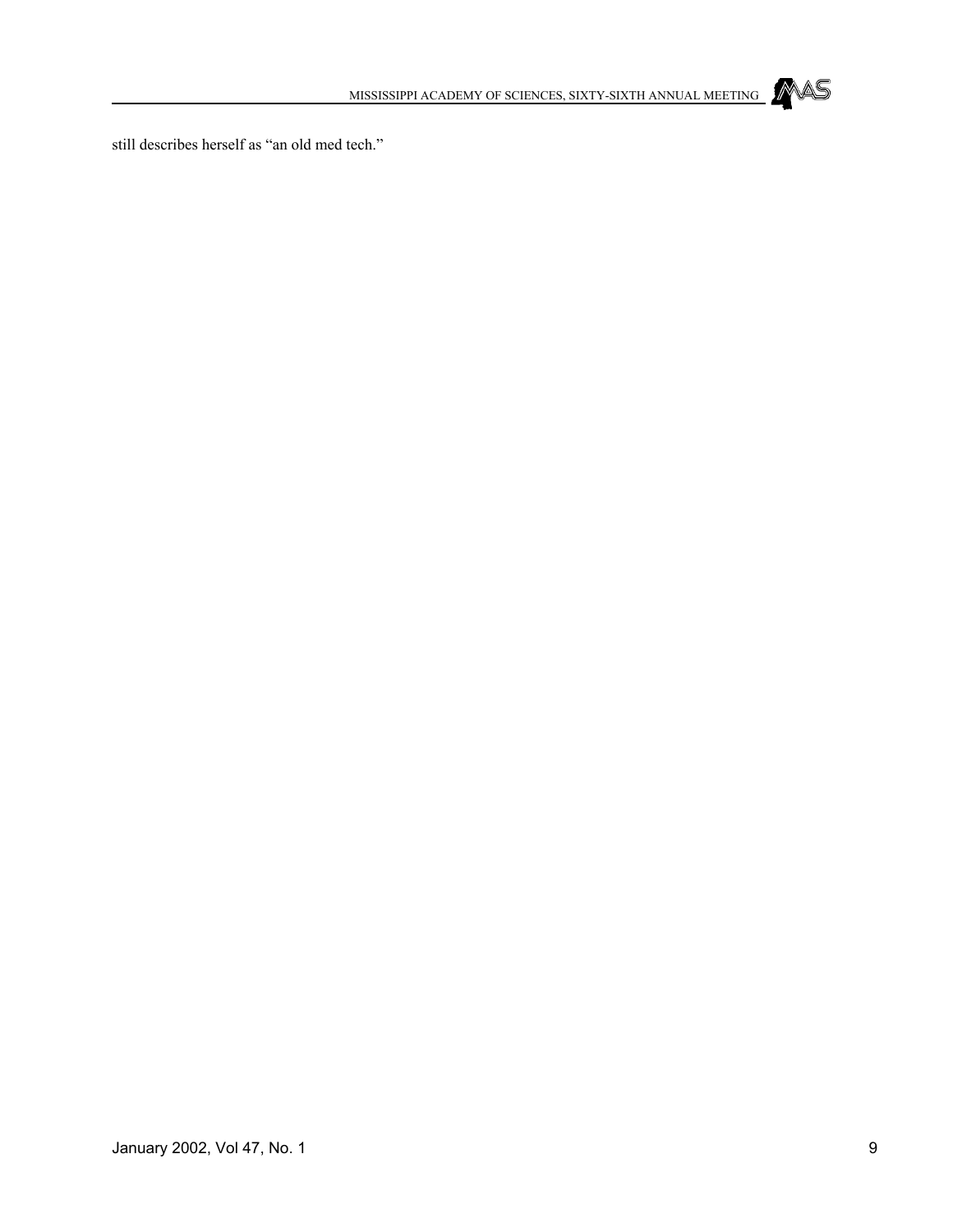

## **Education Members**

Organizations that assist the Mississippi Academy of Sciences in its efforts to promote science in Mississippi

Alcorn State University Belhaven College Delta State University Mississippi-Alabama Sea Grant Consortium Mississippi Delta Community College Mississippi Gulf Coast Community College Mississippi Museum of Natural Science

Mississippi State University MSU Agricultural & Forestry Expt. Station Mississippi University for Women Pearl River Community College University of Mississippi University of Mississippi Medical Center University of Southern Mississippi

#### **LIFE MEMBERS**

Junius G. Adams, III, Gaithersburg, MD Charles C. Alexander, University, MS Alex D. W. Acholonu, Alcorn State, MS Vernon L. Asper, Stennis Space Center, MS Robert Bateman, Hattiesburg, MS John D. Bower, Jackson, MS Carolyn R. Boyle, Starkville, MS John A. Boyle, Starkville, MS Joseph M. Brown, Starkville, MS Charles T. Bryson, Stoneville, MS C. Eugene Cain, Jackson, MS C. T. Carley, Starkville, MS Steven T. Case, Jackson, MS William G. Cibula, Picayune, MS Prentiss S. Cox, Clinton, MS Crayton M. Crawford, Mississippi State, MS Roy A. Crochet, Stennis Space Center, MS W. Lawrence Croft, Mississippi State, MS Suman K. Das, Jackson, MS Ralph Didlake, Jackson, MS Alice L. Douglas, Jackson, MS B. H. Douglas, Monticello, MS Ben H. Douglas, Jackson, MS Nell Douglas, Monticello, MS Stella D. Elakovich, Purvis, MS Charles K. Eleuterius, Ocean Springs, MS Gordon Gunter, Ocean Springs, MS Burnette Hamil, Mississippi State, MS Andrew W. Harrell, Vicksburg, MS Portia J. Harris, Stennis Space Center, MS Thomas J. Herrin, Jackson, MS Jerome A. Jackson, Mississippi State, MS Paul K. Lago, University, MS Mary C. Landin, Utica, MS Ken Lee, Jackson, MS Tim Lockley, Gulfport, MS

Julia S. Lytle, Ocean Springs, MS Thomas F. Lytle, Ocean Springs, MS Lyman A. Magee, University, MS Harihara M. Mehendale, Jackson, MS L. Hollis Melton, Ocean Springs, MS Jean-Pierre Montani, Jackson, MS Lyle E. Nelson, Starkville, MS Ervin G. Otvos, Ocean Springs, MS Robin M. Overstreet, Ocean Springs, MS Dudley F. Peeler, Jackson, MS A. Louise Perkins, Bay St. Louis, MS John A. Pojman, Hattiesburg, MS Aaron D. Puckett, Jackson, MS Zahir Qureshi, Holly Springs, MS Dero S. Ramsey, Starkville, MS Edward E. Rigdon, Jackson, MS Robin W. Rockhold, Jackson, MS James B. Rucker, Carriere, MS W. St. Amand, University, MS Edgar J. Saltsman, Santa Ana, CA Balwant Sekhon, Jackson, MS Sandra L. Sharp, Ocean Springs, MS George V. Smith, Jackson, MS Richard Sullivan, Jackson, MS Elizabeth Taylor, Verona, MS Robert D. Taylor, Houston, TX Shelby F. Thames, Hattiesburg, MS Salil C. Tiwari, Fayette, MS Suresh C. Tiwari, Fayette, MS Warren E. Traub, Merrimack, NH Suresh Tyagi, Jackson, MS Rosa Lea Walker, Jackson, MS W. Lamar Weems, Jackson, MS Denis A. Wiesenburg, Stennis Space Center, MS C. A. Wilson, Mississippi State, MS Jeffrey D. Zubkowski, Brandon, MS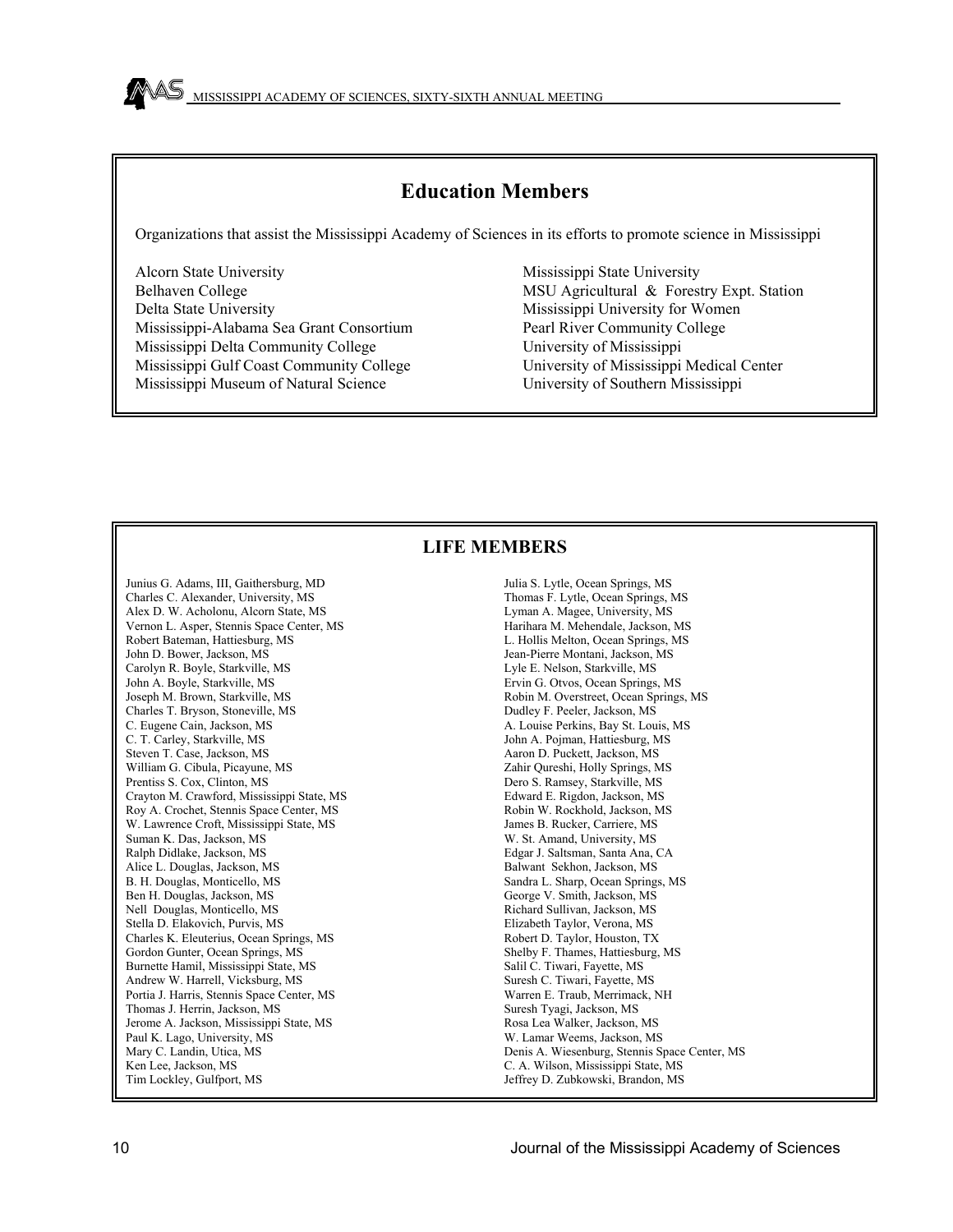**M/E BULB REPLACEMENTS, INC.**  $\parallel$  1-800-865-4032

# *M/E Bulb Replacements*

**Osram/Sylvania USHIO Philips**

*Microscope and Endoscope Replacement Lamps*

M/E BULB REPLACEMENTS, INC.

> **P.O. Box 4206 Brandon, MS 39047**

**Phone: 601-992-1940 Fax: 601-992-6908 Email: mebulbs@aol.com Toll free: 800-865-4032**

**Featuring the same quality Osram/Sylvania, USHIO, and Philips lamps recommended by microscope manufacturers at great savings to you . . .**

| -Olympus | -Zeiss |  |  |
|----------|--------|--|--|
| -Nikon   | -AO    |  |  |
| -Leitz   | -B & L |  |  |

**. . . and more**

*Visa and Mastercard accepted 30 day terms to all customers*

- 2-Prong Quartz Halogen
- Short Arc Mercury
- Xenon
- EKE
- Dual View Pointer

Contact Mike, Chris or Michael for a price list and other assistance. Order today and save. \$\$\$\$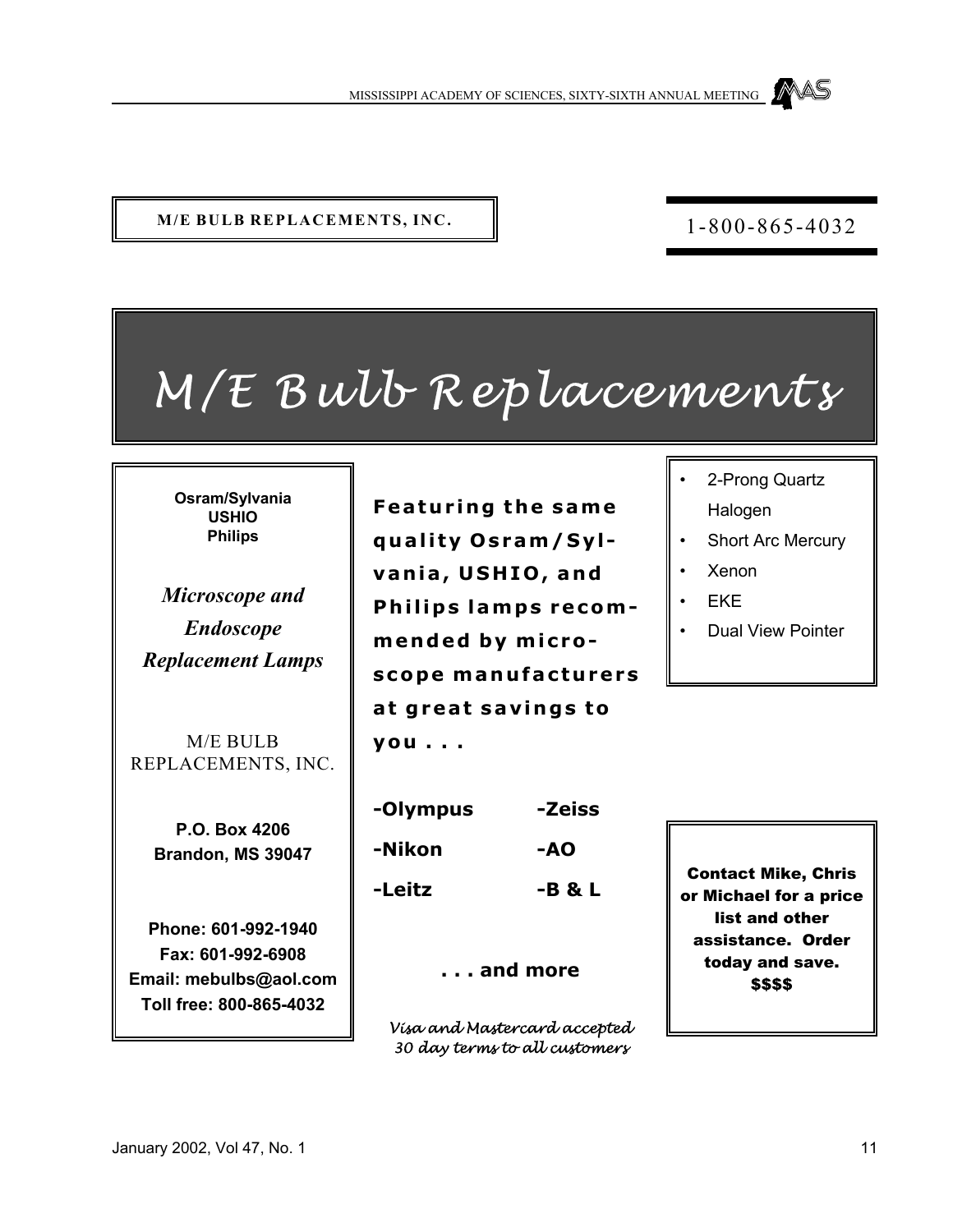#### **AGRICULTURE AND PLANT SCIENCE**

Chair: Maria T. Begonia, Jackson State University Vicechair: Girish K. Panicker, Alcorn State University

#### THURSDAY MORNING

#### Pacific Room

8:30 Introduction

8:45 EFFECT OF MUSCADINE GRAPE FIBER AND WHEAT BRAN FIBER ON CECAL BUTYRIC ACID, FECAL OUTPUT, AND WEIGHT GAIN IN RATS

Juan C. Bruch and Betty J. Ector\*, Mississippi State University, Mississippi State, MS 39762

The ability of butyric acid to inhibit cell proliferation and enhance cell differentiation has been well documented. Studies have shown high cecal concentrations of butyric acid associated with wheat bran consumption. The primary objective of this research was to determine the cecal concentration of butyric acid associated with the consumption of muscadine powder and compare it with that associated with wheat bran consumption. Weanling male rats were fed six test diets: control, fiber free, and diets that contained 5% or 10% fiber from wheat bran or 5% or 10% fiber from muscadine powder. Food and water consumption, weight, and fecal output were recorded during the experimental period. After 28 days, the rats were sacrificed and cecal concentrations of butyric acid were measured. Food consumption was not different among rats fed wheat bran and muscadine powder. Fecal output was significantly (P<.05) greater for rats fed 10% fiber from muscadine powder than for those fed all other diets. Rats which consumed fiber from muscadine powder had significantly lower concentrations of cecal butyric acid than rats which consumed fiber from wheat bran. The results of this study indicate that the consumption of muscadine powder does not yield significant amounts of butyric acid in the cecum and may not influence cell proliferation nor differentiation in the rat colon.

#### 9:00 INFLUENCE OF EGTA ON CADMIUM UP-TAKE BY WHEAT

Afrachanna D. Butler\*, Courtney J. Young, Rodrick J. Warren, Umeko T. Griffin, Bobby F. Crudup, Maria F.T. Begonia, and Gregorio B. Begonia, Jackson State Univer-

#### sity, Jackson, MS 39217

There is an increasing interest in phytoextraction as an alternative technology to clean up Cd-contaminated soils. However, the success of phytoextraction depends on the identification of plant species that can both tolerate toxic metal levels, and accumulate substantial amounts of the metal into the shoots. Also, efficient uptake of Cd is dependent on the availability of the metal for absorption by the roots. Cognizant of the effects of chelates in increasing the availability of metals, this study was conducted to determine the optimum concentration of a synthetic chelate, ethylene[oxyethylenetrinitrilo] tetraacetic acid (EGTA) that maximizes the phytoextraction of cadmium (Cd) from a contaminated soil by wheat (*Triticum aestivum* L cv. TAM-109). Wheat seeds were sown in various concentrations of Cd and EGTA mixed with a growing medium composed of sieved soil and peat (2:l, v:v). Experimental units were arranged in a 4 Cd x 4 EGTA factorial in a Completely Randomized Design (CRD) with 4 replications. After six weeks of growth, the plants were harvested and their Cd contents were extracted and quantified using atomic absorption spectroscopy. Results revealed that wheat plants were relatively tolerant to Cd x EGTA combinations as exhibited by non-significant differences in their dry biomass and chlorophyll contents. EGTA applied at 5 mmol/kg was the most effective in enhancing Cd uptake by wheat.

#### 9:15 GAMMA IRRADIATION PROCESSING TO REDUCE THE RISK OF VIBRIO INFECTIONS FROM RAW OYSTERS

Linda S. Andrews\* and Susan DeBlanc, Mississippi State University, Pascagoula, MS 39567

*Vibrio vulnificus* and *V. parahaemolyticus* are natural inhabitants of estuarine and ocean environments. As such they are naturally concentrated in filter feeding molluscan shellfish, oysters, clams, etc. These *Vibrio* pathogens cause serious illness and death in susceptible persons when consumed along with raw half-shell oysters. *Vibrio* spp. have proven to be relatively sensitive to irradiation exposure compared with other food borne pathogens like *Salmonella* and *Listeria*. This study investigated irradiation processing as an alternative post harvest treatment (PHT) for raw shell stock oysters to reduce V.v. and V.p. to nondetectable levels and still maintain the raw half-shell qualities consumers expect in raw oysters. Live oysters, with naturally incurred and artificially inoculated Vibrios, were exposed to 0–3 kGy dose Cobalt-60 gamma radiation. *Vibrio vulnificus* was effectively reduced from 106 cfu/g oyster meat to nondetectable levels (<3 mpn/g oyster meat) with an exposure dose of 0.75 kGy. *Vibrio parahaemolyticus*, TX03:K6, proved to be more resistant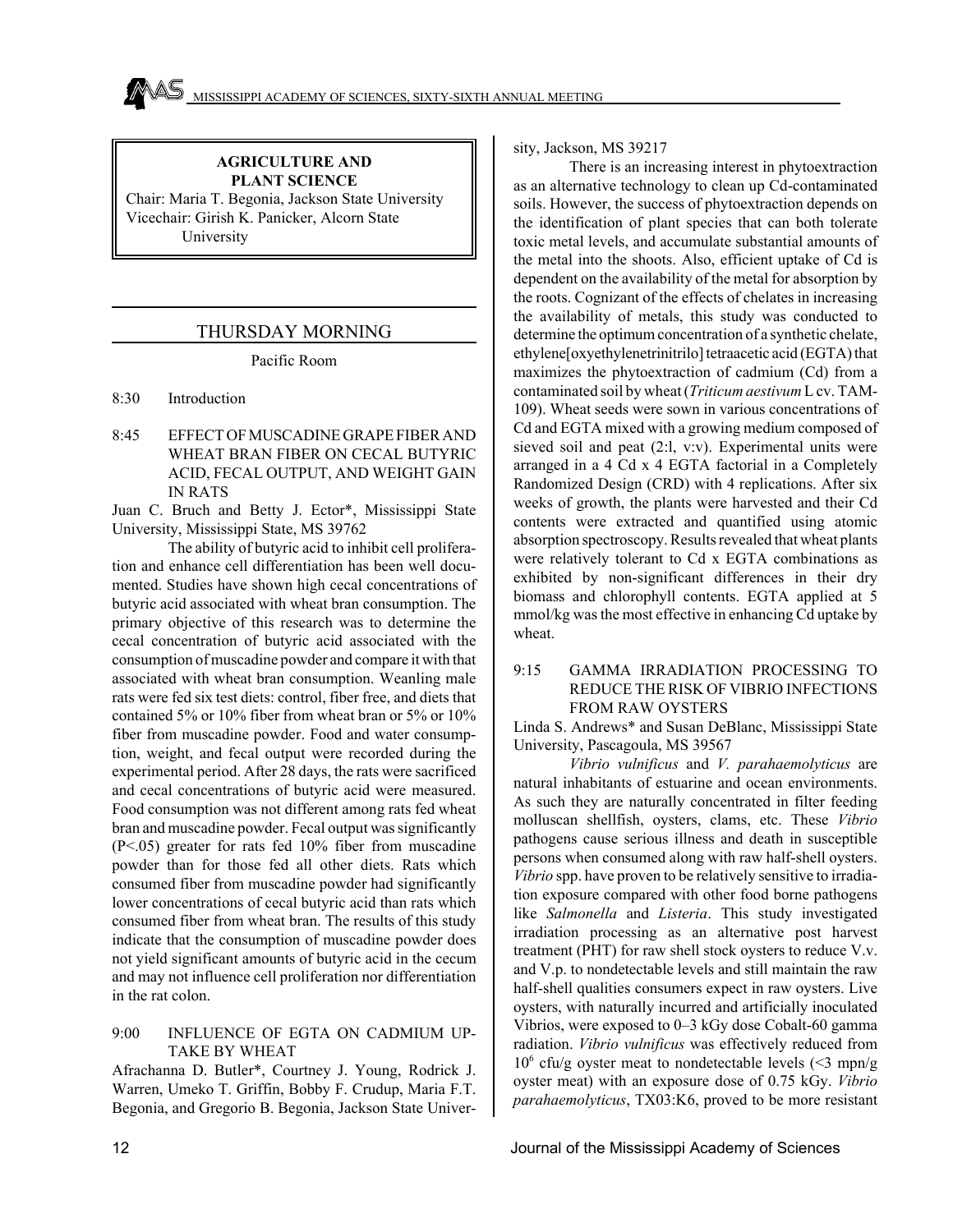and required 1.0 kGy for its reduction to nondetectable levels. Sensory quality was maintained with irradiation exposure up to 1.5 kGy. Higher irradiation doses increased the mortality rate and reduced shelf life. At \$ 2 kGy, the oysters produced an unpleasant yellow exudate. In summary, a 1 kGy dose reduced the Vibrios to nondetectable levels and at the same time maintained good sensory quality, a normal shelf life of 15 days, and minimum mortality. The authors wish to thank Daniel VanGent for his technical assistance at the Nuclear Science Center, Lousisiana State University, Baton Rouge, LA 70806.

#### 9:30 OFF-FLAVOR DEVELOPMENT, DETECTION, AND REDUCTION METHODS IN CHANNEL CATFISH PROCESSING

Juan L. Silva<sup>1\*</sup>, Marinela Barrero<sup>1</sup>, Russell Bazemore<sup>1</sup>, Casey Grimm<sup>2</sup>, and Karen Bett<sup>2</sup>, <sup>1</sup>Mississippi State University, Mississippi State, MS 39762, and <sup>2</sup>USDA-ARS, SRRC, New Orleans, LA 70179

Channel catfish (*Ictalurus punctatus*) is the fourth most consumed seafood species in the U.S. and Mississppi is its major producer and processor. These fish are mild in flavor, thus easy to prepare in many ways. However, offflavors caused by blue-green algae and other minor offflavors are a major problem in the industry. Two major compounds, geosmin and 2-methyl isoburneol are key in the musty and blue-green off-flavors in catfish. Other compounds may be responsible for such descriptors as woody, chemical, and putrid, among many. Fish that are off-flavor are rejected by the processor and carry a loss to the farmer. Detection methods to detect the off-flavors have been developed. However, "flavor checkers" are capable of detecting these compounds below 1 ppb. Physical (deep skinning, tumbling), processing aids (ozone,  $H_2O_2$ ), and additives (citric acid, salt, marinades) are possible intervention processes that could be used to decrease or eliminate these off-flavors. A brief overview of the problem and some possible solutions will be discussed, including the sites during processing where the methods could be used.

#### 9:45 PERFORMANCE OF APPLE AND PEAR CULTIVARS IN NORTHERN MISSISSIPPI

Frank B. Matta, Mississippi State University, Mississippi State, MS 39762

Apple and pear cultivars were planted in 1987 and produced a measurable crop the third year after planting. First-year harvest indicated that 'Yellow Delicious' apple produced more than the other cultivars. In 1991, 'Red Chief CS' outproduced the other cultivars. Most cultivars were equally productive the third year; the exception was 'Paula Red' which was the lowest yielding cultivar. Results illustrate bloom period, harvest date, yield, and fire blight

susceptibility of apple and pear cultivars in northern Mississippi. Based on cumulative yields for 4 years, it is concluded that apple and pear yields are within the normal range of production. Apple cultivars 'Red Chief CS' (Campbell Strain) and 'Red Chief MS' (Mercier Strain) are recommended for Mississippi based on yield and tolerance to fire blight. Pears, as indicated by bloom period, were very susceptible to late-spring freezes. 'Moon-Glo' pear is not recommended for Mississippi due to its susceptibility to fire blight. 'Orient,' 'Keiffer,' and 'LeConte' are recommended based on yield and tolerance to fire blight.

#### 10:00 ENHANCING FARM EFFICIENCY AND PROF-ITABILITY IN SELECTED MISSISSIPPI **COUNTIES**

Aquanda Jones\*, Patrick E. Igbokwe, Liang C. Huam, Franklin Chukwuma, Bernard Cotton, and Juliet G. Huam, Alcorn State University, Alcorn State, MS 39096

Field experiment was used to determine the effect of three cropping systems (conventional, transitional and organic) on 'Beaureguard' sweet potato survival, growth and yield potential. The study was conducted on a farmer's field in Marks, Quitman county, in North Mississippi. preparation, fertilizer applications and pest control varied with cropping system. Moisture application was by natural rainfall and overhead irrigation. Up-to-date findings indicate that the cropping systems did not influence plant survival, vine length, internode length, stem diameter and vine fresh and dry weights. The overall sweet potato number and weight were highest for conventional cropping system and lowest for the transitional and organic cropping systems. The numbers and weights for the #1, #2, and cull sweet potato grades were also highest for the conventional cropping system and lowest for the transitional and organic cropping systems. The jumbo sweet potato grade was not influenced by the cropping systems. The overall yields from the transitional and organic cropping systems were comparable to that reported for the conventional cropping system when harvests from their companion crops were considered.

#### 10:15 RESOLVING RELATIONSHIPS AMONG NARCISSUS CULTIVARS

Robert G. Hamilton\*, Tiffany Scarff, Daila Morgan, Kimberly McGehee, and Scott Rimes, Mississippi College, Clinton, MS 39056

Since there is very little molecular genetic information available for Narcissus cultivars (daffodils), we used random amplified polymorphic DNAs (RAPDs) to compare the three cultivars, Wee Bee, Little Gem and Bagatelle. These three cultivars are miniatures, in the yellow trumpet group, 1Y-Y. Since they are quite similar in appearance, it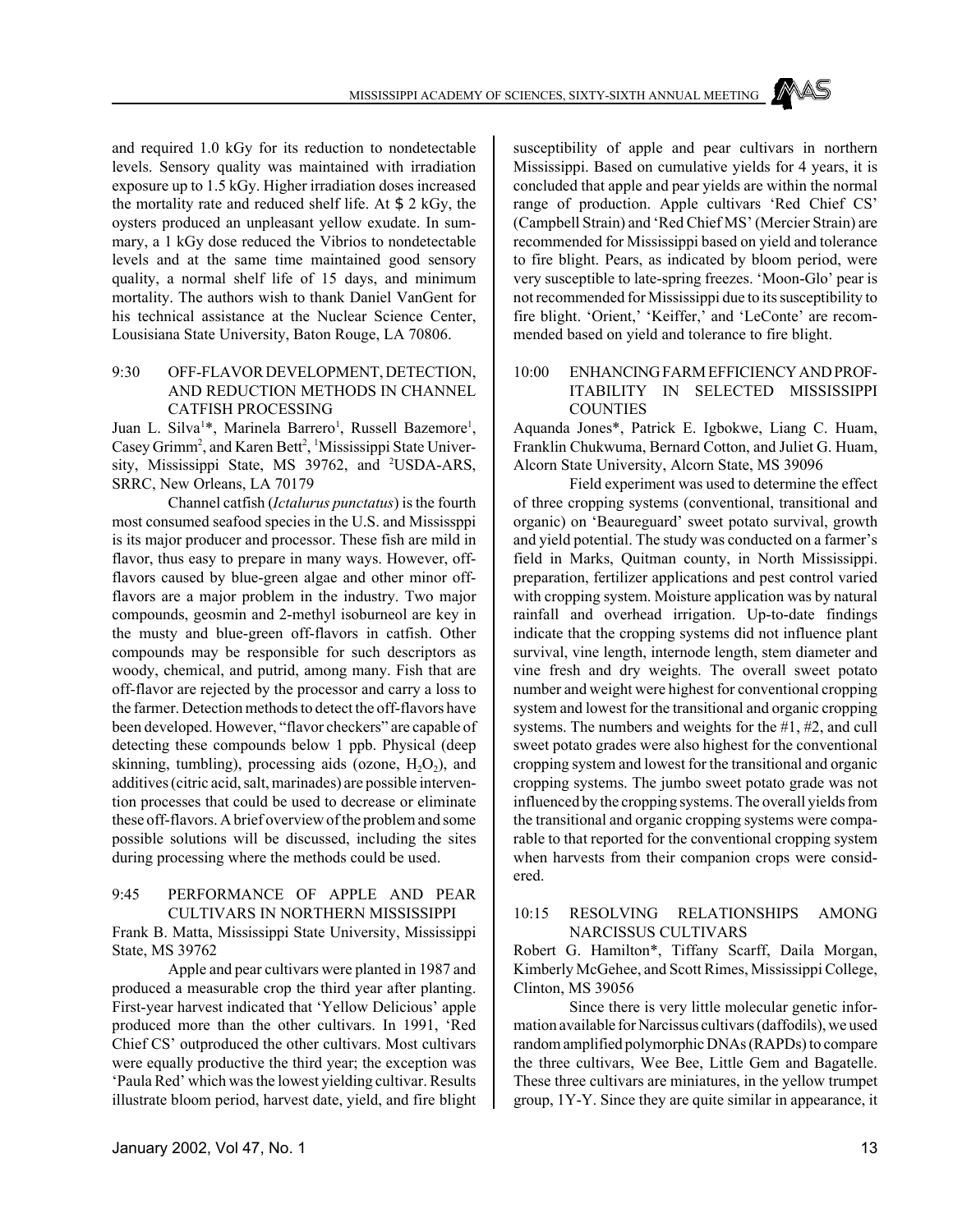is quite possible that they may not be distinct cultivars. DNA extractions required a modification of a commercially available kit. Five different primers yielded 129 different fragments among the three cultivars, 53 of which occurred twice among the cultivars. Using the UPGMA routine in PHYLIP, we completed one analysis of all 129 fragments and one analysis of just the 53 that occurred twice. Data from the 53 fragments that occurred at least twice in each cultivar where they were present indicated that 'Wee Bee' and 'Little Gem' are more similar to each other than either is to 'Bagatelle.' Data from the analysis of all 129 fragments indicated that 'Bagatelle' and 'Little Gem' were a little more similar to each other than either is to 'Wee Bee.' Data from the breeders of these cultivars suggests that 'Wee Bee' originated prior to 'Bagatelle' and 'Little Gem,' supporting the analysis derived from all 129 fragments. This project was supported by a grant from The American Daffodil Society.

- $10.30$  Break
- 10:45 EFFECTS OF KAOLIN CLAY ON SOUTHERN HIGHBUSH BLUEBERRIES (*VACCINIUM* SPP.)

J.D. Spiers<sup>1</sup>, Frank B. Matta<sup>2\*</sup>, J.B. Braswell<sup>2</sup>, and D.S. Marshall<sup>1</sup>, <sup>1</sup>USDA/ARS, Small Fruits Research Station, Poplarville, MS 394701, and <sup>2</sup>Mississippi State University, Mississippi State, MS 39762

Four separate studies were conducted to report the effects on kaolin applications on southern highbush blueberries (*Vaccinium* spp.). When applied to mature blueberry plants, kaolin clay emulsion dried to form a white reflective film. Kaolin applications affected bud development, fruit set and development, plant growth, and photosynthetic response, but had no effect on fruit yield or fruit quality parameters. 'Cooper' received a single application of kaolin during early flowering (bud stages 3–6). Kaolin increased flower bud development and fruit set, regardless of flower bud stage at application. Berry size was reduced with kaolin, perhaps due to increased number of fruit present. 'Magnolia' received a single application of kaolin at pre-fruit set, early fruit set, mid-maturity, and preharvest resulting in a linear increase in plant volume with early applications. Fruit yield and quality parameters were not affected by kaolin. Photosynthesis rates of treated plants did not differ compared to control plants. However, treated plants had higher transpiration rates than unsprayed plants. Kaolin reduced canopy temperature while maintaining photosynthetic rates and fruit yield, and increased transpiration, fruit set, and plant growth.

11:00 BLUEBERRY SHELF-LIFE UNDER

#### ALTERNATE CO<sub>2</sub> STORAGE

Adel Al-qurashi\*, Frank B. Matta, and James O. Garner, Jr., Mississippi State University, Mississippi State, MS 39762

Blueberry cultivar 'Tifblue' was stored at 4EC and exposed to various  $CO<sub>2</sub>$  concentrations (.035%, 15%, and 25%). Berry weight loss was reduced at  $15\%$  and  $25\%$  CO<sub>2</sub>. Juice pH and titrateable acidity were not effected. Soluble solids concentration (SSC) increased with time in storage and was lowest under CO<sub>2</sub> treatment. Berry firmness was not affected by CO<sub>2</sub> treatment. Berry appearance under 15% and  $25\%$  CO<sub>2</sub> was greater compared to regular refrigeration.  $CO<sub>2</sub>$  concentration approximating  $20\%$ delayed ripening, indicating increase shelf-life.

### THURSDAY AFTERNOON

Pacific Room

1:15 Divisional Poster Session

#### COMPARATIVE CADMIUM PHYTOEXTRACTION EFFICIENCIES AMONG THREE TALL FESCUE CULTIVARS

Erica R. Dillon\*, Olufunke Okuyiga-Ezem\*, Oscar T. Hundley, Ashley N. Davis, Afrachanna D. Butler, Maria F.T. Begonia, and Gregorio B. Begonia, Jackson State University, Jackson, MS 39217

Phytoextraction of metals like cadmium (Cd) has emerged as a promising, cost-effective alternative to conventional engineering-based remediation methods. The success of this technology is dependent upon the selection of plant species or cultivars that (a) can tolerate toxic metal levels, and (b) accumulate substantial amounts of metals into their shoots for easier harvest. In our search for plant species/cultivars that can grow vigorously during the colder periods of an annual crop rotation cycle, seeds of three tall fescue cultivars (Spirit No. 1, Titan Tall No. 1, Fawn No. 1) were sown in 150 mL plastic elongated tubes containing sand. Beginning at 3 days after emergence until harvest, plants were alternately watered with appropriate concentrations of aqueous cadmium nitrate or modified nutrient solution. After six weeks of growth, plants were harvested and their shoot and root Cd contents were extracted and quantified using atomic absorption spectroscopy. Results showed that based from their biomass, the three tall fescue cultivars tolerated the lower concentrations of Cd but exhibited reduced biomass at the highest Cd concentration. Generally, more Cd were taken up by the roots as opposed to the shoots. Among the three cultivars tested, Spirit No. 1 and Tital Tall No. 1 appeared to be efficient cultivars for Cd phytoextraction and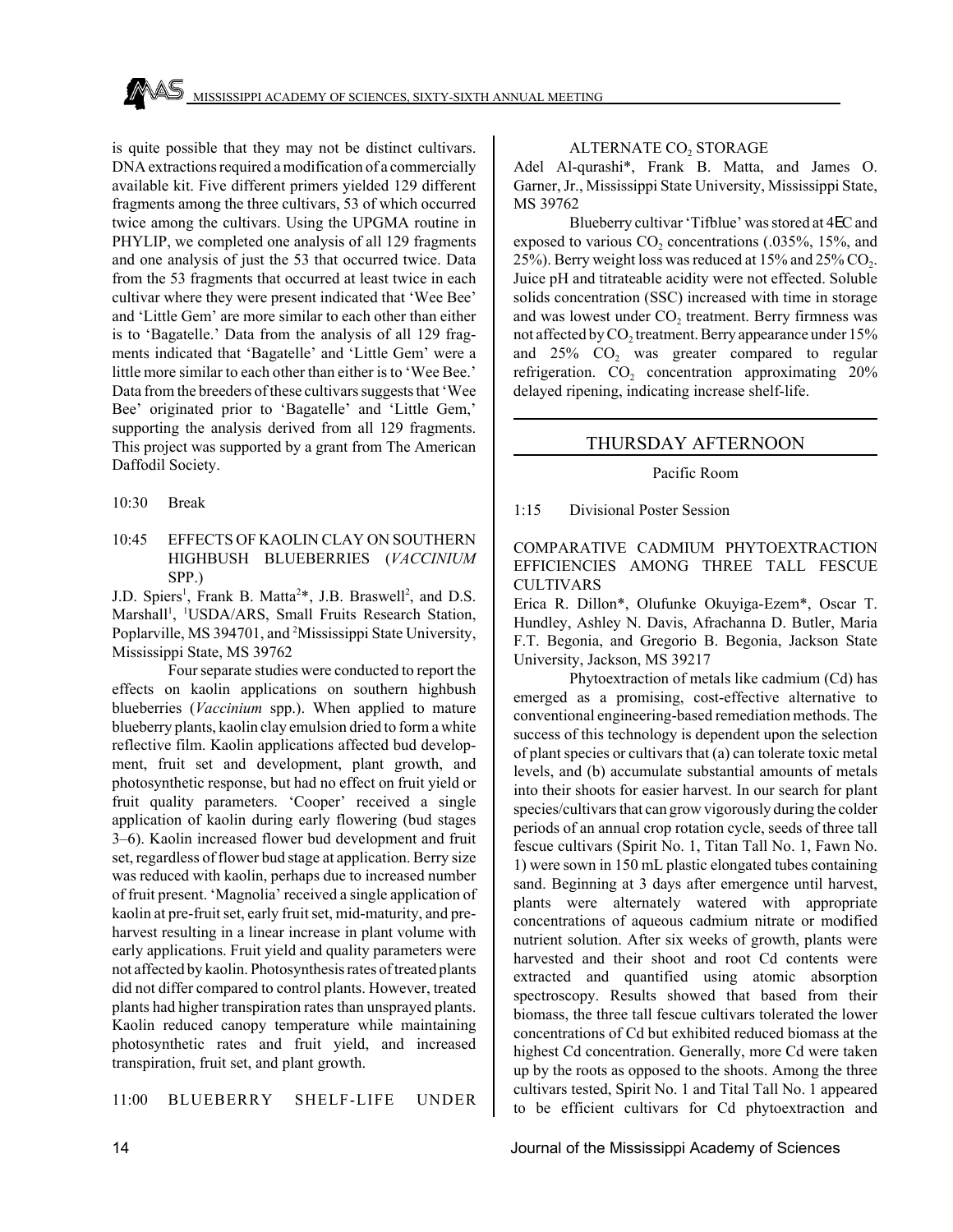therefore, deserve further evaluation using a Cdcontaminated soil and longer growing period.

#### RESOLVING VARIATION WITHIN NARCISSUS **CULTIVARS**

Robert G. Hamilton\*, Tiffany Scarff, Kimberly McGehee, and Daila Morgan, Mississippi College, Clinton, MS 39056

A previous study of genetic variation among Narcissus (daffodil) cultivars revealed evidence of variation within cultivars. Since each cultivar is presumably derived from cloning of bulbs, this variation was unexpected. We analyzed three cultivars from the Gray Group, 'RIKKI'  $(7w-y)$ , 'SUNDISC'  $(7y-y)$  and 'CLAIRE'  $(7y-y)$ . Three of each cultivar were analyzed using random amplified polymorphic DNAs with one primer. Data indicated uniformity among samples of 'RIKKI' and 'SUNDISC,' however 1 of the 3 samples of 'CLAIRE' differed from the other two. This simple method of analysis could provide a means to confirm of reject individual plants as representative of a given cultivar.

SWEET POTATO OR YAM? A CONSTANT DILEMMA Juliet G. Huam\*, Patrick E. Igbokwe, Liang C. Huam, Franklin Chukwuma, and Bernard Cotton, Alcorn State University, Alcorn State, MS 39096

Sweet potato or yam? While the names of the two root vegetables are used interchangeably in the supermarkets and among consumers, the two plants are totally different vegetables. This paper will attempt to clear the confusion between the two vegetables in term of their origin, availability, botany, appearance, and nutritional value. Sweet potato (*Ipomea batatas*), a dicotyledon, belongs to the Morning Glory family and is a native of Peru and Ecuador. Popular in the southern United States, this yellow tuber has smooth, thin skin with short, elongated ends. It is a nutritive powerhouse for fiber, vitamin C, potassium, beta-carotene, and is practically fat-free. Yam, on the other hand, is a member of the Lily family (*Dioscorea*). A monocotyledon, the yam originated from West Africa. True yam is found in the tropical countries and is not readily available in the United States. It has rough, scaly, reddish-brown skin with pointed ends. It contains abundant carbohydrates, beta-carotene and fiber. For many American, sweet potato shows up more during Thanksgiving dinner. This vegetable has been undervalued and under appreciated. It has potential nutritional value and definitely can be used throughout the year. Because of its versatility, it can be transformed into pies, puddings, muffins, canned vegetables or biscuits. Yam or potato: they can be used interchangeably with few modifications made in the recipes.

SPATIAL VARIABILITY OF INFILTRATION IN A LOESSIAL SOIL UNDER TWO CROPPING SYSTEMS Cedric A. Sims\* and Alton B. Johnson, Alcorn State University, Alcorn State, MS 39096

An experiment measuring spatial variability of infiltration, relative elevation, and organic carbon was conducted in the Summer of 2000 in Southwest Mississippi on no-till (NT) and conventional till (CT) fields. The soil in both tillage systems was Memphis silt loam (Fine silty, mixed, thermic Typic Hapludalf) with corn-cotton rotation. One of the fields under study was NT planted in corn (*Zea mays* L.) and two were CT planted in corn and cotton (*Gossypium* sp.). A double ring infiltrometer was used on grids to measure water infiltration rate. Correspondingly, soil moisture, organic carbon, and elevation were measured at each node of the established grids. The modles describing semivariograms for relative elevation, infiltration and organic carbon in the fields were either exponential, linear of spherical. The NT-corn field had a coefficient of variability (CV) of 53.72% with the range, sill and nugget of  $422$  m,  $0.696$  m, and  $0.169$  m, respectively. The CT-corn had a CV of 38.90% with the range, sill and nugget of 87.46 m, 0.07 m, and 0.06 m, respectively. The CT-cotton had a CV of 37.24% with the range, sill and nugget of 311 m, 0.10 m, and 0.05 m, respectively. The test of normality indicated that values of relative elevation, infiltration and organic carbon were not normally distributed for the NT-corn, CT-corn, and CTcotton fields. Semivariograms for infiltration and organic carbon for all fields showed nugget effects, however, only elevation semivariogram for CT-cotton showed a nugget effect but was not as strong as those of the other parameters.

EFFECTS OF CADMIUM ON THE SEQUENTIAL EXPRESSION OF CHLOROPHYLL IN *BRASSICA JUNCEA*

M.S. Zaman\*, C. Jennings, P. Kumar, and A.M. Powell, Alcorn State University, Alcorn State, MS 39096

Phytoremediation, a green technology, uses vegetation to remove heavy metals or other pollutants from the environment. Phytoremediation depends upon identifying plant species that can tolerate and accumulate high concentrations of pollutants. Cadmium (Cd) is an ubiquitous pollutant in the biosphere. Pilot studies in our laboratory indicated that this plant species is tolerant to high concentrations of Cd in soils, and it accumulates Cd from soils as well. Since chlorophyll is related to plant production, in this study, we evaluated the effects of Cd on the sequential expression of chlorophyll for 9, 14, 21, and 28 days of plant life. Plants were grown on Memphis silt loam soil containing various concentrations of Cd. Data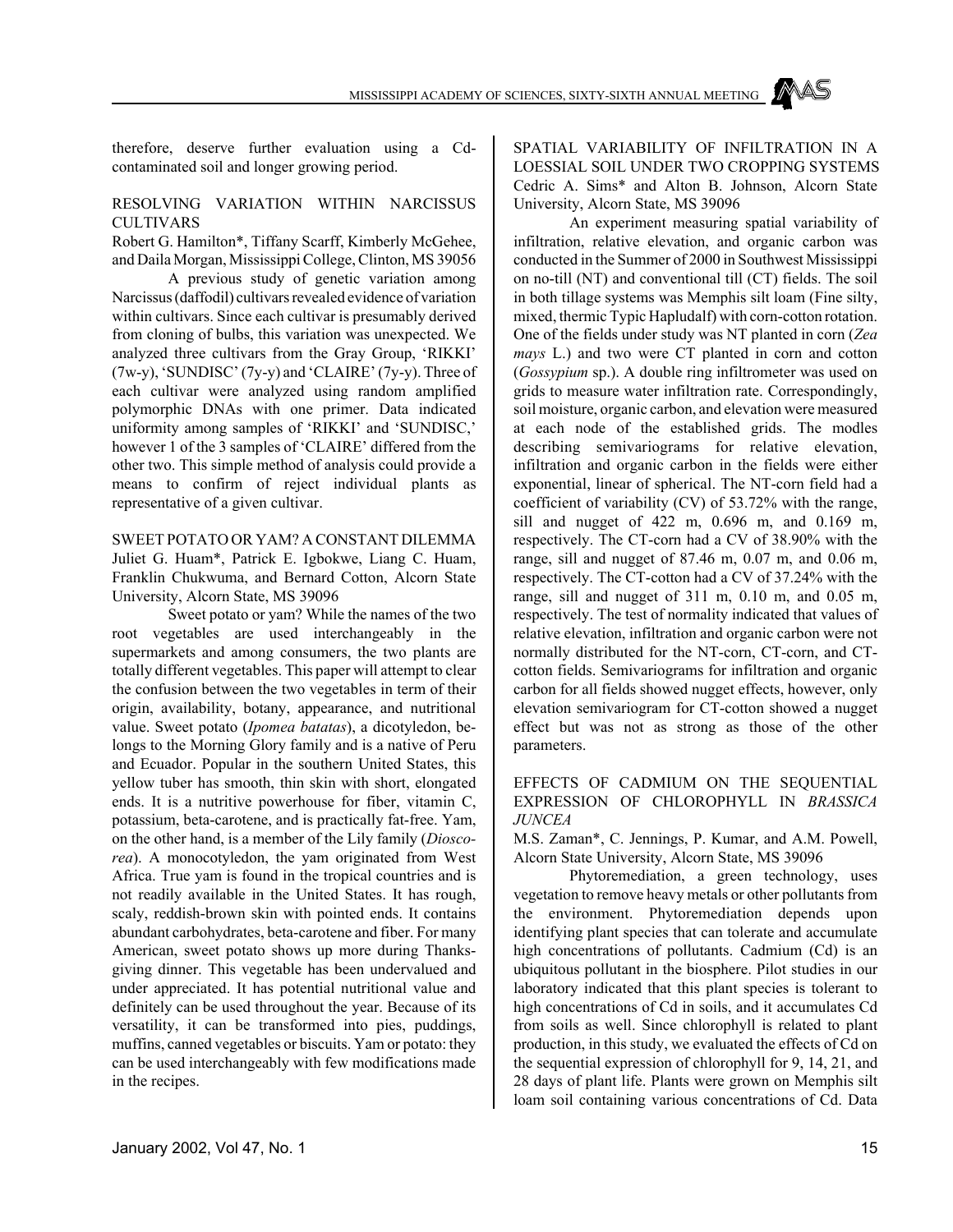indicated a dose related inhibition of chlorophyll-*a*, chlorophyll-*b*, and total chlorophyll expressions in Cd treated plants. This suggests that *Brassica juncea* may also be used to develop plant models to biomonitor soil pollutants. Further investigations are being conducted in our laboratory to explore the hyperaccumulation potential of *Brassica juncea* for soil Cd in the presence of chelating agents.

#### YARDLONG BEAN: A NEW CROP FOR MISSISSIPPI GROWERS AND CONSUMERS

Christine Coker\* and Mike Ely, Mississippi State University, Biloxi, MS 39531

Ethnicity plays a strong role in niche market development, and this market is currently under served. As Asian populations continue to grow in Mississippi, especially along the Gulf Coast with the increasing number of non-Caucasian shrimpers, it is important to recognize new market opportunities. The fruits and vegetables desired by the diverse Asian population is often unavailable or of poor quality due to extensive shipping distances. Mississippi growers can meet this need for fresh oriental produce at a higher price than traditional vegetables. Yardlong or asparagus bean (*Vigna sesquipedalis*) is related to the cowpea. The cultural practices for yardlong bean is similar to that of traditional pole beans. However, there is still much to be learned about this crop in terms of pest, management, disease susceptibility, and variety superiority. The objectives of this research were to compare yardlong bean varieties and collect observational data regarding production practices. Four replications of 8 yardlong bean varieties were grown at the Beaumont Horticultural Unit during the summer of 2001. Beans were grown on 4 ft trellises set 1 ft above the soil line. Beans were harvested twice a week. Date of first harvest, number of harvests, and yields were affected by variety. Preliminary data show that 'Red Seed' and 'Red Stripe Seed' varieties are best suited for growing conditions in southern Mississippi. However, mosaic viruses may pose a potential production problem.

#### BIOACCUMULATION OF CADMIUM AND LEAD IN INDIAN MUSTARD GROWN IN METAL CONTAMINATED SOILS

Ketia L. Shumaker\*, A.M. Powell, and M.S. Zaman, Alcorn State University, Alcorn State, MS 39096

Heavy metal contamination of soil is a persistent problem. Soil contaminants such as cadmium (Cd), and lead (Pb) are hazardous to human health. Phytoremediation uses vegetation to remove pollutants from the environment. Phytoremediation of soil is relatively cost effective and reliable compared to conventional methods such as chemical treatment and excavation. Soil phytoremediation depends upon identifying plant species that can tolerate high concentrations of soil pollutants and accumulate pollutants from the soils. In this study, we investigated the growth response of Indian Mustard (*Brassica juncea*) to soil Cd and Pb and its phytoremediation potential of soil Cd and Pb. Plants were grown on Memphis silt loam soils containing various concentrations of Cd and Pb. Plants were grown in porous bottom planters under vital lighting for 16 h light and 8 h dark cycles. Planters were placed on reservoir trays (separate trays for each treatment group). Watering was done on every other day or as needed with distilled water, and once a week with full strength Hoagland solution. On day 30 of the experiment, plants were harvested, cleaned, and oven dried. Samples were acid digested and analyzed for tissue metal contents. Data were analyzed for growth response of plants to soil metal contents and bioaccumulation of metals. Data indicated dose related effects of Cd and Pb on plant growth and bioaccumulation of metals. Investigations are being conducted in our laboratory to further explore the hyperaccumulation potential of *Brassica juncea* for soil Cd and Pb.

#### *CERCOSPORELLA RUBI* AND ROSETTE DISEASE OF **BLACKBERRY**

Melinda R. Lyman<sup>1\*</sup>, Kenneth J. Curry<sup>1</sup>, Barbara J. Smith<sup>2</sup>, and Susan V. Diehl<sup>3</sup>, <sup>1</sup>University of Southern Mississippi, Hattiesburg, MS 39406-5018; <sup>2</sup>USDA, Agricultural Research Service, Poplarville, MS 39470; and <sup>3</sup>Mississippi State University, Mississippi State, MS 39762

*Cercosporella rubi* is present in rosette infected blackberry floral buds at the time of floral initiation and persists until flowers become senescent. At both light and electron microscopic levels, signs of necrosis appear when infected floral buds reach 6.0 mm in diameter and continues as the flower opens. The ovary wall and ovule of infected, opened flowers are heavily necrotic as compared to those of healthy, opened flowers. Hyphae also proliferate on stamens and ultimately clog the stomium as it is formed. *Cercosporella rubi* has an advantage over other saprophytes since several cycles of sporulation occur during the time other fungi are establishing themselves on the dead flower. The mode of primary infection in the spring is uncertain. Does *C. rubi* overwinter as a teleomorph on dead floricanes or as an anamorph on primocane buds? We rarely isolated *C. rubi* from dormant primocane buds, although a number of other fungi were found. Dead floricanes were examined weekly from January through June for the *Mycosphaerella* teleomorph of *Cercosporella*. An unidentified species of *Mycosphaerella* was commonly found on dead canes which we are currently attempting to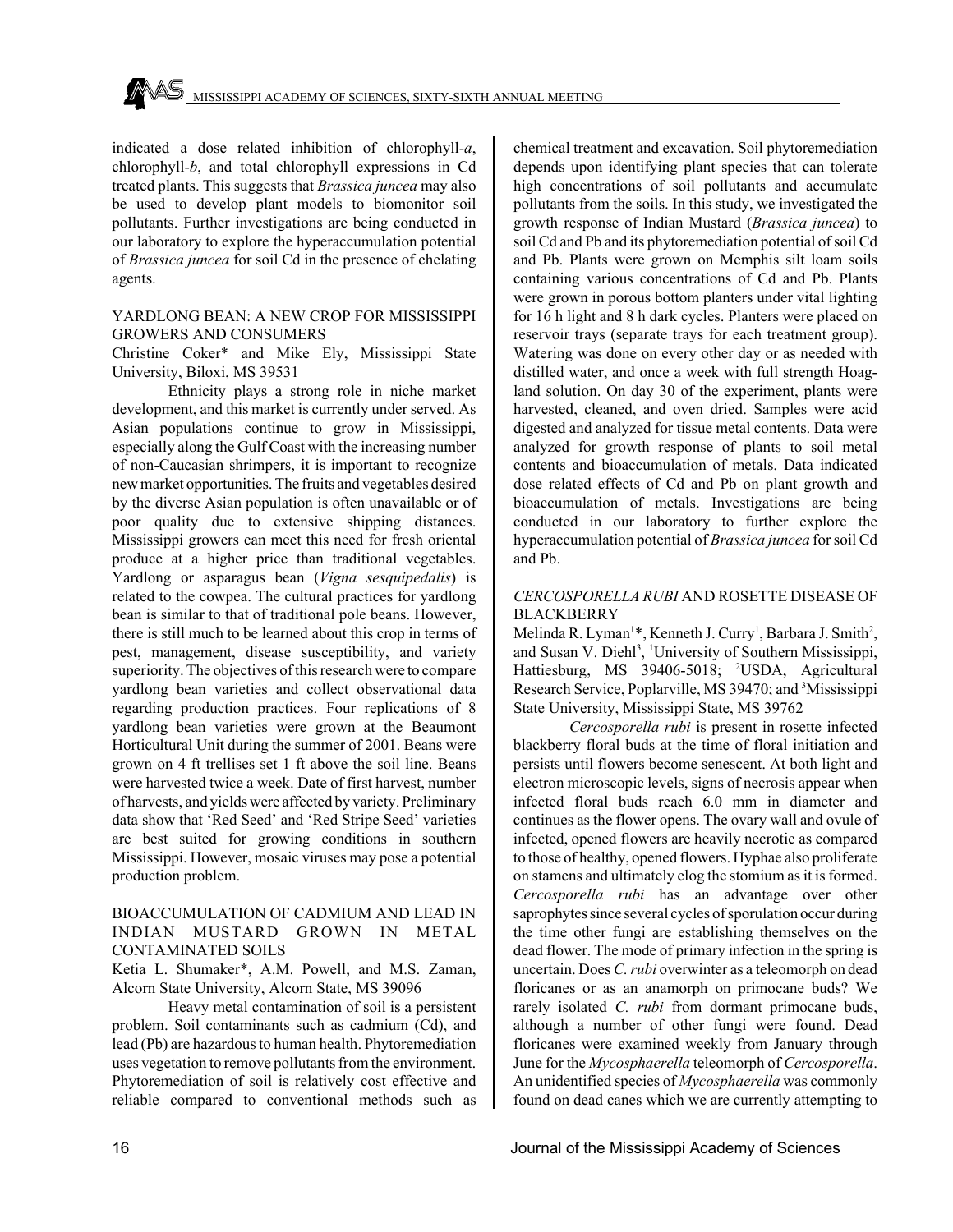identify to species.

#### ECONOMICS OF ECHINACEA CULTIVATION

Liang C. Huam\*, Patrick E. Igbokwe, Magid Dagher, Robin Walker, and Skip Owens, Alcorn State University, Alcorn State, MS 39096

The farm-level value of herbs produced in North America is more than \$1 billion, with the market growing at least 10 percent annually. One herb with an established market is Echinacea, commonly known as purple coneflower. Echinacea is the most widely used herb in the United States because of its antibiotic, antiviral, and antiinflammatory characteristics. Recently some Mississippi producers have begun to grow Echinacea as an alternative enterprise. While research information on Echinacea's medicinal properties is abundant, cost, and yield information are virtually non-existent. The purpose of this paper is to present economic information for two Echinacea species (*E. purpurea* and *E. pallida*) that are commercially important and can be cultivated locally. Production and economic data for this paper were obtained from results of current Echinacea research conducted at Alcorn State University Experiment Station. Results in this study indicate that the two Echinacea species can be grown profitably in Mississippi. Profit margin for *E. pallida* is higher than *E. purpurea*. Positive returns are obtained when yields exceed 1500 and 1250 lbs per acre at current prices of \$2.50 and \$3.00 per lb of dried roots for *E. purpurea* and *E. pallida*, respectively.

Divisional Talks Resume

#### 2:15 EFFECT OF CARBOHYDRATE COMPOSITION AND TEMPERATURE ON SEED GERMINATION OF COWPEA **CULTIVARS**

Rafaela Carvajal<sup>1</sup>, Clarence E. Watson<sup>1\*</sup>, Kristina F. Connor<sup>2</sup>, and James O. Garner, Jr.<sup>1</sup>, <sup>1</sup>Mississippi State University, Mississippi State, MS 39762, and <sup>2</sup>U.S.Forest Service, Mississippi State, MS 39760

Twenty-five cultivars of cowpea (*Vigna unguiculata* L. Walp.) were previously screened to evaluate their ability to geminate at low (10EC), moderate (30EC), and high (40EC) temperature. Four cowpea cultivars were chosen to evaluate carbohydrate composition. The main sugars present in ungerminated cowpeas were sucrose (9 to 18 mg g<sup>-1</sup> seed), raffinose (1 to 3 mg g<sup>-1</sup> seed), and stachyose (5 to 10 mg  $g^{-1}$  seed). In germinating seeds at 10EC, the cultivar with highest germination percentage showed the highest sucrose content in cotyledon tissue and the lowest sucrose content in embryo tissues, suggesting a faster and more efficient use of sucrose for germination and seedling growth. Sucrose content was high in cultivars with low germination at low temperature, which indicated an accumulation of the sugar as it was not used for germination and development processes. This trend changed at higher temperature; the sucrose content in the embryo tissues decreased denoting that it have been used in the germination process. In germinating cowpea seeds, raffinose and stachyose were found at low temperature, but not at higher temperatures, which could be explained by the negative effect of low temperature on enzyme activity.

#### 2:30 INFLUENCE OF ORGANIC MANURES AND MULCH ON YIELD AND QUALITY OF MUS-CADINE (*VITIS ROTUNDIFOLIA*)

Girish K. Panicker<sup>1\*</sup>, Ahmed Al-Humadi<sup>1</sup>, Cedric A.  $\text{Sims}^1$ , Juan L. Silva<sup>2</sup>, and Frank B. Matta<sup>2</sup>, <sup>1</sup>Alcorn State University, Lorman, MS 39096, and <sup>2</sup>Mississippi State University, Mississippi State, MS 39762

Organic farming has become a welcome alternative in the field of agriculture due to the uncontrolled spread of organic pollutants (POPs) and their infiltration into the environment and our bodies. Muscadine (*Vitis rotundifolia* var. 'Summit') was grown in Geneva Double Curtian Trellies System on Memphis Silt Loam Soil (Typic Hapludalph, silty, mixed, thermic). Three treatments of organic manures (cow-C; poultry-P; cow poultry-CP) with pine mulch were applied in basins around each plant in a C.R design. Control treatment received regular inorganic fertilizers and traditional cultural practices. Biomass development, yield, and fruit and water qualities were evaluated. Percent ground cover, stem diameter, and yield were higher in organic plants. There was no significant difference in diameter, length, and degree brix of the fruit. No pathogenic organism from organic manures was found in fruits. Soil compaction was higher in control and it was lower in organic treatments due to the higher level of organic matter content. Higher concentrations of nitrate-N and P were noticed in the surface soil after manuring, but there was no trend in N or P enrichment of groundwater.

#### 2:45 CHALLENGING THREE POTENTIAL PHYTO-ACCUMLATORS FOR LEAD IN CONTAMINATED DREDGED SOIL

Ketia L. Shumaker\*, Elgenaid I. Hamadain, and Charles Rhyne, Jackson State University, Jackson, MS 39217

Recent studies indicate that plant species *Triticum aestivum*, *Sesbania exaltata*, and *Ipomoea lacunosa* are all potential hyperaccumulators for heavy metal lead (Pb) in hydroponic systems. The purpose of this study was to challenge the hyperaccumulation capability of these three plant species for Pb in contaminated dredged soil from a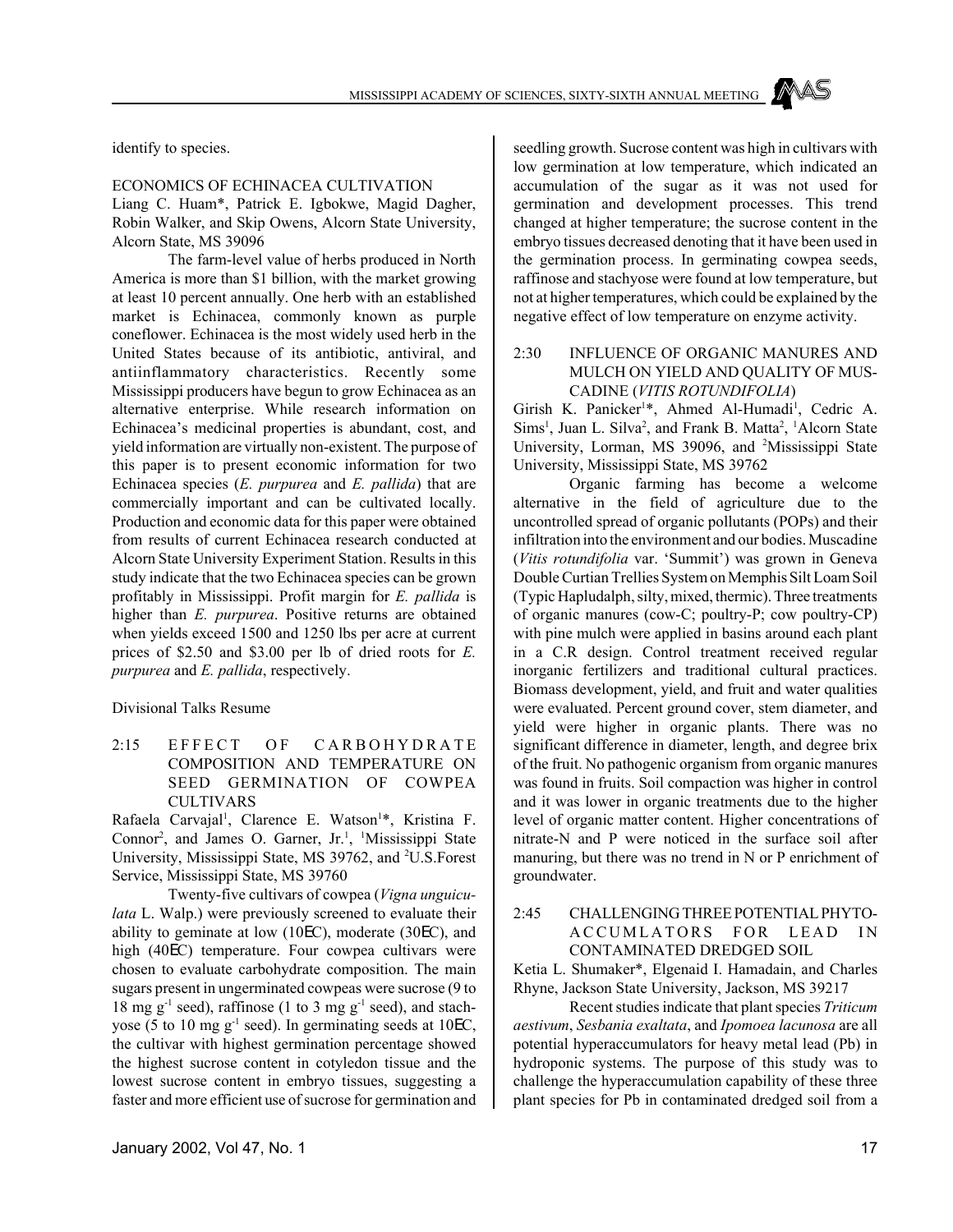confined disposal facility in Bayport, Wisconsin. Soil was sampled from three distinct locations. Laboratory soil analysis of these locations identified not only Pb but also 16 other metals. Ten plants of each species were grown in pots for four weeks under laboratory conditions. The plants were harvested and separated into roots and shoots for dry weight and Pb tissue analysis. Plant weights were compared to *S. exaltata* and *I. lacunose* grown in Pb-free hydroponic culture showing biomass reductions in plants grown in Bayport soil. All three plant species accumulated and concentrated a significant amount of Pb in the root tissue biomass. However, analysis of the shoot Pb content and concentration was not significant. Soil location played a significant role in the root Pb content and concentration. Data also showed relatively large variability among plants of the same species and soil location. This can be attributed in part to individual plant uptake. Overall, data suggest that all three plant species are able to tolerate highly contaminated soil conditions with the potential of accumulating significant amounts of Pb.

- 3:00 Break
- 3:15 INFLUENCE OF ORGANIC MANURES AND MULCH ON PHYSICOCHEMICAL AND MICROBIAL ATTRIBUTES OF TABLE MUSCADINES (*VITIS ROTUNDIFOLIA*)

Juan L. Silva<sup>1\*</sup>, Frank B. Matta<sup>1</sup>, Girish K. Panicker<sup>2</sup>, Ahmad Al-Humadi<sup>2</sup>, and Cedric A. Sims<sup>2</sup>, <sup>1</sup>Mississippi State University, Mississippi State, MS 39762, and <sup>2</sup>Alcorn State University, Alcorn State, MS 39096

Muscadines are grown in the Southeast US for table, juice, wine, and preserve products. An alternative to conventional farming is organic farming. This is desired by a segment of the consumers. However, new good agricultural practices guidelines call for the safe production of these crops. Muscadines (*Vitis rotundifolia* var. Summit) were grown and transported to the quality laboratory for analyses. Three treatments of organic manures with pine mulch (cow, C and poultry, P manures, and PC) were applied in basins around each plant in a C.R. design. Control treatment, CON, received regular inorganic fertilizers and traditional cultural practices. Treatments did not show any difference in total acidity  $(\sim 0.22\%)$ , pH  $(-3.45)$ , phenolics  $(-350 \text{ mg/L})$ , pectin  $(-1.3 \text{ g}/100 \text{ g})$ , and soluble solids (~13.5 Brix). Sensory panelists did not find differences between treatments. The microbial profile of the fruit was similar, regardless of treatment. Several bacteria, molds, and yeast associated with spoilage of muscadines were found on the surface. However, no pathogenic organisms could be identified in fruit from any of the treatments.

#### 3:30 SCREENING ANTIOXIDANT PLANTS FOR PHYTOREMEDIATION ABILITY OF 2,4,6- TRINITROTOLUENE

Lovell O. Agwaramgbo<sup>1\*</sup>, Protiti Khan<sup>1</sup>, and Steve Larson<sup>2</sup>, <sup>1</sup>Tougaloo College, Tougaloo, MS 39174, and <sup>2</sup>Waterways Experiment Station, Vicksburg, MS 39180

Phytoremediation is a viable, effective, and economically attractive technology which uses plants to remove chemical contaminants from soil and ground water. A major munitions contaminant, TNT has been known to be remediated by several plants such as, *Myriophyllum aquaticum* (Parrot feather), and *Elodea*. This study focuses on screening plants which have natural antioxidant phytochemicals for their ability to remediate TNT from soil and ground water. Several plants contianing different types of antioxidants (carotenoids, vitamin C, allyl sulfides, phytosterols, and vitamin E), were screened first for their antioxidant properties and then for their remediation abilities for TNT. Results for remediation abilites were analyzed by high performance liquid chromatography (HPLC). Results also suggested that many of the plants that had antioxidant properties were also able to remediate TNT, and therefore suggested that there may be a possible correlation between antioxidant capacities and remediation abilites of plants studied.

3:45 EFFECT OF FATTY ACID COMPOSITION AND TEMPERATURE ON SEED GERMINATION OF COWPEA CULTIVARS Rafaela Carvajal, James O. Garner, Jr.\*, and Clarence E. Watson, Mississippi State University, Mississippi State, MS 39762

Twenty-five cowpea cultivars were screened for germination under stress condition (10 or 40EC) temperatures compared with the standard 30EC. After screening, four cultivars were selected to study seed lipid composition. The main fatty acids detected in cowpea seeds were palmitic acid (16:0), palmitoleic acid (16:1), stearic acid (18:0), oleic acid (18:1), linoleic acid (18:2), linolenic acid (18:3), and arachidic acid (20:0). Cultivars with higher germination percentage had higher stearic, oleic, and linolenic acid content in ungerminated seeds. In germinating seeds of all cultivars, the proportion of unsaturated fatty acid was higher than saturated fatty acid at lower temperatures. The 18:2/18:1 and 18-carbon unsaturated to 18-carbon saturated ratio at 10EC, were slightly higher in the cultivars with higher germination percentage, and were significantly higher at 30EC.

4:00 Divisional Business Meeting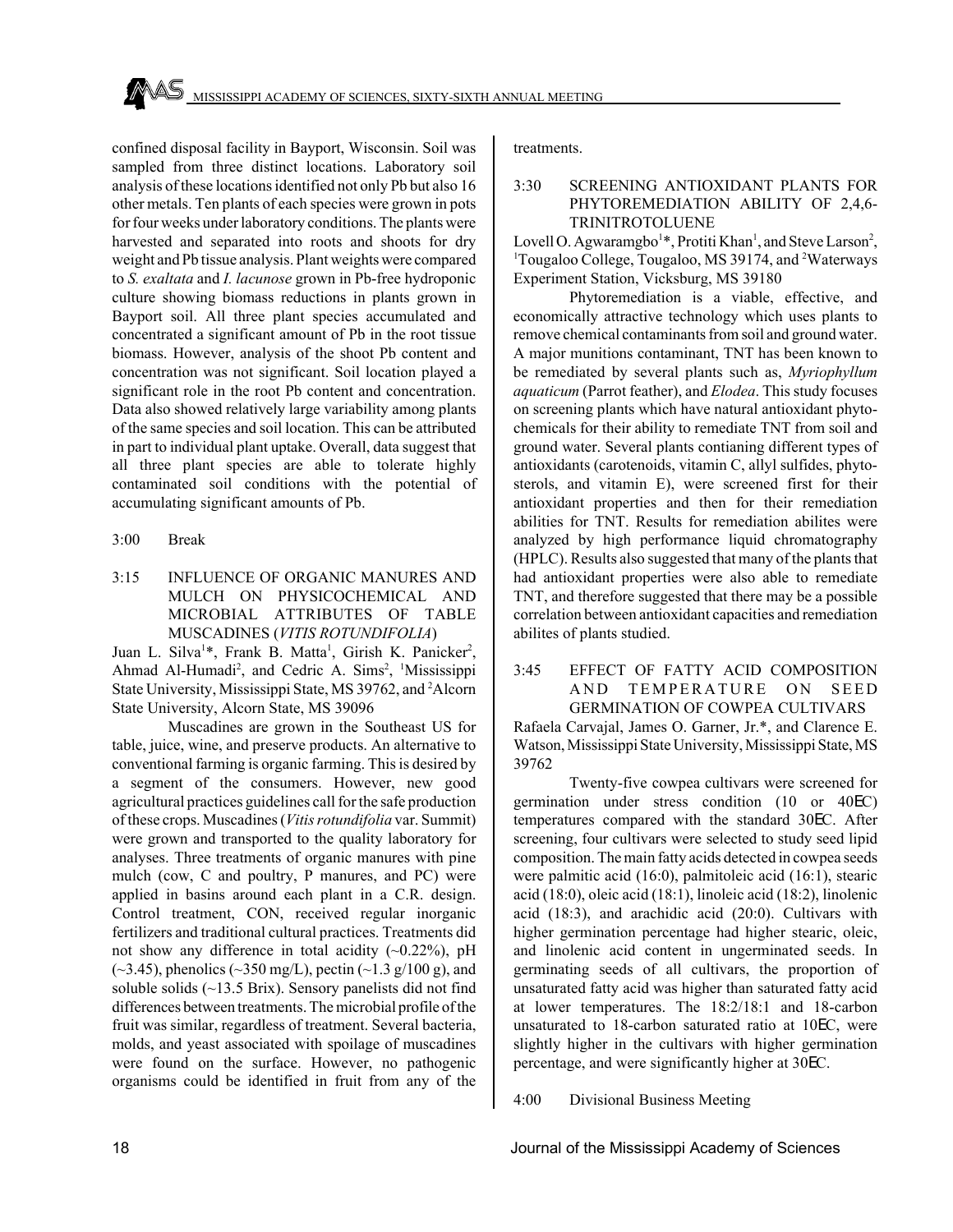#### **CELLULAR, MOLECULAR AND DEVELOPMENTAL BIOLOGY**

Chair: Roy J. Duhé, University of Mississippi Medical Center Vicechair: Ross Whitwam, Mississippi University for Women

#### THURSDAY MORNING

#### Emerald Room

8:30 Special Joint Session with the Science Education Division

Introduction; Howard Walters and Roy J. Duhé, J.L. Scott Marine Education Center and Aquarium, Biloxi, MS 39530, and University of Mississippi Medical Center, Jackson, MS 39216

8:45 STRUCTURE VISUALIZATION IN BIOCHEMISTRY EDUCATION: SEEING IS BELIEVING

Robert Bateman, University of Southern Mississippi, Hattiesburg, MS 39406

With the advent of powerful desktop and laptop personal computers has come a wealth of computational tools that can aid in the understanding of chemical and biochemical concepts. This talk will survey several of the free structure visualization software packages that are currently used in biochemistry instruction. The emphasis will be on the most effective uses of these tools both inside and outside the lecture classroom.

9:30 Introduction; Roy J. Duhé

Session 1: "Molecular Insights from Biophysical Techniques"

#### 9:45 DETECTION OF PROTEASE ACTIVITY WITH A BIOSENSOR

Daryl Pollard<sup>1</sup>, Patrina Thompson<sup>2</sup>, Amy Denson<sup>1</sup>, Steven Adamson<sup>1</sup>, Newton Fawcett<sup>1</sup>, and Jeffrey Evans<sup>1\*</sup>, <sup>1</sup>University of Southern Mississippi, Hattiesburg, MS 39406, and 2 Alcorn State University, Lorman, MS 39096

The quartz crystal microbalance (QCM) is a biosensor that can measure mass changes accompanying biochemical processes. A decrease in mass occurring on the biosensor's quartz surface is sensed as an increase in vibrational frequency of the crystal. Approximately a one Hz increase in frequency represents a 1 nanogram mass

decrease on the crystal. We examined whether the QCM biosensor could detect proteases by detecting the change in mass of protein that accompanies proteolytic cleavage. In testing for protease activity we first attached the protease substrate casein to the surface of the biosensor. When the casein coated biosensor was incubated with the protease trypsin, a mass change occurred as casein was released from the biosensor. This mass change representing protease activity was detected by the biosensor.

#### 10:00 INTERACTION OF AN HIV PEPTIDE WITH MODEL MEMBRANES

Yuko Tsutsui\*, Slobodanka D. Manceva, and Peter Butko, University of Southern Mississippi, Hattiesburg, MS 39406

Trans-activator protein (TAT) is a protein produced by HIV. This peptide is thought to have a translocation activity and can carry fused molecules into the cytosol of the cell by forming an inverted micelle. Our interest was to test the hypothesis if this peptide can translocate itself through phospholipid membranes. The peptide used in this study has tryptophan (Trp), an aromatic amino acid, as the end of the peptide chain so we were able do studies of fluorescent peptide/lipid interactions. In this study we used large unilamellar vesicles (LUVs) as model membranes. Studies done with neutral (phosphatidyl choline-PC) and positively charged (10% phosphatidyl glycerol PG/PC) LUVs suggest that the peptide lipid interactions are due to the electrostatic forces between negatively charged peptide and positively charged LUVs. Experiments done on release of florescence dye entrapped in LUV show that a high concentration of the peptide was necessary in order for 50% dye to be released, implying that the peptide does not destroy LUVs by making a pore. By using quenching of the Trp fluorescence with acrylamide we obtained a quenching constant, which was the same as the one acquired for free Trp in a solution. These two studies show that the peptide does not insert in the lipid membrane, and it rather destroys them through a different mode of action.

#### 10:15 MODE OF ACTION OF *BACILLUS THURINGI-ENSIS* d-ENDOTOXIN CYT1A: DETERGENT OR PORE FORMER?

Slobodanka D. Manceva<sup>1\*</sup>, Marianne Pusztai-Carey<sup>2</sup>, Paul Russo<sup>3</sup>, and Peter Butko<sup>1</sup>, <sup>1</sup>University of Southern Mississippi, Hattiesburg, MS 39406; <sup>2</sup>Case Western Reserve University, Cleveland, OH; and <sup>3</sup>Louisiana State University, Baton Rouge, LA

Cyt1A is a d-endotoxin from *Bacillus thuringiensis* var. *israelensis*, which is highly toxic to the Diptera larvae. It is used as an environmentally safe insecticide, although its cytolytic mechanism is a subject of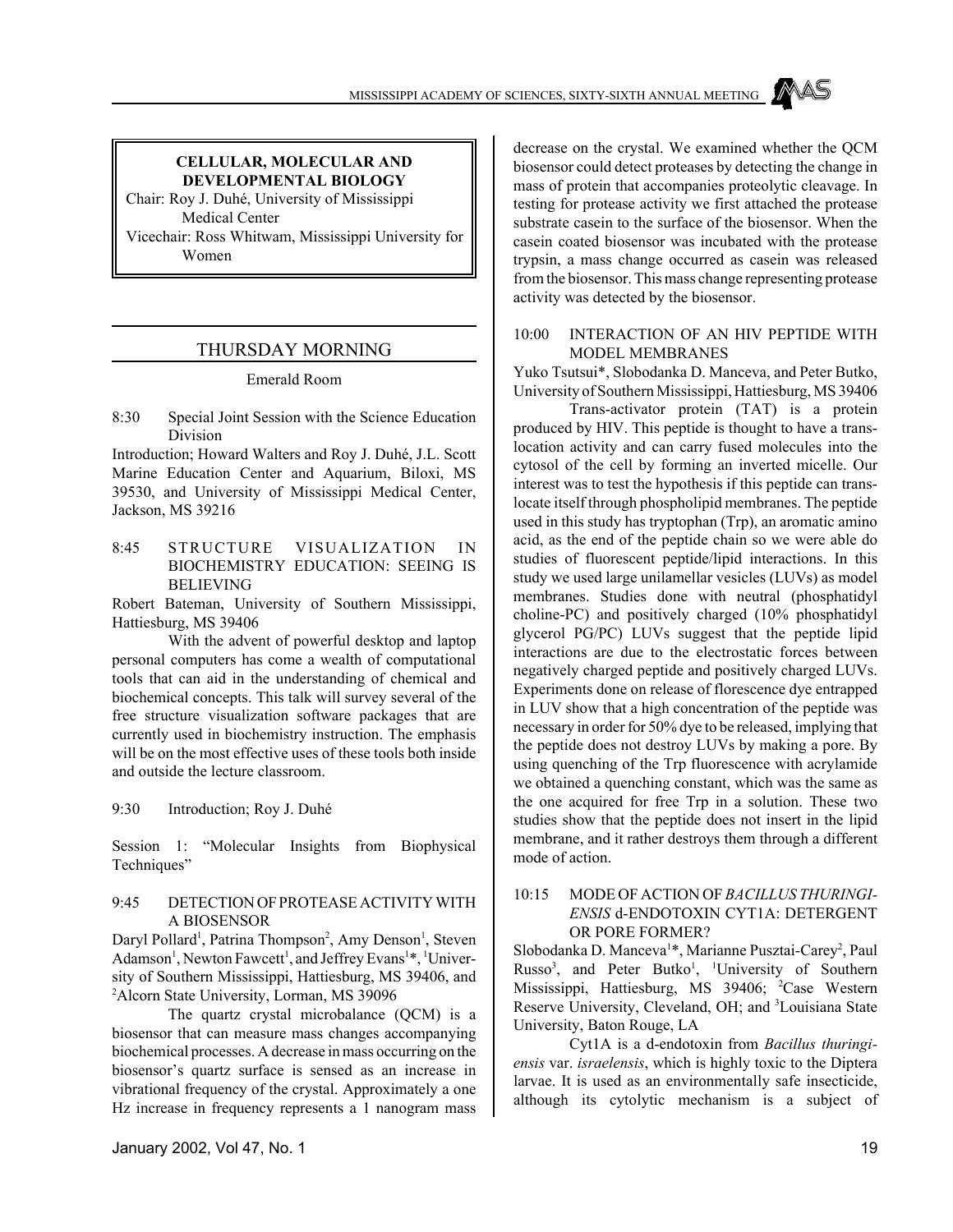controversy. It is believed that it makes pores or cationselective channels in lipid membranes. However, a mass of evidence collected in the last few years does not support that hypothesis. We propose that this protein commences cell death by destroying the cell membrane in a detergentlike manner, rather than by inserting into the membrane and forming a pore. In this work we tested our hypothesis by employing fluorescence photobleaching recovery (FPR), dynamic light scattering (DLS) and electron microscopy (EM) to study Cyt1A-induced changes in size distributions of large unilamellar vesicles (LUV). Upon addition of the toxin to the LUV with a diameter of 100 nm, a new population of lipid particles with a diameter of 54 nm appeared. Since no change in the vesicle size is expected when a pore is formed in its membrane, our results give support to the detergent-like model of Cyt1A's action

#### 10:30 INHIBITION OF RGS PROTEINS

Leighton Janes<sup>1\*</sup>, R.R. Neubig<sup>2</sup>, and H.E. Outlaw<sup>1</sup>, <sup>1</sup>Delta State University, Cleveland, MS 38733, and <sup>2</sup>University of Michigan Medical School, Ann Arbor, MI 48103

Inhibition of RGS interactions can lead to assessing RGS function and specificity in cells and provide a basis for understanding mechanisms of therapeutic drugs that target RGS interactions. RGS inhibitor proteins include YT13 (lactam), YJ14 (lactam), and YJ16 (BU)-3. Of the peptides tested, YJ13 is the most potent inhibitor of RGS stimulation and is the best fit for the Alpha subunit binding pocket. The inhibitor peptides are more specific to RGS4 than RGS8. YJ13 may be modified to better inhibit RGS stimulation with more specificity.

10:45 Break

Session 2: "The Evolution of Biological Catalysis"

11:00 RNA STRUCTURE PROBING AND ANALYSIS Rishi Agarwal\* and Faqing Huang, University of Southern Mississippi, Hattiesburg, MS 39406

The "RNA World" hypothesis describes a preprotein world where RNA was able to both carry genetic information (later evolved into DNA) and act as biocatalysts (most of them replaced by proteins). To support the RNA world hypothesis, numerous artificial RNA enzymes (ribozymes) have been isolated by the powerful combinatorial technique called SELEX. Structural and functional analysis of RNA can provide mechanistic basis for RNA catalysis. A self-capping ribozyme named Iso6, an RNA previously isolated in vitro, was employed to investigate the various structural changes that may occur upon binding with divalent metal ions, primarily  $Ca^{2+}$ . Structural probing of Iso6, i.e., using a variety of chemical and enzymatic probes, was used to search for possible sites of protection, binding sites or conformational changes. Initial experiments were conducted by searching for optimal chemical and enzyme concentrations by which Iso6 was either cut randomly or specifically. The specific cuts of RNA could provide structural information of Iso6, while random digestion of Iso6 yielded markers to map nucleotide locations. Reagents used included chemicals  $Pb^{2+}$ , DMS, and DEPC and enzymes RNase T1 and nuclease Sl. Different sizes of RNA fragments were fractionated by denaturing polyacrylamide gel electrophoresis, and quantitation of individual RNA bands was achieved by phosphorimaging. Many probing experiments under different conditions were conducted. The results demonstrated applicability of our RNA probing methods to the investigation of RNA structure and mechanism in general. However, we have yet to locate specific structural and conformational changes upon metal and substrate binding. Further experiments will be necessary to reveal the structural information from Iso6 RNA.

#### 11:15 IN VITRO EVOLUTION OF A THIOESTER SYNTHASE RIBOZYME

Tricia M. Coleman\* and Faqing Huang, University of Southern Mississippi, Hattiesburg, MS 39406

Thioesters are important intermediates in the metabolism of modern organisms. Coenzyme A (CoA), a common coenzyme, participates in various biochemical pathways, functioning through the formation of thioesters via its sulfhydryl group. Our lab has previously isolated RNA sequences capable of catalyzing the synthesis of CoA, NAD, and FAD from their respective precursors, thereby supporting the availability of these coenzymes in an 'RNA world.' In order to demonstrate the utility of these coenzymes as well as the plausibility of thioester synthesis in an RNA world, an iterative in vitro evolution procedure was used to identify a series of catalytic RNAs (ribozymes) with thioester synthase activity. Active sequences were recovered from a large heterogeneous pool of 30-, 60-, 100-, and 140 nucleotide random-sequence, coenzyme A-linked RNA molecules. Biotinyl adenylate was chemically synthesized and used as a reactant for the thioesterification reaction, the end result of being the formation of a covalent C-S bond between the carboxyl of biotin-AMP and the sulfhydryl of CoA. Active ribozymes from all four different size pools were isolated and product formation has been confirmed by streptavidin gel mobility shift assays, HPLC analysis and mass spectroscopy. Ribozymes were selected with a series of divalent metal cofactors as well as imidazole. Which of these metals is required for catalysis is being determined and kinetic parameters are being investigated.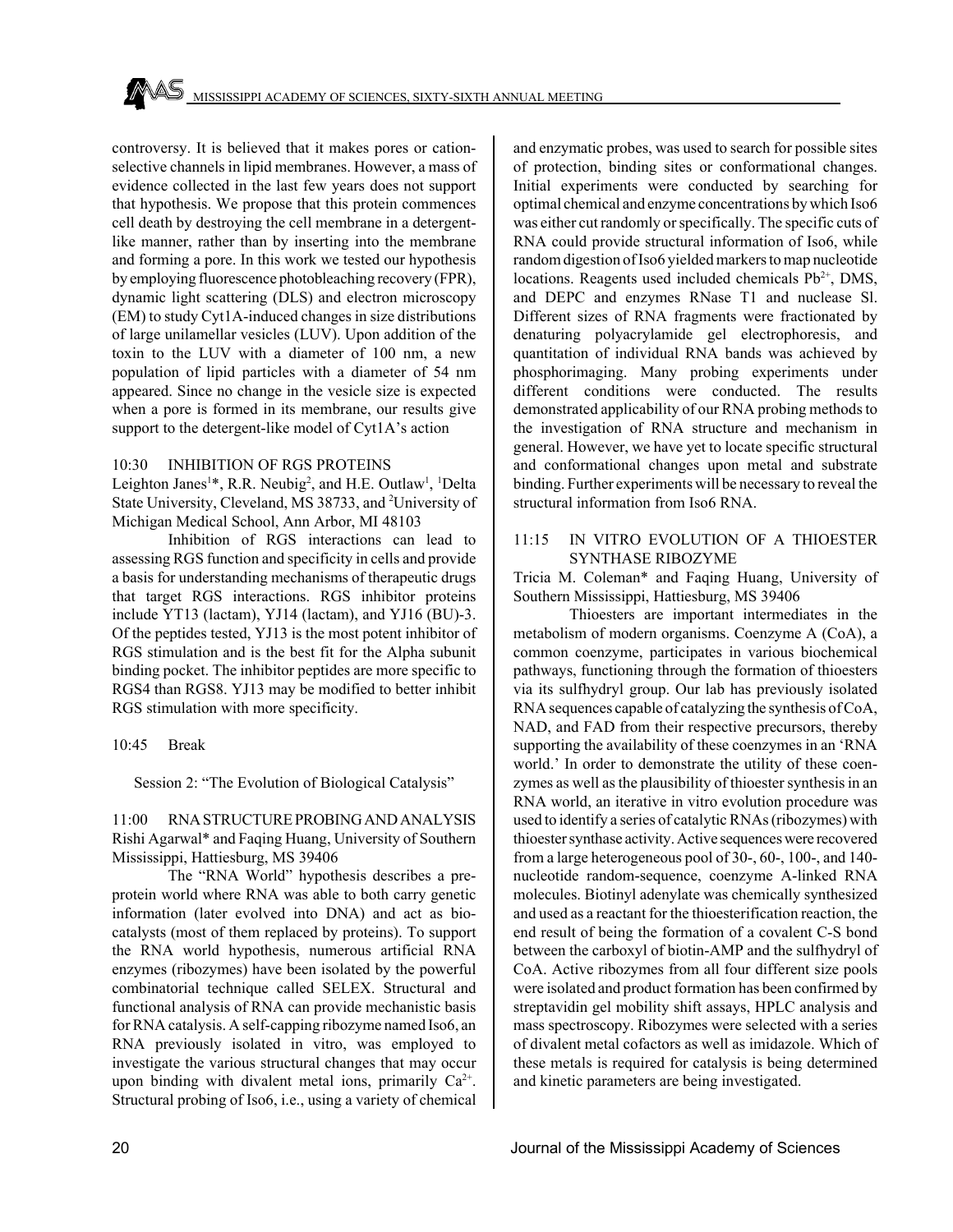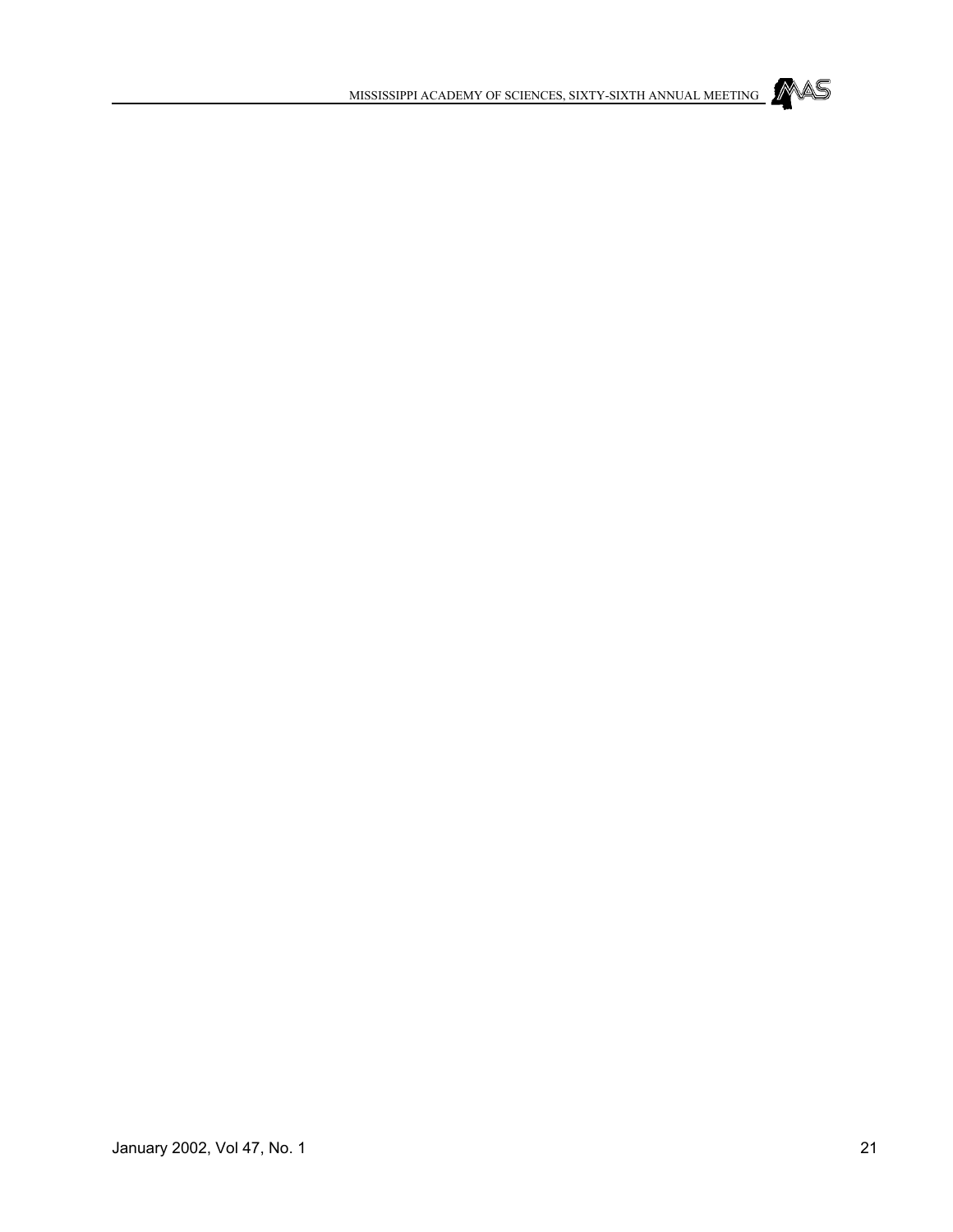#### 11:30 SCREENING OF *ARABIDOPSIS THALIANA* INSERTION MUTANTS FOR A KNOCKOUT IN THE SULFITE REDUCTASE GENE

Sudha Sankaran\*, Gordon C. Cannon, and Sabine Heinhorst, The University of Southern Mississippi, Hattiesburg, MS 39406

Chloroplasts are semi-autonomous organelles much like the mitochondria, having their own genome. Their DNA is compacted into nucleoids by specific DNA binding proteins, and structure and morphology of these nucleoids are vital to the different roles these complexes play in the replication and transcription of the chloroplast genome. One protein has been characterized that is associated with soybean (*Glycine max*) chloroplast nucleoids: the DNA compacting protein DCP68, which was also identified as a sulfite reductase. The amino acid sequence deduced for this protein has approximately 90% homology with sulfite reductase from *Arabidopsis thaliana* and other plants. We are currently searching for an *A. thaliana* line that has a knockout insertion in its sulfite reductase gene to study the biological effects of this mutation on nucleoid structure and function. First-round screening of *A. thaliana* mutant pools with gene-specific primers has yielded six potential knockout candidates. Current sequencing efforts are geared towards elucidating the location of the insertions and assessing their usefulness for the planned study.

11:45 THE RATE ENHANCEMENT EFFECTS BY ENCAPSULATION OF RIBULOSE-1,5-BIS-PHOSPHATE CARBOXYLASE WITHIN A CARBOXYSOME

Eric B. Williams\*, Sabine Heinhorst, and Gordon C. Cannon, University of Southern Mississippi, Hattiesburg, MS 39406

The encapsulation of ribulose-1,5-bisphosphate carboxylase (RuBisCO) within a carboxysome has been shown to increase the enzyme's catalytic capabilities. One hypothesis states that the putative enhancement of the RuBisCO activity within the carboxysome results from the enzyme's co-localization with carbonic anhydrase (CA), which provides saturating levels of  $CO<sub>2</sub>$  for the carboxylation reaction. To test this hypothesis, various concentrations of a potent CA inhibitor were used to inhibit the endogenous CA that is thought to be located within the carboxysome. In addition, exogenous CA was added to carboxylation reactions to determine if there was any enhancement of the rate of carboxysomal  $CO<sub>2</sub>$  fixation. Both approaches showed no significant differences in RuBisCO activity. The possibility that the carboxysome shell is differentially permeable for  $CO<sub>2</sub>$  and its competitor for the active site of RuBisCO,  $O_2$ , was examined. Assays were performed to distinguish the differences in RuBisCO catalytic activity under controlled atmospheric conditions of 100% and 0%  $O<sub>2</sub>$  to test whether selective exclusion of oxygen plays a significant role in the increase of the catalytic capabilities of RuBisCO by the carboxysome shell.

### THURSDAY AFTERNOON

Emerald Room

2:00 Session 3: "Poster Party"

#### PHYSICAL AND CHEMICAL PROPERTIES OF LIDO-CAINE-INCORPORATED HYDROPHILIC FILMS PRO-DUCED VIA HOT-MELT EXTRUSION

Lakeshia Moore\* and Michael Repka, University of Mississippi, University, MS 38677

Hot-melt extrusion is one of the most widely used techniques in the industry of plastics. Today, more than one-half of all plastic products are produced by this method. Hot-melt extrusion technology is also a viable process to produce thin, flexible, and stable hydrophilic and hydrophobic films. For pharmaceutical applications hotmelt extrusion offers many advantages over the traditional ways of producing films. Shorter and more efficient processing times to the final product, environmental advantages due to the elimination of organic solvents, less labor and equipment demands, favorable cost, and less time of the drug subjected to heat are only a few of the many rewards. Hot-melt extrusion equipment consists of an extruder, a hopper, melting zones, dies, collection equipment, and monitoring tools. In this particular project hot-melt extrusion is utilized to prepare hydroxypropyl cellulose (HPC) and hydroxypropyl methylcellulose (HPMC) films containing lidocaine as a model drug.

THE EFFECT OF EAT-16 AND GPB2 ON THE COMPLEX OF M2 AND GAO-1 ON SF9 CELLS

Johnathan Collins<sup>1\*</sup>, T.K. Harden<sup>2</sup>, and H.E. Outlaw<sup>1</sup>, <sup>1</sup>Delta State University, Cleveland, MS 38733, and <sup>2</sup>University of North Carolina Medical School, Chapel Hill, NC 27599

The goal of this project was to determine if *Caenorhabditis elegans* GPB2-EAT16 acts as a bg in hormone signaling. Complex formation of EAT16-GPB2 was demonstrated and expression characteristics for the M2 muscarinic receptor in SF9 cell membranes were optimized.

#### MOLECULAR CLONING OF HOXA1 FROM RAT FETAL BRAIN TISSUE

Katrina S. Parker<sup>1\*</sup>, Ibrahim O. Farah<sup>1</sup>, and R. Thomas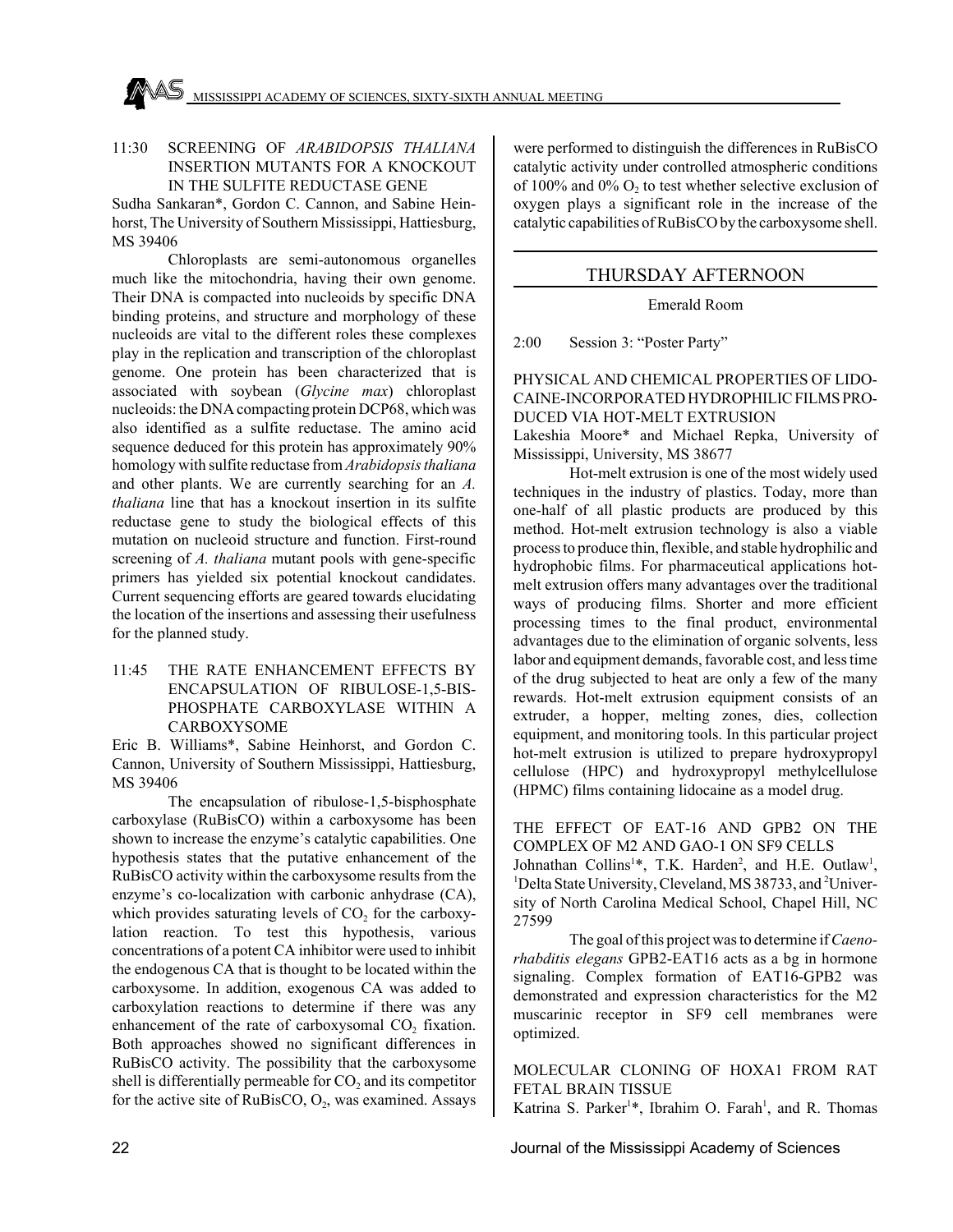Zoeller<sup>2</sup>, <sup>1</sup>Jackson State University, Jackson, MS 39217, and 2 University of Massachusetts, Amherst, MA 01003

The vertebrate hindbrain is subdivided into a series of compartments called rhombomeres. During development of the hindbrain certain genes are expressed to differentiate the compartments. One gene in particular, Hoxa1, is expressed in the hindbrain exclusively during the period of neural tube formation determining segmentation and identity in the developing hindbrain and associated structures. It is expressed in the embryo, in the adult intestine and in tumors, specifically in carcinoma cells. According to recent studies, knockout of Hoxa1 will cause segmentation defects leading to the partial deletion of rhombomeres. For example, in the rat, the misexpression of Hoxa1 leads to ectopic differentiation of vestibuloacoustic (VII) motor neuron in rhombomere 2. Our objective was to efficiently clone Hoxa1 using RNA from rat fetal brain tissue. Rt-PCR results revealed the amplicon of Hoxa1 was obtained using random hexamer, oligo-dT, and the reverse primer of Hoxa1 with a denature temperature of 55EC. Our amplicon was exactly 750 bp, the size needed for transformation. PCR results revealed an amplicon at 1200 bp with a denature temperature of 60EC using only the random hexamer RNA. After excising the amplicon and transforming, the cells were placed in a midiprep for growth. We concluded that our cDNA successfully transformed. Our ability to clone this gene will enable us to determine its role in cancer and the consequent opening of new frontiers in understanding molecular mechanisms in cancer development, progression and therapy.

#### EXPRESSION AND PURIFICATION OF ACTIVATION DOMAINS FROM A EUKARYOTIC TRANSCRIPTION FACTOR

Sonya D. Barner\* and Gary R. Kunkel, Jackson State University, Jackson, MS 39217, and Texas A&M University, College Station, TX 77843

The most characteristic requirement of gene control in multicellular organisms is the execution of precise developmental decisions so that the right gene is activated in the right cell at the right time during the development of many cell types that all form a multicellular organism. Often this control is at the level of transcription of genes. The main goal of the project is to analyze a protein that controls transcription of some genes. This protein called SPH Binding factor (SBF), contains two different regions that are necessary to stimulate transcription of different types of genes. We cloned one of these regions into a plasmid in order to express it in *Escherichia coli*. To clone specific DNA fragments in a plasmid vector, the fragment was produced and then inserted into the vector DNA. Restriction enzymes and DNA ligases were used to produce these recombinant DNA molecules. Once the clone of cells bearing the desired segment of DNA was isolated, a large amount of this protein fragment of SBF was purified so that further study could take place.

#### 7-KETOCHOLESTEROL INHIBITS IL-1RA IN HUMAN **MONOCYTES**

John C. Harris<sup>1\*</sup>, John K. Jenkins<sup>2</sup>, Kenneth Ndebele<sup>1</sup> and Ibrahim O. Farah<sup>1</sup>, <sup>1</sup>Jackson State University, Jackson, MS 39204, and <sup>2</sup>University of Mississippi Medical Center, Jasckson, MS 39216-4505

Interleukin-1 (IL-1) is a pro-inflammatory cytokine that has been shown to be involved in early atherogenesis by activating endothelial cells and monocytes. Its biologic effects are regulated at multiple levels including the coordinate expression of a novel receptor antagonist, IL-1Ra, which binds IL-1 receptors without transducing a signal. IL-1Ra exists in cell associated and secreted forms and is induced in monocytes by bacterial lipopolysaccharide (LPS) and phorbol-13 myristate acetate (PMA). Proatherogenic oxysterols are known to induce IL-1 in monocytes. The intracellular isoform inhibits IL-1-induced transcription through a nonreceptor mediated mechanism. We investigated the effect of pro-atherogenic mediators on monocyte IL-1Ra production. Hypothesis: icIL-1Ra is down-regulated by oxysterols (7-ketocholesterol, KS) which facilitate the atherogenic process. Methods: Human monocytic cell lines (THP-1, U937) were plated at 1 M/ml in RPMI with 10% FBS in twenty-four well plates, and stimulated for 48 hrs with PMA and/or LPS with and without KS. A sandwich ELISA employing commercially available antibodies was used to measure supernatant and cell-associated IL-1Ra. Results: As expected in U937s, PMA and/or LPS induced high levels of IL-1Ra. KS (40 µg/ml) inhibited IL-1Ra production, 87%, 43%, and 83% in PMA, LPS, or PMA/LPS-stimulated cells, respectively. In THP-1 cells, KS also inhibited PMA and LPS induced IL-1Ra. Inhibition of secreted IL-1Ra was primarily seen in U937 cells. Both forms were inhibited in THP-1s. The atherogenic effects of oxysterols include inhibition IL-1Ra production in monocytes, inducing an imbalance of IL-1Ra:IL-1 atherogenesis.

#### TOLERATED XENOGRAPHS USING VIRUS STEALTH TECHNOLOGY

Lawson Safley<sup>1\*</sup>, H.E. Outlaw<sup>1</sup>, and Mark Crew<sup>2</sup>, <sup>1</sup>Delta State University, Cleveland, MS 38733, and <sup>2</sup>University of Arkansas Medical School, Little Rock, AR 73203

The objective is to examine the structure and function of MHC Class I transmembrane and cytoplasmic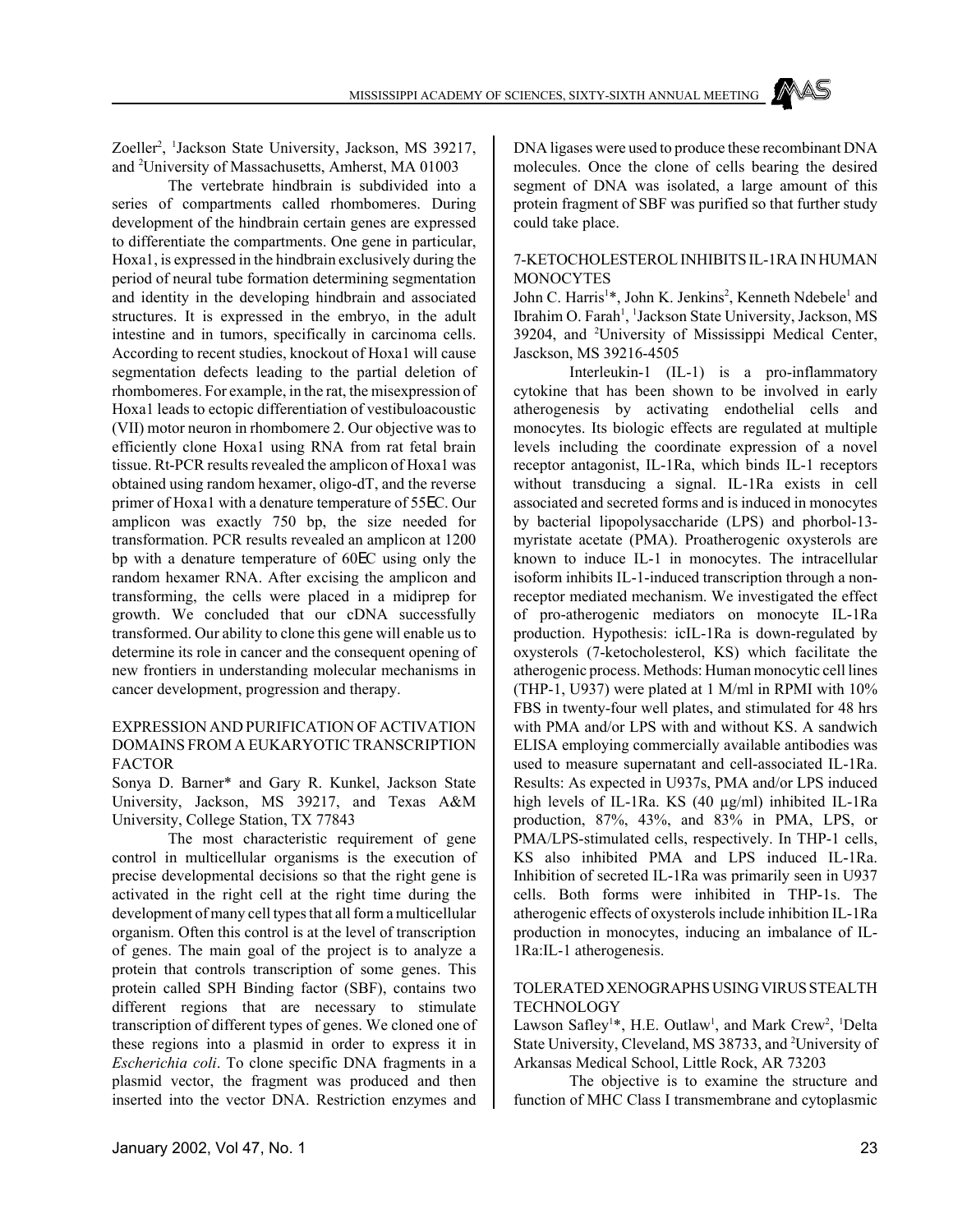domains. Reduction of pig MHC class I proteins increases human NK cell-mediated lysis and decreases human T cellmediated lysis. It was further noted that ICP47 is able to inhibit MHC cell-surface expression.

#### DETERMINATION OF GLUTAMATE DEGRADATION BY *YERSINIA PESTIS*

Shaneka Simmons\* and Robert Brubaker, Jackson State University, Jackson, MS 39217, and Michigan State University, East Lansing, MI 48824

Essential virulence genes such as V antigen and Yersinia Outer Membrane Proteins (Yops) are carried on an  $\sim$ 70-kb low-calcium-response (Lcr) plasmid. These virulence genes play a role in the blockage of inflammation and the expression of cytotoxins within host cells. Duplication of the amount of  $Ca^{2+}$  (2.5 mM) and Mg<sup>2+</sup> (1.5) mM) present in blood permits vegetative growth of *Y. pestis* in artificial media with repression of V antigen and other virulence factors encoded on the Lcr plasmid. Bacteriostatis and production of virulence factors occur in intracellular fluid that lacks  $Ca^{2+}$  and contains ~20 mM Mg<sup>2+</sup>. Upon loss of the Lcr plasmid, *Y. pestis* acquires the ability to grow at 37EC without added  $Ca^{2+}$  and does not produce Yops or V antigen. To address the role that the low-calcium-response mechanism plays in host cell death, several experiments were conducted. The Sigma Plot computer program was used to analyze and assign the best linear fit to graphs pertaining to Lcr nutritional requirements. Maximum optical densities were achieved through the replacement of  $Na<sup>+</sup>$  with  $K<sup>+</sup>$  or Li<sup>+</sup>. Combination of Na<sup>+</sup> and L-glutamate resulted in toxicity of Lcr cells due to evident loss of aspartase. These results suggest that in the absence of  $Ca^{2+}$ and presence of  $Mg^{2+}$ , Na<sup>+</sup>, and L-glutamate *Y. pestis* undergoes abrupt bacteriostatis. Since *Y. pestis* lacks aspartase activity in this environment, the bacteria converted Lglutamate into aspartic acid during the time of bacterial restriction. In an effort to rid itself of asparate, the bacteria may release excess aspartic acid into host cells. Since excess aspartate is harmful to the host, it is possible that the host converts aspartic acid back into glutamic acid, causing constant conversions of these amino acids between bacteria and victim, at the victim's expense. Therefore, cell death could possibly be associated with anti-inflammation, cytotoxicity, and the constant effort of the host to convert aspartate back into glutamate.

#### *IN VITRO* CYTOTOXICITY OF HUMAN LIVER CARCINOMA CELL LINE (HEPG2) EXPOSED TO CADMIUM CHLORIDE

Shaneka Simmons\* and Barbara A. Wilson, Jackson State University, Jackson, MS 39217

Cadmium, a naturally occurring heavy metal, is

widely used in industry and consumer products. It is expelled into air, water, or soil from the burning of fossil fuels and spills at toxic or hazardous waste disposal sites. Cadmium chloride has been classified a human carcinogen. Ingested cadmium accumulates in the kidney. Elevated levels of respiratory, prostate, and other cancers have been shown in persons occupationally exposed to cadmium. The goals of this project are: (1) to determine the acute toxicity cadmium chloride  $(CdCl<sub>2</sub>)$  using the trypan blue dye exclusion and lactate dehydrogenase (LDH) assays; and (2) to determine the cellular response mechanism of  $CdCl<sub>2</sub>$  in human hepatic carcinoma cell (HepG2) lines; and (3) to assess the genotoxic effects of CdCl<sub>2</sub> in HepG2 cells. Based on data collected for determining percent (%) cell viability at the 24-, 48-, and 72-hour exposure, the experimental LC50 value for cadmium chloride appears to range between 1.5–2.5 ppm. These LC50 values represent the concentrations of chemicals required to produce 50% cell death. Western blot analysis was used to evaluate p53, HSP70, c-fos and Bcl-2 cellular protein expression. The findings provided in this study indicate a possible mechanism for CdCl<sub>2</sub> cytotoxicity effects in HepG2 cells. This work is supported by NSF-STARGE.

#### ACUTE CYTOTOXICITY AND CELL MEDIATED RESPONSE IN HUMAN LIVER CARCINOMA CELL LINE (HEPG2) FOLLOWING EXPOSURE TO 2,4,6- TRINITROTOLUENE

Joyce Y. Belcher\* and Barbara A. Wilson, Jackson State University, Jackson, MS 39217

2,4,6-trinitroluene is an explosive used in military shells, bombs and grenades. It enters the environment through liquid and solid wastes that result from manufacturing, processing, or recycling of the compound in military arsenals. The goals of this project are: (1) to determine the acute toxicity of 2,4,6-trinitrotoluene (TNT) using the trypan blue dye exclusion and lactate dehydrogenase (LDH) assays; (2) to determine the cellular response mechanism of TNT in human hepatic carcinoma cell (HepG2) lines; and (3) to assess the genotoxic effects of TNT in HepG2 cells. Based on data collected for determining percent (%) cell viability at the 24-, 48-, and 72-hour exposure, the experimental LC50 value for TNT appears to range within 6 and 7 ppm during the 48 and 72 hours of exposure. These LC50 values represent the concentrations of chemicals required to produce 50% cell death. Western blot analysis was used to evaluate NFkB gene expression. The tumor suppressor gene product p53, which is a critical mediator of the cellular response to DNA damage, was also evaluated in HepG2 cells treated with TNT. Findings provided by this work may indicate a possible cellular pathway by which TNT causes cytotoxicity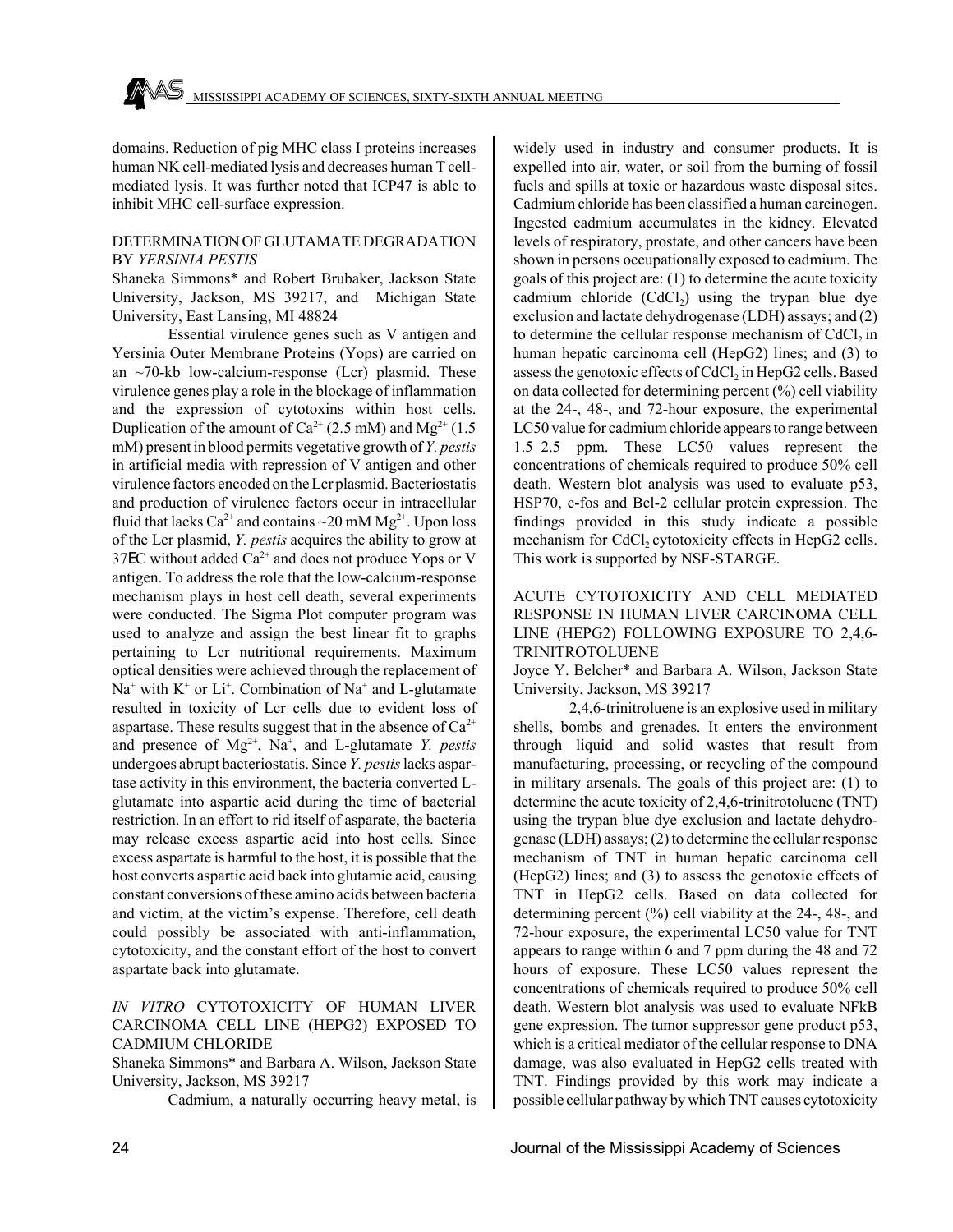in HepG2 cells. This research is supported by the Office of Naval Research for Interns in Biomolecular Sciences.

#### CELL SURVIVAL AND CELLULAR RESPONSE MECHANISMS OF HUMAN LIVER CARCINOMA CELL LINES (HEPG2) TREATED WITH ARSENIC TRIOXIDE

Howard Loving\* and Barbara A. Wilson, Jackson State University, Jackson, MS 39217

People working or living near industries and facilities that manufacture various products may be exposed to higher than background levels of hazardous substances. Arsenic, a naturally occurring metal, is released into the air when contaminated materials are burned. It enters the body through inhalation, ingestion, and direct contact. The maximum contaminant level for arsenic exposure is 50 µg/L in humans. Health effects associated with arsenic exposure include diabetes, cardiovascular disease, hearing loss, and neurological and neurobehavioral effects. The maximum contaminant level for arsenic exposure is 50  $\mu$ g/L. The goals of this project are: (1) to determine the toxicity of arsenic trioxide using the lactate dehydrogenase (LDH) assay; (2) to determine the cellular response mechanism of arsenic in human hepatic carcinoma cell line (HepG2); and (3) to assess the genotoxic effects of arsenic in HepG2 cells. To conduct this experiment, HepG2 cells were seeded at  $1x10^6$  cells/ml and exposed to the chemicals for 48 hours. LDH analysis was used to determine the lethal concentration (LC50). Total protein concentration was determined using the Bradford Assay. Western blot analysis was used to evaluate p53 cellular protein expression. And, apoptosis was assessed by DNA fragmentation. Results indicated that the LC50 value for arsenic trioxide was shown to be 11–12.5 ppm. The tumor suppressor gene product p53, which is a critical mediator of the cellular response to DNA damage, was expressed after treatment of HepG2 cells with arsenic trioxide. This work is supported by NSF-STARGE and NIH-RCMI.

INDUCTION PROFILE AND CELLULAR RESPONSE MECHANISMS OF HUMAN LIVER CARCINOMA CELL (HEPG2) LINE TREATED WITH ARSENIC TRIOXIDE, CADMIUM CHLORIDE, AND 2,4,6- TRINITROTOLUENE

Barbara A. Wilson\* and Cedrick Whitaker, Jackson State University, Jackson, MS 39217

Metals are an important and emerging class of carcinogens as are residues from military arsenals. At least three metals, arsenic trioxide and cadmium chloride have been shown to be very potent carcinogens in laboratory animals. All three of these compounds have been classified as human carcinogens. The goals of this project are to: (1)

to determine the acute toxicity of arsenic trioxide  $(As<sub>2</sub>O<sub>3</sub>)$ , cadmium chloride  $(CdCl<sub>2</sub>)$  and 2,4,6-trinitrotoluene (TNT) using the trypan blue dye exclusion and lactate dehydrogenase (LDH) assays, and (2) to determine the cellular response mechanism of  $\text{As}_2\text{O}_3$ , CdCl<sub>2</sub>, and TNT in human hepatic carcinoma cell line (HepG2). Based on data collected for determining percent (%) cell viability the experimental  $LC_{50}$  value for  $As<sub>2</sub>O<sub>3</sub>$  appears to range between 6 and 12 ppm after 48 hours exposure. For TNT the  $LC_{50}$  value appears to range within 6 and 7 ppm between 48 and 72 hours of chemical exposure, and for cadmium chloride the  $LC_{50}$  value appears to range between 1.5 to 2 ppm. To assess the acute cytotoxicity and cellular response mechanism of  $As_2O_3$ , CdCl<sub>2</sub>, and TNT, human liver carcinoma cells (HepG2) were exposed to each compound at various time intervals. Total protein concentration was determined using the Bradford Assay. Western blot analysis was used to evaluate cellular protein expression. Programmed death was assessed by DNA fragmentation. The tumor suppressor gene product p53 induction profile was also determined. This work is supported by NSF-STARGE and the Office of Naval Research for Interns in Biomolecular Sciences.

#### EFFECT OF THREE CHLORINATED HYDROCARBONS ON DNA DAMAGE IN MICE LIVER **CELLS**

Babu P. Patlolla<sup>1\*</sup>, Anita K. Patlolla<sup>2</sup>, and B.S. Sekhon<sup>2</sup>, <sup>1</sup>Alcorn State University, Alcorn State, MS 39096, and 2 Jackson State University, Jackson, MS 39217

The decay of the environment and the resultant effect on the human health grows daily. Pesticides and several cleaning products are used in much higher quantities than are actually needed. Halogenated hydrocarbons have long been regarded as pharmacological and toxicological entities and are widely used in industry as solvents, degreasing agents, plasticizers and chemical intermediates in the manufacturing of other chemicals (Tafazoli and Kirsch-Volders, 1996). Rodent animal bioassays are considered to be valuable tools for investigating toxicological effects of environmental pollutants. In the present study five different concentrations of 1,1-dichloroethane; 1,1,1trichloroethane and 1,1,2,2 tetrachloroethane were used to test the DNA damage in mice liver cells. Ethanol was used as the solvent control. The procedures of Mertens and Hammersmith (1995) for DNA extraction and gel electrophoresis were followed. All three chlorinated hydrocarbons showed an increased migration of DNA in electrophoresis when compared with the control.

INHIBITION OF HEPATIC CYTOCHROME P450 BY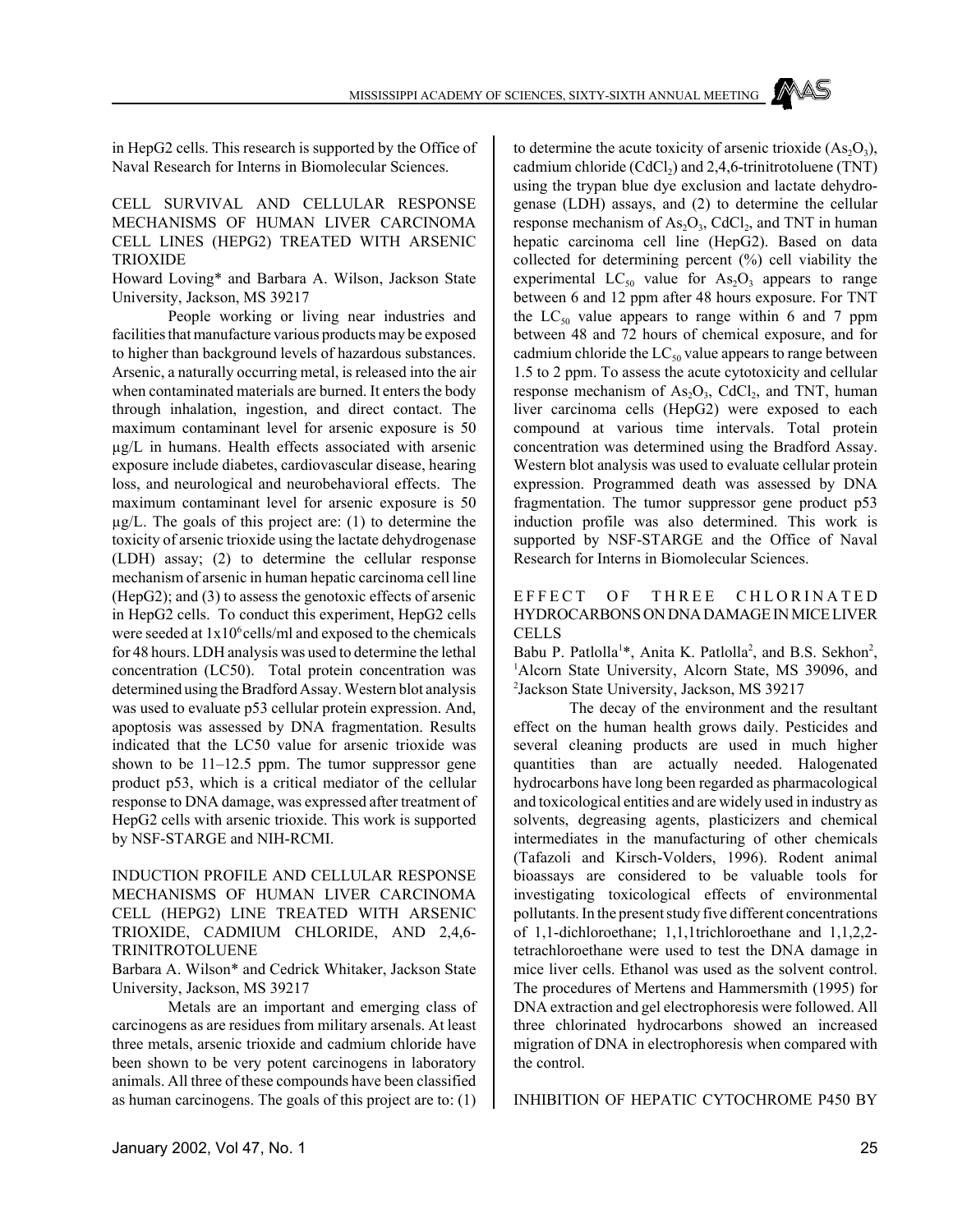#### CHLORPYRIFOS AND METHYL PARATHION IN NEONATAL RATS

Patrick B. Kyle\*, K.E. Schneider, R.C. Baker, and R.E. Kramer, University of Mississippi Medical Center, Jackson, MS 39216

The adult pattern of hepatic cytochrome P450 enzymes is imprinted neonatally. Organophosphorus compounds, through induction and oxidative desulfurationdependent inactivation of P450 with subsequent changes in endogenous hormone metabolism, might cause changes in the levels and pattern of cytochrome P450 in neonates which could persist into adulthood. Studies were performed to examine the effects of chlorpyrifos (2 mg/kg) and methyl parathion (5 mg/kg) on hepatic P450s of neonatal rats. Pups of each sex were treated dermally once daily from postnatal day 3 to postnatal day 15. The rate\* of NADPHdependent conversion of methyl parathion to methyl paraoxon (\*nmol/min/mg prot) in microsomes from livers of control pups decreased over 20 minutes from  $0.91 \pm 0.07$ to 0.34±0.22; an effect consistent with desulfurationdependent inactivation of P450. Neither rate was affected by methyl parathion treatment  $(0.74\pm0.06, 0.46\pm0.16)$ . In contrast, chlorpyrifos treatment inhibited the initial rate by  $\sim$ 45% (0.51±0.04) and the final rate by  $\sim$ 90% (0.05±0.03); the latter effect suggesting that chlorpyrifos is a more efficient suicide substrate than is methyl parathion. In contrast, both chlorpyrifos  $(0.14\pm0.01$  versus  $0.09\pm0.01$ nmol/mg prot) and methyl parathion (0.12±0.01) increased total hepatic microsomal cytochrome P450 content. These data indicate that the effects of organophosphorus compounds on hepatic P450s reflects a combination of inhibition and induction. The mechanisms and specific isozymes involved remain to be identified. (Grant R06/CCR419466 from the CDC).

#### A DISCUSSION OF GLUTAMINYL CYCLASE IN THE RAT BRAIN

Kimberly Cornelius, Alcorn State University, Alcorn State, MS 39069

Glutaminyl cyclase also known as QC, is an enzyme that catalyzes the cyclization of N-terminal glutamine of peptides into pyroglutamic acid and releases the amide nitrogen in the form of ammonia. It has been identified in plants, bacteria, bovine and porcine pituitary, and secretory vesicles from brain, adrenal, medulla, and Blymphocytes. Protein purification, antibody purification, gel electrophoresis, western blotting, immunofluorescent staining, and light microscopy, were utilized for this research. The light microscopy work was an attempt to locate QC in the sections of a rat. The sections were probed with a primary antibody that recognizes QC as well as a secondary antibody to fluoresce the site of the recognized protein. The Western Blots of the brain tissue show that QC is present in the brain. While the microscopy work shows mixed results. To get a better understanding of what is going on, a more comprehensive microscopy study must be performed as well as different blotting techniques. QC is still a mystery, while peptidyl-glycine alpha-amidating monooxygenase (PAM), a similar protein has been well characterized.

#### FRIDAY MORNING

#### Emerald Room

Session 4: "Molecular Toxicology"

#### 8:30 THE EFFECT OF HUMIC ACID ON MICROBIAL ECOTOXICITY OF 1- AMINOPYRENE DURING SOLAR PHOTOLYSIS PROCESS

Ana L. Balarezo, Veleka N. Jones, and Huey-Min Hwang\*, Jackson State University, Jackson, MS 39217

1-Aminopyrene (1-AP), a polycyclic aromatic hydrocarbon (PAH) compound, is a major metabolite during biotransformation of 1-nitropyrene by microflora in natural environment and in the guts of animals and humans. Under UV-A irradiation, 1-AP has been shown to cause light-induced DNA single stranded cleavage. The humic substances in aquatic ecosystems can influence the bioavailability, toxicity and fate of organic xenobiotics. Therefore, photochemical fate and effect of PAHs in natural aquatic environments may differ significantly across sites. The objectives of this study are to assess the effect of HA on microbial ecotoxicity of 1-AP during photolysis process. Microbial ecotoxicity of 1-aminopyrene (1-AP) during different time courses in the presence and absence of humic acids (HA) was measured with spread plate counting and microbial mineralization of 14C-D-glucose. At 1-AP concentration of 10  $\mu$ M, microbial heterotrophic activity was significantly inhibited in the presence of HA (20-60 ppm) in light and in darkness. Exposure to HA in light and darkness, however, does not inhibit bacterial viability at the HA concentration range administered. Therefore, inhibition on microbial activity in darkness could have been caused by the decrease of glucose availability, instead of toxicity of HA. Funding support: (1) NIH-RCMI 1G12RR12459-01 and NIH-MBRS S06GM08047 (to JSU); and (2) U.S. Department of the Army #DAAD 19-01-1-0733 to JSU.

#### 8:45 LIGHT-INDUCED DNA DAMAGE BY COSMETICS AND SKIN CARE PRODUCTS

Karishma A. Parekh\*, Yuguo Jiao, and Hongtao Yu, Jackson State University, Jackson, MS 39217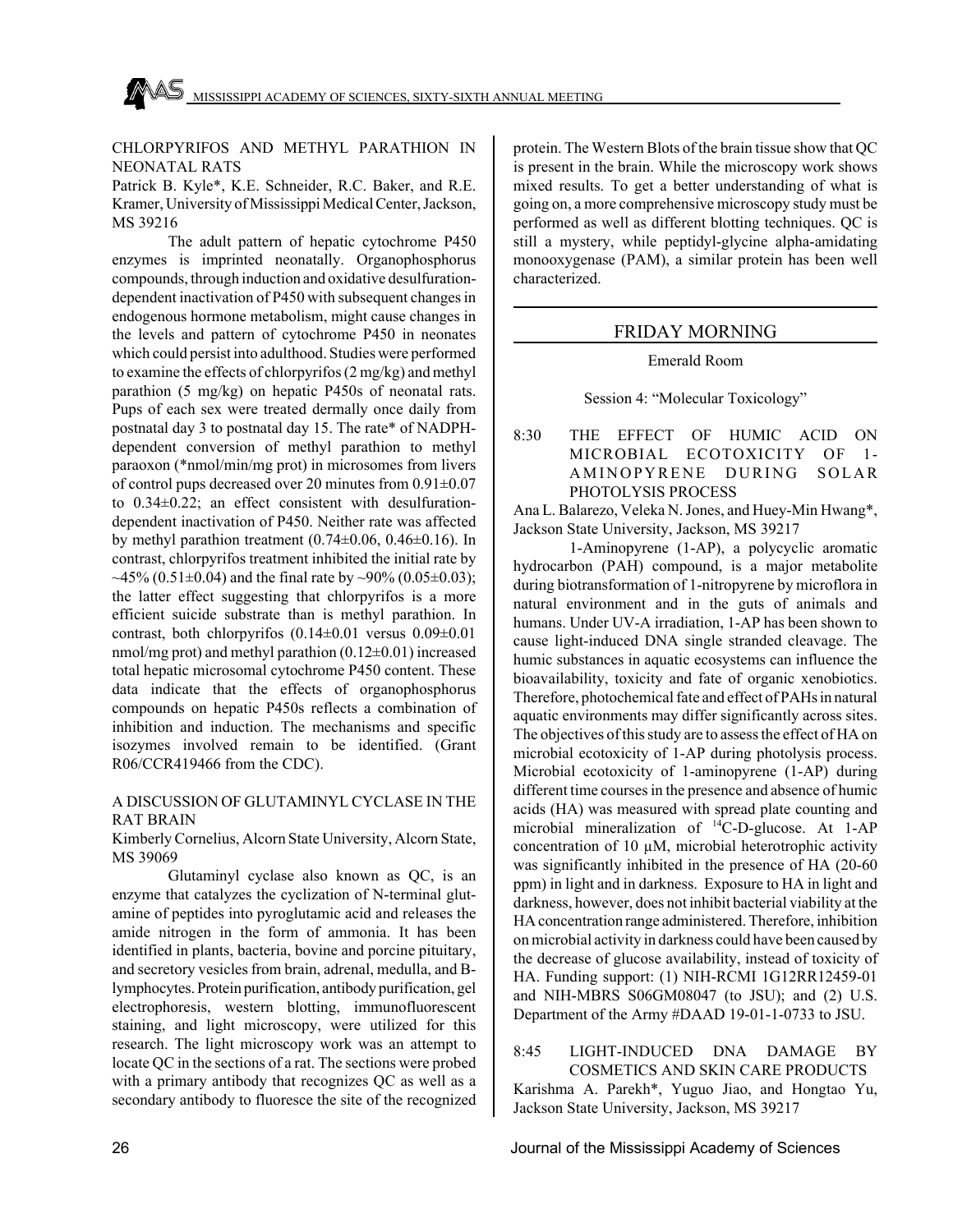Skin care products and cosmetics are used on a regular basis for appearance, conditioning, and protection. It is known that skin care products are capable of causing mild allergic reactions but previous studies are inconclusive on the effects of these chemicals. These products are usually a complex mixture of chemicals with distinct properties. Especially, since the chemicals in the skin are subject to light irradiation, the combination effect of light and these chemicals needs to be studied. In this research, we have identified ten chemicals found in cosmetics and skin care products that may cause damage to DNA in combination with repeated exposure to UVA radiation. The chemicals used in these experiments are: methylparaben, 2 hydroxy-4-methoxy-benzophenone, 2-phenylbenzimidazole, 4-methoxy-cinnamic acid, azulene, vitamin E, vitamin E acetate, 4-chloro-*m*-phenylenediamine, 2,4 toluenediamine, and 4-amino-2-nitrophenol. Upon UVA irradiation, 2-phenylbenzimidazole, azulene, and 4-chlorom-phenylenediamine cause DNA single strand cleavage. The other chemicals show little variance from the control and are therefore considered not causing DNA damage. The UVA-induced cleavage of supercoiled plasmid DNA is dependent upon concentration of these chemicals and UVA dosage. A longer irradiation time or higher concentration induces more DNA cleavage. Since the combination of these chemicals and UVA light induce DNA cleavage, they can be more toxic and carcinogenic to humans when in combination with UVA light. This research is in part supported by the NASASHARP<sup>+</sup> Program and the US Army Research Office DAAD 19-01-10733 to JSU.

9:00 SELECTIVE CYTOTOXICITY OF ARSENIC AND CADMIUM ON HEPG2 AND RAT PRIMARY LIVER CELLS: DIFFERENTIAL RESPONSE TO PIFITHRIN

Rowshan Begum\* and Ibrahim O. Farah, Jackson State University, Jackson, MS 39217

Pifithrin or PFT-a is a reversible inhibitor of p53 function. In response to genotoxic agents p53 instructs the cells to perform DNA repair or to commit suicide. Our objective was to study the degree of differential protection PFT-a offers to primary rat liver cells and HepG2 cells to toxic effects of arsenic and cadmium. Following growth to 90% confluency under standard conditions, cells were exposed to toxic agents simultaneously with PFT-a (10 ppm). Surviving cells were detected following exposure to fluorescein diacetate (FDA) and ascent fluorospectroscopy. Percent survival was calculated using regression analysis. Mean LC-50 of HepG2 cells following exposure to arsenic was  $13.7 \pm 1.0$  ppm with PFT-a and  $13.4 \pm 0.6$  ppm without it. For rat primary liver cells, LC-50 was found to be  $670 \pm 2.5$  ppm with and  $573.15 \pm 1.9$  ppm without PFT-

a. With cadmium, LC-50 for HepG2 cells was found to be  $6.95 \pm 2.5$  ppm with PFT-a and  $7.35 \pm 1.9$  ppm without it. In rat primary liver cells, LC-50 was found to be  $57.72 \pm$ 0.8 ppm and 58.1  $\pm$  5.5 ppm, respectively with and without PFT-a. Results at this level for rat primary liver cells and arsenic were significant. Inherent response of the two cell lines to the toxic agents were also apparent. Use of Pifithrin as a protective agent for normal cells from the side affects of cancer chemotherapy is thus suggestive.

9:15 THE SNXA1 MUTATION OF *ASPERGILLUS NIDULANS* AFFECTS THE DNA DAMAGE CHECKPOINT

James S. Goode, Ann C. Long, and Sarah Lea McGuire\*, Millsaps College, Jackson, MS 39210

The DNA damage checkpoint functions to protect cells from mutation by halting progression into mitosis in the presence of damaged DNA. One mechanism by which this checkpoint functions is to inhibit the activity of the universal mitotic regulator, p34cdc2. Using the filamentous fungus *Aspergillus nidulans* as a model system, we have generated a series of mutations which affect the activity of the A. nidulans p34cdc2 homolog, NIMXCDC2. One of these mutations, snxA1, abrogates the DNA damage checkpoint such that cells enter mitosis in the presence of what would normally be a sublethal amount of DNA damage. We have undertaken genetic, cytologic, and biochemical analyses of the effects of the snxA1 mutation on the DNA damage checkpoint. Double mutant analyses indicate that snxA1 functions in the same DNA damage checkpoint pathway as the UVSBRAD3 protein, a protein kinase similar to the human protein that leads to ataxia telangiectasia when mutated. Cytologic analyses suggest that, like a mutation in UVSBRAD3, mutation of snxA1 leads to re-replication of DNA in the absence of mitosis. Biochemical analyses indicate that SNXA does not function by affecting the activity of NIMXCDC2, which is a major component of the DNA damage checkpoint pathway. These data suggest that either SNXA functions downstream of NIMX activity or it functions to localize NIMX or regulators of NIMX in response to DNA damage.

9:30 DIFFERENT PATHWAYS USED BY *GINKGO BILOBA* EXTRACT AND VITAMIN E PROVIDE NEUROPROTECTION OF PC12 CELLS FROM APOPTOSIS DUE TO MULTIPLE CELLULAR INSULTS

Julie V. Smith\*, Adam J. Burdick, and Yuan Luo, University of Southern Mississippi, Hattiesburg, MS 39406

Standard *Ginkgo biloba* extract (EGb 761) has neuroprotective effects. The cellular mechanism remains unclear. Oxidative stress has been implicated in nerve cell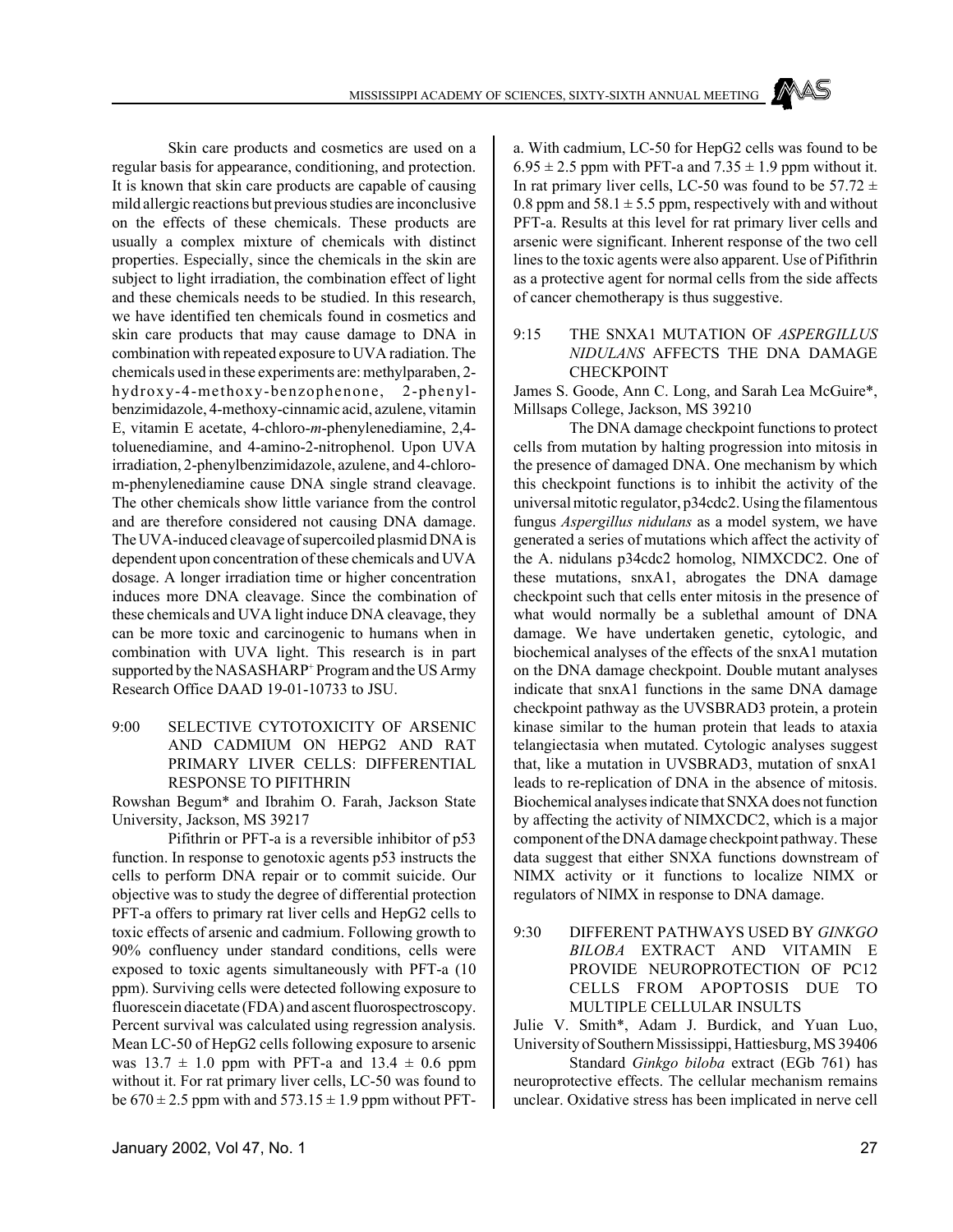death occurring in a variety of neurological disorders. Determination of neuroprotective mechanisms by antioxidants is of importance for understanding the molecular basis of neurodegeneration. PC12 cells undergoing apoptosis are a well-accepted model for studying the potential mechanisms of protection. Here we have determined in PC12 cells the effects of pre-treatment of EGb 761, its components Bilobalide B (BB), Ginkolide B (GB) and the antioxidant Vitamin E on cell survival following multiple forms of apoptosis induction: serumdeprivation, Staurosporine treatment, and treatment with Amyloid β protein. Determinative assays include: TUNEL assay for detection of DNA fragmentation, Mitosensor assay for fluorescent staining of mitochondrial membranes, and Caspase 3 activity assay. Our results show that pretreatment with EGb 761 or Vitamin E prevented serum deprivation-, Staurosporine-, and Amyloid β-induced apoptosis. EGb 761, but not Vitamin E, inhibited Staurosporine-induced activation of caspase 3. BB and GB show more significant inhibition than EGb 761. These results suggest that different cellular mechanisms may underlie multiple neuroprotective effects of EGb 761. Acknowledgement: This work is supported by NIH.

9:45 Break

Session 5: "Cytokine Signaling"

10:00 TRANSCRIPTIONAL REGULATION OF INTRACELLULAR INTERLEUKIN-1 RECEPTOR ANTAGONIST

John K. Jenkins, University of Mississippi Medical Center, Jackson, MS 39216

Interleukin-1 (IL-1) is a potent pro-inflammatory cytokine. Its biologic effects are regulated at many levels including the presence of different isoforms of a novel and specific receptor antagonist, interleukin-1 receptor antagonist (IL-1Ra). One secreted and several intracellular isoforms of IL-1Ra (sIL-1Ra and icIL-1Ra) exist. sIL-1Ra binds IL-1R and inhibits IL-1 binding. It has been hypothesized that inadequate amounts of IL-1Ra to counter the effects of IL-1 occur in several inflammatory diseases. icIL-1Ra, interestingly, though not secreted, does bind IL-1R. Its biologic function is unclear, but it is thought to inhibit IL-1 mediated events downstream of IL-1R resulting in reduced IL-1-induced gene expression. The two isoforms of IL-1Ra are differentially and coordinately expressed from a single gene. We have examined the mechanisms of the transcription regulation of the icIL-1Ra gene to better understand its role in IL-1 homeostasis. icIL-1Ra is constitutively expressed in most epithelial cells (which do not express sIL-1Ra) at high levels. icIL-1Ra is a very late gene product of endotoxin-stimulated monocytes, which typically express sIL-1Ra early in response to this stimuli. We have cloned the 4.5 kb of 5' sequence and created deletional mutants. Transient transfections with promoter deletions indicated that the constitutive expression in epithelial cells and inducible expression in monocytes mapped to different promoter regions. Electrophoretic mobility shift assays of potential transcription factor binding sites in the proximal icIL-1Ra promoter indicated different transcription factors are involved in the epithelial cell expression and "late"-induced monocyte expression. Furthermore, different epithelial cells use similar transcription mechanisms for icIL-1Ra expression.

#### 10:15 INTRACELLULAR INTERLEUKIN-1 RECEPTOR ANTAGONIST IS DEFICIENT IN RHEUMATOID ARTHRITIS FIBROBLASTS

John K. Jenkins, University of Mississippi Medical Center, Jackson, MS 39216

Interleukin-1 (IL-1) is a potent pleiotropic proinflammatory cytokine. Its biologic effects are regulated by a novel and specific receptor antagonist, interleukin-1 receptor antagonist (IL-1Ra). A secreted isoform of IL-1Ra (sIL-1Ra) binds IL-1R, inhibits IL-1 binding, and was recently approved to treat rheumatoid arthritis (RA). An intracellular isoform (icIL-1Ra) is not secreted and does bind IL-1R, inhibiting IL-1-induced gene transcription downstream of IL-1R. We hypothesized that the inflammatory cytokine milieu in the RA joint differentially suppresses icIL-1Ra compared to noninflammatory osteoarthritic (OA) joints. We cultured human fibroblasts from OA and RA joints and stimulated them with phorbol-13 myristate acetate (PMA), bacterial lipopolysaccharide (LPS) and inflammatory cytokines known to be present in the RA joint. IL-1Ra protein was measured by sandwich ELISA and Western blot. mRNA was detected using a differential RT-PCR method. icIL-1Ra is the primary isoform expressed in all fibroblast types by LPS, PMA, IL-1 and TNF. FGF-1,2, GM-CSF and IL-6 do not induce IL-1Ra. Using signaling inhibitors, maximal expression of fibroblast icIL-1Ra required PMA plus one additional signal. OA fibroblasts responded to LPS, TNF and IL-1 with relatively more icIL-1Ra expression than RA fibroblasts. mRNA analysis confirmed these results. We have identified some of the mechanisms by which the inflammatory milieu may induce icIL-1Ra in synovial fibroblasts. RA fibroblasts do not produce as much icIL-1Ra as OA cells suggesting an intrinsic defect in these transformed cells.

10:30 THE ROLE OF GATA-3 IN INTERLEUKIN-13 (IL-13) TRANSCRIPTIONAL ACTIVATION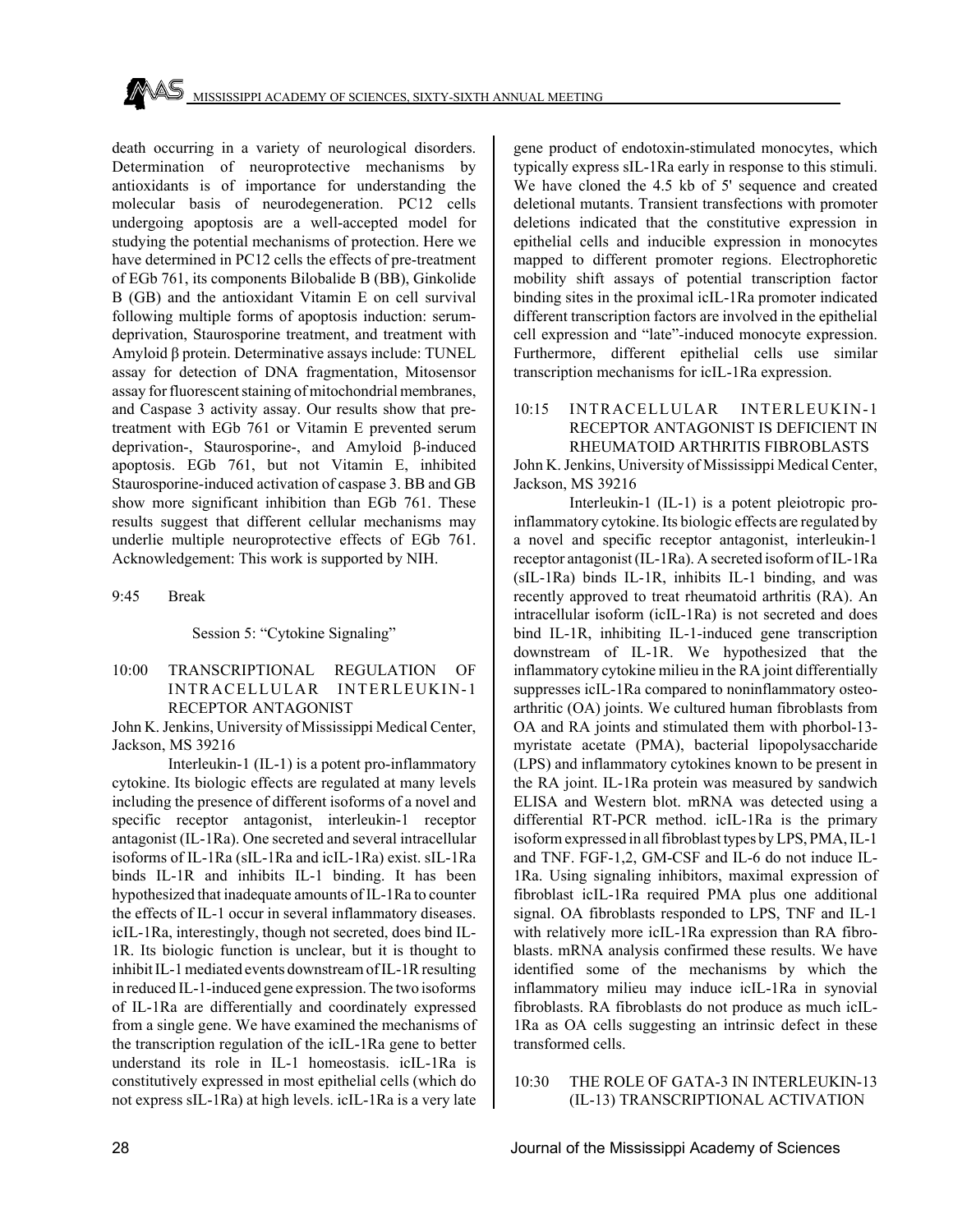Kendria Holt<sup>1\*</sup>, Sheree Watson<sup>1</sup>, Pamela G. Banks<sup>1</sup>, and Steve Georas<sup>2</sup>, <sup>1</sup>Jackson State University, Jackson, MS 39217, and <sup>2</sup>Johns Hopkins University, Baltimore, MD

Asthma is drastically increasing in prevalence, morbidity, and mortality in many developed countries. There is a need to better understand this disease on the molecular level. T lymphocytes play critical role in asthma pathology. The pathophysiological manifestations of asthma are directly related to cytokines produced by Th2 cells. Interleukin-13 (IL-13) is important in asthma because of its effects on mucus production and airway hyperresponsiveness. Previous research suggests that GATA-3, a Th2 specific transcription factor, directly activates IL-13 transcription. The objective of this study was to establish whether GATA-13 binds to the GATA site of the IL-13 promoter by mutation of the GATA sequence. The IL-13 312 luc construct was synthesized using PCR. The IL-13 promoter GATA site was mutated by site-directed mutagenesis. Jurkat T cells were then transfected with reporter plasmids. Cells were stimulated with calcium ionophore and PMA followed by cell lysis and analysis of reporter gene expression by luminometry. Results indicate that IL-13 promoter activity is highly inducible by calcium and PKC signals in Jurkat cells. Mutation of the GATA-3 binding site inhibits IL-13 promoter activity. Enhancement of cg mutant by overexpressed GATA-3 suggests that GATA-3 can activate IL-13 independent of DNA binding.

#### 10:45 THIOREDOXIN-ENHANCED JAK ACTIVITY: A TARGET FOR REDOX-BASED CHEMOTHERAPY?

Roy J. Duhé\*, Sheeyong Lee, Naila Mamoon, John K. Smith, Kiranam Chatti, Kanadadurga Kundrapu, and Amy Marks, University of Mississippi Medical Center, Jackson, MS 39216

The over-expression of thioredoxin, a redox protein, has been reported in a number of leukemias and carcinomas, including HTLV-1-transformed Adult T cell Leukemia/Lymphoma (ATLL) cells. The hallmark of ATLL pathogenesis is the development of IL-2-independent T cell proliferation, which appears to result from the gradual development of constitutive JAK3 activation. While these observations may at first seem unrelated, they are hypothetically linked by the fact that the catalytic activities of Janus kinases (JAKs) are modulated by their redox states. Both JAK2 and JAK3 are maximally active in a reduced state and inactive in an oxidized state; these states are biochemically reversible. Since Janus kinases are essential components in mitogenic signal transduction, the thioredoxin-mediated reduction of Janus kinases is expected to maximize the mitogenic signal to the cell, conceivably resulting in IL-2-independence and neoplastic transformation. Our hypothesis is that cellular overexpression of thioredoxin enhances the enzymatic activity of JAK via its ability to maintain JAK in a reduced state, and that this biochemical mechanism can be targeted for cancer chemotherapy. Both in vitro and cellular experiments are designed to test this hypothesis. If this hypothesis is correct, it will allow us to rationally evaluate disulfide- and diselenide-based compounds as a novel class of cancer chemotherapeutic drugs.

11:00 Break

11:15 Divisional Business Meeting and Student Awards Presentation

#### **CHEMISTRY AND CHEMICAL ENGINEERING** Chair: David Creed, University of Southern Mississippi Vicechair: John H. O'Haver, University of Mississippi

#### THURSDAY MORNING

#### Ship Isle Room

9:00 AB INITIO STUDIES OF SILICON ALPHA EFFECT ON THE INTRAMOLECULAR RING-OPENING REACTIONS OF EPOXYSILANES Lovell O. Agwaramgbo<sup>1\*</sup>, Hinda Ahmed<sup>1</sup>, Glake Hill, Jr.<sup>1</sup>, and Jerzy Leszczynski<sup>2</sup>, <sup>1</sup>Tougaloo College, Tougaloo, MS 39174, and <sup>2</sup>Jackson State University, Jackson, MS 39217

Intramolecular nucleophilic substitution reactions are controlled by many factors:- transition state energy, proximity of the reacting functional groups, and the size, energy & stability of the ring product. For the cyclization of ω-aminoalkyl bromides, the reaction of 1-Amino-4 bromobutane, which gave a five-membered ring was more reactive than the reaction of 1-Amino-5-bromopentane which gave a six-membered ring. In order to investigate the influence of an  $\alpha$ -silyl group in the energetics of the these intramolecular nucleophilic substitution reactions, we conducted the *ab initio* studies of compounds 1–4 below. The results showed that the trimethylsilyl group had an overriding influence over the controlling factors stated above in controlling the cyclization reactions of the systems studied. HO- $(CH<sub>2</sub>)n-Br$ : Compound 1; n = 4; Compound 2;  $n = 5$ ; Compound  $3 = 1,1$ -disubstituted epoxide; Compound  $4 = 1,2$ -disubstituted epoxide. Acknowledgements: 1. a =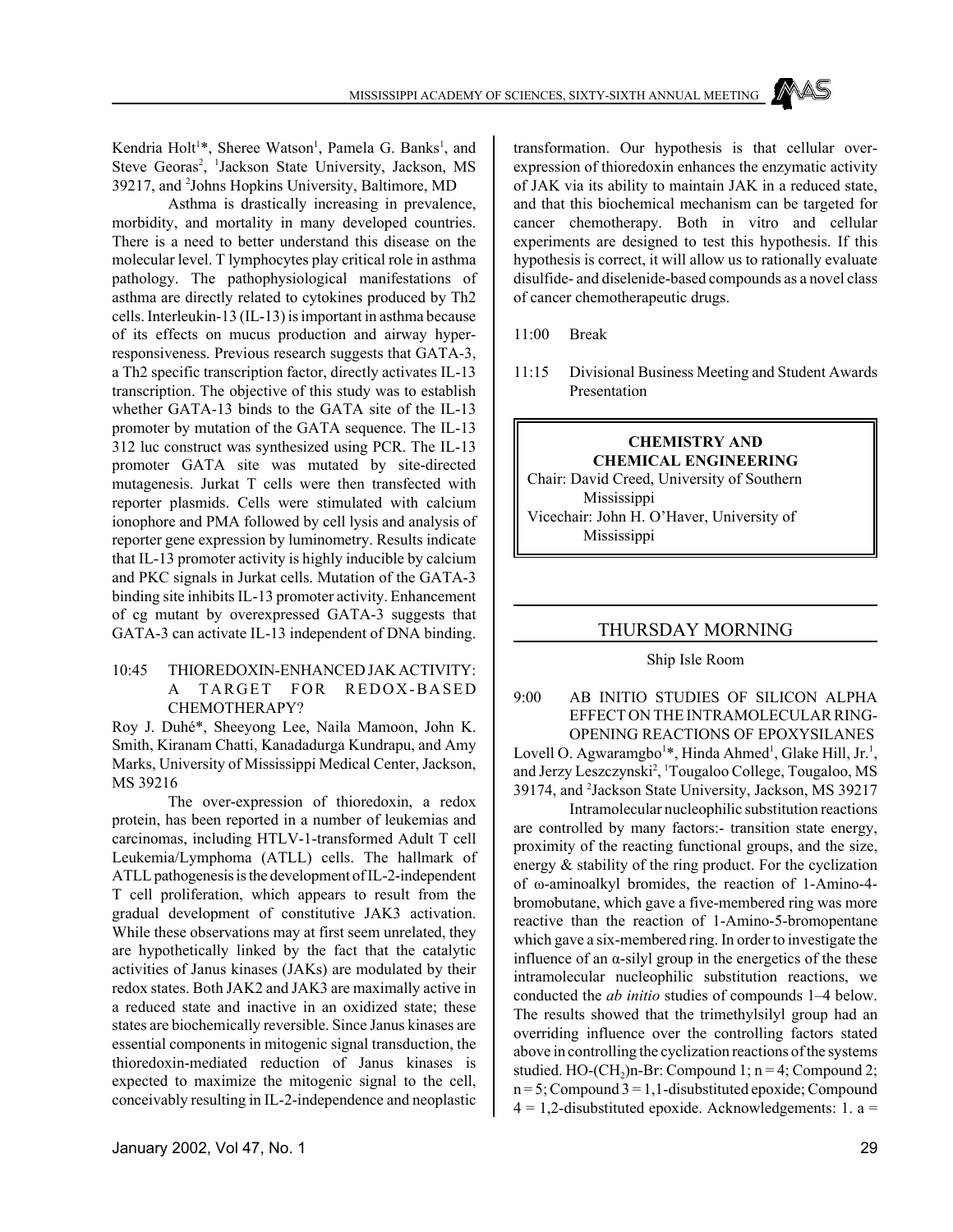Tougaloo College, Tougaloo, MS;  $b =$  Jackson State University, Jackson, MS;  $c =$  Computational Center For Molecular Structures and Interactions. 2. Funding for this project was provided by NFS CREST Program 3. Chemistry Department, Tougaloo College

9:20 USING LASER LINE DEFLECTION AND SHADOWGRAPHY TO DETERMINE THE EXISTENCE OF ISOTHERMAL FRONTAL POLYMERIZATION OF METHYL METH-ACRYLATE, ITS FRONT POSITION, AND ITS FRONT WIDTH

Lydia L. Lewis\* and John A. Pojman, University of Southern Mississippi, Hattiesburg, MS 39406

Isothermal Frontal Polymerization (IFP) is a process that is used to produce gradient materials, such as gradient refractive index materials (GRINs) and organic optical limiters (OOLs). IFP is a self-sustaining propagating polymerization resulting from an increased rate of reaction (the Trommsdorff effect), which is a result of a viscous region created at the interface of a polymer seed and a monomer/thermal initiator solution. The optical detection methods of laser line deflection (LLD) and shadowgraphy were used to examine the systems without disturbing them. The systems were examined to determine if a front exists and to determine the resulting front position, width, and velocity with respect to time. Solutions of 2.00 mM 2,2'-azobisisobutyronitrile in methyl methacrylate with poly(methyl methacrylate) seeds of 3 million molecular weight were examined. These systems exhibit frontal behavior at 45–50EC, propagate approximately 0.6 cm in 8 hours, have a front width ranging from 0.3 to 1.0 cm, and exhibit an increased front velocity ranging from 0 to 1.5 cm/hr during the front.

#### 9:40 THE EFFECTS OF pH ON THE SOLUBILITY OF ALUMINUM OXIDE AND KAOLIN

Kristi Budzinski\* and David L. Wertz, University of Southern Mississippi, Hattiesburg, MS 39406

Aluminum oxide and kaolin's solubility were tested in solutions over a range of  $pH = 2$  to  $pH = 7$ . The purpose of this experiment is to determine the optimum pH at which aluminum oxide and kaolin have the highest solubility. The solution consisted of nitric acid diluted to the desired pH along with either a weighed amount of kaolin or aluminum oxide as the solute. The aluminum oxide and kaolin were stirred overnight; then each was filtered from the solution and dried. Once the samples dried completely, a spectrum from X-ray fluorescence was used to determine the concentration of aluminum and/or silicon in each sample. The X-ray fluorescence machine has an internal control that corrects for the x-rays emitted by the

rhodium tube. In order to compare findings, the ratio of aluminum peak to rhodium peak area was calculated for the aluminum oxide solutions. In addition to the aluminum peak/ rhodium peak ratio, an aluminum peak/ silicon peak ratio was computed for the kaolin samples. The aluminum oxide solutions show a decreasing aluminum peak/ rhodium peak ratio, suggesting that the aluminum oxide is becoming more soluble as the pH increases. The kaolin solutions do not reveal substantial change in the aluminum peak/ rhodium peak ratio, suggesting that kaolin does not respond to changes in acidity.

#### 10:00 PHOTOCHEMISTRY AND PHOTOPHYSICS OF MODEL COMPOUNDS CONTAINING BIS-ARYL CINNAMATE CHROMOPHORES

Rabih O. Al-Kaysi\* and David Creed, The University of Southern Mississippi, Hattiesburg, MS 39406

Liquid crystalline polymers (LCP) containing aryl cinnamate pendant groups exhibit a wide range of photochemical and photophysical behavior which depends on the phase type and chromophore aggregation in the polymer film. The UV-spectrum of an LCP in the solid state is blue shifted, due to ground state aggregation effects, with respect to that in a good solvent. The photochemistry is also different when a film and a solution sample of the LCP are irradiated at 366 nm. Compounds such as **1** containing two aryl cinnamate chromophores were synthesized and characterized. The UV-spectra of these model compounds were collected in solution and as dilute dispersions in a polymer matrix. Their photochemistry was also investigated and similar trends to those in the polymer film were observed. Irradiation at 366 nm of a dilute dispersion of **1** in hydrogenated polystyrene (H-PS) showed predominant 2+2 cycloaddition when compared to model compound **2** in H-PS.



10:20 Break

#### 10:30 INFLUENCE OF AMINO SUBSTITUENTS ON THE ENERGETICS OF ETHIDIUM-DNA COMPLEX FORMATION

Nicholas B. Hammond\*, Nicola C. Garbett, and David E. Graves, University of Mississippi, University, MS 38677

The complex formed between ethidium bromide and nucleic acids has provided a paradigm for the study of DNA binding agents for the last four decades. These studies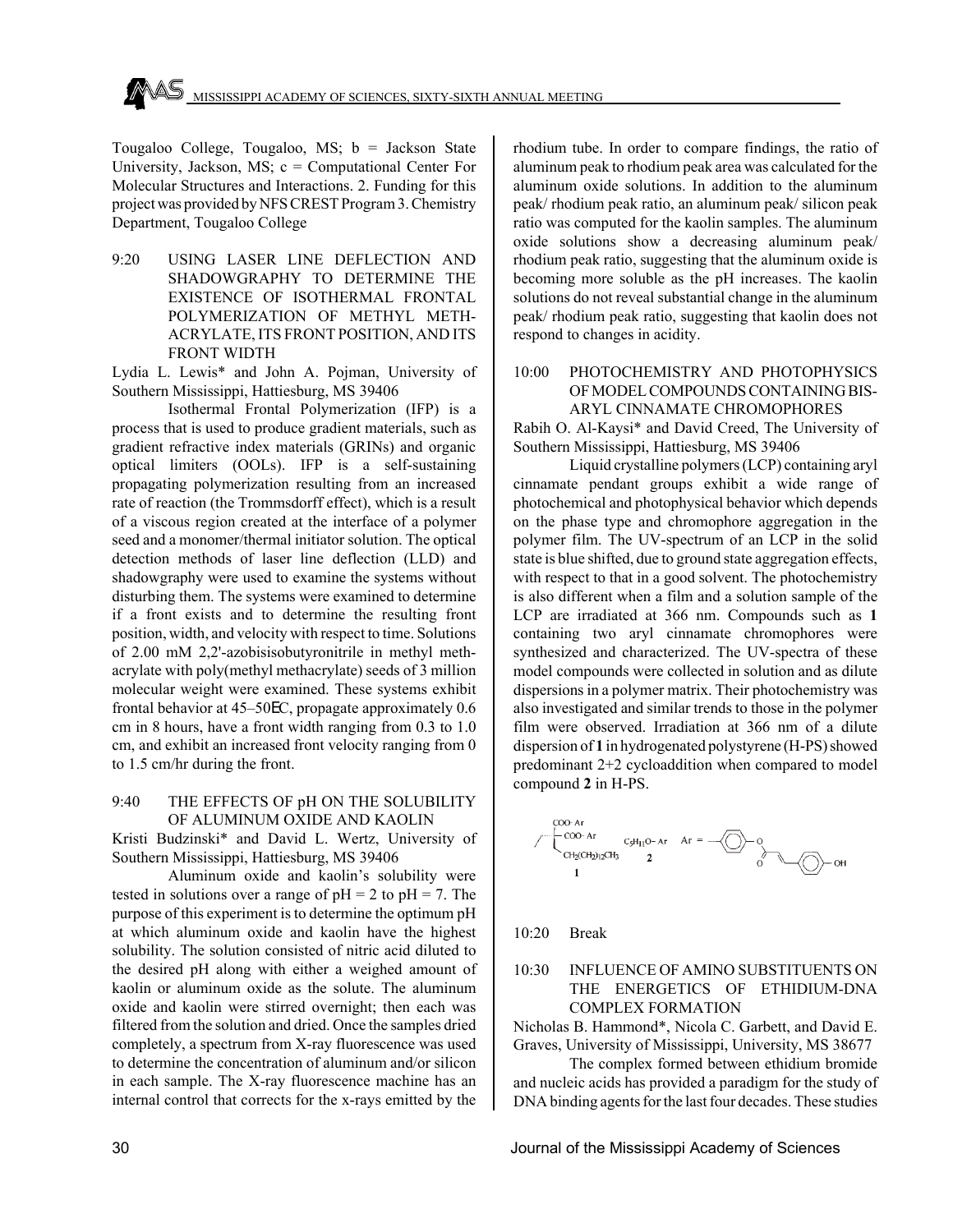have provoked considerable interest in the field of the design of pharmacologically active drugs over the past three decades and generated novel compounds that are effective in the inhibition of DNA and RNA polymerases, topoisomerases, and other DNA modifying enzymes that are critical targets in the treatment of cancer. Although the interactions of ethidium with DNA have been well characterized, many questions remain regarding the role that the amino substituents (located at positions 3 and 8 on the phenanthridine ring) play in the intercalative binding process. The studies described here seek to examine the influence of each of these amino substituents on the energetics and thermodynamic mechanism(s) associated with complex formation. Specifically, we have examined the parent ethidium along with three analogs (the 8-amino-5 ethyl-6-phenyl phenanthradinium chloride; 3-amino-5 ethyl-6-phenyl phenanthradinium chloride; and the 3,8 desamino-5-ethyl-6-phenyl phenanthradinium chloride. This systematic evaluation of DNA binding energetics as determined by optical spectroscopies and isothermal titration calorimetry (ITC) demonstrates that both the placement and/or position of the amino substituents on the intercalating chromophore of the intercalating drug plays a pivotal role in dictating the thermodynamic mechanism(s) of the interactions of these compounds with DNA.

#### 10:50 AFFINITY PURIFICATION OF BOVINE PITUITARY GLUTAMINYL CYCLASE

Kyle F. Lott\*, Graham Weaver, Stephanie Misquitta, Rachell Booth, and Robert Bateman, University of Southern Mississippi, Hattiesburg, MS 39406

Glutaminyl cyclase (QC) is a soluble protein of the mammalian secretory pathway and catalyzes the formation of the pyroglutamyl group at the amino terminus of many bioactive secretory peptides. Although this enzyme has been cloned and expressed in both bacteria and insect cells, little is known about posttranslational processing of the natural tissue form of QC. We have therefore sought to develop a rapid and high yield method of purifying QC from bovine pituitary. This has been achieved by use of anion exchange chromatography followed by affinity chromatography on a dye column. The talk will discuss the purification procedure as well as characterization of the purified enzyme.

#### 11:10 ENZYME MONITORING FOR DETECTION OF PROSTATE CANCER

DeGail Hadley\* and Charles Henry, Mississippi State University, Mississippi State, MS 39762

Prostate cancer is one of the leading causes of death in American men. Studies have implicated the enzyme, Cathepsin B (CB), as playing an important role in

the metastasis of prostate cancer. In this study, capillary electrophoresis was used to develop a method to study prostate cancer by monitoring the activity of the CB enzyme. The limit of detection for the product and the substrate was  $1 \mu M$ . In addition, the amount of product yielded from the enzymatic reaction was found to be time dependant. Future goals are to further optimize the enzyme analysis method, determine the reaction kinetics, and monitor CB activity in prostate epithelial cells.

11:30 AN INVESTIGATION INTO THE SEQUESTERING CAPACITY OF WASHED WOMBAT POWDER FOR HEAVY METAL IONS AND HALIDE SALTS IN AQUEOUS **SOLUTIONS** 

Callie Bounds\* and David L. Wertz, University of Southern Mississippi, Hattiesburg, MS 39406

The purpose of this project was to determine if washed WOMBAT powder could be used as a sequestering agent for heavy metal ions and halide salts in aqueous solutions, to quantify the amount of each element retained on the powder, and to assess if the sequestered ions could be removed from the powder. WOMBAT powder is a byproduct of tires that is obtained through the Wertz Oxidative Molecular Bombardment at Ambient Temperature process. The WOMBAT powder was first washed and filtered to remove any naturally occurring metal ions from the surface of the powder. The WOMBAT powder was treated with solutions of mercuric chloride, potassium bromide, cupric chloride, calcium sulfate, and cobalt nitrate. The treated WOMBAT powder was allowed to air dry. A sample of washed but untreated WOMBAT powder was used as a control. Standards composed of activated carbon and each of the salts were made to evaluate how much of each element was retained by the powder. The treated WOMBAT powder was washed in distilled water to remove the metal ions and halides from its surface. X-ray fluorescence was used to analyze all of the samples. The results indicate that the WOMBAT powder can successfully sequester heavy metal ions and some halides from solution and that these ions can be effectively removed from the WOMBAT powder.

#### THURSDAY AFTERNOON

#### Ship Isle Room

1:30 DOWN TO EARTH MICROGRAVITY EXPERIMENTS, PART I: THE BENEFITS OF CLASSROOM-BASED DROP EXPERIMENTS Nicholas J. Carter\*, Brian D. Zoltowski, Kayce Leard, Kristi Budzinski, Christina Watters, William J. Ainsworth,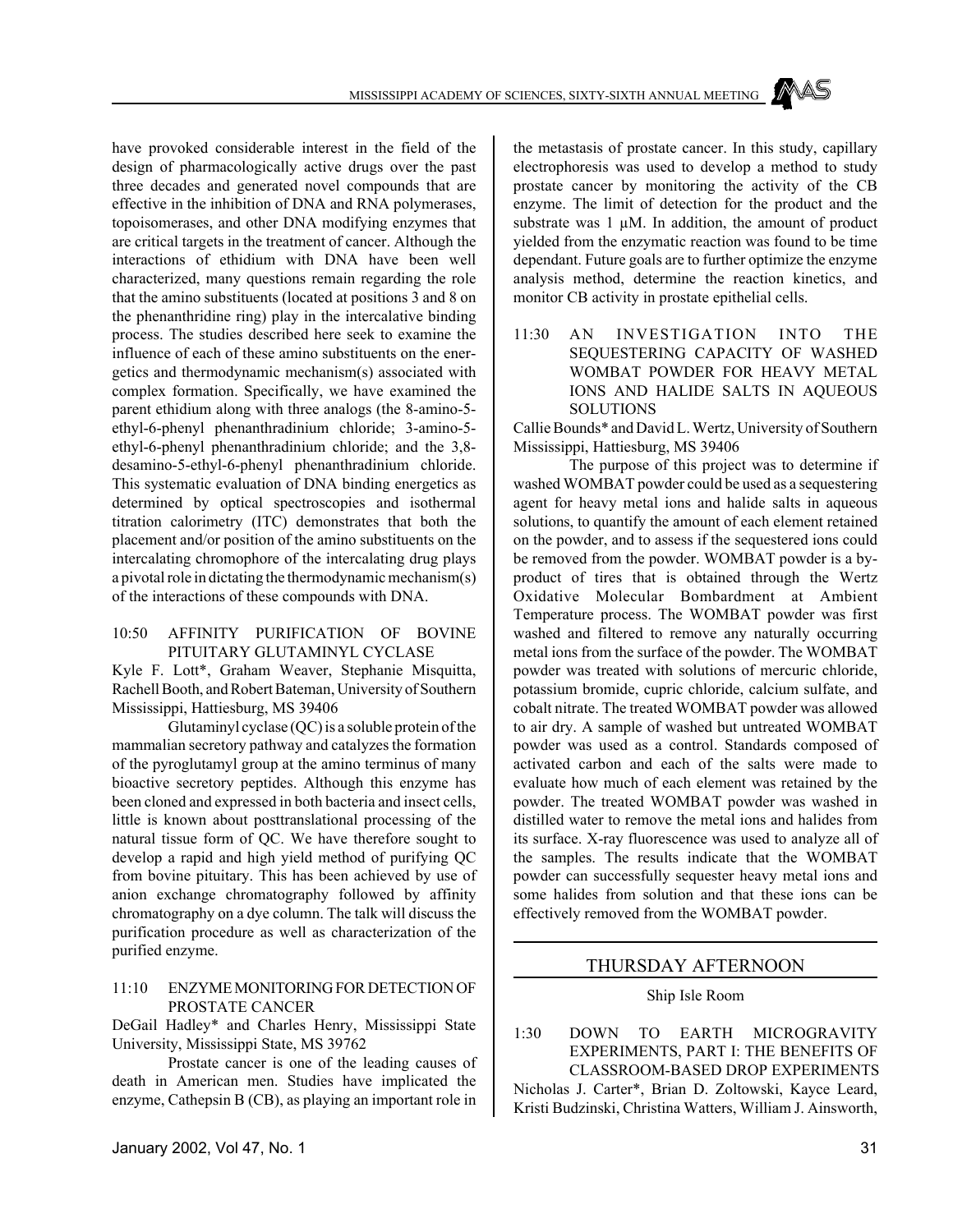and John A. Pojman, University of Southern Mississippi, Hattiesburg, MS 39406

Classroom-based drop experiments possess the capabilities of demonstrating the usefulness of microgravity research to a large audience. Being conceptually simple and cost effective they are ideal for high school and undergraduate education levels. In order to determine the effectiveness of drop experiments, the following three systems were studied: A postage scale, a candle, and a plasma sphere. The results of the latter were confirmed over a larger time scale aboard the KC-135 aircraft. It was determined that the drop experiments were simple and provided meaningful data.

#### 1:50 DOWN TO EARTH MICROGRAVITY EXPERIMENTS: PART II VERIFICATION OF PLASMA BEHAVIOR IN MICROGRAVITY

Brian D. Zoltowski\*, Nicholas J. Carter, Kayce Leard, Kristi Budzinski, Christina Watters, William J. Ainsworth, and John A. Pojman, University of Southern Mississippi, Hattiesburg, MS 39406

Classroom-based drop experiments possess the capability of demonstrating the usefulness of microgravity research to a large audience. Being conceptually simple and cost effective they are ideal for high school and undergraduate education levels. In order to determine the effectiveness of drop experiments, the following three systems were studied: A postage scale, a candle, and a plasma sphere. The results of the latter were confirmed over a larger time scale aboard the KC-135 aircraft. It was determined that drop experiments are simple and provided meaningful data.

#### 2:10 SYNTHESIS OF LIQUID CRYSTALLINE STILBENE DIOL MONOMERS AND STIL-BENE POLYESTERS

Holly R. Williams\*, Alline P. Somlai, and David Creed, University of Southern Mississippi, Hattiesburg, MS 39406

Thermotropic liquid crystalline polymers (LCP) have different phases (mesophases) that can be observed at different temperatures. The photochemistry and photophysics of these polymers are quite dependent on the phase type and organization of the rigid rod parts on the polymers, the mesogens, which are also the chromophores for light absorption. Stilbenes are fluorescent rigid rod mesogens that undergo several photochemical reactions including 2 + 2 photocycloaddition and *trans-cis* photoisomerization. We have synthesized several stilbene diol monomers, of general structure 1,  $R = (CH<sub>2</sub>)<sub>n</sub>OH$ , which have been copolymerized with substituted malonyl chlorides to produce photoreactive low Tg co-polyesters with room temperature mesophases. The monomers were synthesized from *trans-*4,4'-stilbene dicarboxylic acid, **1**, R = H, via the acid chloride which was converted to the ethyl ester,  $1, R = CH_3CH_2$ . The latter was reacted with diols of general structure  $HO(CH_2)_nOH$  using titanium tetraisopropoxide as a transesterification catalyst to afford monomers  $1$ ,  $R = (CH<sub>2</sub>)$ <sub>n</sub>OH. The monomers were characterized by NMR, IR, and UV-Vis spectroscopy, and elemental analysis, then reacted with malonyl dichlorides to form the co-polyesters (work supported by the NSF REU program).



#### 2:30 PHOTOCHEMISTRY AND PHOTOPHYSICS OF SOME MAIN CHAIN LIQUID CRYSTALLINE STILBENE POLYESTERS Alline P. Somlai\* and David Creed, University of Southern Mississippi, Hattiesburg, MS 39406

The photochemistry and photophysics of a main chain liquid crystalline homopolymer and two copolyesters containing the trans-4,4'-dialkoxystilbene dicarboxylate chromophore have been examined. The homopolymer has a high and narrow mesophase temperature range between 165EC and 177EC. The stilbene copolyesters contain butyl or ethyl malonate repeat units that lowered the transition temperatures compared to the homopolymer and resulted in room temperature polymer mesophases. Irradiation of polymer cast films at 313 nm leads to the formation of cyclobutane adducts and polymer crosslinking. UV-Vis spectroscopy shows the disappearance of the aggregated stilbene chromophore with a simultaneous increase in absorption at 250 nm. FT-IR also shows the decrease of trans-stilbene peaks at 702 and  $668 \text{ cm}^{-1}$  and a new peak emerging at 718 cm<sup>-1</sup>. Subsequent 254 nm irradiation results in the loss of 250 nm absorption, regeneration of structured stilbene absorption above 300 nm but with no indication of aggregate formation, and a decrease in the IR band at 718 cm<sup>-1</sup>. These changes are consistent with cyclobutane photocleavage back to stilbene. The homopolymer cast film has only excimer-like emission centered at 450 nm. The intensity of the emission decreases with increasing temperature. The copolyester containing the butyl malonate repeat unit also gives the excimer-like emission, but in contrast to the homopolymer, an increase in temperature gives monomer-like emission and decreased excimer-like emission.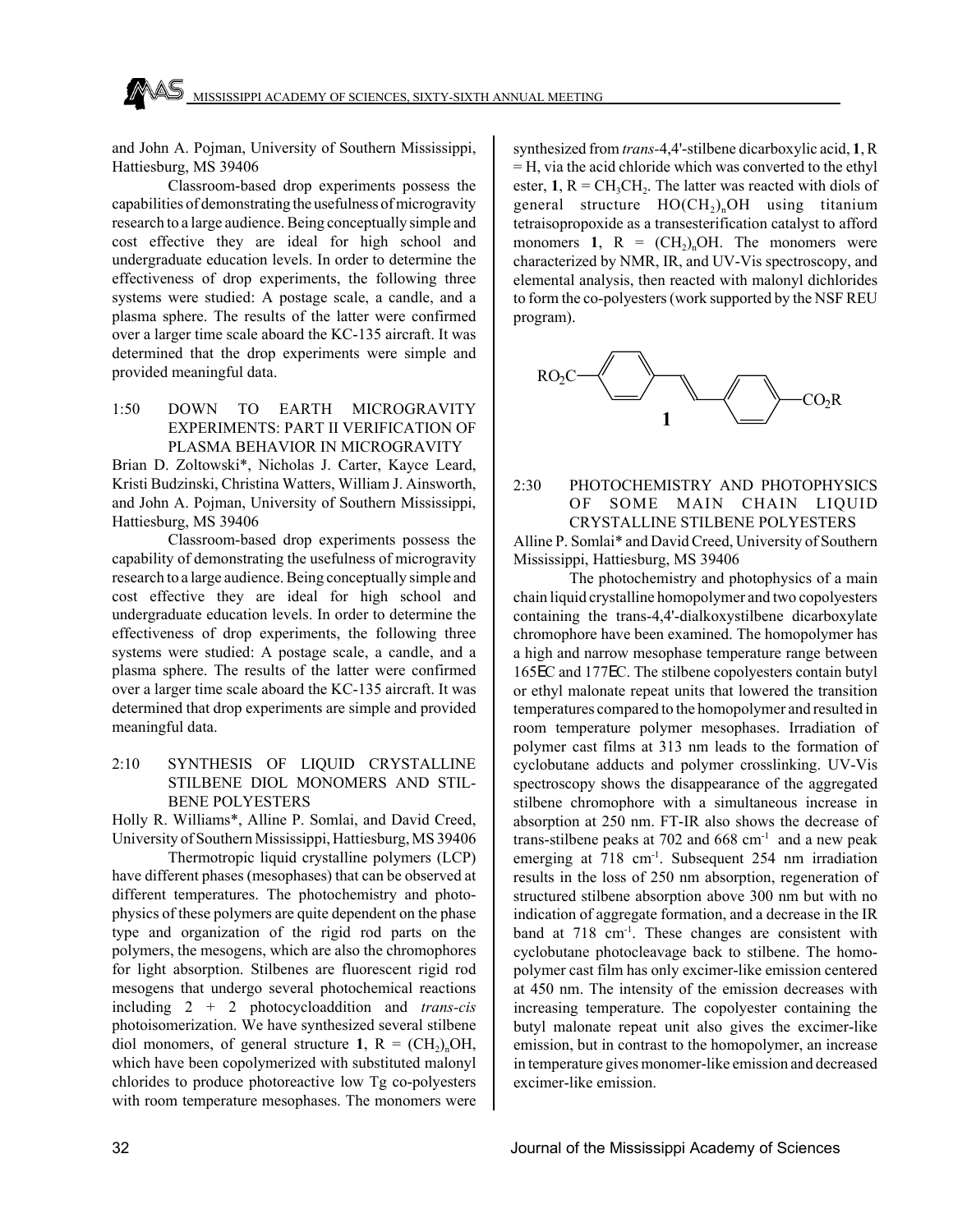2:50 Break

#### 3:00 NUMERICAL SIMULATIONS OF TRANSIENT INTERFACIAL PHENOMENA IN MISCIBLE FLUIDS

John A. Pojman\*, Vitaly Volpert, Rozenn Texier-Picard, and Nicholas Bessonv, University of Southern Mississippi, Hattiesburg, MS 39406, and University of Lyon

To study theoretically interfacial (capillary) phenomena in miscible fluids, we consider a continuous medium with a composition gradient. We describe it with the model consisting of the heat and diffusion equations with convective terms and of the Navier-Stokes equations with an additional volume force written in the form of the Korteweg stresses arising from nonlocal interaction in the fluid. It is proportional to the square of the composition gradient with the proportionality coefficient depending on temperature. We carry out numerical simulations of this model and show that the capillary force can cause convection in the initially quiescent liquid. For physically realistic values of parameters the liquid motion, though decreasing rapidly in time, can probably be observed experimentally. The proportionality coefficient, k, is the same square gradient parameter in the Cahn-Hilliard theory for diffuse interfaces and for phase separation. We estimate it on the basis of measurements from spinning drop tensiometry and light scattering for two systems: poly(dodecyl acrylate)/dodecyl acrylate and glycerin/water. Because concentration and temperature gradients also cause buoyancy-induced convection, experiments must be performed in weightlessness. Therefore, long term, high quality weightlessness is required to test the predictions of the modeling, and we propose a photopolymerization system to create the concentration and temperature gradients. Transient Interfacial Phenomena in Miscible Polymer Systems (TIPMPS) and a Microgravity Science Glovebox experiment, Miscible Drop in Microgravity (MDMG) are both planned for the International Space Station.

#### 3:20 MEASURING CONVECTION IN MISCIBLE POLYMER SYSTEMS USING PARTICLE IMAGE VELOCIMETRY (PIV)

William J. Ainsworth\* and John A. Pojman, University of Southern Mississippi, Hattiesburg, MS 39406

Convective fluid motion created by the formation of a miscible polymer/monomer interface and induced thermal gradients can be measured using particle image velocimetry (PIV). PIV uses a sheet of laser light passing through a sample to illuminate neutrally buoyant tracer particles that scatter the laser light and follow the convective motion. The miscible polymer/monomer

interfaces were created by the photopolymerization of half of the sample using a high intensity fiber optic UV light source and a sharp mask in a process very similar to photolithography. Studies have been carried out involving the formation of the interface and the creation of thermal gradients within the interface by heating the sample. Video images of the reactions and the resultant fluid flow were analyzed using particle tracking software provided by NASA. From the vector data, we can determine the magnitude and direction of the induced fluid flow, and generate vector maps of the fluid motion under different experimental conditions. The experimental data will be used to develop a numerical simulation of the Effective Interfacial Tension Induced Convection (EITIC) caused by the formation of an interface between two miscible fluids. This method will be used as part of a flight investigation aboard the International Space Station to investigate the miscible polymer systems in the absence of buoyancy driven convection.

#### 3:40 EFFECT OF SUPPORTING ELECTROLYTE ON ION TRANSPORT THROUGH ION EX-CHANGE POLYMERS

Lois Zook\* and Johna Leddy, Delta State University, Cleveland, MS 38733, and University of Iowa, Iowa City, IA 52242

While often ignored, changing electrolyte concentration and/or ion size can change the effective diffusion of redox species in cast polymer films. Effective diffusion is defined as a combination of extraction and physical diffusion of a redox moiety within the polymer. Electrochemical experiments employing the techniques of cyclic voltammetry and rotating disk voltammetry can be used to separate out the extraction coefficient, K, and the physical diffusion parameter, D, for a redox probe. The effects of ion size and electrolyte concentration on the effective diffusion of a redox probe in the ion exchange polymer Nafion will be discussed. Preliminary results for the study of the redox probe Tris(2,2'-bipyridyl)dichlorruthenium(II)hexahydrate, (RuTrisBypy), indicate that both the size of the supporting electrolyte and the concentration of the electrolyte alter the effective diffusion. In a study of electrolyte concentration, the physical diffusion parameter, D, for RuTrisBypy decreased as the electrolyte concentration increased, while the extraction coefficient, K, initially increased to a maximum value, then began to decrease. In a study of ion size, the diffusion coefficient for RuTrisBypy decreased as the hydrated radius of the electrolyte increased, and the extraction coefficient increased with increasing electrolyte size. Once one understands how both these parameters, K and D, change with the choice of electrolyte, one can better tailor diffusion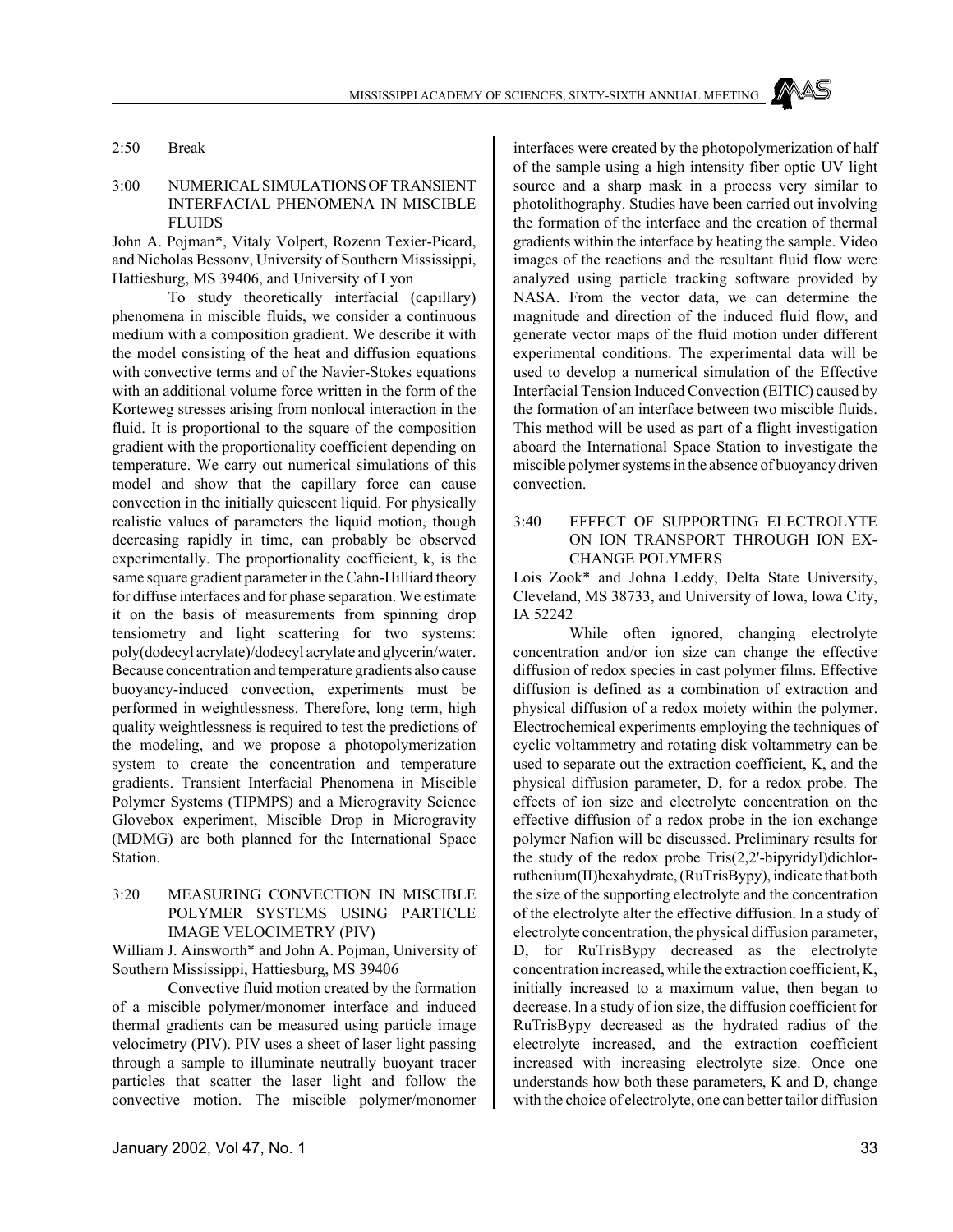through polymer films for specific applications.

4:00 QUANTITATIVE ANALYSIS OF ALUMINUM CONTENT OF SOIL, ROOT, AND GREEN SAMPLES FROM A NATIONAL GUARD FIRING RANGE

David L. Wertz and Amanda C. Winters\*, University of Southern Mississippi, Hattiesburg, MS 39406

This research is designed to determine the degree to which reaction byproducts from firings of multiple launch rocket systems (MLRS) accumulate in the environment. Powdered aluminum is a reactant in the ignition, and both aluminum and aluminum oxide are produced. One sample each of soil, roots, and greens are taken from predetermined sites at varying distances from, and positions relative to, the firing point. These samples are washed (in the case of roots and greens), dried, ground to a fine powder, and analyzed using x-ray fluoroscopy. The peak areas of several different elements (including aluminum) are measured. Data from samples taken both before and after test firings are compared, and all results are expressed as an aluminum:silicon ratio. Research is still in progress—analysis of "before" samples is being performed, and preparations are being made for processing of "after" samples. Preliminary data indicate that aluminum is already present in most of the soil and root samples, albeit in small quantities (possibly due to the abundance of clay in the area). No aluminum has been measurable in the green samples.

4:20 Divisional Business Meeting

#### FRIDAY MORNING

Ship Isle Room

8:20 Divisional Poster Session

#### LEACHABLE LEAD IN SMALL ARMS FIRING RANGE SOILS

Natalie M. Ballard\*, Barbara Tardy, and Jefretha Christian, Alcorn State University, Lorman, MS 39096, and Waterways Experiment Station, Vicksburg, MS

Lead contamination is of great concern because of its adverse effects on human health. Lead is a heavy metal that is toxic to humans and animals. Its extensive use and widespread dispersal in the environment have resulted in numerous lead contaminated soils. The health concern with lead contaminated soils mostly arises from plant contamination by soil particles, solids, and dust ingested by humans and grazing animals. It is very important to minimize adverse lead impacts on the environment.

Reducing lead solubility and bioavailability in contaminated soils without removing the soil is one of the issues involved in reducing the effects of lead on the environment. The U.S. Army operates Small Arms Firing Ranges (SAFRs) at various locations in and outside the United States. The ranges are used for munitions training for military personnel. In operation for a number of years these ranges are contaminated with spent munitions, lead bullets, and other metal contaminants. Although SAFR projectiles primarily contain lead, copper, and antimony, lead is by far the most toxic. Soil samples were collected from three sites: Fort Polk located in Louisiana, a SAFR in New Orleans, Louisiana and a site located in Kodiak, Alaska. Soil samples removed from several SAFRs have shown that lead in the munitions degrade and corrode producing lead particles that are not physically removable from the surrounding soil. Notwithstanding other metal contaminants, corrosion, and degradation of spent bullets producing lead particles that may be come mobile is the greatest environmental concern. The U.S. Army Engineer Research and Development Center (ERDC) is conducting studies on soils from three ranges to assist in providing strategies for remediation and management practices at various SAFR sites.

#### COMPARING METHODS OF ASSESSING TOXICITY TESTING OF LEAD AND ARSENIC IN WATER

Andrea J. Kelley\* and Chandra S. Theegala, Alcorn State University, Alcorn State, MS 39096, and Southern University, Baton Rogue, LA 70813

*Daphnia magna* are small freshwater crustaceans that are commonly called "water fleas." The reproduction rate and survival rate of the organisms were tested when contaminants were introduced to the organisms environment. Studies showed that arsenic and lead decreased the survival rate when exposed to the contaminants longer than four hours. The organisms' survival rate was high in concentrations of arsenic for more than 96 hours. Lead appeared to be more lethal to *D. magna* at concentrations of 0.25 ppm to 1.00 ppm. Reproduction did not take place in lead concentrations. Arsenic did reproduce in 0.50 ppm concentrations only. The respirometer was able to detect the oxygen consumption and carbon dioxide production of the organisms in non-contaminated water and water contaminated with 0–5 ppm of lead and arsenic. The respirometer results were compared and contrasted with the acute (short term or static test) results.

#### ANALYSIS OF GLUCOSE IN THE HYDROLYZATE FROM SAWDUST

Centeria Cornellius<sup>1</sup>, Esmeralda Fuentes<sup>2</sup>, and Ken S.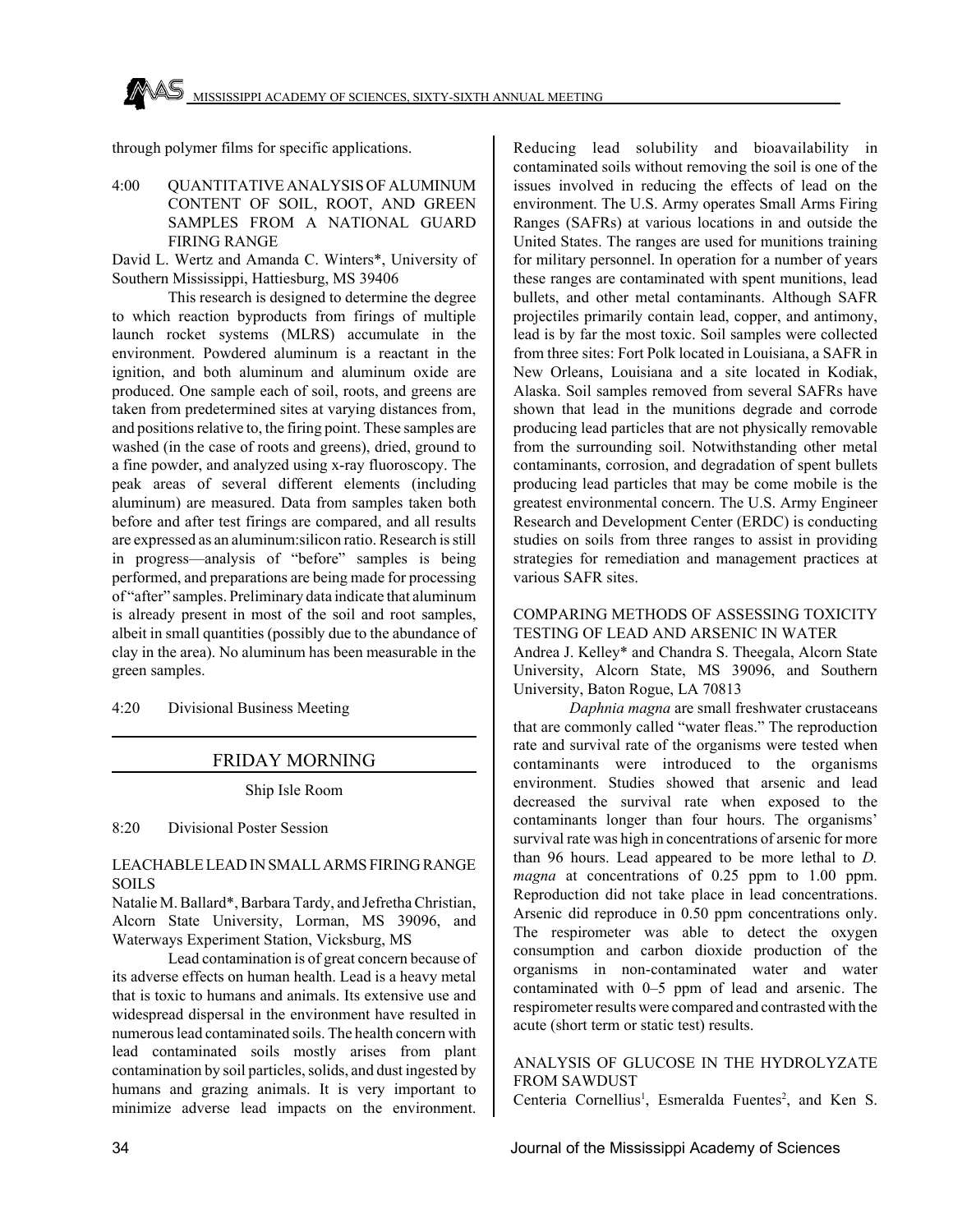Lee<sup>1\*</sup>, <sup>1</sup>Jackson State University, Jackson, MS 39217, and 2 Brackenridge High School, San Antonio, TX 78210

In the project to produce ethanol from the sawdust via acid-hydrolysis and fermentation, the determination of concentration of glucose and other organic components in the hydrolyzate is necessary for optimizing the process. However the analysis with HPLC is not feasible due to the high concentration of sulfuric acid. Therefore we use the Seliwanoff reagent for determining of actual concentration of glucose of the hydrolyzate. Since it gives dark red color after that resorcinol reacts with 5-hydroxymethylfurfural (HMF), which is the dehydration product of glucose, the calibration line has been made from the series of known concentrations of glucose. Total concentration of glucose of sample was determined from the line via standard addition method. Total concentration of glucose in hydrolyzate was 7.5%. We have proposed the double analysis to calculate the actual glucose concentration, because the conversion from glucose to HMF needs heat and at room temperature the conversion is not occurred. Difference between results from two analysis, with heat and without heat, can be the actual concentration of glucose in the hydrolyzate. This project is supported by DOE EPSCOR, Grant #DE-FG02- 00ER45830.

#### AERIAL DRIFT DETERMINATION OF HERBICIDES WITH ANALYSIS BY HPLC AND AA

April Robinson<sup>1\*</sup>, Jason Corbitt<sup>1</sup>, Candice Scott<sup>1</sup>, Andrew Steele<sup>1</sup>, Marcus Steele<sup>1</sup>, Shawanda Wilson<sup>2</sup>, Phelesia Foster<sup>3</sup>, Dennis Elmore<sup>3</sup>, and Lowrey Smith<sup>3</sup>, <sup>1</sup>Delta State University, Cleveland, MS 38733; <sup>2</sup>Mississippi Valley State University, Itta Bena, MS 38930; and <sup>3</sup>Application Technology Research Unit, USDA-ARS, Stoneville, MS 38776

The Environmental Protection Agency and Mississippi Department Environmental Quality suspended aerial application of the herbicide, glyphosate, for three months during Spring, 2001, due to the damage to nonglyphosate resistant crops created by the wide application glyphosate the previous year. This study examines the horizontal drift of the herbicide, glyphosate, and a tracer, rubidium, as they are applied from an aerial and tractor platform. Spray droplets were collected at selected sampling sites on flat Mylar sheets, drinking straws, and cotton strings. The droplets were removed from each of these collection devices using HPLC grade ethanol or reverse osmosis water. Subsequently, the glyphosate samples were analyzed with a Waters LC Module 1 controlled by Waters Millenium 2000 software. The Rb samples were analyzed by a Perkin Elmer 5000Z electrothermal atomic absorption spectrophotometer. A grid of the spray area and adjacent drift impacted area will be presented.

#### CHIRAL HPLC BEHAVIOR OF HYDROXYLATED AND METHOXYLATED DOPAMINE DERIVATIVES Kenneth D. McMurtrey\*, Eron Schellinger, Anthony

Pittman, Chris Strawbridge, and John G. McCoy, University of Southern Mississippi, Hattiesburg, MS 39406

1-Methyltetrahydroisoquinoline derivatives of dopamine have been suggested to play possible roles in the development of human maladies including both alcoholism and Parkinson's disease. One but not both of the two possible stereoisomers is thought to have pharmacological activity. This paper examines the effects of phenolic and methoxyl substituents at the 6- and 7- positions of the 1,2,3,4-tetrahydroisoquinoline molecule on HPLC resolution of the above stereoisomers.

GC-FID ANALYSIS OF THE DEGRADATION OF SURFACTANTS IN WATER BY FENTON'S REAGENT Abul B. Kazi, William C. Mahone, and Naci Powell\*, Mississippi Valley State University, Itta Bena, MS 38941

In continuation of our previous studies on the use of Fenton's reagent for the remediation of organic pollutants in water, we are currently studying the effectiveness of Fenton's oxidation reaction for the removal of surfactants in water. Preliminary results obtained from GC-FID analysis of the chloroform extracts of untreated and treated samples in water indicate that Fenton's reagent is very efficient in removing most of the components, particularly the more volatile components of surfactants in water.

#### REMOTE SENSING OF VOLATILE LIQUIDS

William C. Mahone and Joi Sawyer\*, Mississippi Valley State University, Itta Bena, MS 38941

Remote Sensing is the technique of acquiring information about an object without actually coming in contact with the object. This information comes in the form of electromagnetic radiation. New technology is allowing applications of remote sensing technology in a variety of ways. There are a variety of factors that can influence the incoming distribution of frequencies and intensities of radiation that is registered as a return spectral profile. These can be reflectance from a surface or absorption or emission of radiation by gas molecules that occupy the space between the sensor and the reflector. The object of our investigation is to use remote sensing to analyze a vapor flux between the reflector and the sensor. If successful this technique could be used to remotely analyze hazardous spill sites or chemical warfare agents.

A REINVESTIGATION ON THE USE OF AN ACIDIC H<sub>2</sub>O<sub>2</sub> SOLVENT SYSTEM IN THE CHEMICAL-DISSOLUTION ANALYSIS OF FLY ASH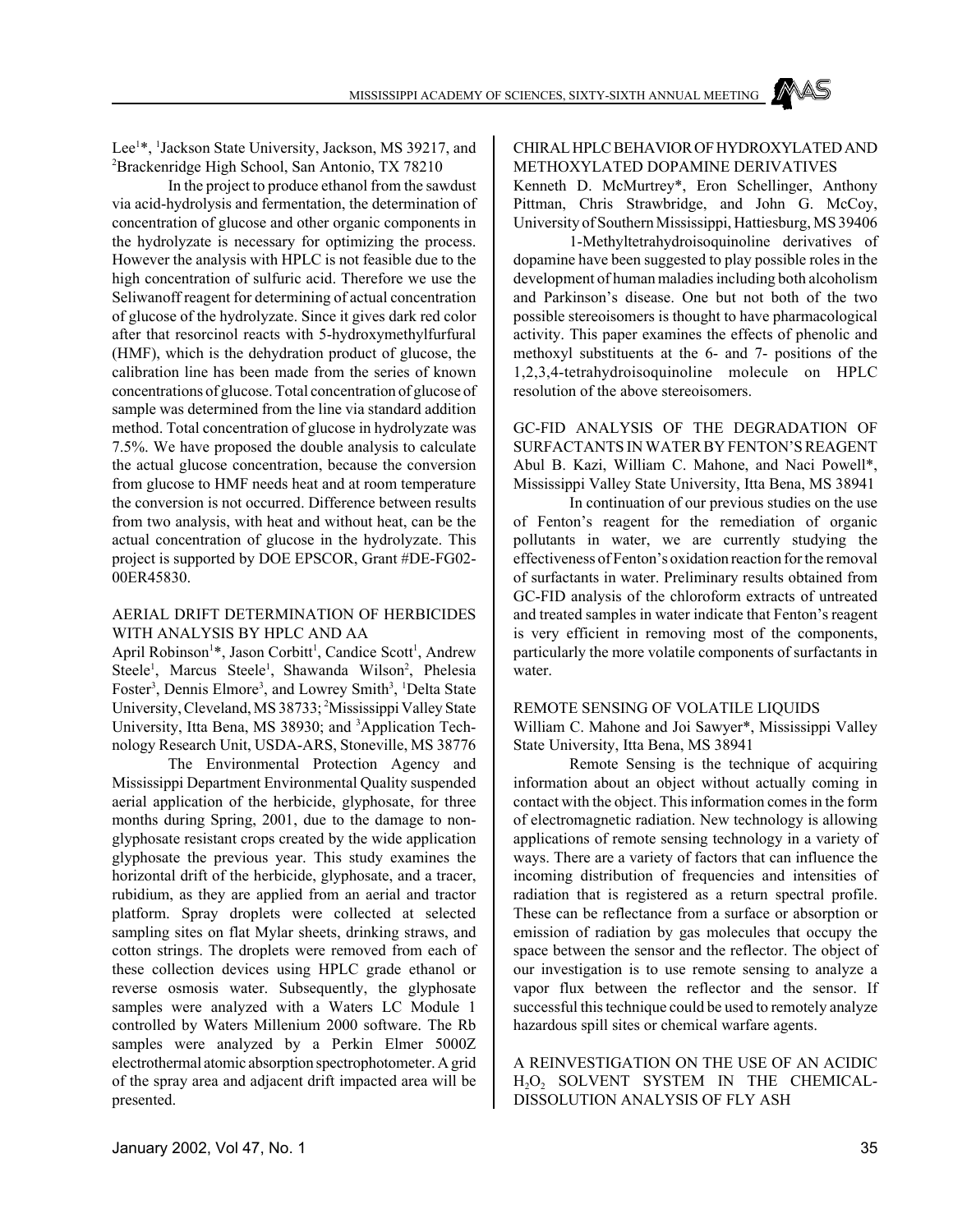Matt Myers\*, Myron Hutson, and Marcus Steele, Delta State University, Cleveland, MS 38733

Noncrystalline components greatly influence the physical and chemical activity of materials and complicate the identification of crystalline phases. Our research group<sup>1</sup> identified an acidic hydrogen peroxide solvent mixture that competes favorably with sodium hydroxide in removing the noncrystalline materials in complex samples. However, the exact mechanism was not established. Hydrogen peroxide is a strong oxidizing agent in acidic solutions ( $E^0 = +1.77$ ) V). The purpose of this study was to evaluate the effectiveness of selected acids (HCl,  $HNO<sub>3</sub>$ ,  $H<sub>2</sub>SO<sub>4</sub>$ , CH3COOH) in the solvent mixture. We will show that  $H_2O_2-H_2SO_4$  is the most effective solvent mixture in the dissolution of noncrystalline materials in a fly ash sample. A Siemens D5000 x-ray diffractometer was used to examine the crystallinity of the various samples. <sup>1</sup>V.L. Pate and M.L. Steele, "Studies on the Selective Dissolution of Fly Ash." National Student Affiliate Poster Session, 197<sup>th</sup> National ACS Meeting, Dallas, TX, April,1989.

#### DRYING CHARACTERISTICS AND OXYGEN TRANS-PORT IN DREDGED SEDIMENTS

Alma Jackson\* and Clint Williford, University of Mississippi, University, MS 38677

To maintain and improve waterborne navigation, about four hundred million cubic yards of sediment are dredged each year by different industries in the United States. Port dredging is done to create and maintain sufficient water depth so that ships and boats can move safely through bodies of water. The Environmental Protection Agency detected that the sediments are contaminated and that river and harbors will require remediation. Presently, the New York Harbor is the largest sediment cleanup technology-testing program in the United States. This study in the New York Harbor dredged sediment is carried out to determine the drying characteristics of the sediment in the confined disposal facilities. Confined disposal facilities are an open body of land that has been cleared to serve as repositories for contaminated sediments. The tasks of this project included investigating the sediment pore water evaporation, shrinkage, pore collapse, and other physical characteristics when additives are added to the sediment. In addition, measurements such as the redox conditions and oxygen penetration in the sediment were also conducted in this research.

#### SCREENING FOR LIGNIN IN MICROBIAL **CONSORTIA**

O.L. Griffin\* and Alfred Mikell, Alcorn State University, Alcorn State, MS 39069, and University of Mississippi,

#### University, MS 38677

The study of lignin, the second most abundant of all organic compounds on Earth and the most complex, has significant importance to biologists and chemists alike. However, to engineers in industries such as paper and pulp production, the degradation of lignin is far more vital. Therefore, research is necessary on the biodegradability of lignin within vascular plants. The objectives of this investigation were to isolate fungi from environments suspected of harboring organisms with lignin degrading activity, to characterize the fungi consortia using direct and indirect methods, and to establish the lignin degrading activity of the consortia. Using various plants as substrates within inoculated environments, it was established that succession occurs within these environments and that the results of direct and indirect methods do not necessarily have to coincide.

#### CATALYTIC DECOMPOSITION OF PCDD/F

Zakiya Nicks\*, Slawomir Lomnick, and Barry Dellinger, Louisiana State University, Baton Rogue, LA

Catalytic oxidation is one of the most efficient forms of destroying polychlorinated-p-dioxins and polychlorinated furans (PCDD/F). Because these chemicals are considered toxic, the government is focusing much concern on lowering the emissions of dioxins produced by industries. This study describes the studies on iron oxide catalyst supported on alumina, silica, and titania for dioxin destruction. As a model compound for dioxins, 2-Chlorophenol was used due to its structural similarities to dioxins. We found that iron oxide depends significantly on the supports used in studied reaction. Of the three catalysts tested, iron oxide supported on titanium oxide exhibited the highest conversion. The preparation method of the catalyst also alters the activity of the catalyst. The sol-gel preparation method gave much higher conversion of 2 chlorophenol than the impregnated method. Also, the introduction of promoters (Ca) enhanced the performance of the catalyst.

AQUEOUS SOLVENT EFFECTS ON THE REGIOCHEMISTRY OF THE SINGLET OXYGEN ENE REACTIONS OF ANGELIC ACID AND TIGLIC ACID **SALTS** 

Anisha Bajaj\* and Kristina L. Stensaas, Millsaps College, Jackson, MS 39210

Photooxidations of tiglic acid and angelic acid salts with singlet oxygen were carried out in aqueous deuterated solvents and water/methanol mixtures. Deuterated solvents were used to increase the lifetime of singlet oxygen thereby decreasing reaction times. Proton nuclear magnetic resonance spectroscopy was used to monitor the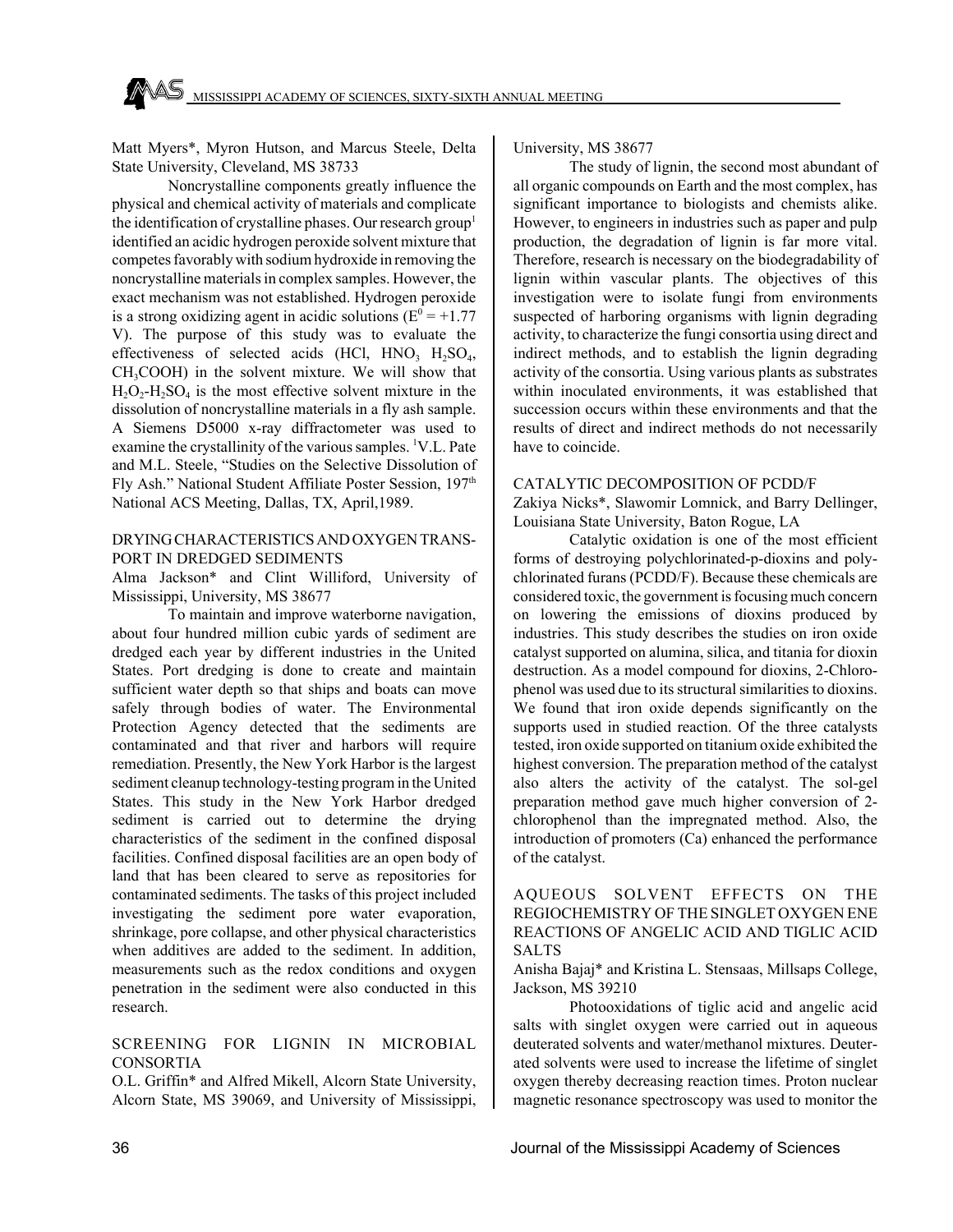product formation in each reaction. The results indicate that the product regioselectivities of these substrates deviate from the corresponding esters. We attribute this behavior to a hydrogen bonding interaction between the salts and the solvent which is not available to the esters.

### DESIGN AND SYNTHESIS OF AGMATINE DERIVATIVES AS INHIBITORS OF THE MAMMAL AGMATINASE

Eric McClendon<sup>1</sup>, Eric Carlton<sup>2</sup>, Gregory Vaughn<sup>1</sup>, John Piletz<sup>3</sup>, and Ken S. Lee<sup>1\*</sup>, <sup>1</sup>Jackson State University, Jackson, MS 39217; <sup>2</sup>Arkansas School of Math and Science, Jonesboro, AK 72404; and <sup>3</sup>University of Mississippi Medical Center, Jackson, MS 39216

Agmatine is a product of the mammal enzyme, decarboxylase, on L-arginine. It is also known to depress the production of nitrogen oxide in the brain, but it will be degraded with agmatinase and diamine oxidase. In this study, we design and attempt to synthesize a series of agmatine derivatives in order to test them as inhibitors of the mammal agmatinase. The proposed pathway to make the agamtine derivatives is: (1) Michael reaction of HCN on methyl vinyl ketone, (2) Converting ketone to oxime, (3) Reduction of oxime and nitrile groups to amine, (4) Coupling reaction with cyanoamine. Changing the methyl vinyl ketone with various substituents allows us to prepare several agmatine derivatives. The details of the reaction scheme and the experimental results will be discussed.



#### SYNTHESIS AND CHARACTERIZATION OF METAL COMPLEXES OF BENZIL DIPHENYLTHIOSEMI-CARBAZONE

Brian Napolion\*, Booker Spurlock, and Ramaiyer Venkatraman, Jackson State University, Jackson, MS 39204

Copper(II), cobalt(II), lead(II), nickel(II), and palladium(II) complexes of benzil Di-N4 phenylthiosemicarbazone, (BDPTSC) have been prepared and characterized by conductance, magnetic moment, IR, UV-VIS, and NMR spectral data. From the experimental data cobalt, copper and palladium complexes exhibit a square planar geometry

where as nickel shows an octahedral symmetry with two water molecules. The ligand is found to form an 1:1 type complex with all the metals.

SYNTHESIS AND STRUCTURAL CHARACTERIZATION OF TERNARY COMPLEXES OF COPPER(II), CHROMIUM(II), AND LEAD(II) WITH DI AND MONO CARBOXYLIC ACIDS AND AROMATIC DIAMINES

Ramaiyer Venkatraman\*, Mira Walker, Julian Magee, Brian Napolion, and Joseph A. Cameron, Jackson State University, Jackson, MS 39204

Ternary complexes of divalent metal ions (copper(II), cadmium(II)and lead(II)) with mono or dicarboxylic acid (levulinic acid and malonic acid) and aromatic diamines (2,2' bipyridyl, 4,4' dimethylbipyridyl, neocuproine) have been prepared and characterized by conductance measurements, electronic, IR, and NMR spectra. Thermal analysis and magnetic behavior for all the compounds were studied. The solid complexes isolated are in the M/acid/Diamine molar ratio 1:1:1  $[M(II) = Cu, Cd,$ and Pb; Acid = malonic; Diamine = neocuproine].

INVESTIGATION OF THE STEROCHEMICALLY DETERMINING STEP IN THE SQUARATE ESTER CASCADE

Ken S. Lee\*, Ashton T. Hamme, and Leo A. Paquette, Jackson State University, Jackson, MS 39217

The study of the sterochemically determining step of the squarate ester cascade reaction was achieved by isolating two diasteromers of a squarate adduct after monoaddition of an ion with a chiral carbon. Each diastereomer was independently reacted with a second alkenyl anion which lead to the isolation of the same polycyclic compound after the cascade reaction took place. Since the same compound was isolated from two unique diastereomers, the stereodefining step must arise from a common octatetraene intermediate.

### OXONIUM ION FORMATION FROM ISOXAZOLI-**DINES**

Ken S. Lee\*, Erick Ellis, and Ashton T. Hamme, Jackson State University, Jackson, MS 39217

A number of different isoxazolidines were synthesized from the addition of nitrones to propargylic alcohol systems. These isoxazolidines were subjected to acidic conditions to determine if the isoxazolidine system was stable to acidic conditions. After some of the isoxazolidines were protonated, a rearrangement occurred through an oxonium ion intermediate to form a unique spirocyclic system.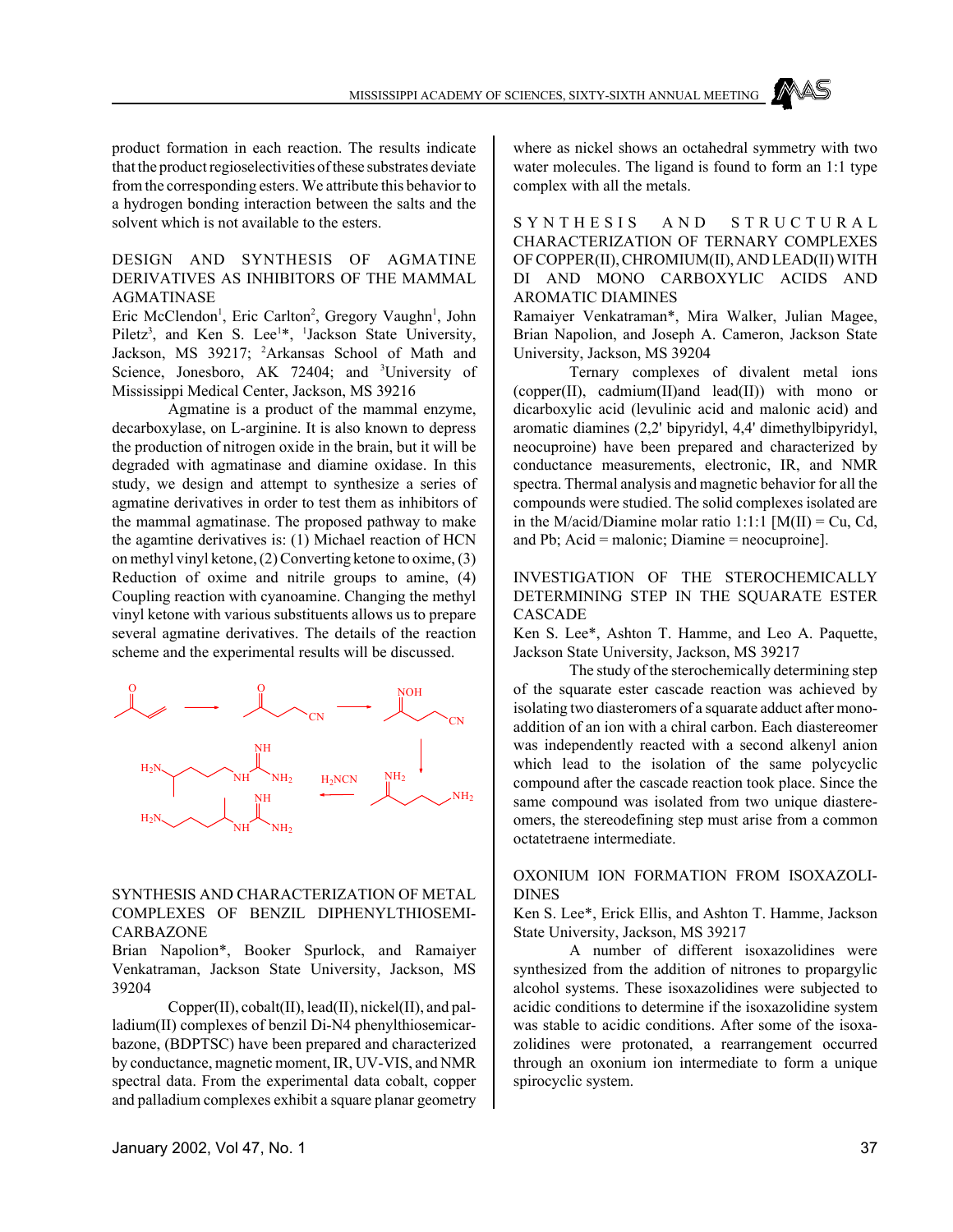### PROTEIN INTERACTIONS RELATED TO PROTEIN CRYSTALLIZATION

Kristen M. Demoruelle\* and W. William Wilson, Mississippi State University, Mississippi State, MS 39762

The osmotic second virial coefficient, B, has been found to identify protein interactions in experimental solution conditions that are favorable for protein crystallization. The values of B describe how the protein molecules interact with each other. When solution conditions for a certain protein produce a B value falling in the crystallization slot  $(-2 \text{ to } -8'10^4 \text{ mol } \text{ml } g^2)$ , it is concluded that these conditions are favorable for protein crystallization because the proteins have the proper attraction between themselves to produce protein crystals. This work shows data collected for lysozyme, ESA, and VSV N protein solutions. The data include graphs which show conditions favorable for crystal growth along with conformation by actual ESA crystal growth under the identified optimal conditions.

#### RESEARCH IN FLUOROUS MEDIA

Neil Stowe\*, Joseph Thrasher, Alfred Waterfeld, and Greg Szulezewski, University of Alabama, Tuscaloosa, AL 35487

Krytox oils are stable liquids with low vapor pressure. A high vacuum system will be used to measure the vapor pressure of Krytox. Vapor pressure can be linked to volatility. This will help DuPont to determine specific applications for homologues of Krytox.

### HIGHLY EXCITED RO-VIBRATIONAL EIGENSTATES OF HOCl

Amy Creel\* and Joseph A. Bentley, Delta State University, Cleveland, MS 38733

We report the accurate calculation of high-lying ro-vibrational eigenstates of the ground electronic state of hypochlorous acid, HOCl. The Jacobi coordinate system is used. The discrete variable representation (DVR) [Z. Bacic and J.C. Light, *Annu. Rev. Phys. Chem*. 40, 469 (1989)] is used as a basis for both radial coordinates leading to a sparse Hamiltonian matrix. The diagonalization-truncation method is used to give a contracted set of angular basis functions. The eigenvalues are then obtained by using the Implicitly Restarted Arnoldi Method (IRAM). This is part of a recently developed numerical package (ARPACK) designed to solve large scale eigenvalue problems. The energies are calculated using a new potential energy surface for HOCl [S. Skokov, K.A. Peterson, and J.M. Bowman, *Chem. Phys. Lett*. 312, 494 (1999)].

NORMAL FREQUENCIES OF ISOBUTANE AND ISOBUTANE-ds: COMPARISON OF THEORETICAL

#### AND EXPERIMENTAL RESULTS

Chandra M. Pathak<sup>1\*</sup>, M.K. Shukla<sup>2</sup>, and Jerzy Leszczynski<sup>2</sup>, <sup>1</sup>Alcorn State University, Alcorn State, MS 39096, and 2 Jackson State University, Jackson, MS 39217

The structure and vibrational spectra of isobutane and isobutane-d, have been theoretically investigated in detail. Since both isobutane and isobutane- $d_8$  are gases at room temperature, the study provided a unique opportunity to compare the theoretically computed vibrational frequencies with those observed by one of us (CMP) in the gas phase. In the present work, different levels of theories such as HF, DFT(B3LYP), MP2, and CCD were applied employing the  $6-311$   $G(d,p)$  basis set. One of the isomers has a real minimum structure while the other represents saddle point on the corresponding potential energy surface. A detailed comparative study between the theoretically calculated frequencies and the experimentally observed ones, both in isobutane and isobutane- $d_{\rm s}$  will be presented.



10:10 Break

Divisional Talks Resume

## 10:20 VISCOSITY DEPENDENCE OF SPIN MODES IN FRONTAL POLYMERIZATION OF MULTI-FUNCTIONAL ACRYLATES

Kayce Leard\*, Sarah Tompkins, and John A. Pojman, The University of Southern Mississippi, Hattiesburg, MS 39406

Frontal polymerization involves the conversion of a monomer into a polymer through thermal initiation. Our study focused on the expansion of two-dimensional and three-dimensional fronts in a frontal polymerization system where spin modes migrated around the front as it propagated. Spin modes are regions of high temperature that migrate in a helical pattern ahead of the front. The intention of this study was to determine the behavior of a front as it undergoes linear propagation in two-dimensional fronts and propagation from the center of a sphere outward in three-dimensional fronts. We studied the viscosity dependence of spin modes in the frontal polymerization of pentaerythritol tetraacrylate (PETAC), ammonium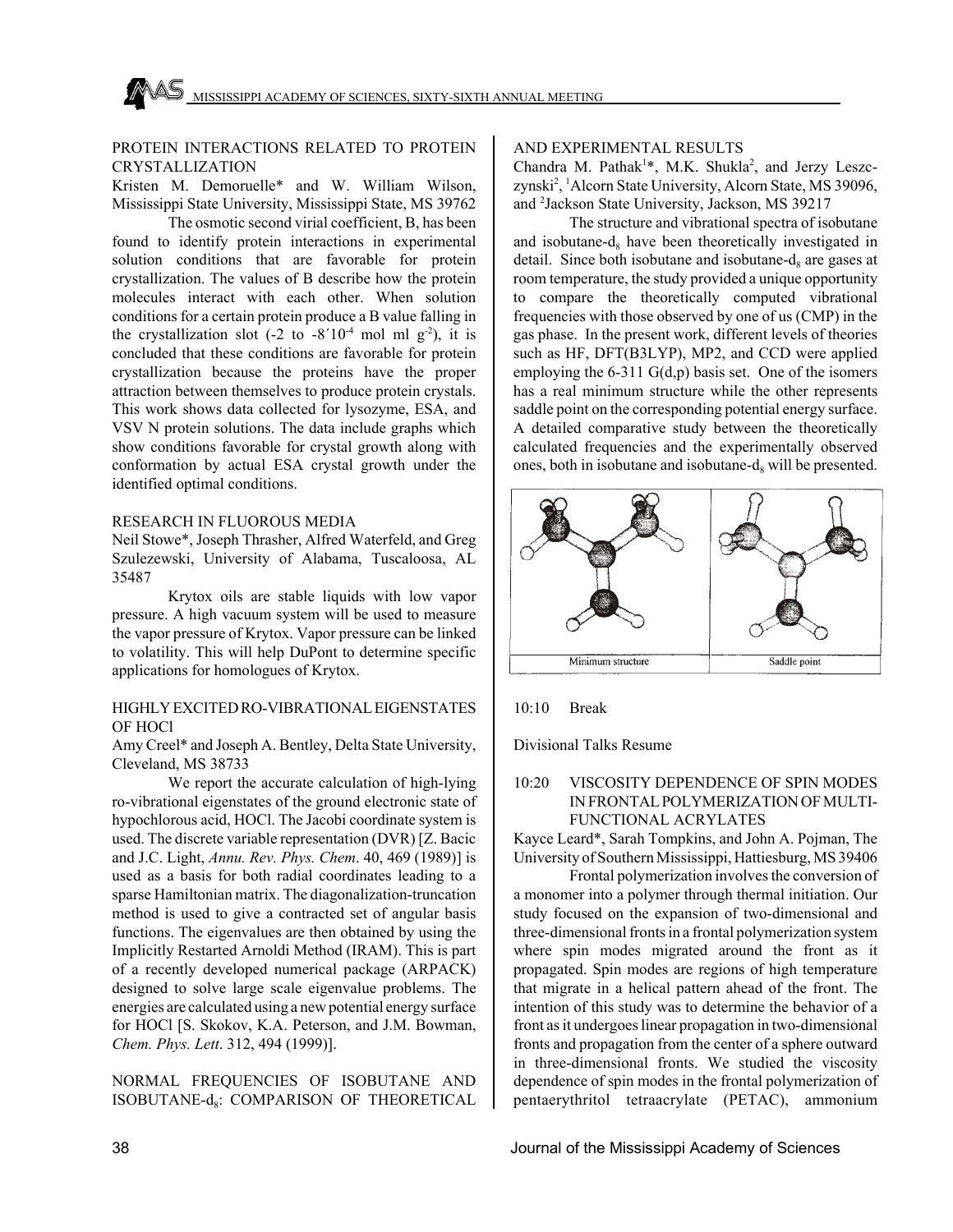persulfate (thermal initiator), and dimethyl sulfoxide (DMSO). Silica gel was added to the system to make the solution more viscous. It has been determined that the appearance of spin patterns decreases with increased viscosity, thus spin modes in polymerization systems are viscosity dependent. Spherical polymerizations and indications of spin modes in high viscosity systems have also been achieved.

### 10:40 METHOD FOR DETERMINING VISCOSITY OF UNKNOWN SAMPLES

Roger D. Holloway<sup>1\*</sup>, John A. Pojman<sup>2</sup>, and William J. Ainsworth<sup>2</sup>, <sup>1</sup>Alcorn State University, Alcorn State, MS 39096, and <sup>2</sup>University of Southern Mississippi, Hattiesburg, MS 39406

A combination of these methods (fluorometric and viscometer) was used to determine viscosity. This method was used to characterize pyrene, a multi-ringed hydrocarbon compound. A concentration  $1.0 \times 10^{-7}$  M of pyrene in dodecyl acrylate was used in fluorescence experiments to determine the fluorometric intensity. Viscosity data were obtained by using a Brookfield Viscometer (viscosity vs. temperature). The fluorescence data together with viscosity measurements were used to attempt to construct a standard curve of known viscosity verses fluorescence intensity ratio, so that the viscosity of unknown samples can be determine easily.

## 11:00 WIDE ANGLE X-RAY SCATTERING STUDY OF THE EFFECT OF ORGANIC LIQUIDS ON THE LAYERING OF PITTSBURGH #8 COAL

Eric Ryan Smith\* and David L. Wertz, University of Southern Mississippi, Hattiesburg, MS 39406

The effects of organic liquids of differing polarities on Pittsburgh #8 coal were examined using wide-angle xray scattering techniques. Eight organic liquids were mixed with 2–3 gram samples of coal. After 7–9 days, X-ray scattering spectra were taken from 2 Theta values of 5 degrees to 90 degrees and the spectra were converted to reciprocal space, q. The peak of the untreated coal lies within the  $1.0-2.0$  Å<sup>-1</sup> range of reciprocal space, which translates to an average distance between layers of ~4.2 Å. The effect of the solvents ranged from producing a more pronounced peak at the same reciprocal space range to shifting the peak. The data was used to examine the molecular-level interactions that the coal was undergoing, such as hydrogen-bonding.

11:20 CONTROLLED INITIATION OF POLYMERIZATION REACTIONS USING MICROENCAPSULATION TECHNIQUES Brian H. McFarland\* and John A. Pojman, University of Southern Mississippi, Hattiesburg, MS 39406

The polymerization of a monomer upon addition of an initiator and an accelerator often takes place in an almost instantaneous fashion. The ability to control the time and manner in which these polymerizations take place would offer advantages in storage and in use of these polymerizations in certain applications. This can be accomplished by microencapsulation. Microencapsulation allows a component of the polymerization reaction to be separated from the other components by means of trapping it in a chemical shell. This shell can be removed at the desired time of the user by means such as mechanical shearing, dissolving, and by thermally melting the shell. This releases the core material and the polymerization can then take place. Current methods of microencapsulation being studied include complex coacervation, interfacial polymerization, and *in situ* polymerization. The effectiveness of each method of microencapsulation is studied, as well as the effectiveness of each method of releasing the core material.

11:40 DETERMINATION OF OXIDATIVE TOLERANCE AND CHARACTERIZATIONS OF MICROORGANISMS FROM SWIMMING POOLS AND SPAS

Regina Covington\* and Alfred Mikell, University of Mississippi, University, MS 38677

Water contamination is a popular basis for infection, illness, and death among people today. It is an ordeal that prompts millions to buy faucet filters and bottled water. These extra steps of caution are reasonable when considering that one cannot assess the quality of water merely by observing it. Moreover, crystal clear water can contain some of the most lethal microorganisms known today. These microorganisms usually live in the intestinal tract and are excreted through a bowel movement. As a means of safety, chlorination has been used to combat such creatures through oxidative methods. Unfortunately, microorganisms, particularly those living in swimming pools and spas, have developed antioxidant defense systems that can help them maintain homeostasis and thus continue to live and grow. As a result of this evolution, waterborne pathogens can cause diseases from skin infections to gastrointestinal diseases. Alternative methods of water disinfection are currently being used to compensate for the antioxidant defense systems evolved in microorganisms. Under the conditions that evolved defense systems tolerate present and future resources of water disinfection, water contamination will be the most prominent killer of mankind.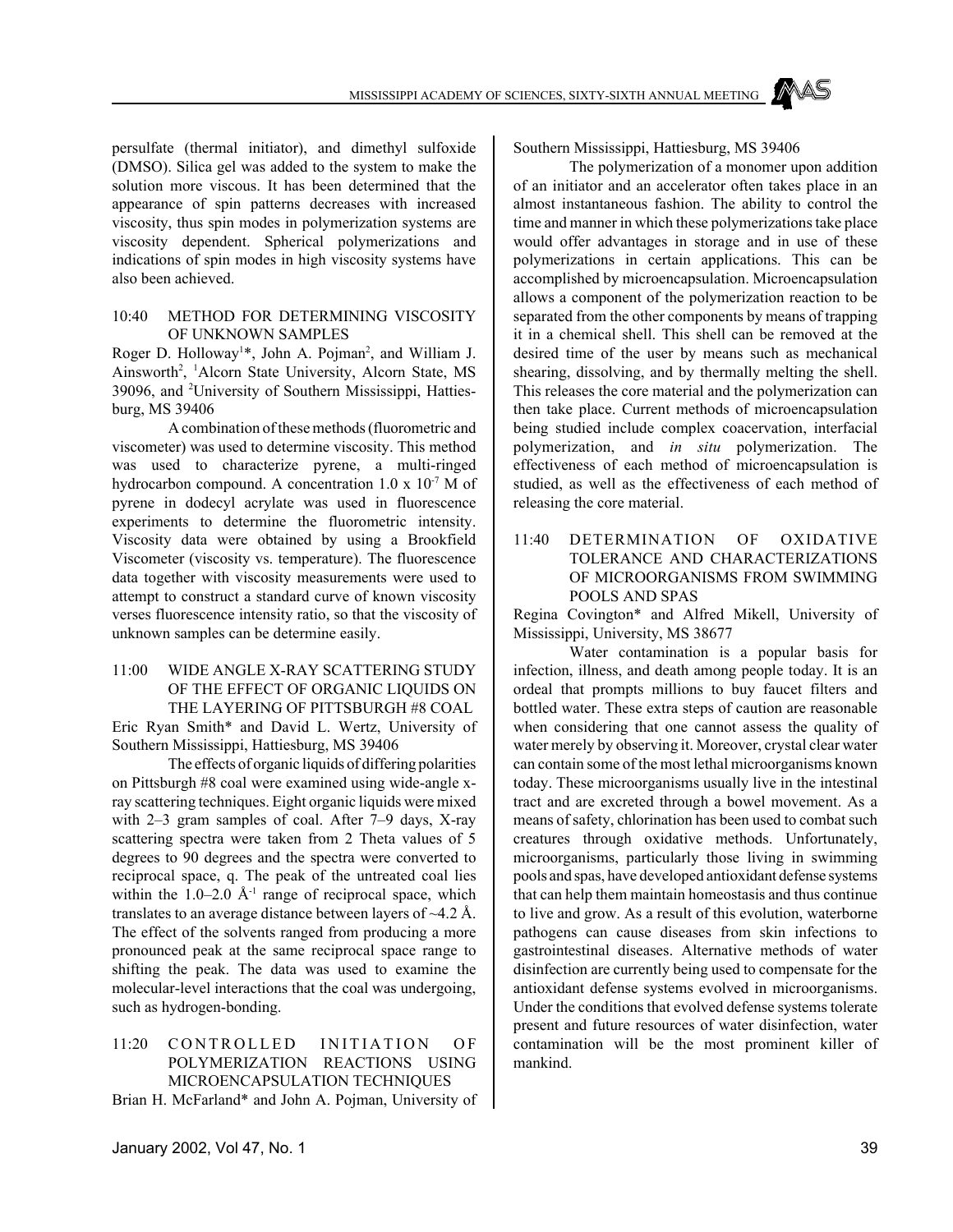### **GEOLOGY AND GEOGRAPHY**

Chair: Ezat Heydari, Jackson State University Vicechair: Keil Schmid, Mississippi Office of Geology

## THURSDAY MORNING

Petit Bois Room

### 9:00 LEWIS HARPER-A COLORFUL CHARACTER IN THE HISTORY OF GEOLOGY IN MISSISSIPPI

Michael B.E. Bograd, Mississippi Office of Geology, Jackson, MS 39289

Lewis Harper (born Ludwig Hafner in Hamburg, Germany) was professor of geology and agriculture at the University of Mississippi (1854–1856) and the third State Geologist of Mississippi (1854–1857). His colorful tenure was characterized by disputes with the chancellor, his colleagues, and his assistants. Little is known of his previous history, except that he taught at an academy in Alabama and claimed to have an LL.D. Harper moved the Geological Survey to rooms in the state penitentiary in Jackson when he was dismissed from the University. Harper's most significant accomplishment as State Geologist was publication in 1857 of *Preliminary Report on the Geology and Agriculture of the State of Mississippi*. This report generated widespread dissatisfaction, adversely affecting the Survey. It was colorfully criticized by Harper's former assistant and successor Eugene Hilgard. The report's geologic map reversed the Eocene and Miocene outcrop belts, but otherwise was the best produced to date. A reading of the book reveals it to be a pretty good report, with carefully reasoned scientific arguments supporting Harper's interpretation of the geology. A colorful misuse of the report occurred in the 1980s, when an article in *Mother Earth News* misquoted Harper as reporting gold in northeastern Mississippi; this generated many inquiries. Harper's history after leaving Mississippi is poorly known. His great-granddaughter reported that he moved to the New York area and later returned to Germany, where he died in 1874.

### 9:15 AQUEOUS FAUNA DISCOVERED IN THE LATE PLEISTOCENE (PEORIAN) LOESS OF VICKSBURG, MISSISSIPPI

Michael Williams, Millsaps College, Jackson, MS 39210

A large outcrop of loess containing aqueous fauna has been discovered in Ballground Creek in Vicksburg, Mississippi. Nearly all of the fauna are freshwater mollusks

and include small clams, snails, and a large washboard mussel. The only non-molluscan fauna include two small crayfish gastroliths. All loess deposits are considered strictly eolian in origin. However, this discovery suggests a much more complicated depositional history for this particular loess deposit than one of strictly eoloian origin.

## 9:30 THREE NEW FOSSIL REPORTS FROM TESHEVA CREEK, YAZOO COUNTY, MISSISSIPPI

Michael Williams, Millsaps College, Jackson, MS 39210

Several fossil collecting trips by the writer to Tesheva Creek in Yazoo County, Mississippi between the years of 1997–2001 have produced numerous fossil bones and teeth of Late Pleistocene (Rancholabrean age) land mammals including mastodon, horse, tapir, mammoth, deer, and llama which are derived from the loess deposits of the area. This study concentrates on three new reports from Tesheva Creek. (1) A tooth has been identified as the Pliocene three-toed horse, *Nannippus minor*. This may be the first and only record of a Pliocene vertebrate fossil from Mississippi. (2) A complete proximal phalanx has been identified as the rare Pleistocene llama, *Hemiauchenia macrocephala*. Only about six reports of this llama have been made in Mississippi. (3) A nearly complete left rear metatarsal has been identified as the common Pleistocene horse, *Equus complicatus*. The bone is crushed on one side and has an iron oxide stain on the other side. This bone is extremely rare because most Pleistocene fossils found in Tesheva Creek usually occur as broken or fragmented remains showing heavy transportation abrasion.

9:45 MINERALOGY OF FINE GRAIN SEDIMENTS ALONG SODA BUTTE CREEK, GREATER YELLOWSTONE ECOSYSTEM

Jessie Kneupper\* and Lori G. Eversull, Millsaps College, Jackson, MS 39210

Soda Butte Creek has its headwaters in the heavily mineralized terrain of the New World Mining District in southwest Montana. Beyond the uppermost reach of the stream, Soda Butte Creek flows for approximately 25 miles through the northeast section of Yellowstone National Park. Over a century of metal mining and milling has left an impact on the stream's ecosystem. Heavy metal contamination of Soda Butte Creek is well documented. Furthermore, previous research by Millsaps College indicates that these metals are mostly concentrated in the stream's fine-grained (<200 micron) sediments. As part of an on-going study, sediment samples were collected from 24 sites along Soda Butte Creek. The sites are representative of the entire length of the stream, from its headwaters to its confluence with the Lamar River inside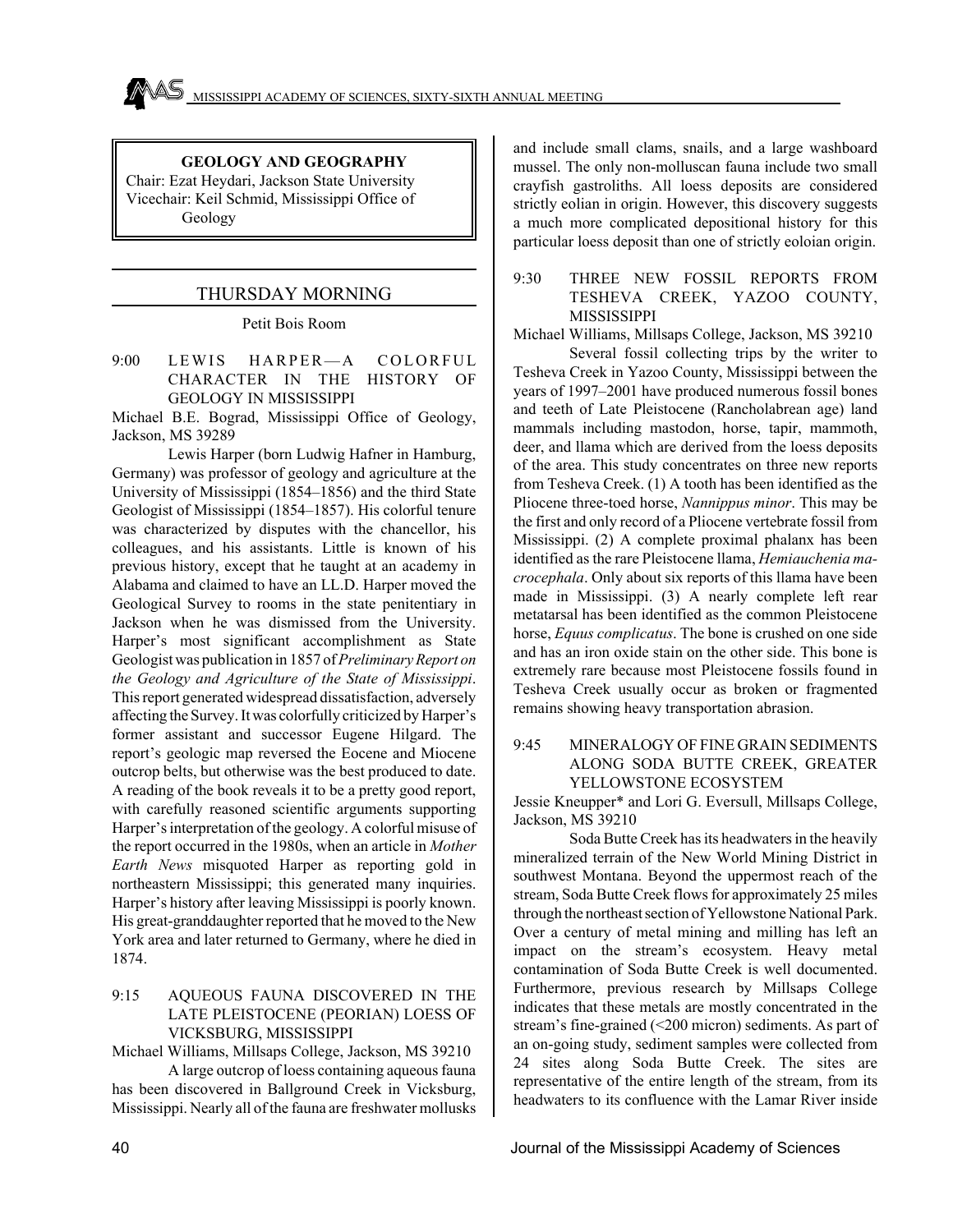Yellowstone National Park. The mineralogy of the finegrain fraction was determined by X-ray diffraction (XRD). Results indicate that quartz, plagioclase, smectite, calcite, and dolomite are major constituents of all samples. Kaolinite and mica are primarily present in samples taken from sites closest to the McLaren Mine tailings. Ore minerals indicated by XRD are magnetite, pyrite, and hematite. Magnetite is detected in all samples; however pyrite and hematite are restricted to samples taken from tributaries to Soda Butte Creek. This mineralogical analysis has implications for the mobility and transport of metals in Soda Butte Creek.

10:00 MINERALOGICAL AND TEXTURAL ANALYSIS OF DIFFERENTALLY WEATHERED DEMOPOLIS CHALK: MACON, MISSISSIPPI

Jason T. Wilson\* and Stan J. Galicki, Millsaps College, Jackson, MS 39210

The Demopolis Chalk exposed east of Macon, Mississippi on Highway 14 at the intersection with Highway 45 has differentially weathered to produce several resistant layers separated by intervals that are more prone to slope formation. Samples taken from both ridge and slope forming intervals were analyzed using insoluble residue, X-ray diffraction, and scanning electron microscopy to investigate the mineralogy and the textural relationship between components of the chalk in relation to the weathering profile. Insoluble residue tests indicate that the chalk is composed of approximately 70 to 80% calcium carbonate. The ridges appear to be more enriched in calcium carbonate than the slopes. The insoluble mineral components are kaolinite, montmorillonite, illite and quartz. Textural relationships between the calcium carbonate and the insoluble fraction were observed using the scanning electron microscope and aid in the interpretation of the diagenetic history of the unit which can be used to explain the current topographic expression.

10:15 Break

#### 10:30 DECLINES IN POTENTIOMETRIC SURFACES OF NEOGENE AQUIFERS, PERRY COUNTY, **MISSISSIPPI**

Kai Roth\* and David M. Patrick, The University of Southern Mississippi, Hattiesburg, MS 39406

The purpose of this ongoing study is focused on the nature and condition of Miocene and younger aquifers underlying Camp Shelby and Perry County. Also, there was a need to establish the presence of adequate confining layers between these aquifers and between the aquifers and the surface. A database was constructed from driller's log,

electric logs, and monitoring well information, which included well depth, location, well number, ground elevation, screened interval, water level elevation, and lithology. Cross-sections and potentiometric surfaces maps were then constructed for the principal aquifers for different years. There are approximately five principal aquifers combined in the Catahoula and Hattiesburg Formations. These aquifers exhibit approximate depths between 200 to nearly 1100 ft, and well-defined confining layers were present. Water level monitoring data showed a potentiometric surface decline of almost thirty feet between 1943 and 1996 in one 416 ft-deep Hattiesburg Formation aquifer on Camp Shelby, and similar declines in this aquifer elsewhere in Perry County. Of the twenty monitoring wells in this area, only three were monitored on a consistent basis and for longer than one year. The declines in this aquifer are believed to be the result of pumping on Camp Shelby as well pumping in the Hattiesburg area, which is experiencing similar declines.

10:45 SOIL MINERAL ANALYSIS AT MULTIPLE LAUNCH ROCK SYSTEM (MLRS) FIRING POINTS, CAMP SHELBY

Misty D. Savell\* and David M. Patrick, The University of Southern Mississippi, Hattiesburg, MS 39406

The MLRS utilizes a solid fuel propellant which, upon firing, emits aluminum and chloride. The effects of these emissions on the biota are unknown. In order to determine effects, pre-and post-firing soil and vegetation samples are being collected at existing and new firing points and control sites and the soil mineralogy and chemistry are being determined. Ultimately, both the mineralogy and chemistry investigations are aimed at determining the amount, if any, of aluminum and chloride taken up by the soil and vegetation in comparison to prefiring data. Most firing points are located in upland areas having sandy soils derived from the Citronelle Formation and samples were taken from the upper ten centimeters of the soil. In general, these soils are dark, organic rich, silty or clayey, fine to medium sand consisting of over 90 percent quartz with degraded clay minerals. Field pH, CEC, and extractable aluminum, respectively, for all samples ranged from 4 to 8; 0.9 to nearly 20 Me/100 g; and less than one to 448 ppm. After firing 328 rockets over a four-year period at one site, field pH, CEC, and extractable aluminum, respectively, were  $4.3$  to  $6.1$ ,  $3$  to  $17.2$  Me $/100$ g, and 5 to 177 ppm. Based on these preliminary data, there does not appear to appreciable differences between soils exposed to firing and soils not exposed to firing.

11:00 WHAT IS THE RELATIONSHIP BETWEEN GEOLOGY AND ENVIRONMENTAL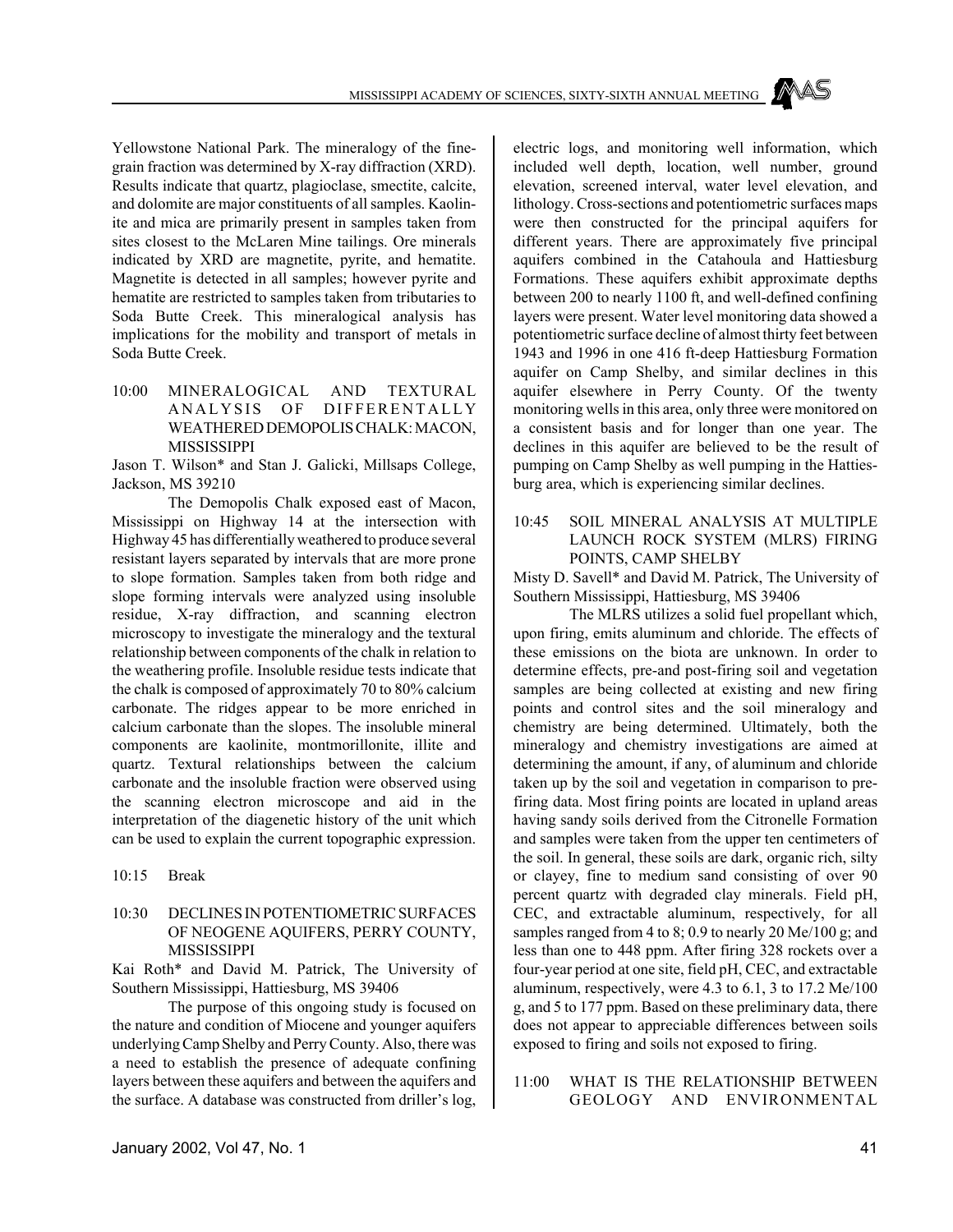#### ENHANCEMENT FROM DEVELOPMENT?

Suzanne A. Boyd\* and David M. Patrick, The University of Southern Mississippi, Hattiesburg, MS 39406

Military training and ancillary activities are often suspected or accused of adversely impacting the environment. Based upon empirical study, however, these activities may, under certain circumstances, actually enhance certain wetland areas, such as pine flatwoods, and increase wetland biodiversity. For instance, at Camp Shelby, certain training areas which have either been cleared or successively burned were found to contain wetlands which had anomalously high numbers of pitcher plants and a number of rare plant species. These same wetlands also contain the habitat for a threatened and endangered species, the Camp Shelby burrowing crayfish. Significantly, adjacent areas with similar stratigraphic and geomorphic characteristics, which have not been modified by training activities, exhibited lower quality wetlands, less biodiversity, and no significant numbers of rare or sensitive plant species. A review of the data reveals that the training areas which exhibited these environmental enhancements included firing points, the Impact Area, and the Air-to-Ground range. These training areas are located within pine flatwoods in or near low-order riverine or slope wetlands characterized by reduced silt loam soils formed upon finegrained Miocene sediments which have contributed to the high water tables and have been the subject of frequent, although inadvertent burning caused by range firing, prescribed burning, and mechanical clearing for training purposes have reduced canopy cover in these areas which, in turn, has resulted in increased sunlight and higher water tables.

11:15 SOLID-PHASE GEOCHEMICAL SURVEY OF THE STATE OF MISSISSIPPI: ON THE NATURE AND DISTRIBUTION OF AS, SE, HG, CU, PB, AND ZN IN STREAM SEDIMENTS AND SOILS

David E. Thompson<sup>1\*</sup>, Andrew E. Grosz<sup>2</sup>, Paul G. Schruben<sup>2</sup>, and Jeffrey N. Grossman<sup>2</sup>, <sup>1</sup>Mississippi Office of Geology, Jackson, MS 39289, and <sup>2</sup>U.S. Geological Survey, Reston, VA 20192

Over 1500 samples were collected statewide on a 100-km2 grid-cell-based survey to determine baseline geochemical values for a suite of metallic elements in stream sediment (drainage basins up to  $10 \text{ km}^2$ ) and soil samples (about 300) from the "Delta" and Black Prairie regions, and to prepare statistically reliable geochemical maps. Samples were analyzed by a number of analytical techniques as detailed by Thompson and others (1998). Salient statistics for stream sediment and soil samples are given below in parts per million. The "Delta" and Gulf

Coast regions have significantly higher baseline values of these potentially toxic elements with respect to adjacent terranes, in part because soils were the sampled media. A strong spatial correlation is shown to exist between regions of elevated values of these metals and land (broadly) classified as agricultural, irrespective of media sampled. Cretaceous sediments in the State, as throughout the continent, also exhibit higher baseline geochemical values than adjacent geologic units.

|    | <b>SEDIMENTS</b> |              |                | <b>SOILS</b> |                    |      |
|----|------------------|--------------|----------------|--------------|--------------------|------|
|    | <b>MIN</b>       | ME-<br>DIAN  | <b>MAX</b> MIN |              | ME-<br><b>DIAN</b> | MAX  |
| As | $-0.6$           | 2.3          | 137            | 1.7          | 8.6                | 27.9 |
| Se | $-0.2$           | $-0.2$       | 2.5            | $-0.2$       | 0.4                | 4.1  |
| Hg | $0.02\,$         | $-0.02$      | 0.08           | 0.02         | 0.03               | 0.20 |
| Cu | $-2$             | $\mathbf{3}$ | 517            | $-2$         | 10                 | 62   |
| Pb | -4               | 13           | 101            | -4           | 17                 | 50   |
| Zn | $-2$             | 14           | 220            |              | 49.5               | 222  |

## 11:30 MINERALOGY OF THE TWIGGS CLAY FORMATION NEAR WRENS, GEORGIA

Lori G. Eversull, Millsaps College, Jackson, MS 39210

The Twiggs Clay Formation, a thick marine clay of the Barnwell Group, was deposited in neretic environments during a late Eocene highstand. Three zones are discerned near Wrens, Georgia. The lower two represent a highly absorbent fuller's earth. The upper stratum has no commercial value. Samples described herein represent the fuller's earth, and the less absorbent upper stratum. Identification of the minerals in the <2 micron fraction as well as the bulk sample was accomplished by XRD procedures supplemented with the profile fitting function of MacDiff to resolve overlapping peaks. The relative abundance of mineral constituents was determined by peak-area percentage calculations. A typical fuller's earth sample comprises quartz (17%), opal-CT (59%), smectite  $(24\%)$ , and mica  $(1\%)$ . The less absorbent upper stratum is composed of quartz (34%), smectite (43%), kaolinite (21%), and mica (2%). Ethylene-glycol saturation reveals the smectite component of both strata to be fully expanding. The Twiggs Formation near Wrens has been described as a slightly opaline smectite, and at its type locality the Twiggs is described as comprising up to 30% cristobalite-tridymite and 15% quartz. Results of this work suggest that silica accounts for a much greater proportion of the fuller's earth facies of the Twiggs Formation.

# THURSDAY AFTERNOON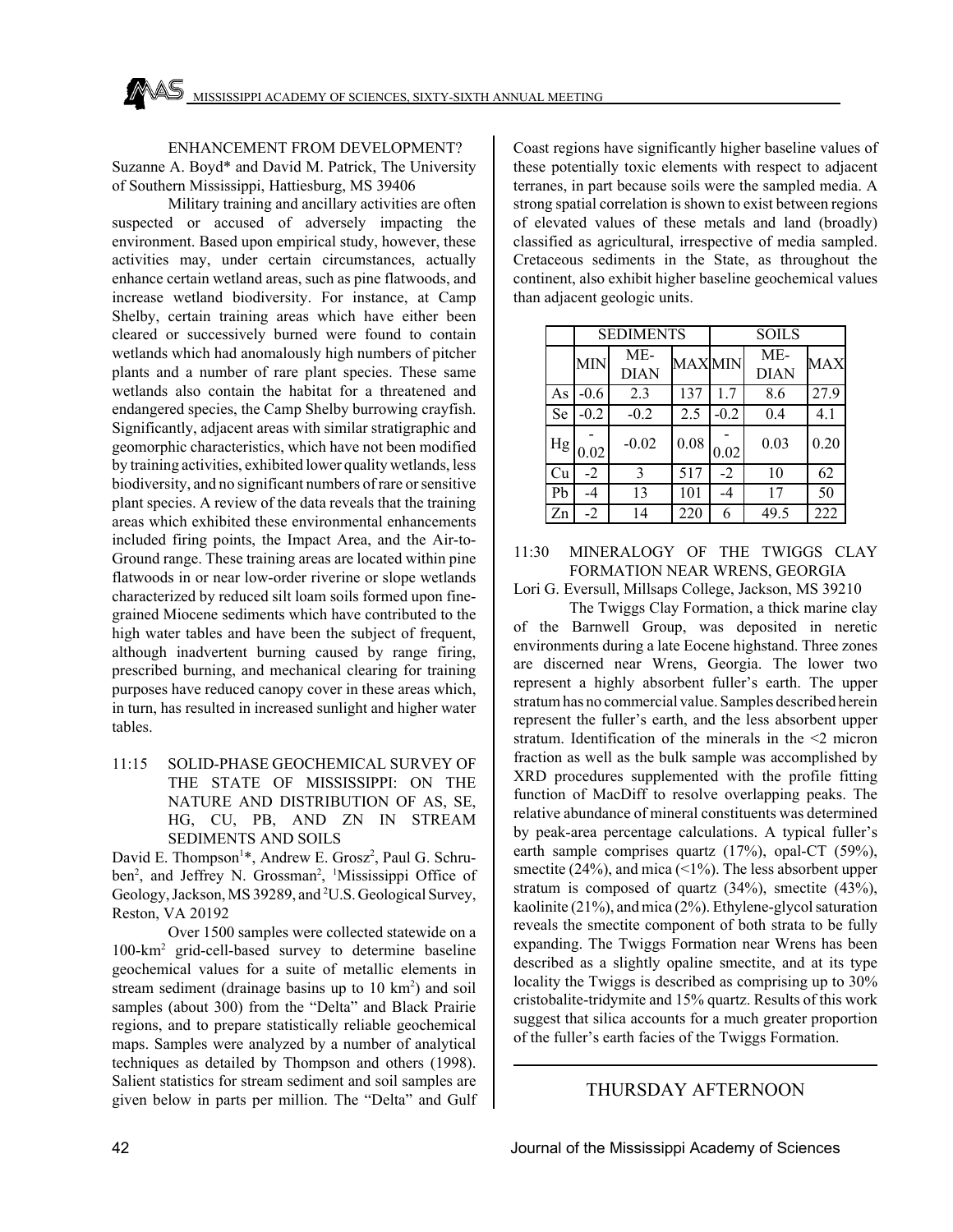

#### Petit Bois Room

1:00 BAR MORPHOLOGY AND RELATIONSHIP TO SHORELINE CHANGE ON A RENOURISHED BEACH: HARRISON COUNTY, MISSISSIPPI

Keil Schmid, Mississippi Office of Geology, Jackson, MS 39289

A long-term pattern of erosion, especially in specific and discontinuous areas, along the wholly renourished beach in Harrison County, Mississippi, prompts the need to periodically renourish the entire beach. These 'Hot Spots' along with a varying pattern of shoreline change have been documented; however, a definitive cause is elusive. Variables such as shoreline orientation, culvert locations, harbor structures, and profile morphology have all received attention. While bar morphology on the Harrison County beach has been studied, it has not been compared to shoreline change patterns. In the present research, bar morphology has been categorized using four basic morphologies as both primary and secondary patterns. In addition, the offshore distances of the nearshore bars and shoreline structures were mapped. Bar morphology categories were classified at 50 m intervals and then compared to shoreline change patterns from 1993 to 2000. Initial results from the western portion of the study area suggest highly eroding areas are associated with wide nearshore bar zones and a dominance of widely spaced transverse bars (bars oriented at high angles to the shoreline) that together may indicate higher offshore sediment transport. Structures, both large (harbors) and small (culverts) have localized effects on bar type; the highest levels of erosion are associated with these structures and/or the bar morphology that they create.

1:15 LATE PLEISTOCENE NORTHERN GULF OF MEXICO COASTAL PLAIN SURFACES AND VALLEY TERRACES—TOWARD AN IMPROVED CHRONOLOGY

Ervin G. Otvos, University of Southern Mississippi, Ocean Springs, MS 39566

Ever since H. Fisk (1940), ages of Gulf coastal alluvial surfaces; the Bentley, Montgomery, and Prairie were restricted to interglacial high sea-level (= base level) phases. Even the upper Prairie interval was associated with a late Wisconsin interstade. Contrary to early assumptions, it was unrelated to any highstand. The revised Pleistocene subdivision, new dating methods and numerous recently acquired luminescence dates now prove that coastal and valley terrace aggradation between SE Texas and south Mississippi occurred throughout the Sangamon Interglacial

 $(135-116 \text{ ka } B.P.)$ , the Eowisconsin  $(116-80 \text{ ka})$  and glacial Wisconsin (80–10 ka) intervals. Aridity-related sediment increase compensated for low base-levels. Ongoing regional uplift raised coastal surfaces. While terrace aggradation involved at least five stream valleys between 65–30 ka B.P., erosional (strath) terraces also formed frequently. They were cut in early and late Wisconsin times from older alluvial units.

1:30 SURFACE MAPPING EFFORTS TOWARD DIFFERENTIATING THE MIOCENE IN MISSISSIPPI

Ken Davis and James E. Starnes\*, Mississippi Office of Geology, Jackson, MS 39289

Surface geologic mapping in the Stronghope, Hazlehurst, Shady Grove, and Wesson quadrangles of Copiah and Lincoln counties by the Office of Geology has recognized the following mapping units: (1) the Miocene age Catahoula Formation, (2) the Miocene Hattiesburg Formation, (3) the Pliocene Citronelle Formation, and (4) the Holocene alluvium. The Catahoula Formation contains generally light-colored sands and clays as well as sandstones and opal-cemented orthoquartzites derived diagenetically from volcanic ash. The Catahoula Formation has marine and nonmarine members as characterized by foraminifera and glauconite, and silicified and lignitized wood that is often associated with orthoquartzites. Thinly bedded pea gravel consisting of black chert and metaquartzite clasts are commonly associated with indurated sandstones and orthoquartzites. The Hattiesburg Formation contains the typical Hattiesburg clay section but also contains sands similar to those in the Catahoula Formation as well as lutites and opaline-cemented sandstone. A sand at the base of the Hattiesburg Formation having a regional extent was chosen as the marker for the Hattiesburg-Catahoula contact. The Citronelle is characterized by coarse brown chert gravel and oxidized sands, quite different from the pea gravel of the Catahoula Formation and of a different source. The Citronelle contains ironstonecemented gravel and sand at its base and locally contains goethite and other iron-hydroxide leachate deposits where springs are present.

1:45 PARALIC SANDS OF THE COAL BLUFF MEMBER OF THE NAHEOLA FORMATION IN MISSISSIPPI, AN OUTCROP OF THE ANCIENT SHORELINE

David T. Dockery III\* and David E. Thompson, Mississippi Office of Geology, Jackson, MS 39289

Stearns (1957), in his study of the Cretaceous and Tertiary stratigraphy of the northern Mississippi Embayment, noted that near-surface Paleocene sands, below the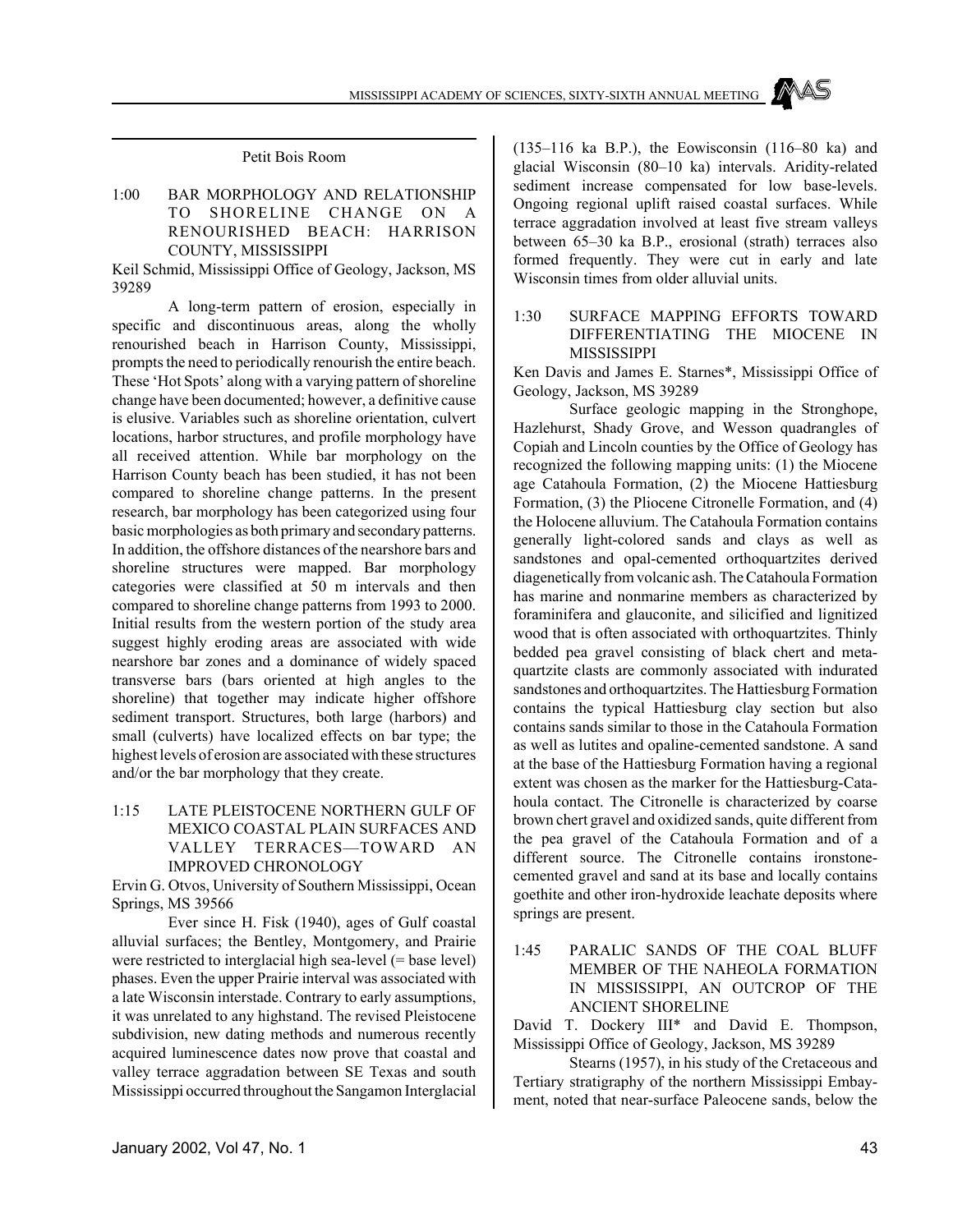basal "1,400-foot sand" of the Wilcox Group, graded downdip (toward the Embayment axis) into shales like those of the underlying Porters Creek Formation. This observation has been reinforced by the Mississippi Office of Geology's mapping and drilling programs. In particular, the sands of the Coal Bluff Member of the Naheola Formation (upper Midway Group) are restricted largely to the member's north-south trending outcrop belt and grade downdip (to the west) into shales. In this case, erosion has exhumed the Late Paleocene shoreline so that it and the present outcrop belt are in the same place. Hughes (1963) studied orthoquartzite boulders along the Coal Bluff outcrop in southwestern Union County, Mississippi, which he recognized as weathered remnants resting on unconsolidated "Wilcox" sands. He believed the depositional environment of the quartzites to be that of a beach and/or offshore bar and noted the underlying sands to form a series of north-south hills along the border of the "North Central Plateau" and the Flatwoods physiographic provinces, and, in places, to form detached outliers within the Flatwoods Province. Large quartzite formations have since been observed in place within the Coal Bluff sands of Union County.

2:00 EVALUATION OF THE WHITE RIVER FAULT ZONE UTILIZING TRANSVERSE TOPO-GRAPHIC SYMMETRY

Terry Panhorst\* and Emily Strack, University of Mississippi, University, MS 38677

The White River Fault Zone (WRFZ), a zone of fault sets approximately 16 kilometers wide, poses potential seismic hazards for northwest Mississippi. Calculations of drainage basin symmetry are used to detect preferred river migration in areas suspected of neotectonic activity. The technique used to assess drainage basin symmetry is best utilized in areas defined by dendritic drainage, unconsolidated bedrock, and low regional bedrock dip, all of which characterize conditions in northwest Mississippi. Drainage basins randomly chosen in the study area followed two criteria: (1) stream order of three or larger and (2) distance from the proposed fault boundary. Because of uncertainty in precisely defining edges of the WRFZ, drainages within a 2-mile distance from the projected WRFZ boundary were considered within the WRFZ. Drainage basins outside this area established regional symmetry values to compare with symmetry value calculated for the WRFZ. The transverse topographic symmetry was calculated for linear segments of each selected drainage basin. Polar plots generated to compare the migration direction of the regional trend against the WRFZ boundary yielded a scatter of data, suggesting river basins in the area do not follow a preferred river migration

direction. Rose diagrams produced for the study area indicate river channel orientations, both inside and outside the projected WRFZ, follow the regional lithologic trend of the Mississippi Embayment. Any tectonic influences of surface drainages appears subtle enough to be concealed by regional lithologic controls.

### 2:15 SHALLOW SEISMIC REFLECTION IMAGING OF THE IDALIA HILL FAULT ZONE, SOUTHEASTERN MISSOURI

William F. Reid, Jr.<sup>1\*</sup>, Robert D. Cosentino<sup>1</sup>, James B. Harris<sup>1</sup>, and John N. Baldwin<sup>2</sup>, <sup>1</sup>Millsaps College, Jackson, MS 39210, and <sup>2</sup>William Lettis & Associates, Inc., Walnut Creek, CA 94596

Shallow seismic reflection imaging was used to characterize the significance of near-surface tectonic deformation associated with the northeast-trending Idalia Hill fault zone in southeastern Missouri. The fault zone is expressed by topographic escarpments, photolineaments, and subsurface faulting in Paleozoic through Quaternary deposits. Two shear-wave seismic reflection profiles (IDAL 1 and IDAL 2) were collected (in July, 2001) across the fault zone in order to identify the location and style of neotectonic deformation and help guide the placement of subsequent paleoseismic trenches. The processed seismic profiles show coherent seismic reflection energy to depths greater than 100 m. Based on correlation with local borehole data and previously acquired compressional-wave seismic reflection data, reflections from the Tertiary/Cretaceous and Cretaceous/Paleozoic boundaries have been identified on the S-wave profiles. Changes in reflection amplitude and coherency suggest the presence of high-angle faults in the subsurface. Deformation features identified in a paleoseismic trench excavated in October, 2001, correlate with the updip projection of a fault interpreted on seismic line IDAL 2. Future seismic investigations are planned in the area to image very shallow (<10 m deep) subsurface (Quaternary) deposits that do not show a geomorphic expression of recent faulting.

- 2:30 Divisional Business Meeting and Meeting of the Mississippi Stratigraphic Names Committee
- 2:45 Divisional Poster Session

SEDIMENTOLOGY OF A DELTA FED BY CONSTRUCTION-ENHANCED RUNOFF AND ASSOCIATED SEDIMENT POLLUTION: HENNINGTON LAKE, LAMAR CO., MISSISSIPPI Clare Falcon, Mississippi Office of Geology, Jackson, MS 39289

This study was done as part of an investigation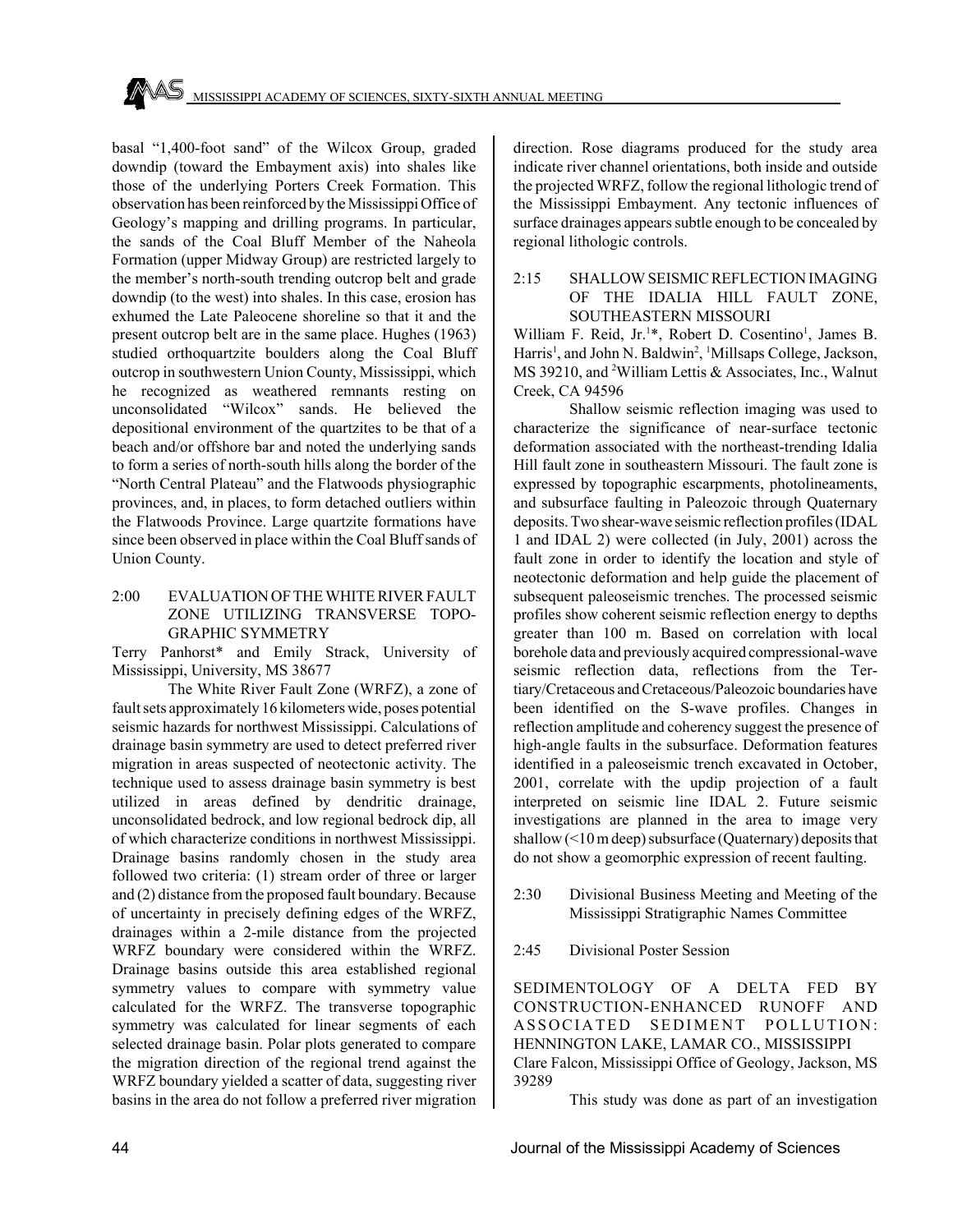into local construction-sourced sediment pollution in a small bay in eastern Hennington Lake. The extent of the subaerial portion of the delta was mapped using GPS and detailed topographic maps. The subaqueous extent of the delta was delineated by the presence or absence of the delta sediments found in the six push cores taken. Six sedimentary facies were identified: Red colored moderate to well sorted sands; red colored mud; green colored mud; compacted dark gray-black mud; pale gray moderately sorted sand; 'gooey' dark gray mud with plant material. The facies were grouped into facies associations and interpreted as representing deposition in a deltaic environment, natural lacustrine environment, and sediments that were at the surface prior to lake dam construction. The detailed sedimentology made it possible to delineate between the deltaic sediments that had been sourced from the nearby construction site and those that were naturally occurring sediments. The grainsize of the sediment pollution changed depending on the location's relationship to the input point. This study will be useful for other lakes with similar problems in order to help predict sedimentation patterns and the type of sediments expected to be found at different locations. These redeposited construction-sourced sediments have very different and variable textural characteristics from the original source material.

#### MERCURY IN ENID, SARDIS, AND GRENADA LAKES: PRELIMINARY INVESTIGATIONS

Carol Blanton Lutken<sup>1\*</sup>, Cathy A. Grace<sup>1</sup>, and Stephen L. Ingram2 , 1 Mississippi Mineral Resources Institute, University, MS 38677, and <sup>2</sup>PO Box 5233, Oxford, MS 38655

In 1996, the Mississippi Mineral Resources Institute began field investigations designed to isolate the source of mercury in Enid Lake, North Mississippi. Mercury levels in fish taken from Enid Lake by the Mississippi Department of Environmental Quality, in 1994, included many samples that exceeded state (0.75 ppm) and federal (1.00 ppm) guidelines. Initial investigation included collection and analysis of water and sediment. Water parameters affecting methylation of mercury—depth, temperature, dissolved oxygen, total dissolved solids, oxygen reduction potential, pH, conductance—were measured at the surface and at total depth at each sample site. No obvious source of mercury was discovered, though Enid was found to be slightly acidic, a condition which promotes methylation of mercury. The following year, lakes to the north (Sardis) and south (Grenada) of Enid were added to the investigation. The Mississippi Office of Geology's 1999–2000 geological investigation of the area, results of the US Geological Survey's background mercury

sampling, and more fish data were incorporated into the study. All results support persistence of a problem, not evident in the water or substrate, producing levels of mercury in fish that make them unacceptable for human consumption. Mercury concentrations in Enid fish remain consistently high; those from Sardis and Grenada appear to have increased from 1994 through 1997. Few specimens from elsewhere in the Yazoo River drainage basin exhibit concentrations of mercury that exceed state or federal guidelines.

#### HIGH-RESOLUTION SEISMIC PROFILES IN SARDIS LAKE—PANOLA COUNTY, MISSISSIPPI

Charles T. Swann<sup>1\*</sup>, Anthony S. Gossett<sup>1</sup>, Carol Blanton Lutken<sup>1</sup>, and Thomas M. McGee<sup>2</sup>, <sup>1</sup>Mississippi Mineral Resources Institute, University, MS 38677, and 2Center for Marine Resources and Environmental Technology, University, MS 38677

The Seistec high-resolution seismic profiling system has been used in inland water ways, lakes and reservoirs extensively in Europe, but seldom in the United States. This boomer sourced, line-in-cone receiver system was recently used in Sardis Lake to acquire highly detailed shallow subbottom data regarding the lake's stratigraphy. The objectives of the investigation were to identify sedimentation accumulated since impoundment in 1939, investigate lineaments of the local fluvial systems, and finetune technical aspects of the system for work in Mississippi. Data were acquired from a grid of nine seismic lines oriented along the long axis of the lake (northeast) and at approximately 90E to this axis. Preliminary analyses indicate that a well preserved bottom topography is present representing the pre-1939 Little Tallahatchie River channel. Flood plain and apparent elevated terrace deposits associated with the Tallahatchie River were also identified. A discontinuous bed up to one meter thick is interpreted to be sedimentation accumulated since 1939. This bed is absent over some bottom highs and in some channels. The reason for the discontinuous distribution is presently unclear.

#### SEISMIC IMAGES OF STRUCTURES ASSOCIATED WITH GAS HYDRATES NEAR THE SEA FLOOR: INITIAL RESULTS

Thomas M. McGee<sup>1\*</sup>, Carol Blanton Lutken<sup>1</sup>, Vaughn S. Goebel<sup>2</sup>, and J. Robert Woolsey<sup>1</sup>, <sup>1</sup>Mississippi Mineral Resources Institute and Center for Marine Resources and Environmental Technology, University, MS, 38677, and 2 Lookout Geophysical Company, Dillon, CO 80435

Obtaining very-high-resolution seismic images of structures immediately below the sea floor in deep water is problematic. The conventional approach involves towing a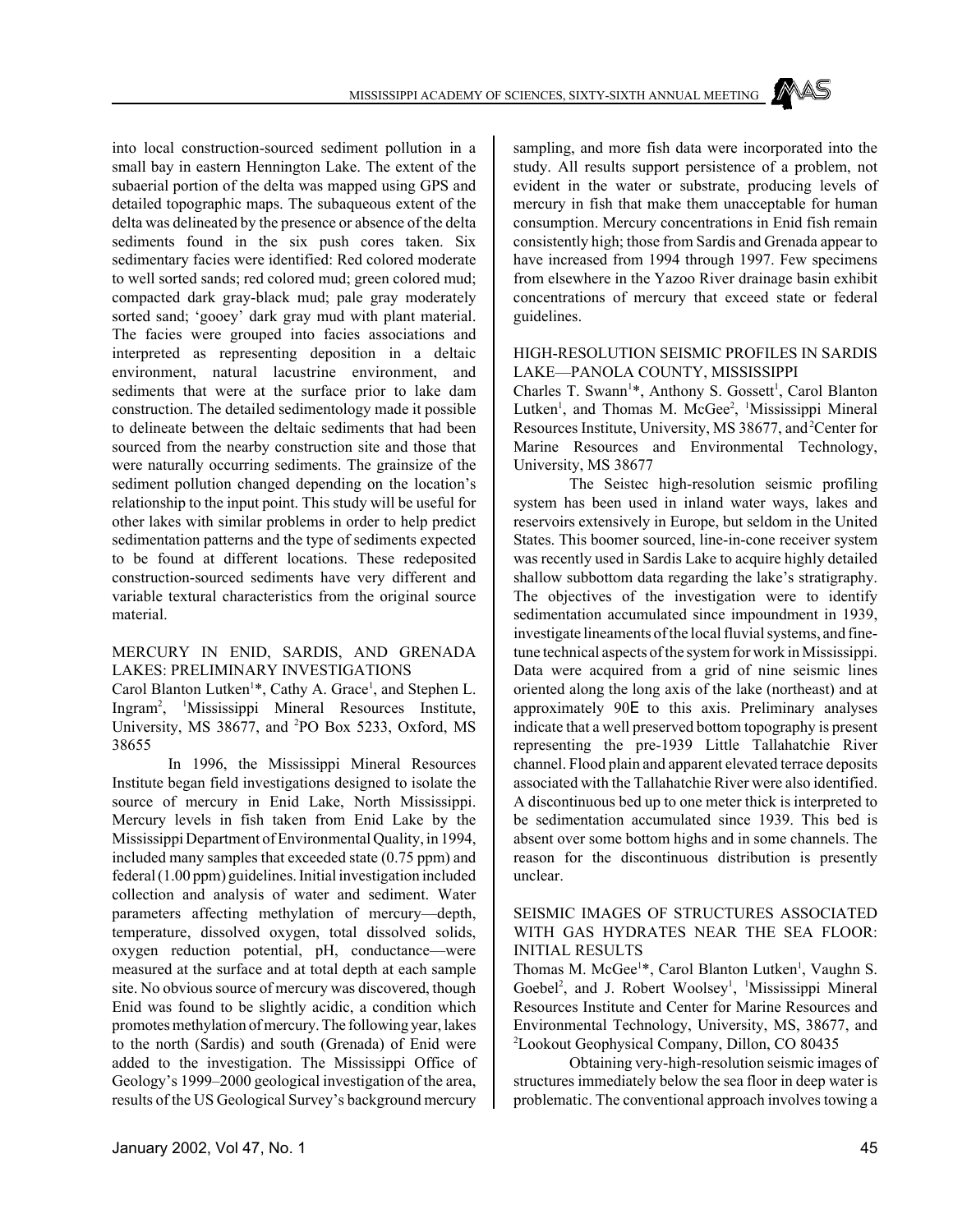subbottom profiler near the sea floor. However, in water a kilometer or more deep, restraints in vessel speed and maneuverability increase dramatically and energy levels of seismic sources deployed at these depths are so restricted that subbottom penetration is limited to tens of meters. Research at the University of Mississippi, designed to overcome these difficulties utilizing various seismic sources and receivers and special software to process the data, has produced seismic images of structures near the sea floor in deep water of the Gulf of Mexico. With the objective to image structures associated with gas hydrates, seismic profiles have been produced demonstrating decimeter-scale resolution near the sea floor in a kilometer of water. One profile, with resolution better than three meters, crosses a well in which shallow flowing sand had been encountered at about 300 m depth. Several profiles cross what are apparently mud diapers with one documented to contain gas hydrates; others display intriguing patterns within the shallow sediment layers. Data analyses reveal the acoustic structure of one such pattern and provide a basis for interpretation.

## MABEN FIELD GAS PRODUCTION FROM THE ORDOVICIAN STONES RIVER IN OKTIBBEHA COUNTY, MISSISSIPPI

Stephen D. Champlin, Mississippi Office of Geology, Jackson, MS 39289

Maben Field is located in northeastern Mississippi on the southwestern flank of the Black Warrior Basin, approximately 10 miles west of Starkville in townships T18N-R12E and T19N- R12E, northwestern Oktibbeha County, Mississippi. It is one of only three fields which have produced oil or gas from the Ordovician Stones River Dolostone or "Knox-Ordovician" in Mississippi. Maben Field was discovered in July 1971 with the completion of the Texaco Inc., #1 Clyde Q. Sheely well, located in Section 28, T19N-R12E. The #1 Sheely was drilled to a total depth of 17,442 feet. The well was completed flowing 599 MCFGPD on a 9/64-inch choke with 1,000 lbs. psi flowing tubing pressure from perforations at 14,690–784' and 14,904–15,036'. The Stones River Dolostone in the #1 Sheely well is approximately 420 feet thick; the top is picked at 14,670 feet and the base at 15,090 feet. In December 1997, cumulative gas production at Maben Field was over 1.1 BCF of gas. In September of that same year Fina Oil & Chemical began a drilling program, which has resulted in the completion of four Stones River gas wells and a dramatic increase in production. As of 12/31/2000, cumulative gas production for the field was over 7.8 BCF. The new producing wells are fault separated from the original well and production is believed to be enhanced by fault-induced fractures present in the Stones River

reservoir. In October 2001, Fina was actively drilling or testing two new wells and had two additional locations permitted.

### **HEALTH SCIENCES**

Chair: Ibrahim O. Farah, Jackson State University Vicechair: Hamed Benghuzzi, University of Mississippi Medical Center

## THURSDAY MORNING

## Gulf Hall

### 10:00 3D ORIENTATION AND DYNAMICS OF PRIMARY SEMICIRCULAR CANAL AFFER-ENTS IN THE RHESUS MONKEY

Asim Haque\*, Dora E. Angelaki, and J. David Dickman, Alcorn State University, Alcorn State, MS 39096; Washington University, St. Louis, MO 63110; and, Central Institute for the Deaf, St. Louis, MO 63110

Neural signals from primary afferents in three rhesus monkeys were recorded during rotational motion using a 3-axis system. Each afferent was characterized as a posterior, horizontal, or anterior fiber using rotations in different planes. Next, the responses to sinusoidal stimuli at frequencies ranging between 0.02–4 Hz were obtained. Out of 72 afferents recorded, the directions of maximum sensitivity and response dynamics were determined for 13 posterior, 14 anterior, and 8 horizontal afferents. For regular  $(n=21)$ , intermediate  $(n=3)$ , and irregular  $(n=5)$ firing afferents, the average sensitivities at 0.5 Hz were  $0.6\pm0.3$  spikes×s<sup>-1</sup>/deg×s<sup>-1</sup>, 1.7 $\pm0.6$  spikes×s<sup>-1</sup>/deg×s<sup>-1</sup>, and  $0.8\pm0.4$  spikes×s<sup>-1</sup>/deg×s<sup>-1</sup>, respectively. The average phase leads relative to head velocity were 9.4±4.4E, 24.0±9.3E, and 31.4±5.5E respectively. Regular firing afferents had response dynamics that consisted of flat gains and constant phase advances across stimulus frequencies. Irregular firing afferents had pronounced gain increases and increased phase advances as stimulus frequency increased. The maximum sensitivity vector for each afferent was calculated from the responses to rotations in different planes. The vectors were plotted in the head-fixed coordinate system, defined by the alignment of the horizontal semicircular canals with an earth horizontal plane, using direction cosines. Other than a small yaw component for vertical canal afferents, the direction vectors tended to be orthogonally oriented to each other. Technical assistance was provided by Bennie Harris, Jesus Loya, and Quinn McHenry. This work was supported in part by NIH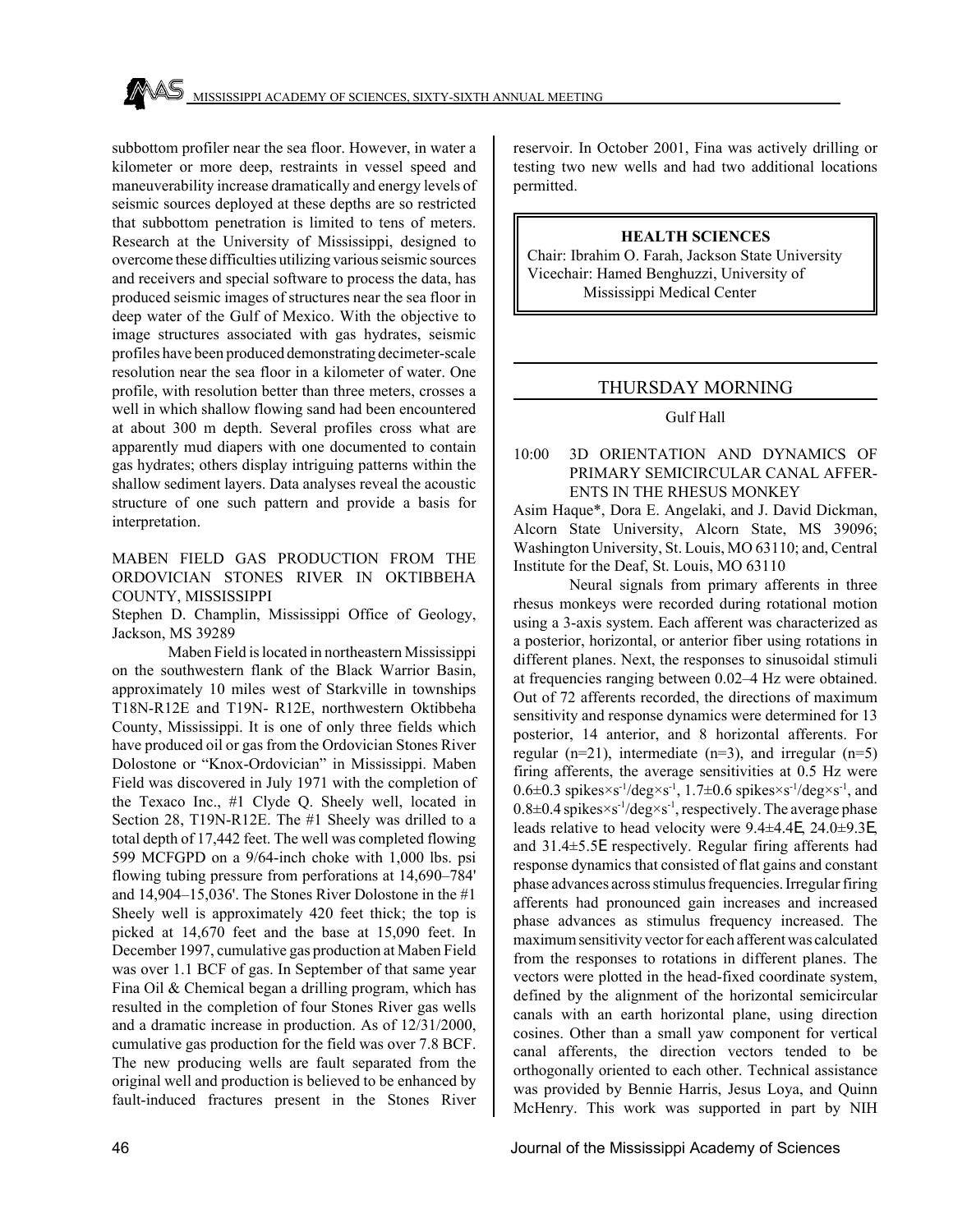EY10851 and NASA NAG2-1204.

#### 10:15 INTERACTION OF HUMAN COMPLEMENT FACTOR H WITH PSPC

Corunda T. Pruitt<sup>1\*</sup>, Sandhya Dave<sup>2</sup>, Joseph A. Cameron<sup>1</sup>, and Larry S. McDaniel<sup>2</sup>, <sup>1</sup>Jackson State University, Jackson, MS 39217, and <sup>2</sup>University of Mississippi Medical Center, Jackson, MS 39216

*Streptococcus pneumoniae* can evade the host immune system by a variety of mechanisms. The pneumococcal polysaccharide capsule and various surface proteins can prevent complement mediated opsonophagocytosis. PspC is one of the multi-functional pneumococcal surface proteins capable of eliciting an antibody response in mice. PspC consists of three domains: N-terminal a-helical domain, proline-rich domain, and choline-binding domain. We observed that PspC binds human Factor H (FH), a regulatory protein of the alternative complement pathway. The binding was demonstrated by Western blot analysis. Binding of FH to PspC on viable pneumococci was confirmed by flow cytometry and fluorescence microscopy. FH consists of 20 short consensus repeat (SCR) domains, with each domain containing approximately 60 amino acids. The sites of interaction between FH and PspC have not been previously localized. We used a series of FH truncated mutants to localize the region of FH that binds to PspC. The PspC truncated mutants were used to localize the region of PspC that binds FH. The site of FH that binds to PspC is located within the SCR 6–10 of FH. We have also localized the corresponding binding region on PspC to the first 225 amino acids of the a-helical domain.

### 10:30 SELECTIVE TOXICITY TO HEPG2 AND RAT PRIMARY LIVER CELLS BY 2,3 BUTANE-DIONE

Ibrahim O. Farah\* and Ali B. Ishaque, Jackson State University, Jackson, MS 39217

2,3 Butanedione (diacetyl) is the buttery flavor naturally found in dairy products, fermented meat and beverages. This chemical is ubiqutous in its production and use. Its uses include the production of diones, dienes and oximes; analytical and pharmaceutical reagents. It is employed as starter in chemical reactions; in modification of proteins; photo initiation in polymers; and is a known preservative and additive for flavor enhancement in food production. Although its antimicrobial activity is well documented in literature, its effects on mammalian cells are not known. The objectives of this study are (1) to evaluate the survival response of mammalian HepG2 and Wistar Rat liver cells to diacetyl and (2) to evaluate its toxicity, inactivation mode and dose response trends. Since these responses were not known, expectations on adverse chronic

outcomes are beyond the scope of this study. Cell culture techniques and chemical exposure protocols for concentrations ranging from 490 to 250.000 ppm (serial dilutions; DMEM-Hyclone) were incorporated. Surviving cells following a 24 hour exposure period were measured using an Accent Fluoroskan at 485/538 nm. HepG2 and rat liver cells showed a toxicity index LC-50 of 530 /±35 and 3400 /±354 ppm respectively. Both cell types showed a dose response to diacetyl with rat liver cells being less sensitive (6 fold increase in LC50). Interesting inactivation trends warranting further studies were seen, however, the study is promising with regards to the selective toxicity of diacetyl.

### 10:45 DOES NEONATAL METHYL PARATHION (MP) ALTER BRAIN ACETYLCHOLINES-TERASE AND WITHDRAWAL FROM MOR-PHINE DEPENDENCE IN ADULT RATS?

Robin W. Rockhold<sup>1\*</sup>, A. Lampton<sup>2</sup>, J. Lee<sup>3</sup>, D. Yokum<sup>4</sup>, and He Zhu<sup>1</sup>, <sup>1</sup>University Mississippi Medical Center, Jackson, MS 39216-4505; <sup>2</sup>Murrah High School, Jackson, MS 39202; <sup>3</sup>St. Andrew's Episcopal High School, Ridgeland, MS 39157; and <sup>4</sup>St. Joseph Catholic School, Madison, WI 39110

The effects of repeated administration of MP, an organophosphate insecticide, on brain cholinesterase activity and motor function were investigated in neonatal rat. Pups were treated dermally with 0, 1, 3, or 5 mg/kg of MP daily for 21 days after birth. Cholinesterase activity decreased dose-dependently after MP. Pups exposed to MP, 5 mg/kg, showed signs of intoxication, e.g. slight tremor, and (cortex, hippocampus) cholinesterase activities were 20% of control. However, neither body weight nor locomotor function (open field tests) were reduced. In adult rats, three months after neonatal MP treatment, cholinesterase activities had returned to normal. To test whether neonatal exposure to MP altered the development of opioid dependence, adult rats were made dependent by continuous intracerebroventricular (i.c.v.) infusion of morphine (26 nmol/ml/h) for 3 days. Withdrawal was precipitated after three days of infusion by an opioid antagonist, naloxone (48 nmol/5 ml, i.c.v.). Eight withdrawal behaviors were scored. Although the rats that were treated with 5 mg/kg MP exhibited a higher opioid withdrawal score compared to the control group, the involvement of neonatal cholinergic modulation in opioid dependence still remains to be determined. (Sponsored by the Howard Hughes Medical Institute and RO6- CCR419466-01)

### 11:00 TRANSMISSION GENETICS OF MACHADO-JOSEPH DISEASE FAILS TO SUGGEST MALE MEIOSIS MEIOTIC DRIVE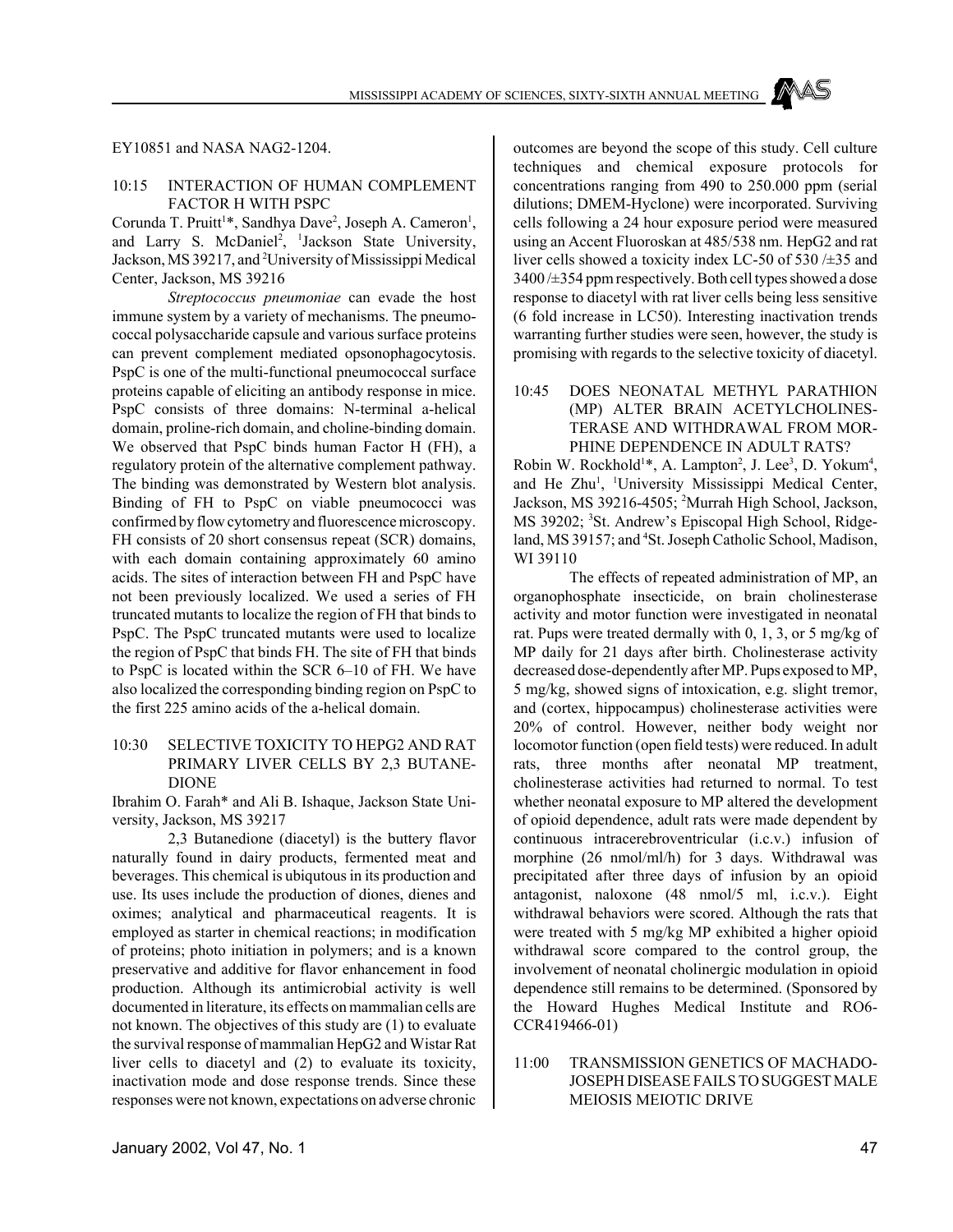Kim A. Parker, Millsaps College, Jackson, MS 39210

The purpose of this project was to determine the transmission rate from affected males and females of the expanded CAG sequence in the MJD1 gene at 14q32.1 which causes Machado-Joseph disease (MJD), a neurological disease. Previous research projects have suggested a favored transmission from affected fathers to their offspring. Thirteen extensive pedigrees detailing history of affected family members were examined. The number of transmissions from affected males and females were recorded. The offspring of 64 affected individuals (34 male, 30 female) were evaluated. Of 303 offspring (150 male, 153 female) who were evaluated, 137 (62 male, 75 female) were affected by Machado-Joseph disease. The research shows no distortion in transmission ratios that would suggest a meiotic drive in male meiosis. Current observations suggest that there is no favored transmission and the rate that offspring inherit the disease from affected males and affected females operates in accordance with traditional Mendelian ratios.

## THURSDAY AFTERNOON

Gulf Hall

1:00 Divisional Poster Session

### INFLUENCE OF LEAD ON ENERGY LEVELS AND METAL SEQUESTRATION IN THE BRAIN, LIVER, AND KIDNEY OF ADULT RAT

D. Jones<sup>1\*</sup>, B. Rajanna<sup>1</sup>, J. Butler<sup>1</sup>, D. Donald<sup>1</sup>, L. Davis<sup>1</sup>, S. Rajanna<sup>1</sup>, K. Kumar<sup>2</sup>, S. Shirisha<sup>2</sup>, Neelima<sup>2</sup>, and Y.P. Rao<sup>2</sup>, <sup>1</sup>Alcorn State University, Lorman, MS 39096, and <sup>2</sup>Andhr University, India

Lead (Pb) is a potent toxicant and it disturbs cellular energy metabolism of the brain as well as the liver and the kidney. The objective of this study was to determine the energy levels of different regions of the brain, as well as the liver and the kidney of adult rats exposed to Pb. Lead as lead acetate (500 ppm) was administered through drinking water to male (Wistar strain) rats weighing 125–150 g for 8 weeks and the controls received similar doses of sodium acetate. Rats were sacrificed at intervals of 1, 4, and 8 wks. The whole brain tissue was separated into four regions. Tissues were individually dried at 80EC for 48 h and then homogenized into dry powder, which was used to estimate total carbohydrates, proteins and lipids. The resulting data was converted into energy levels by using specific constants. Estimation of Pb content was done in the dry tissue powder. The results indicated that Pb decreased energy levels in the liver and kidney as well as in all regions of the brain. The concentration of Pb was higher in

all tissues tested. A significant correlation was observed between these two parameters in all tissues. The influence of Pb on energy levels followed a pattern of region specificity and exposure period. The results suggest the Pb interferes in the cellular energy metabolism in different tissues studied. (Supported by NIH/FIC/MIRT #TW00132, NIH/MBRS-SCORE #GM55356)

### REGRESSION OF HYPERTROPHY BY CARDIO-SPECIFIC INHIBITOR OF METALLOPROTEINASE IN CHRONIC HEART FAILURE IN MICE

Urseline A. Hawkins\* and Suresh C. Tyagi, University of Mississippi Medical Center, Jackson, MS 39216

Left ventricle hypertrophy (LVH) is the hallmark of chronic heart failure (CHF). Previous studies have suggested decreased levels of cardiac inhibitor of metalloproteinase (CIMP) in heart failure. To test the hypothesis that decreased levels of CIMP lead to LVH, and that increased levels of CIMP ameliorate LVH in CHF, we sought to purify and characterize CIMP from mouse hearts. The heart extracts were prepared, and samples were then loaded onto a preparative continuous gel electrophoresis column. The fractions were collected and analyzed for protein by the SDS-PAGE as well as by the Western blot analysis using a CIMP antibody. Fractions with single bands on the SDS-PAGE, and on the Western blot analysis were identified as being positive for CIMP. To create CHF, an arteriovenous (AV) fistula was created in normal wild type C57BL/J6 mice. The CIMP protein transfer (40 micrograms/day) was performed by a minipump for 4 weeks. The heart weights were measured. The results suggested an increase in heart weights in the AV fistula mice. The heart weight was significantly decreased in AV fistula mice treated with CIMP. These results suggest that CIMP protein transfer decreases heart weight, thereby decreasing hypertrophy in CHF mice.

COMPARISON OF EXTRACTION METHODS AND PROCEDURAL DEVELOPMENTS FOR DRUGS OF ABUSE ANALYSIS IN SERUM USING EMIT® Kirk C. Eddleman\*, Arthur S. Hume, Patrick B. Kyle, J. Lee Spencer, and Christine M. Purser, University of Mississippi Medical Center, Jackson, MS 39216

A comparison of three different methods using methanol, acetone, and acetonitrile as extracting solvents for drugs of abuse in serum was conducted. The purpose of this study was to determine which of these methodologies is the most effective in the analyses of serum for drugs of abuse. The extracts were analyzed by enzyme-multiplied immunoassay technique (EMIT® II Plus, Syva Company, Dade Behring, Inc.). Seven urine assays were used: amphetamine, barbiturate, benzodiazapine, cannabinoids,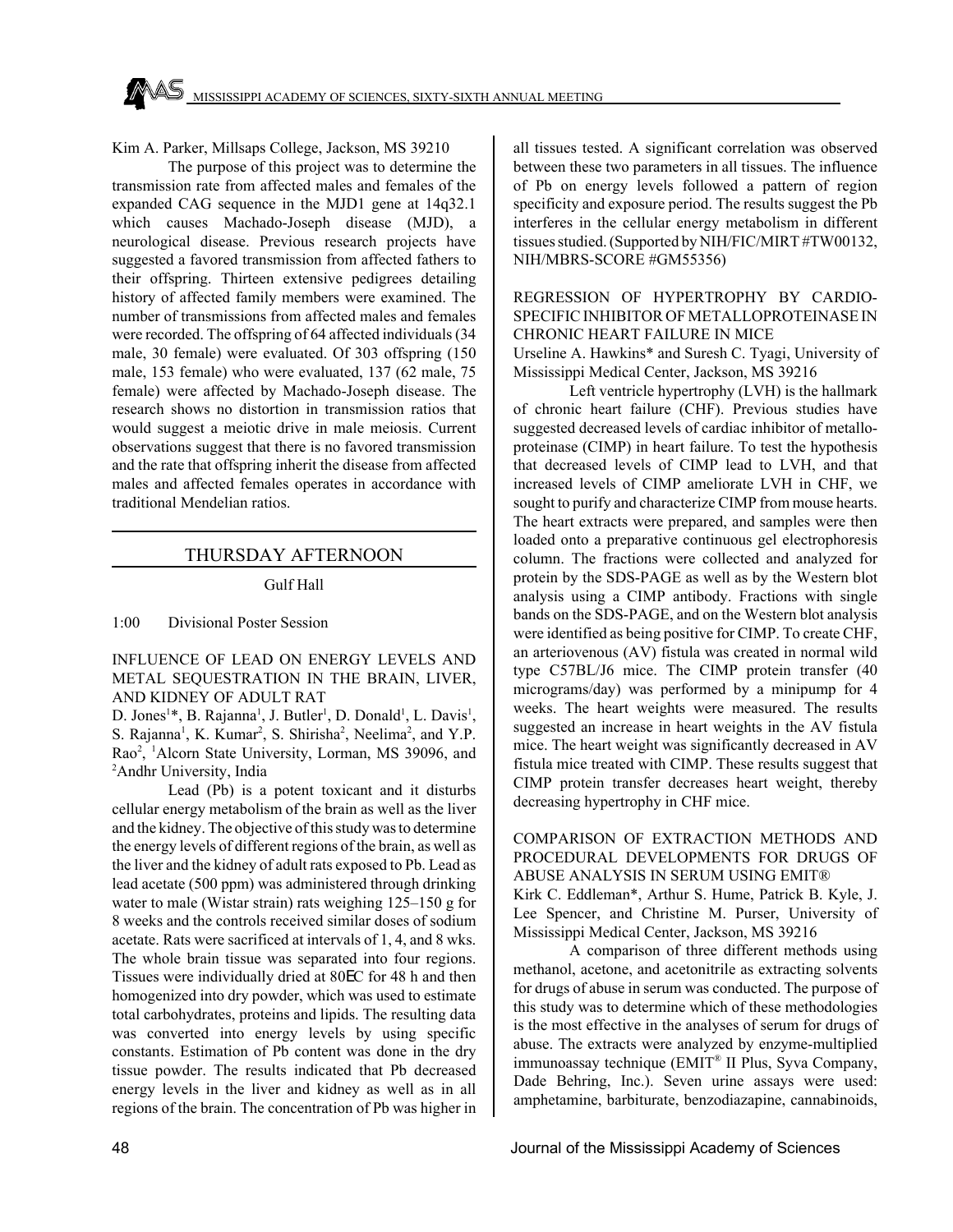cocaine, opiate, and phencyclidine (PCP). A control with a known concentration of each drug and a drug free control were prepared and processed through each extraction procedure. The sensitivity of each method was determined by comparing the absorbance differences in the positive and negative controls. For our applications, the acetonitrile method proved to be the most efficient extraction method. The development of cutoff values and concentrations for the controls was then conducted based on the toxic and lethal levels of the selected drugs. One from each drug class was selected at a specific concentration to be used in the positive control for routine analytical testing. Cutoff values for the drugs in the positive control were designated as damphetamine-50 ng/ml, butalbital-300 ng/ml, oxazepam-200 ng/ml, carboxytetrahydrocannabinol-30 ng/ml, benzoylecgonine-50 ng/ml, oxycodone-50 ng/ml, and phencyclidine-25 ng/ml.

### DRUGS DETECTED BY IMMUNOASSAY DRUGS OF ABUSE SCREENS VS. GAS CHROMATOGRA-PHY/MASS SPECTROSCOPY IN SUSPECTED PEDIATRIC INGESTIONS

Patrick B. Kyle\*, Arthur S. Hume, James L. Spencer, Christine M. Purser, and Kirk C. Eddleman, University of Mississippi Medical Center, Jackson, MS 39216

Rapid and accurate analytical testing can be of great value when determining treatment for pediatric patients suspected of ingesting an unknown chemical. Though the patient's condition may potentially deteriorate into coma or death, clinicians often overlook gas chromatography/mass spectroscopy (GC/MS) as a valuable resource in toxicology testing. This report relates that analysis by GC/MS offers more significant information about the toxicological exposure of the pediatric patient than immunoassay drug screening. In a recent 24-month period, the University of Mississippi Medical Center Analytical Toxicology Laboratory tested 139 urine samples referred for STAT toxicology screening from the hospital's Pediatric Emergency Department. Most patients exhibited symptoms such as ataxia, seizures, and unresponsiveness. Toxicology testing was ordered to confirm or rule out a chemical ingestion. When tested by immunoassay (Dade Behring EMITÒ II Plus), 17.3% of the samples were positive for a drug of abuse. When analyzed by GC/MS (Thermoquest GCQÔ), drugs were detected in 88.5% of the samples. Caffeine and theobromine accounted for 21.1% of the positive samples by GC/MS. A total of 64 different pharmaceuticals were identified by GC/MS with an average of 2.21 drugs per sample. In conclusion, analysis by GC/MS offers the clinician a more comprehensive view of exposure patterns of pediatric patients presenting with an unknown chemical ingestion.

THE VALUE OF BENZODIAZEPINE CONFIRMATIONS IN A VETERAN POPULATION Patrick B. Kyle\* and Arthur S. Hume, University of Mississippi Medical Center, Jackson, MS 39216

As the cost of analytical testing continues to rise, many hospitals order drug screen confirmations only as directed by the patient's physician rather than automatically. While this may appear adequate in some clinical settings, confirmatory testing is often required in possible medico-legal situations when the presence of drugs may have serious implications in the workplace or courts of law. In a recent 12-month period, a local Veterans Affairs Medical Center referred 409 urine samples to the UMMC. Analytical Toxicology Laboratory for benzodiazepine confirmations. All samples had screened positive using the Abbot AxSYMÒ immunoassay analyzer. A second screen was performed with the ROCHEÒ MIRAÒ S using Dade Behring EmitÒ II Plus reagents. Confirmations were performed utilizing a WatersÔ high pressure liquid chromatograph equipped with an ultraviolet photodiode array detector and a computerized library established in house. Of the 409 samples tested positive by the AxSYMÒ, 382 (93.4%) generated positive results when tested by the MIRAÒ S. Benzodiazepines were confirmed in 322 (78.7%) of the samples. The AxSYMÒ generated 87  $(21.3\%)$  false positives while the MIRA $\dot{\text{O}}$  S generated 71 (17.4%) false positive results respectively. Oxaprozin was identified as the causative agent in 42 of the false positive samples. Finally, discontinuation of benzodiazepine confirmations would result in inclusion of a significant amount of false information in the medical files of some patients, resulting in negative consequences affecting patient treatment, drugs rehabilitation, parole compliance, etc.

### CYTOKINE PROMOTER GENE POLYMORPHISM IN ASSOCIATION WITH CYTOKINE EXPRESSION IN PATIENTS WITH HYPERTENSION

Taylor Butler\*, Scott Rhodes, Vernetta Colman, Maria Oropeza, and D. Olga McDaniel, University of Mississippi Medical Center, Jackson, MS 39216

Hypertension is the number one public health problem in the United States, particularly among African Americans. It can cause a stroke, cardiovascular disease, and kidney failure. Many aging Americans experience elevated blood pressure with age. Overall prevalence of hypertension is 25% and is 35% in African Americans. A number of biological factors contributes to an elevated blood pressure, including growth factors, cytokines and hormones. The effective role of cytokines and growth factors contributing to the induction of hypertension is unknown. It was demonstrated in our recent study that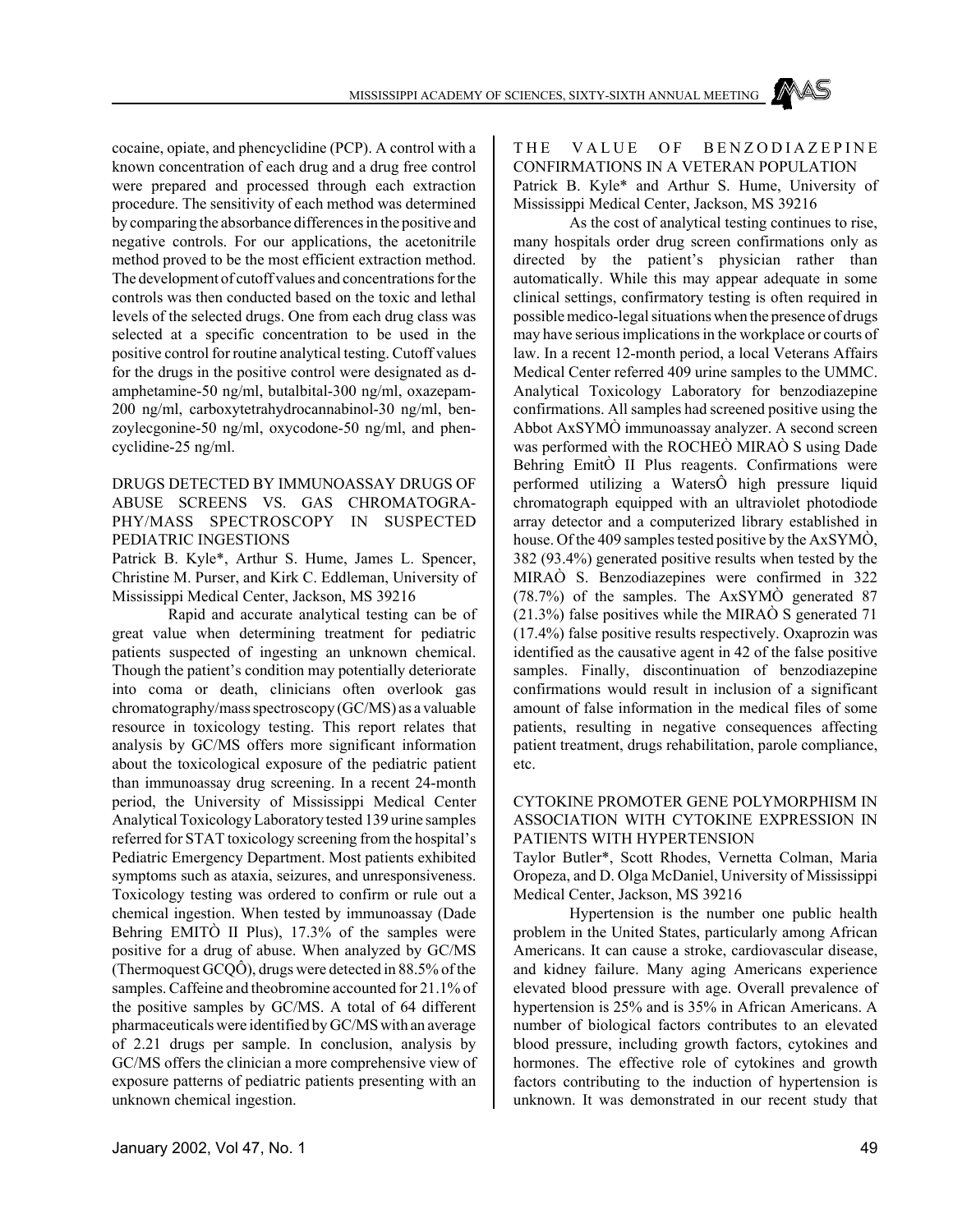TGF-b1 was hyperexpressed in African-American patients with renal transplant, and majority of these patients had suffered from hypertension. Therefore, the goal was to investigate the possible association between cytokine gene polymorphism and clinical characteristics of hypertension. We have analyzed DNA samples from 160 wellcharacterized African-American patients with known hypertension and 77 African-American individuals from the normal pool with no evidence of elevated blood pressure. Cytokine gene polymorphism was tested by cytogene protocol using a polymerase chain reaction based sequence specific polymorphism (SSP) detection method. DNA was amplified for identification of TNF-a, TGF-b1, IL-10, IL-6 and IFN-g. A high TGF-b1, T/C G/G genotype was found in 40% of African-American patients with hypertension as compared with 27% of African-American controls,  $p = 0.03$ . A low IFN-g genotype was increased 67.5% in hypertension group, compared with 57% in nonhypertension group ( $p = 0.03$ ,  $RR = 1.18$ ) indicating a new mediator of hypertension. This data demonstrates TGF-b1 and IFN-g genotype polymorphism in concert may contribute to the elevated level of blood pressure in African-American.

AFFERENT INNVERVATION PATTERNS OF THE HORIZONTAL CRISTA AMPULLARIS IN PIGEONS Asim Haque\* and J. David Dickman, Alcorn State University, Alcorn State, MS 39096, and Central Institute for the Deaf, St. Louis, MO 63110

Primary afferents that innervate receptor cells of the semicircular canal neuroepithelium have generally been characterized based upon their regional innervation patterns. The avian labyrinth is of particular interest because of recent evidence showing that both hair cells and their innervating afferents regenerate after death produced by ototoxic insult. In the present study, biotinylated dextran amine (BDA) tracer was injected into the vestibular nuclei of pigeons (*Columbia livia*) for retrograde transport by canal afferents in order to visualize individual fiber innervation patterns. After post-injection survival, the labyrinth was exposed followed by fixative perfusion, subsequently harvested, reacted in whole mount, embedded in plastic, sectioned, and mounted on glass slides. Serial reconstructions were performed with visual imaging and 3D reconstruction software. In four pigeons, the horizontal canal neuroepithelium was examined and traced. Out of 135 identifiable horizontal semicircular canal afferents, sufficient labeling was present to reconstruct 70 units, including 24 calyces, 25 dimorphic, and 21 bouton units The lateral portion of the neuroepithelium was innervated primarily by bouton type afferents where only type II cells were present. Dimorphic afferents were spread throughout

the intermediate and medial portions of the crista. Calyx type afferents were mostly observed in the medial portions of the crista. In the transverse plane of the crista, calyces, boutons, and dimorphs were located throughout the epithelium from the apex to both edges. However, type I cells were concentrated near the apex and type II cells near the peripheral edge. This work was supported by funds from the NIDCD (DC02386).

### THE EFFECTS OF TRI-CALCIUM PHOSPHATE (TCP) CERAMICS SINTERED AT DIFFERENT TEMPERATURES ON THE PROLIFERATION OF MRC-5 FIBROBLASTS

Michael Cox\*, John Ward, Brian Trussell, Hamed Benghuzzi, Michelle Tucci, and James Hughes, University of Mississippi Medical Center, Jackson, MS 39216

Calcium phosphate ceramics have recently been used as dental implants, drug delivery systems, and models for studies on bone remodeling. Although their use has been very successful, problems such as aseptic loosening, coagulation, fibrous tissue formation, and inflammation have been noted. The objective of the study was to investigate the effects of tri-calcium phosphate (TCP) ceramics sintered at different temperatures on the proliferation and cellular alteration of MRC-5 fibroblasts like cells. This was accomplished by light microscopy morphologic analysis, measurements of MDA (a measure of cell damage), total protein, and cell counts. A total of 96 TCP ceramics were divided into 4 groups of 24, with each group being assigned a different sintering temperatures of 800, 1000, 1200, or 1400EC. Each temperature group was then further divided into 8 ceramics per phase of 24, 48 and 72 hours. All data were analyzed using Sigma Stat software. The data collected from this study provided useful information pertaining to the optimum manufacturing conditions that produce high proliferation rates with minimal cellular damage. At 72 hours (the phase simulating chronic conditions), cell counts and MDA analysis showed that the cells incubated with the TCP sintered at 1200EC had the greatest proliferation and least damage when compared to the other groups. Morphological, MDA and protein analysis showed the cells incubated with the 1400EC TCP capsules to have undergone obvious cellular adaptations or other extreme cellular alterations. Overall, the data collected revealed a marked alteration in cellular function and morphology over the range of sintering temperatures that were tested.

RECOVERY OF RAW 264.7 PHOSPHATIDIC ACID FROM THIN LAYER CHROMATOGRAPHY AFTER STIMULATION WITH LIPOPOLYSACCHARIDE Kristie R. Carter\*, Michelle Tucci, Hamed Benghuzzi,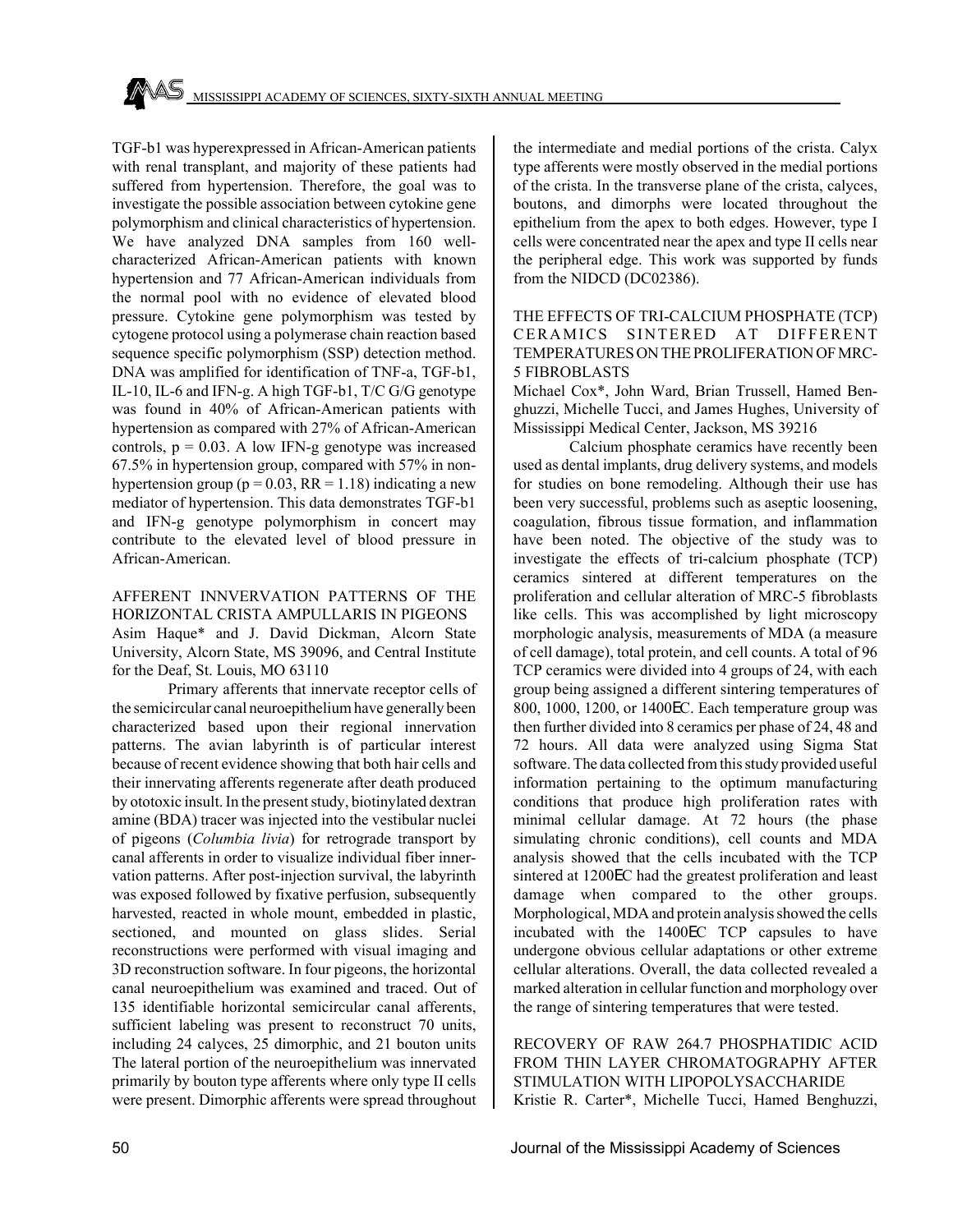MISSISSIPPI ACADEMY OF SCIENCES, SIXTY-SIXTH ANNUAL MEETING

James Hughes, and Rodney Baker, University of Mississippi Medical Center, Jackson, MS 39216

Lipopolysaccharide (LPS) is an endotoxin that has been shown to stimulate the release of inflammatory mediators from RAW 264.7 cells. Ethanol inhibits LPS mediated events as well as changes the profile of the phospholipids on the surface of the cell. The objectives of this experiment were to (1) identify the changes in phosphatidic acid (PA) in RAW 264.7 cells stimulated with LPS or in the presence of LPS and ethanol; and (2) to quantitate the recovery of PA by thin layer chromatography (TLC). RAW 264.7 cells were labeled with  $[3H]$ -palmitic acid overnight. The cells were then treated with LPS, ethanol, or both for thirty minutes. Following exposure, phosphatidic acid was isolated by TLC. The tritium-labeled phosphatidic acid band was identified by comparison to a PA standard. The PA region of the plate was scraped and placed in 5 mL of scintillation cocktail. Quantitation of PA was carried out by scintillation counting. The results show addition of  $2$  g of LPS stimulated RAW 264.7 cells, as evidenced by a 173% increase in PA within 30 minutes. Also, the addition of 20 mM ethanol prior to stimulation with LPS inhibited the formation of PA by 163% in just 30 minutes. The combination of LPS and ethanol resulted in an 11% increase in PA compared to control cells and a 162% decrease in PA from LPS stimulated cells. The efficiency of recovering the fraction of PA after TLC separation ranged between 10 and 27%. In conclusion, phosphatidic acid is significantly increased in LPS stimulated cells, and TLC separation and extraction allows for sufficient amounts of PA which can be analyzed further by techniques such as mass spectrometry.

### PROLIFERATION AND MORPHOLOGICAL TRANSFORMATION OF RMK CELLS EXPOSED TO HYDROQUINONE CONTAINING IONOMERS Veronica Harvey\*, Hamed Benghuzzi, Michelle Tucci, Zelma Cason, and Aaron Puckett, University of Mississippi

Medical Center, Jackson, MS 39216 Recent research in our laboratories have been directed towards the development of ionomeric polymers and monomers for use in biomedical applications such as adhesives, controlled release matrices and tissue scaffolds. The curing reactions are based on free radical chemistry that require a radical scavenger, hydroquinone (HQ) to adjust working and setting times and shelf-life stability. The few studies published on HQ have suggested that high dosages of HQ may stimulate apoptosis as well as an increased cellular leakage, however the effect of HQ on the biocompatability is unknown. Therefore the objectives of this study were to measure the functional capacity, cell proliferation and structural integrity of Rhesus monkey

kidney epithelial (RMK) cells exposed to ionomer formulations containing 4 different levels of HQ. A total of 90 tubes of RMK (40,000 cells per tube) cells were divided equally into five equal groups. Group I served as a control and groups II–V were subjected to ionomers containing 0, 500, 1000, and 2000 ppm HQ. Cell numbers, morphology, cellular and supernatant MDA levels, and total protein analysis were performed. The results suggest: (i) All ionomer groups increased cellular proliferation except for the 2000 ppm HQ group; (ii) MDA levels were increased in cells containing 2000 ppm HQ at 24 hours; and 0 ppm at 48 hours whereas the other ionomer treated groups exhibited decreased MDA levels. It may be concluded that HQ concentrations over 1000 ppm may adversely effect biocompatability.

### THE ROLE OF DHEA ON THE VIABILITY OF UV RADIATED A549 CELLS

Sandi Zimmerman\*, Hamed Benghuzzi, Zelma Cason, and Michelle Tucci, University of Mississippi Medical Center, Jackson, MS 39216

Dehydroepiandrosterone (DHEA) is a hormone with antioxidant properties that is endogenously produced in the body, which declines with age. DHEA was shown to protect epithelial cells from direct UV damage. Therefore, the objectives of this study were: (1) to evaluate the effect of cell proliferation and viability after UV exposure, and (2) to determine the effectiveness of DHEA treatment prior to or following UV exposure. A549 cells  $(n = 96)$  were divided randomly into 4 equal groups. Control (untreated), UV exposed, DHEA added prior to exposure and DHEA added following exposure. Eight tubes from each group were terminated at 24, 48, and 72 hours, and cell counts, protein and MDA levels, as well as, morphology were analyzed. The results revealed exposure to UV light for 30 minutes significantly reduced cell number at 24, 48, and 72 hours. DHEA added prior to or after UV exposure caused a slight increase in cell number over UV exposed cells, but was significantly less than the untreated group at 24–72 hours. DHEA added after UV exposure began to offer protection at 48 hours and by 72 hours the cell numbers began to approach those seen in untreated cells. MDA levels were elevated in all UV exposed groups at 24 hours, and by 72 hours the MDA levels in the DHEA treated groups were not statistically different from the control. In conclusion, the use of antioxidants such as DHEA after UV exposure resulted in minimal cellular damage, suggesting that DHEA is more affective when used as a treatment.

CYTOPATHOLOGICAL EVALUATION OF THE FEMALE REPRODUCTIVE TRACT EXPOSED TO SUS-TINED DELIVERY OF DHEA OR DHEA E IN RATS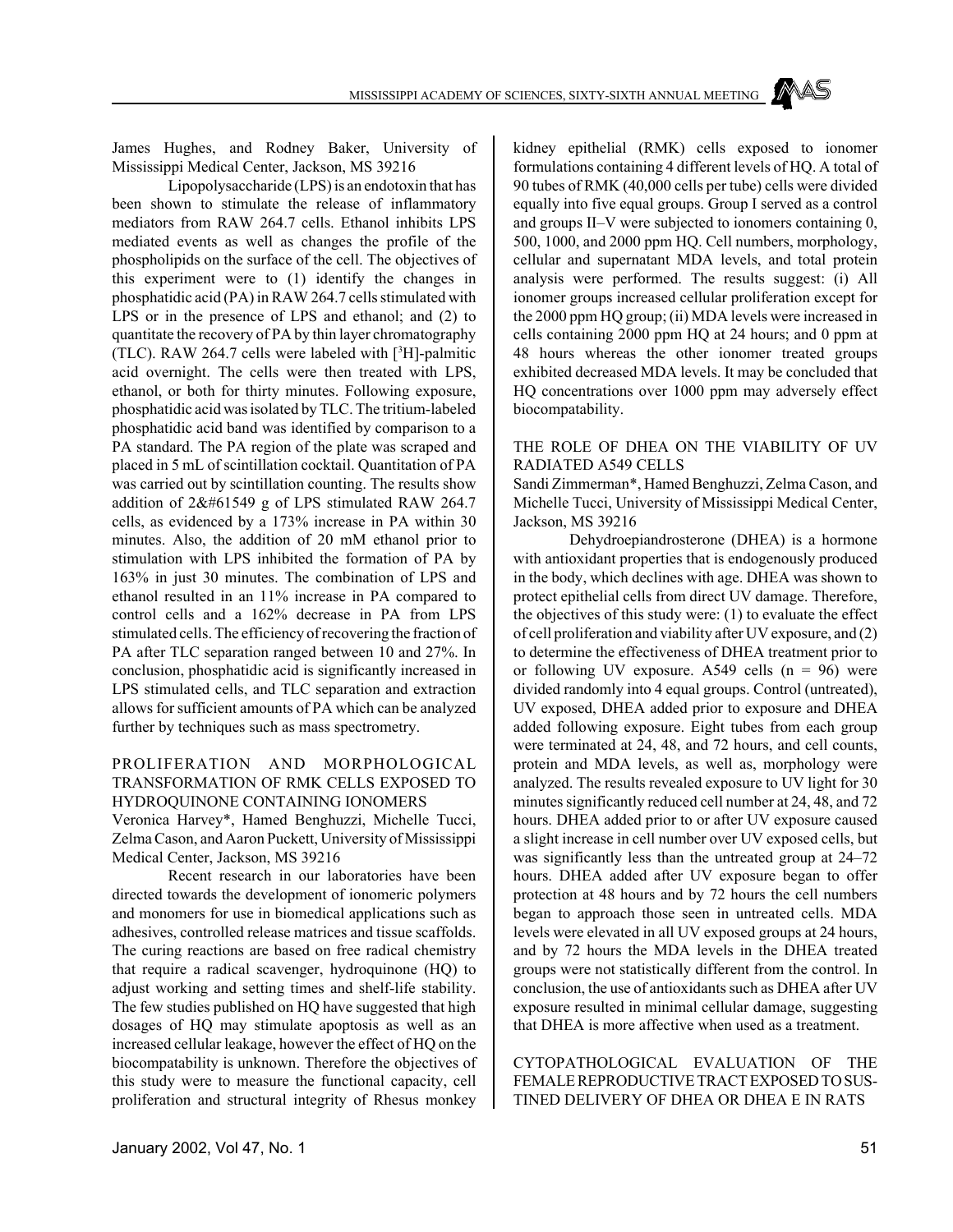Tinetta Robinson\*, Hamed Benghuzzi, Michelle Tucci, and Zelma Cason, University of Mississippi Medical Center, Jackson, MS 39216

The specific objective of this investigation was to investigate the cytopathological changes associated with sustained delivery of DHEA alone or in combination with estrogen (E) using adult intact female rats as a model. A total of nine adult rats allocated for this study (BW 220–250 g). The animals were divided into three equal groups (G1 = control, G2 = DHEA (2–5 ng/ml), DHEA E (10 pg/ml). At the end of 21 days post-treatment the reproductive organs (ovaries, cervix, fallopian tube, uterus and vaginal tissue) were retrieved and subjected to two different extensively used stains (H & E and PAP stains). The results of this study demonstrated that: (1) the use of H & E staining procedure is considered favorable in tissues like ovaries, tubes, and uterus. In contrast, the use of PAP staining is recommended for the cervix and vaginal tissue, (2) no significant difference was observed in ovaries, uterus, and fallopian tubes compared to the control group, (3) treatment with DHEA induced nuclear hyperchromasia of cervical cells compared to DHEA E and control, (4) the use of DHEA alone or in combination induced an increase in mitotic ability of the vaginal tissue in comparison to the control, and (5) the treatment with DHEA or DHEA E resulted in occasional hyperchromatic nuclear condition compared to the control group.

THE EFFICACY OF TCPL AS E PLUS P REPLACEMENT THERAPY MODEL USING OVARIECTOMIZED RATS AS A MODEL

Zelma Cason<sup>1\*</sup>, Hamed Benghuzzi<sup>1</sup>, Michelle Tucci<sup>1</sup>, and Barry England<sup>2\*</sup>, <sup>1</sup>University of Mississippi Medical Center, Jackson, MS 39216, and <sup>2</sup>The University of Michigan Medical Center, Ann Arbor, MI

Tricalcium phosphate lysine (TCPL) delivery system was used to deliver various organic compounds at sustained levels in many different models. The specific aim of this investigation was to utilize TCPL delivery system as a model for estrogen (E) plus progesterone (P) replacement therapy in post-ovariectomized adult rats mimicking a postmenopausal condition. A total of 13 adult female rats were used in this study. The animals were randomly divided into four different groups: groups 1, 2 and 3 were overiectomized (OVX), OVX plus E (20 mg loaded TCPL), and OVX plus E (TCPL, 20 mg) plus P (TCPL, 60 mg) treatment. Group 4 animals  $(n = 4)$  served as intact control group. Blood samples were collected biweekly for 33 days. Vaginal smears were taken and screened daily during the entire investigation. The total serum levels of E, P, luteinizing hormone (LH), and follicle stimulating hormone (FSH) were measured by means of radioimmunoassay procedure. Data obtained from this investigation suggest the following: (I) OVX resulted in an increase in total serum levels of LH and FSH within 2 days postovariectomy, (II) TCPL were capable of releasing sustained levels of E (10–40 pg/ml) and P (2.30–3.75 ng/ml) at the end of second day and continued until the  $33<sup>rd</sup>$  day, (III) the sustained levels of E plus P were able to suppress the post ovariectomy rise of LH and FSH to almost undetectable levels, (IV) sustained delivery of E resulted in maturation of vaginal epithelium and the smears exhibited the estrus phase throughout the investigational period (V) E P treatment induced no estrus and the epithelial changes resembled the OVX group.

### CYTOPATHOLOGICAL AND BIOCHEMICAL EVALUATION OF A549 CELLS TREATED WITH MINERAL AND GLUCOCORTICOIDS

Audrey Cage\*, Hamed Benghuzzi, Michelle Tucci, and Zelma Cason, University of Mississippi Medical Center, Jackson, MS 39216

The synergistic interaction of aldosterone and cortisol on respiratory cells has not been fully investigated. The objectives of this study were: (1) to determine the role of aldosterone and cortisol on the viability of A549 cells and (2) to evaluate the morphology of the cells treated with aldosterone and cortisol. A549 cells (147 tubes) were divided into seven equal groups, (control, vehicle control, aldosterone 0.015 pg, 0.033 pg, and 0.066 pg, cortisol and cortisol aldosterone (0.033 pg) (A C)). Cells were incubated for 24, 48, and 72 hours and analyzed for cell number, morphology and biochemical markers. Neither cortisol nor aldosterone increased cell numbers during the entire experiment. However, addition of A C caused significant decreases in cell number (at 24 and 48 hours) that was not evident at 72 hours of exposure. Cellular protein concentrations were similar for all groups at 24, 48, and 72 hours. Cellular MDA levels were increased in treated groups at 24 hours. Morphological evaluation revealed the following: (1) treated cells were hyperchromatic with lower nuclear/cytoplasmic (N/C) ratio at 24  $&$  48-hours, (2) aldosterone treated cells appeared anucleated, vacuolated, with increased N/C ratios  $24 \& 48$ -hours, (3) cortisol increased spindle-shapes and cells with foamy cytoplasm, (4) cortisol and A C caused vacuolization, enlarged nuclei and cellular degeneration at 48 & 72 hours. Overall, the data suggest cells have either adapted to their environment or have metabolized the hormones. Future studies should include continuous hormone supplementation and compared with cells given a bolus dose.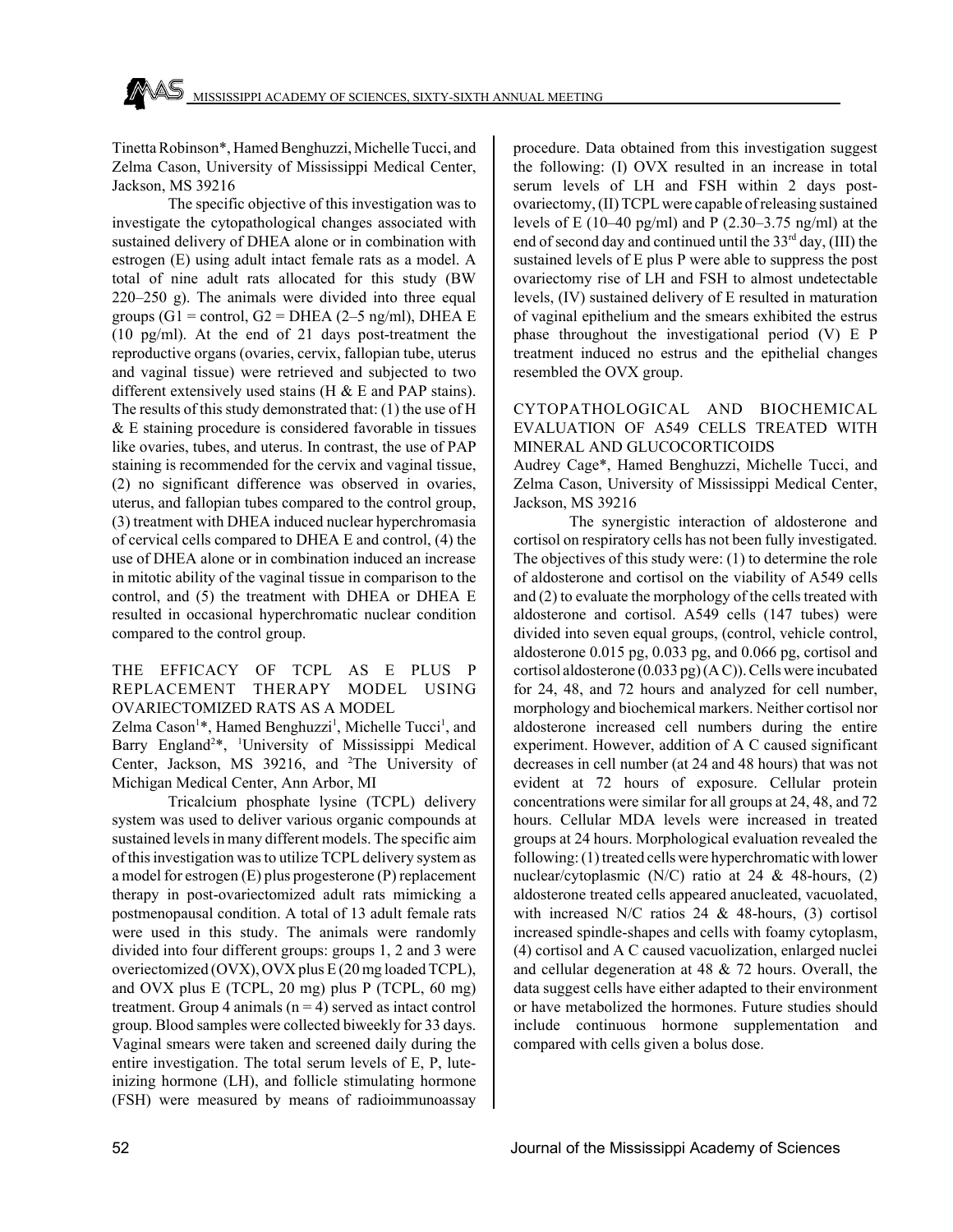THE EFFECTS OF TRICALCIUM PHOSPHATE CERAMICS WITH AMINO ACID BINDERS ON THE PROLIFERATION AND VIABILITY OF MRC-5 CELLS John Ward\*, Brian Trussell, Michael Cox, Hamed Benghuzzi, Michelle Tucci, Audrey Tsao, and James Hughes, University of Mississippi Medical Center, Jackson, MS 39216

Ceramic material interacts with surrounding tissue. Therefore, ceramics can serve as scaffolds for tissue growth. The objective of this study was to determine if ceramics formulated with amino acid binders can enhance and support cell growth. A total of 147 tubes containing 1  $x$  10<sup>5</sup> MRC5 cells were divided into seven equal groups. Group I served as control, Groups II-VI were incubated with ceramics containing amino acid binders (ASP, CYS, HIS, LYS, or SER, respectively) and Group VII served as ceramic without binder. Equal numbers of tubes were terminated at 24, 48, and 72 hours. Cell numbers, morphology and damage were determined at each time point. At 24 hours, cell numbers were increased in experimental groups, and. MDA levels were increased in the control. Cell numbers at 48 hours were increased in all groups with the exception of HYS. HYS treated cells also had higher MDA levels. In addition to cell number, cellular adhesion was also increased in the experimental groups at both 48 and 72 hours. At 72 hours total cell number was increased in CYS and LYS groups. Cells exposed to ceramics with SER as a binder showed decreased cell numbers as well as increased MDA levels at 72 hours. Morphological evaluation of the cells showed amino acid binders with acidic side chains caused an increase in the presence of spindled shaped cells, neutral side chains resulted in cells with elongated appearances, and basic side chains caused the cells to be less elongated. In conclusion, amino acid binders are able to induce the cells to adhere, proliferate and affect their morphological appearance as early as 24 hours.

#### LOCALIZATION OF IL-6 ON VENTRICULAR TISSUES EXPOSED TO SUSTAINED DELIVERY OF AED, T, AND DHT USING A RAT MODEL

Shontell Credit<sup>1\*</sup>, Hamed Benghuzzi<sup>2</sup>, Joseph A. Cameron<sup>1</sup>, and Michelle Tucci<sup>2</sup>, <sup>1</sup>Jackson State University, Jackson, MS 39204, and <sup>2</sup>University of Mississippi Medical Center, Jackson, MS 39216

Interleukin-6 has been shown to play a potential role in myocardial injury. This complication can result from normal postreperfusion injury as well as reduced oxygen levels as seen in congestive heart failure. It has been shown in rats that androgen therapy improves coronary blood flow and increases both fractional shortening and peak myocardial oxygen consumption,

thereby improving cardiac function. The objectives of this study were: (i) to morphologically  $(H & E)$  evaluate the cellular alternations associated with sustained delivery of testosterone (T), dihydrotestosterone (DHT), and androstenedione (AED), and (i) to localize cytokine production mainly interleukin-6 (IL-6) in the ventricular tissues exposed to sustained levels of T (5 ng/ml), DHT (2 ng/ml) and EAD (2 ng/ml). A total of 16 rats were divided into four equal groups. Animals in group I served as control and animals in groups II–IV were implanted with drug delivery systems containing T, DHT, and EAD, respectively. At the end of 90 days post treatment, the animals were euthanized and the tissues were retrieved and fixed for histological procedures. Representative apical ventricles were sectioned and immunostained for IL-6 producing cells. The results revealed that (i) the exposure of sustained levels of androgenic hormones exhibited myocardial hypertrophic condition compared to the control animals, and (ii) the control animals had a two-fold increase in IL-6 production over T treated animals and approximately five-fold increase over DHT and AED treated animals. In conclusion, IL-6 production is decreased in animals given androgenic steroids and this decrease can be explained by a possible increase in blood flow, resulting in an increase in oxygenation of the myocardium.

## BIOCHEMICAL AND STRUCTURAL CHANGES ASSOCIATED WITH SUPPLEMENTATION OF ANTIOXIDANT TO MRC-5 FIBROBLAST CELLS EXPOSED TO UVR

Pamala Fair Jones\*, Hamed Benghuzzi, and Michelle Tucci, University of Mississippi Medical Center, Jackson, MS 39216

The long-term goal of this study is to provide an effective preventative mode as well as treatment/cure for skin damage mediated by exposure to radiation. The specific aims of this project were: (i) to evaluate the morphological changes of MRC-5 fibroblast cells exposed to ultraviolet radiation (UVR) at various time periods, (ii) to investigate the pathophysiological responses associated with ultraviolet radiation exposure to MRC-5 fibroblast cells, (iii) to evaluate the response(s) of UV exposed MRC-5 fibroblast cells to antioxidant supplementation as a treatment measure, (iv) to evaluate the effects of supplementation of antioxidants to MRC-5 fibroblast cells before exposure to ultraviolet radiation as a preventative measure. A total of 115 vials (100,000 Cells/Vial) of MRC-5 fibroblast cells were used, the MRC-5 fibroblast cells were treated with UVR from a standard light bulb at various time intervals (24, 48, and 72 hours) and in the second phase the cells were treated with vitamin E (0.04 U/ml) to assess the antioxidants effect. Proliferation rate,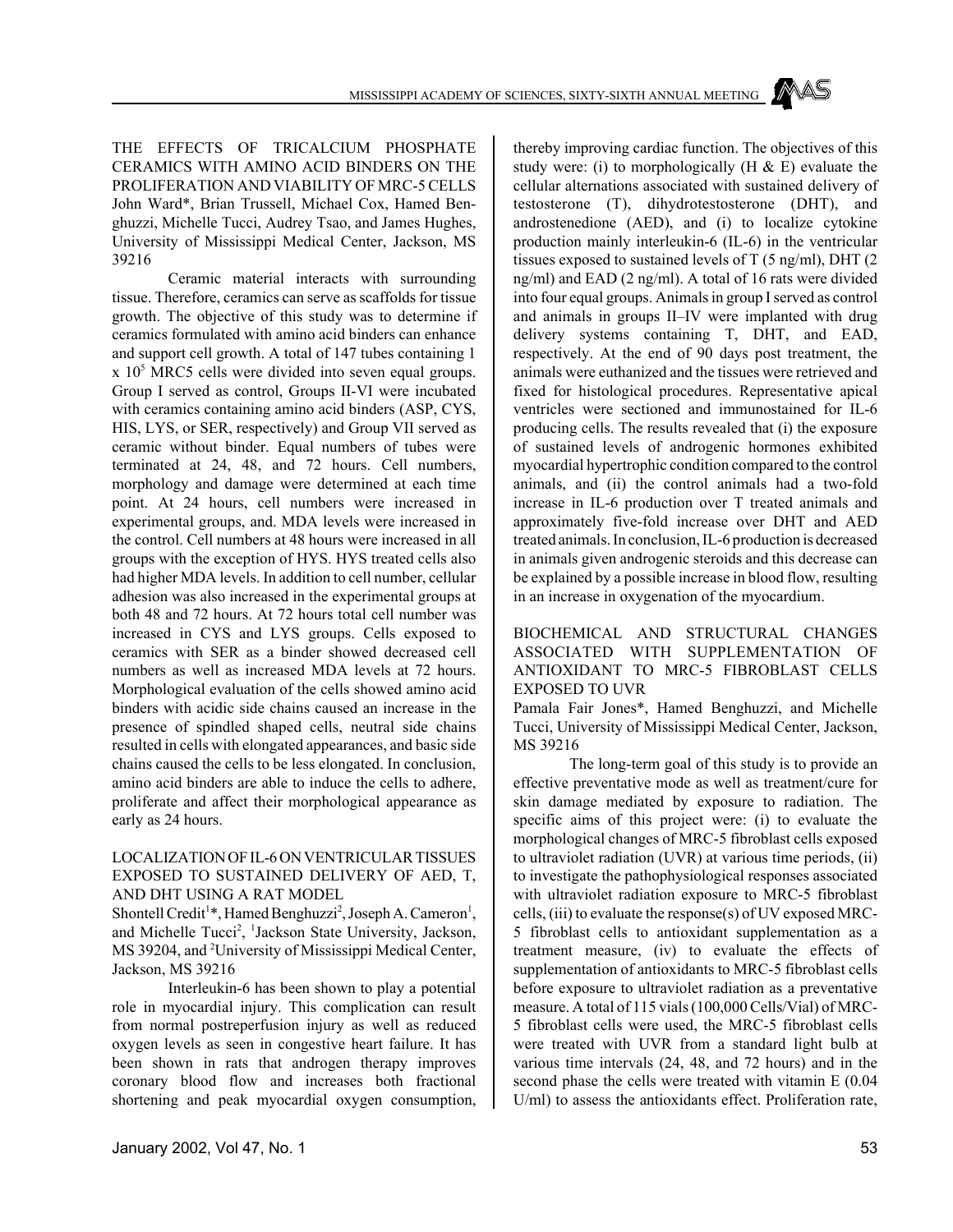biochemical marker changes (total protein, MDA, GTH) and morphological evaluations were performed following standard laboratories protocols. The results of the project revealed that UVR induced significant effect on the proliferation rate of MRC-5 fibroblast cells upon the exposure duration of 45 and 60 minutes. Structural and biochemical changes were noted throughout the experimental phases (24, 48, and 72 hours) among the UVR exposed groups compared to control cells. However, treatment with Vitamin E prior and post exposure provided a protective role by demonstrating lower levels of MDA (P  $\leq$  0.05) as well as normal structural appearance.

#### THE GENDER EFFECT ON THE VIABILITY AND PROLIFERATION OF MRC-5 CELLS INCUBATED WITH LIPOPROTEINS

Felicia Magee Tardy\*, Hamed Benghuzzi, and Michelle Tucci, University of Mississippi Medical Center, Jackson, MS 39216

Increasing evidence reveals that low-density lipoprotein (LDL) and gender are significant risk factors in the development of cardiovascular disease. The specific aims of this investigation include: (1) to evaluate the effect of estrogen (E) and testosterone (T) on the proliferation of MRC-5 cells, (2) to investigate the role of E and T on the viability of MRC-5 cells exposed to physiological and supraphysiological levels of LDL, and (3) to evaluate the morphological changes associated with E, T, and LDL, alone or in combination, on MRC-5 cells. MRC-5 cells exposed to T and LDL resulted in increased proliferation rates and remarkable cellular damage. In contrast, E exposure induced decreased levels of MDA compared to T exposure. Results from this investigation suggest that the development of collagen matrix post cardiovascular necrosis can be attributed to the presence of T. This response could be triggered directly at the fibroblast level or by altering the physiochemical characteristics of LDL.

### MORPHOMETRIC ANALYSIS OF CUBOIDAL EPITHELIUM IN THE VENTRAL PROSTATE DURING EARLY DEVELOPMENT OF BENIGN PROSTATIC HYPERPLASIA

Melanie C. Pollan\*, Hamed Benghuzzi, Michelle Tucci, and Zelma Cason, University of Mississippi Medical Center, Jackson, MS 39216

This study was designed to provide broader insights into the preventative measures to be considered in interfering with the development of benign prostatic hyperplasia (BPH). To accomplish this, Sprague Dawley rats (16, 250–300 g) were divided into four equal groups. Three treatment groups were each implanted with ceramic drug delivery devices designed to deliver continuous physiologic doses of testosterone (T), dihydrotestosterone (DHT), or androstenedione (AED). Morphometric analysis of epithelial cells lining the tubules of the ventral prostate in these rats gave an indication of pre-clinical manifestation as seen at the cellular level during early development of BPH. Using Image Pro software, the total cell area, nuclear area and cell length were measured. Also counted the number of cells per high power field and calculated the nucleus to cytoplasm ratio (n/c). The results of this study demonstrated that the number of cells counted was not significantly different between the treatment and control groups ( $p \le 0.05$ ), and the control tissues showed a larger cell area and cell length than the three treatment groups. The T and DHT groups showed larger nuclear area than the control. All three treatment groups showed a larger n/c ratio than the control group  $(p<0.05)$ . In conclusion, the changes occurring at the cellular level of the prostate during early development of BPH due to sustained delivery of androgens are directly related to adaptive responses (hyperplasia and hypertrophy) of the prostatic tissues to injury. This was evidenced by changes in which are primarily seen in the increased nuclear area and increased n/c ratios. These results suggest that a possible genomic stimulation occurred as a response to irritation caused by the delivery of androgens.

### SYNERGISTIC ROLE OF VITAMINS ON OF A549 CELLS EXPOSED TO CORTISOL

Letitia Veals\*, Hamed Benghuzzi, Michelle Tucci, and Zelma Cason, University of Mississippi Medical Center, Jackson, MS 39216

A549 cells are Type II pneumocytes, which can proliferate and be maintained for long-term survival in culture media. The objective of the present study was to determine if antioxidants with cortisol increase viability and metabolic functions of A549 cells. A total of 105 tubes of A549 cells were divided into six equal groups. Group 1 served as control and Groups II-VI were incubated with cortisol, vitamin E, vitamin C, vitamins E C, and vitamin E C cortisol. Seven tubes per group were terminated at 24, 48, and 72 hours. Total cell numbers, morphology, and cell damage (MDA level)) was determined. Exposure of A549 cells to physiological levels of cortisol as well as E, C, or E C did not induce any untoward responses as indicated by cell proliferation rate. However, the exposure of cortisol demonstrated a decrease in supernatant MDA levels compared to cortisol or Vitamin C exposure alone. The data suggests that E C treatment plays a major role in protecting membrane integrity (MDA) compared to the use of Vitamin E alone. A possible synergistic effect within the genome could be a possibility and should be fully investigated. Overall conclusion, this investigation suggests that the use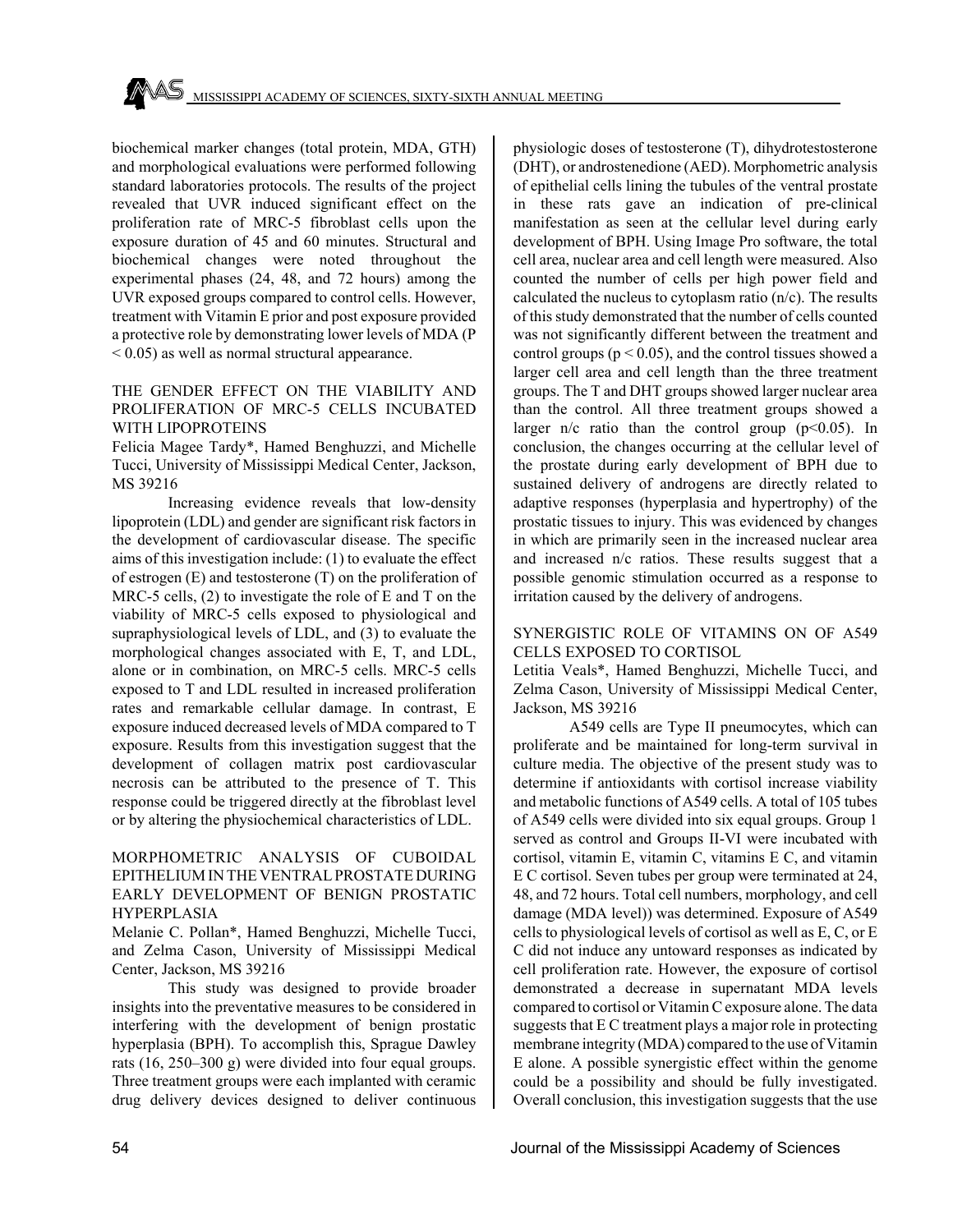of antioxidants such as Vitamin E and C play a major role in minimizing the cellular damage and optimizing functional capacity of A549 cells exposed to physiological levels of cortisol.

### EXERCISE TRENDS AT WORK

Michelle L. Hawkins<sup>1\*</sup>, Macolm Wimbish<sup>2</sup>, and Babu P. Patlolla<sup>1</sup>, <sup>1</sup>Alcorn State University, Alcorn State, MS 39096, and <sup>2</sup>United States Army Corps of Engineers, Vicksburg, MS 39180

A large percentage of America's workforce is getting older. Affectionately known as the baby boomers, they were nutritionally maintained on a high fat, cholesterol, and carbohydrate diet with little regard to exercise. Decades later, emphasis is being placed on the body and its relationship between diet and exercise. In the present study 222 individuals were selected from a work place and are registered online. The activities included were walking, free weights, treadmill, stationary bikes, cross trainers, elliptical riders, ab-doers, and aerobics. Some of the participants selected more than one activity. Questionnaires revealed that those continued for six weeks had decrease in blood pressure, gained muscle tone and high self esteem. In conclusion, as America's workforce gets older, the consequences of poor diet and little exercise will become more evident. It is likely that the health care system will observe more cardiovascular related illnesses, and the consequences.

A QUESTIONNAIRE TO DETERMINE FACTORS ASSOCIATED WITH PLANNING FRUITS AND VEGETABLES IN THE CHILD AND ADULT CARE FOOD PROGRAM: A FOCUS GROUP TECHNIQUE Charlotte Oakley\*, Rebecca Kelly\*, and Sylvia Byrd, Mississippi State University, Mississippi State, MS 39762

The purpose of this research project was to develop a questionnaire that would collect data on multiple factors that have been shown to influence decisions that affect the inclusion of fruits and vegetables on childcare menus. Previous studies demonstrate the value of focus group techniques when conducting qualitative research. Participants were identified by the researchers and the Mississippi Department of Education, Child Nutrition Program office, which administers the Child and Adult Care Food Program (CACFP). The researchers served as the focus group facilitator and recorder. Participants included a Head Start Program director, two school nutrition program directors responsible for feeding preschool children in the school setting, a representative of the state Department of Education, and a child development expert and a registered dietitian with child care research experiences. Focus group techniques described by Kruger

and King were used. The results of an extensive literature search formed the basis of the content discussion. The outcome of the focus group discussion was the development of a comprehensive questionnaire, which explored purchasing and menu planning factors associated with fruits and vegetables. This questionnaire was sent to childcare agencies and centers, participating in the CACFP. Approval of the focus group discussion was obtained from the Internal Review Board, Mississippi State University.

3:30 Divisional Business Meeting

### **HISTORY AND PHILOSOPHY OF SCIENCE**

Chair: Paula Smithka, University of Southern Mississippi Vicechair: Maritza Abril, University of Southern Mississippi

## THURSDAY MORNING

#### Caprice Room

### 9:00 MOLECULAR BIOLOGY: THE REALITY OF HUMAN FREEDOM

Hellen Ransom, University of Southern Mississippi, Hattiesburg, MS 39406

The questions concerning human freedom and its influences are concepts that have plagued humankind. Newton's physics introduced the ideas of determinism, which developed the concept that the universe is mechanistic. This mechanistic theory is that with a given set of antecedent causes the outcome could be reliably predicted. The relational effect of molecules established the ideas of determinism, that spread to the realm of human behavior. Freedom versus determinism is at the center of many debates. Some like Elliott Sober have argued that the precedence of human freedom is established by the genome, and therefore human beings are indeterministic creatures and have no free will. R. David Cole and others like him have opted for the influential balance of genes and environment for the establishment of human freedom. The idea of freedom is an illusion that allows humans to forget molecular processes. In relation to the choices made in everyday life, the core of these operations lies in the gene. Genes are the building blocks for the formulation of human beings, and their influence encompasses all human actions, including behavior and decision-making. Thus, genetic influence on humans cannot be ignored, and therefore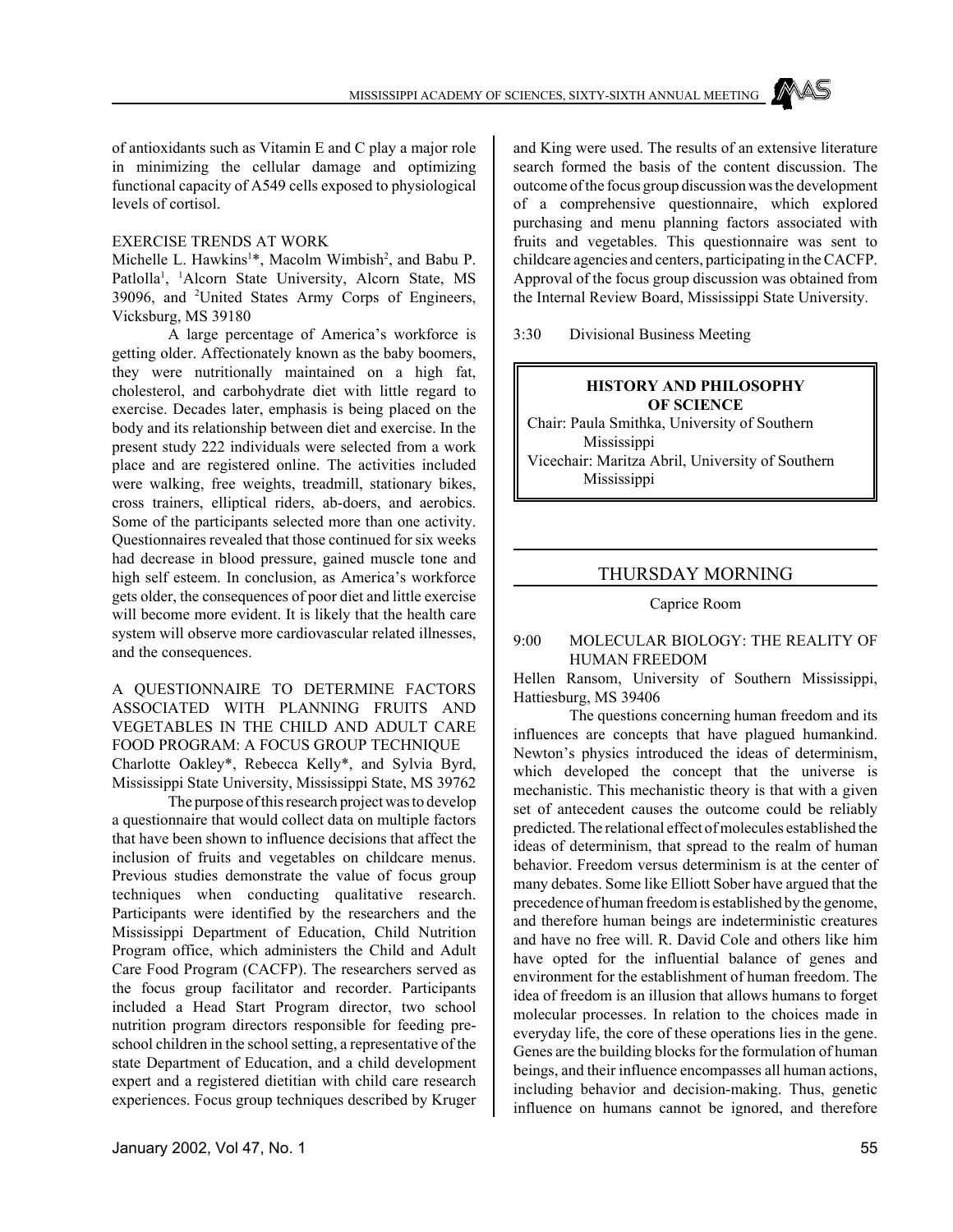freedom has to be seen for what it is—a false impression.

9:30 WHAT IS MATHEMATICAL KNOWLEDGE? AN EXAMINATION OF MATHEMATICAL EPISTEMOLOGY

Charles D. Redmond, University of Southern Mississippi, Hattiesburg, MS 39406

Since the beginning of mathematics, the question has been asked: What exactly is it we are doing? Formalists have likened mathematics to a mental game; Platonic idealists (realists) have argued it is an exploration of a mind-independent world. Both have approached mathematics as a source for absolute, indubitable truths. I argue that mathematics is indeed a human mental practice much like that of any other scientific endeavor. It is constantly being revised as our understanding of the world around us increases. In essence, mathematics is quasiempirical. Currently, philosophers of science, like Hilary Putnam and Reuben Hersh, are pushing for an epistemology in mathematics that likens mathematical discovery to that of scientific discovery. The key to mathematics is not a formalized procedure (i.e., logic, set theory, etc.), and it does not lie in an objective reality outside human experience. Instead, I argue, mathematics is indeed an ever-evolving process of discovery, riddled with probabilities and potential falsifiers.

- 10:00 Break
- 10:15 LINNAEAN CLASSIFICATION SYSTEM VS. PHYLOGENETIC SYSTEM OF HIERARCHY: COMPATIBLE INSTRUMENTS OR SCIENTIFIC REVOLUTION?

Jason R. Busch, University of Southern Mississippi, Hattiesburg, MS 39406

Over the past several years, the Linnaean classification system has come under increasing scrutiny by both philosophers and biologists. It is widely recognized that the Linnaean system suffers from serious shortcomings, including problems of efficacy as well as erroneous theoretical assumptions upon which the system is based. For these and a variety of other reasons, many biologists and philosophers have called for its modification or for its replacement by a new system. The primary alternative system is the phylogenetic system of hierarchy which is derived from cladism, and includes aspects both divergent and compatible with the Linnaean system. This paper addresses the debate concerning these two systems, and argues that the replacement of the Linnaean hierarchy by the phylogenetic system of hierarchy will not represent a scientific revolution according to the definition established by Thomas Kuhn.

10:45 WHAT'S WRONG WITH NATURAL KINDS AND SETS? DISPELLING THE MYTH OF A PRIORI SPECIES

Paula J. Smithka\* and Kenneth J. Curry, University of Southern Mississippi, Hattiesburg, MS 39406

Various criticisms have been advanced against claims by both philosophers and biologists that species are epistemic natural kinds or sets. Much of this criticism is the result of attempts to avoid the "sins" of so-called Aristotelian essentialism or to provide an historical (or diachronic) perspective to species concepts—a perspective which is said to be missing from a natural kinds or sets approach. We contend that much of the debate present in the literature is the result of confusing the a priori with the a posteriori in generating type hierarchical systems, such as the Linnaean classification system. Despite the overt claims made by W.V.O. Quine, Hilary Putnam, and Richard Boyd, for example, that such schema are empirically based, many contemporary philosophers of biology and biologists, such as Elliott Sober, David Hull, and Michael Ghiselin, seem to presuppose that such hierarchical systems are a priori established.

11:15 Divisional Business Meeting

### 11:30 SPECIES TAXA AND SPECIES CATEGORIES: THE CLASH OF ONTOLOGY AND EPISTEMOLOGY

Kenneth J. Curry\* and Paula J. Smithka, University of Southern Mississippi, Hattiesburg, MS 39406

The species taxon is that group of individual organisms to which biologists apply a binomial Latin name, e.g., *Homo sapiens*. The species category is that rank in a hierarchical system to which a species taxon is referred. The species taxon is ostensibly described from a set of characters derived from individual members of what is taken to be a species. The species taxon itself, so named, is then seen to be an historical individual characterized by a genealogical lineage not grounded in an essential quality. The species category is an epistemological entity, necessarily part of a hierarchical system, that corresponds to the notion "concept of species." The nature of the species category is closely associated with the nature of the species taxon. One possible interpretation of the relationship is the acknowledgment that species taxa evolve while the species category is a fixed mark that might suggest description in essentialist terms. Another interpretation acknowledges the pluralistic nature of species taxa and extends this pluralism to the species category. An extreme interpretation of species pluralism would deny the species category altogether. Acknowledging the species category demands acknowledgment of higher categories, e.g., the genus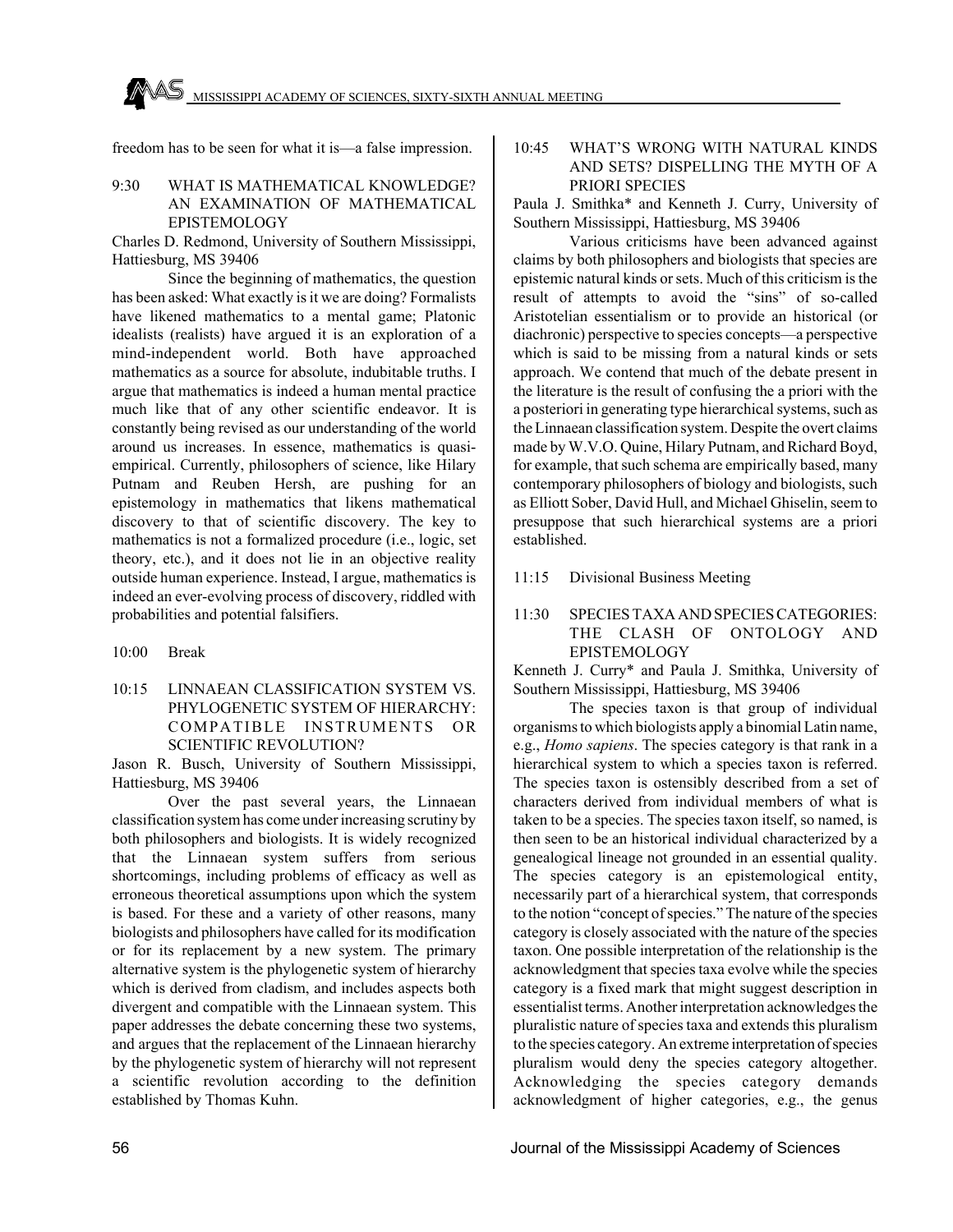category. A tentative ontological relationship might exist between the species taxon and the species category, but to extend that relationship from the species taxon to genus and higher categories implies that those categories can also be associated with species taxa. If higher categories cannot be justified in terms of species taxa, the existence of the species category itself should be brought into question.

#### 12:00 ARE SCIENTISTS RESPONSIBLE FOR 9/11 IN ANY WAY?

S. Kant Vajpayee\* and T.M. Parchure, University of Southern Mississippi, Hattiesburg, MS 39406-5137 and US Army ERDC, Vicksburg, MS 39180

In the beginning, it was all abstract philosophy. Later came "applied" version to seek to understand the tangible nature, rather than the intangible spirit. It next evolved into science—a knowledge domain based on datadriven hypotheses and/or experimental verification. Scientific facts pertaining to the material world led to engineering and technology, which in turn produced the tools that enabled the horrendous crime of 9/11. Had the philosophers continued to acquire the wisdom of only the abstract, we would not have the Boeings, aviation fuel, or the WTC! Consequently, a 9/11 would have been much less severe. Are we scientists, as applied philosophers, responsible for 9/11 in some way, at least indirectly? Why do we indulge so much in scientific research? Notwithstanding that science in itself is not bad—nor the scientists—there are several philosophical questions. Is it the scientists' own appetite for knowledge? Why are they knowledge-hungry? Are they born with this hunger? Or, do we as a society in the name of progress under democracy and free market induce this hunger in them? Is it because we worship the Gates' and laugh at the Gandhis? These questions entangle philosophy, science, culture and religion, social sciences, government policies, and many other disciplines. We shall attempt the answer to the question posed in the title by studying the case of Ford-Firestone controversy.

## FRIDAY MORNING

#### Deer Isle Room

9:00 CHARLES DARWIN: LESSONS IN THE PROCESS OF SCIENCE

Maritza Abril, University of Southern Mississippi, Hattiesburg, MS 39406

Charles Darwin has left us a rich legacy in the process of science. His theory of evolution can be disassembled into many hypotheses that can be tested both by observational science and by experimental science. These hypotheses may require direct empirical evidence or they may require inferential evidence. But science does not occur in isolation from its social context. The process of science is explored here in the context of Charles Darwin's life and Victorian England. One aspect of the social context is the ethical dilemma that Darwin faced when he realized that Alfred Russel Wallace had developed the same general theory of evolution and was about to tell the world. Darwin was in a position to suppress that information, but he agreed to have the information presented along with his own. This forced Darwin to publish his own ideas earlier than he had anticipated.

#### 9:30 THE DESIGNERS OF "INTELLIGENT DESIGN"

John D. Davis, St. Andrews Episcopal Middle School, Ridgeland, MS 39157

The "Intelligent Design" movement (ID) is often associated with the lawyer Phillip E. Johnson, creationists, and politically conservative journalists. However, no less a figure than Francis Crick has proposed a non-theistic variant he calls "Directed Panspermia" to account for the origin of life on earth. Developments in cosmology such as a firm establishment of a definite moment of "creation" (Big Bang) and the alleged "fine tuning" of several universal constants to produce intelligent life (Strong Anthropic Principle) are also invoked to support ID. The theistic community supporting "intelligent design" includes both young-earth creationists and those who accept cosmological and biological evolution guided by some supreme being ID is also promoted by a variety of other belief systems, including the Raelian "flying saucer" cult. Evolution of the "Intelligent Design" concept will be traced through the eighteenth-century theologian William Paley, nineteenth-century biologist St. George Mivart and a recent revival by such thinkers as the mathematician William Dembski and microbiologist Michael Behe. Reasons why ID will have no influence on mainstream research but may become a force in North American science education will be discussed.

 $10:00$  Break

### 10:15 THE IMPACT OF JOHN DEWEY'S PHILOSOPHY ON SCIENCE EDUCATION

Byram D. McKinzie\* and Carey L. Ford, Alcorn State University, Lorman, MS 39096

John Dewey was an educator and a distinguished philosopher who introduced in education the concept of learning by doing. In the early 1900's, John Dewey was known for his educational philosophy that centered on pragmatism. He introduced a new philosophy of teaching,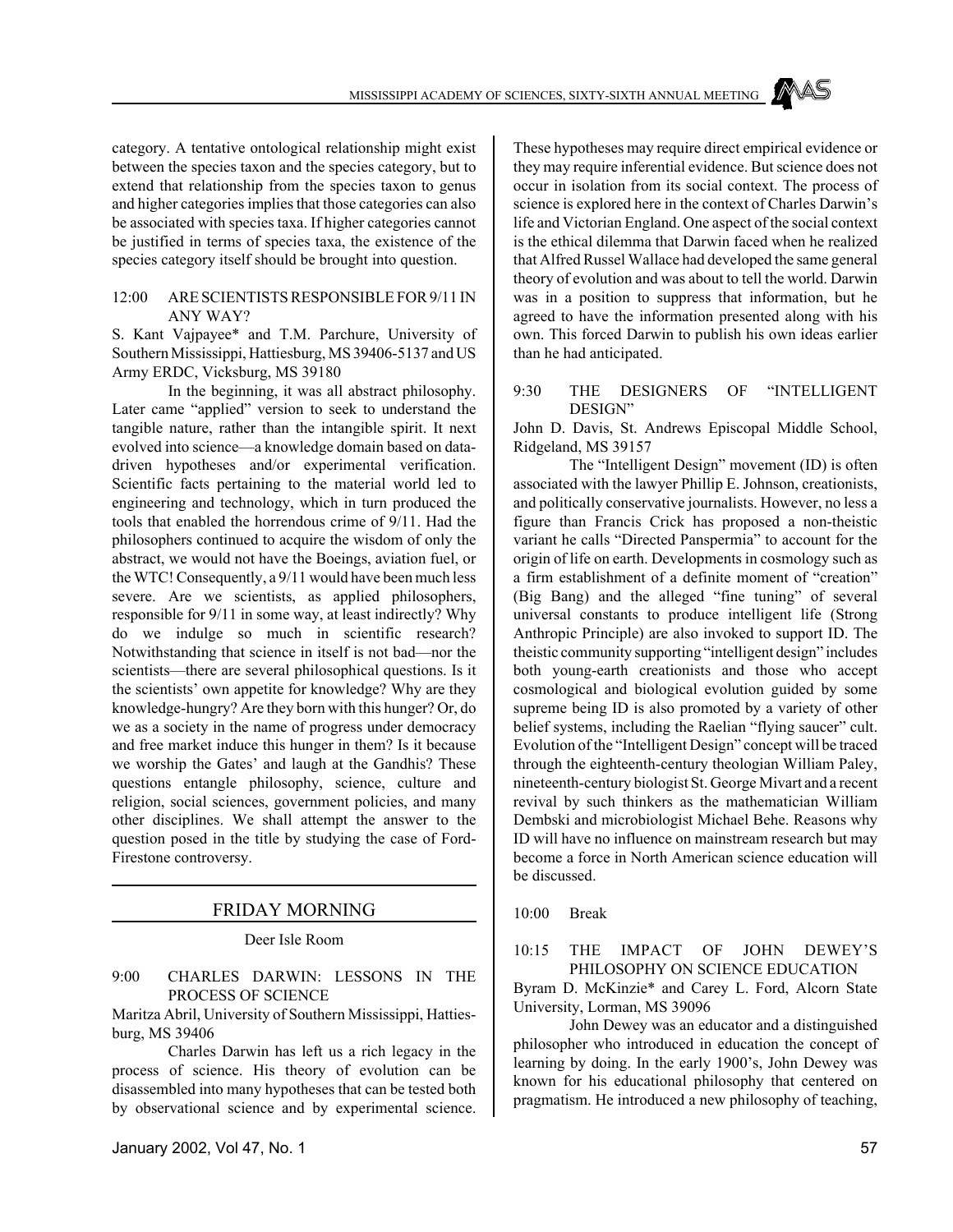which included a theory centered on student needs, interests, teaching concepts utilizing problem solving strategies and practical applications for classroom instruction and laboratory experiments. His philosophy is known as pragmatism and is integrated in agricultural science curricula throughout the country. John Dewey was a dynamic educator who shaped the way we teach agriculture science principles in both secondary and college agriculture programs. He believed that the scientific methods of thinking are control, using experiments and testing the instructional objectives. He believes that a teacher must be gifted. He believed that the environment in which students are taught must be conductive to learning. He believed that when a student could duplicate or redo what he/she has been taught, then the student has learned. It is very important to understand his conception of science to fully understand his philosophy of education. Dewey believed in problem solving methods of teaching includes defining and testing hypotheses for solutions. Dewey strongly believed in democracy and that schools should teach democracy by using democratic principles.

### 10:45 ROBERT LOWER: PIONEERING EXPERIMENTS IN TRANSFUSION MEDICINE Carolyn E. Beck, University of Southern Mississippi, Hattiesburg, MS 39406

The English scientist Robert Lower (1631–1691) is well known for his contributions to both anatomy and physiology. Lower worked at Oxford with the group of scientists that surrounded Robert Boyle including Thomas Willis, John Locke, William Patty, and Christopher Wren. His first success came as an assistant to Willis during their studies on the structures of the central nervous system. Willis acknowledged Lower as an outstanding vivisectionist and an expert at dissection. Lower then began his own studies of the structure and function of the heart and is today considered a pioneer in cardiology. In addition to these successes, Lower the physician established a very active and profitable medical practice that flourished in London. Less well known are Lower's contributions to transfusion medicine. Included in these efforts are his early experiments in pharmacology in which he injected various substances into the circulatory systems of animals and observed changes that occurred. Lower then determined that transfusion of blood between animals might be a beneficial therapy. He conducted a series of animal to animal transfusions culminating in 1667 with the transfusion of sheep blood to a human at a Royal Society meeting. While not the first in the world to perform human transfusion, he was the first in England. Perhaps of more importance, he developed the techniques and equipment necessary for injections and transfusions during his many years of animal experimentation.

 $11 \cdot 15$  Break

## 11:30 THE PHILOSOPHY OF BOOKER TALIA-FERRO WASHINGTON REGARDING SCIENTIFIC METHODS AND EDUCATION

Sonja L. Bullock\* and Carey L. Ford, Alcorn State University, Alcorn State, MS 39096

Booker T. Washington was the foremost black educator of the late  $19<sup>th</sup>$  and early  $20<sup>th</sup>$  centuries. He was the first president of Tuskegee University, a historically Black College located in Alabama. Dr. Washington was known as an innovative leader who encouraged business leaders and government agencies to support the training of students at Tuskegee University. He was very instrumental in developing agricultural research programs and thousands of students were educated because of his leadership. During his tenure at Tuskegee University, the annual farmers conference was established and thousands of farmers throughout the south attended to learn new technologies and principles for growing agriculture crops. He also believed in developing the whole community including technical programs such as home economics, industrial training, and trades. He emphasized industrial training as a means to self-respect and economic independence. Dr. Washington was a spokesman for blacks, and he organized numerous philanthropic funds for education. He once stated that nothing could be achieved without the hard work and knowledge.

12:00 GEORGE WASHINGTON CARVER'S CONTRIBUTIONS TO AGRICULTURE SCIENCE AND EDUCATION

Joe A. Barnes\* and Carey L. Ford, Alcorn State University, Lorman, MS 39096

George Washington Carver was an outstanding agriculture researcher during the twentieth century. He developed more than 300 products from the use of peanuts once considered an insignificant crop. Through his hard work, peanuts became a multi-billion dollar industry in the United States. During his tenure at Tuskegee Institute, Carver revolutionized the scientific study of farming by increasing crop yields among vegetables and row crops. Carver practiced preservation throughout his life while inventing the science of Eratz or substitutes. He developed many new products from waste materials such as recycled oil, paints and stains and taught his students to never throw anything away because it can be used again. He also encouraged his students to always keep their eyes open for new knowledge. During the early 1900's in the poverty stricken south, he assisted farmers in improving their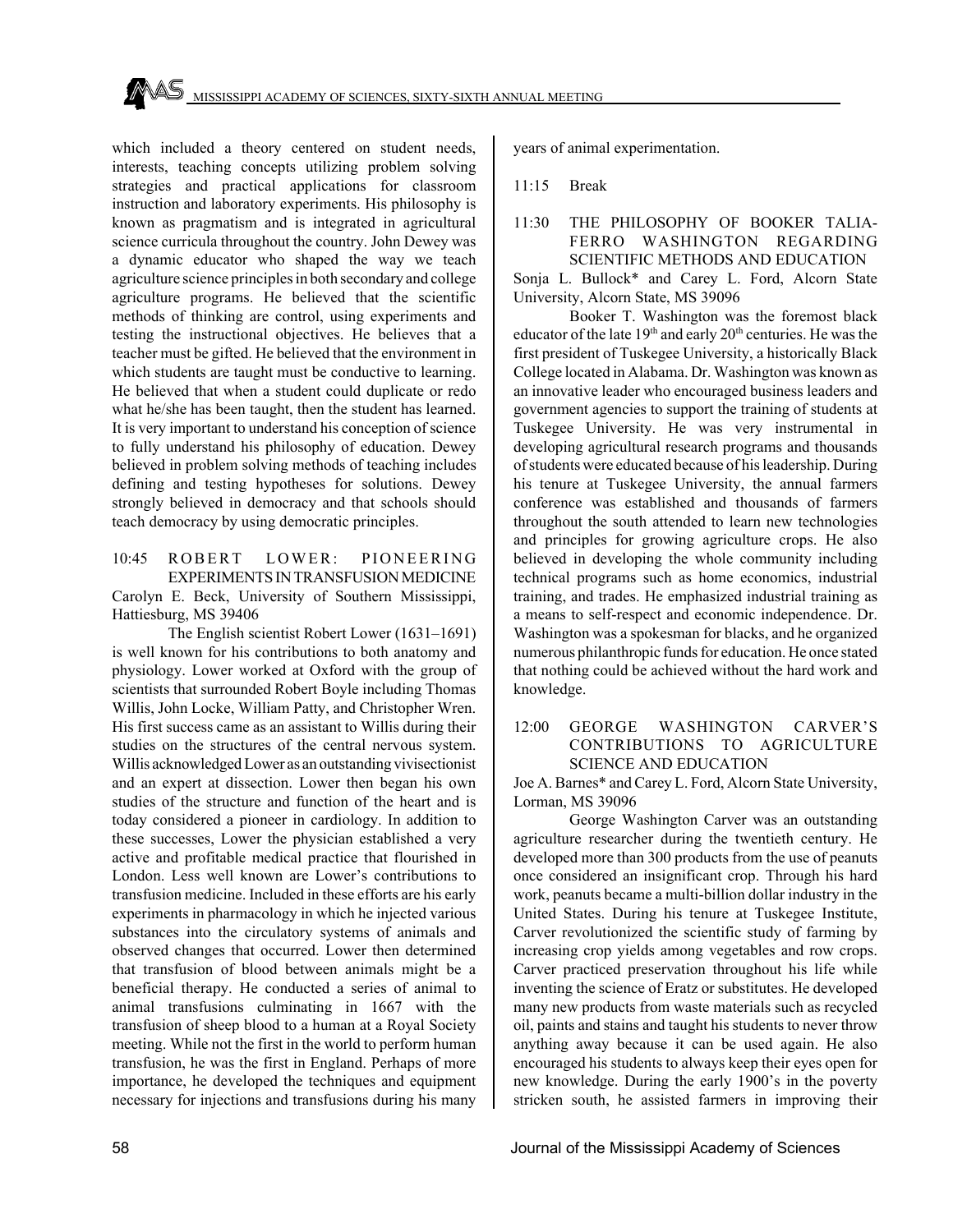standard of living. Carver introduced the extension concept to farmers in rural Alabama and Georgia, which included demonstrations to improve farming practices. He introduced crop rotation a practice that is still widely utilized today.

**MARINE AND ATMOSPHERIC SCIENCES**

Chair: Alan M. Schiller, University of Southern Mississippi Vicechair: Patricia Biesiot, University of Southern Mississippi

## THURSDAY MORNING

Deer Isle Room

8:30 EFFECTS OF TEMPERATURE, SALINITY, AND FEEDING RATE ON BUDDING OF *DRY-MONEMA DALMATINUM* SCYPHISTOMAE

Brian Ortman<sup>1\*</sup>, W. Monty Graham<sup>2</sup>, and Patricia M. Biesiot<sup>1</sup>, <sup>1</sup>University of Southern Mississippi, Hattiesburg, MS 39406, and <sup>2</sup>Dauphin Island Sea Lab, Dauphin Island, AL 36528

*Drymonema dalmatinum*, a large non-indigenous scyphozoan jellyfish, appeared in the northern Gulf of Mexico during fall 2000. Planulae, shaken from the brooding structures of adult medusae caught in the field, settled and metamorphosed into scyphistomae in the lab and were maintained in culture. Individual polyps were placed into separate wells in six-well tissue culture plates to monitor asexual budding for two weeks. Combinations of four temperatures (15, 20, 24, 30EC), three salinities (15, 25, 35 ppt), and two feeding regimes (newly-hatched *Artemia* nauplii either once or three times per week) were used, for a total of 24 treatments with two replicates per treatment. The number of scyphistomae in each well was counted three times per week to determine colony size. Budding did not occur in any of the 15EC or 15 ppt treatments. Although budding occurred among scyphistomae fed once a week at the higher salinity and temperature combinations, colony sizes were small (2 or 3 polyps) and the results were not significantly different among treatments. Colony size was significantly greater (4 or 5 polyps) among scyphistomae fed three times per week in all treatments at the higher salinities and temperatures. Scyphistomae of *D. dalmatinum* appear to require temperatures greater than 15EC, salinities greater than 15 ppt, and frequent feeding for successful colony growth.

8:45 GEOGRAPHIC ASSESSMENT OF BLUE CRAB *CALLINECTES SAPIDUS*: EMBRYO SIZE, FECUNDITY, AND BIOCHEMICAL **COMPOSITION** 

Kristin N. Ealy\* and Patricia M. Biesiot, University of Southern Mississippi, Hattiesburg, MS 39406

The present study was conducted to determine if embryo size, fecundity, and the biochemical composition (protein, carbohydrate, lipid, ash) of embryos and ovaries varied among populations of blue crab *Callinectes sapidus* Rathbun over its range in U.S. waters. Ovigerous crabs were obtained during summer 2000 from coastal sites in three biogeographic provinces: Virginian, Carolinian, and Louisianian. Mean embryo diameter per female ranged from 243–309 Fm and mean individual embryo dry weight ranged from  $2.3 - 2.9$  Fg; neither measure was significantly different among the provinces. Fecundity was estimated using a direct count/dry weight method and ranged from 1.6–6.2 million embryos per crab; larger females exhibited greater fecundity. Mean fecundity was greatest for Carolinian crabs (3.5 million embryos per female) followed by Louisianian (3.1 million) and Virginian crabs (2.2 million) and was significantly different only between Virginian and Carolinian crabs ( $P = 0.030$ ). There were no significant relationships between embryo diameter and female body size or between embryo diameter and fecundity. Although no significant differences were observed in embryo biochemical composition among the provinces, there were significant differences in ovarian composition between Virginian and Carolinian crabs for carbohydrate ( $P = 0.026$ ) and for ash ( $P = 0.006$ ). Minor differences in embryo size, fecundity, and biochemical composition occur among blue crabs from the three provinces but the variations are not predictable and likely do not indicate geographic influence.

9:00 VIABLE BUT NONCULTURABLE *ESCHERICHIA COLI*: A STUDY COMPARING THE DIRECT VIABLE COUNT PROCEDURE WITH MEMBRANE FILTRATION FOR TOTAL *E. COLI* AGAR ENUMERATION

Andrea M.B. Phillips<sup>1\*</sup>, D. Jay Grimes<sup>1</sup>, and Judith L. Williams<sup>2</sup>, <sup>1</sup>Gulf Coast Research Laboratory, University of Southern Mississippi, Ocean Springs, MS 39566, and 2 University of Southern Mississippi Gulf Coast, Long Beach, MS 39560

*Escherichia coli*, a common fecal coliform bacterium, is used as a biological indicator species for the detection of fecal pollution in marine waters. Viable but nonculturable *E. coli* are living cells, which are dormant and cannot be cultured using current EPA standard microbiological enumeration methods. This inability to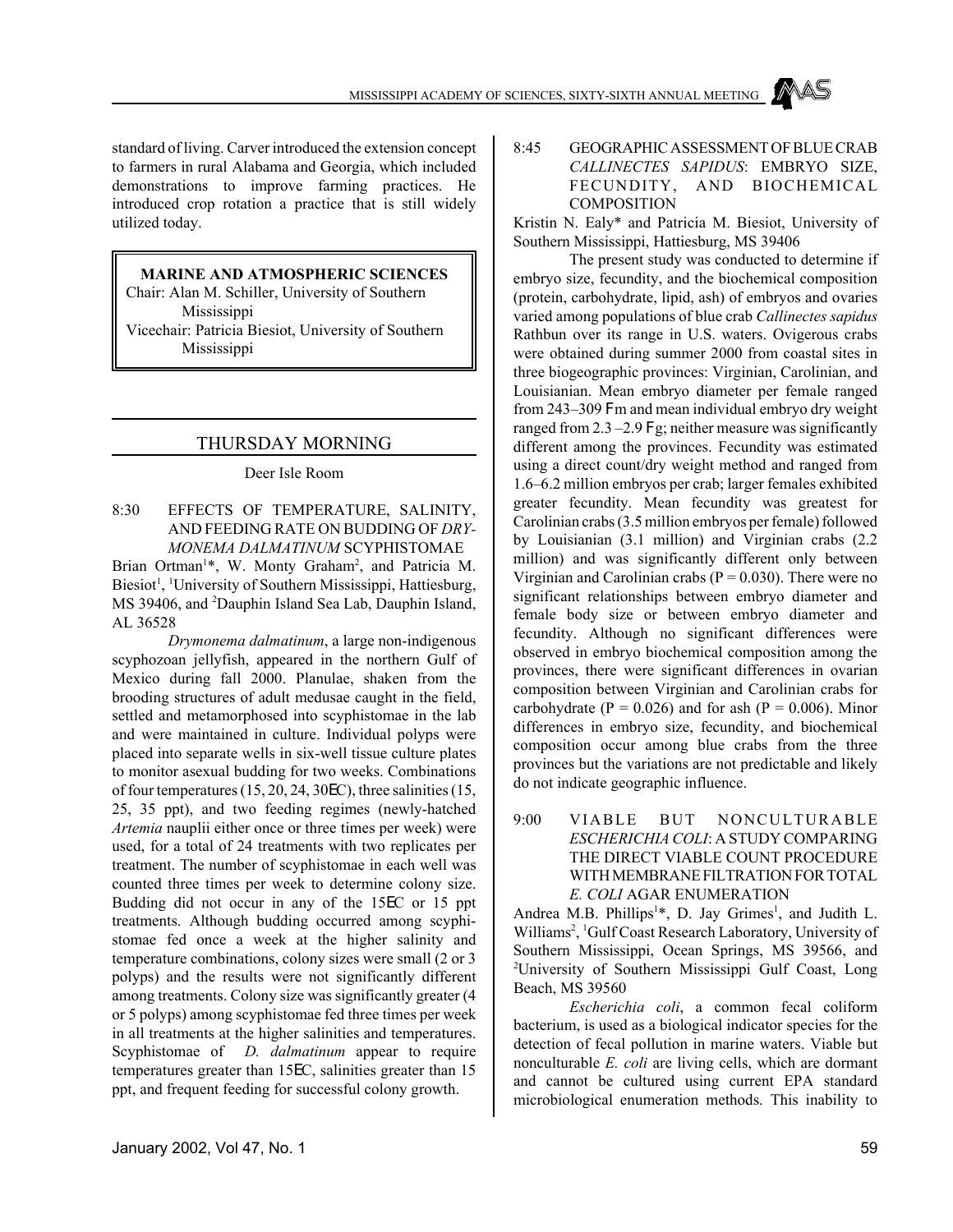culture the cells is thought to result from low nutrient sources, temperature and salinity fluctuations, and/or other environmental factors. However, the Direct Viable Count (DVC) procedure allows for the microscopic enumeration of all living or viable bacteria in the marine environment by incubation with an anti-microbial agent and a nutrient food source that collectively bring the bacteria out of dormancy. Nalidixic acid (NA) is used as the anti-microbial agent; it is a gyrase inhibitor that prevents DNA synthesis by disallowing septum formation and thus, prohibiting cell division. Yeast extract (YE) as the food source allows the cells to continue metabolizing nutrients, meanwhile growing elongated or fattened during incubation. To quantify the exact number of viable but nonculturable cells in a given sample, the DVC number has to be compared to the mTEC method (EPA 1103.1) for total *E. coli*, by the membrane filtration procedure. Results thus far have yielded a significantly higher amount of *E. coli* detected using the DVC method over the mTEC method suggesting that the present *E. coli* detection methods may be under estimating true numbers and needs to be reevaluated.

### 9:15 A C O U S T I C S E A F L O O R CHARACTERIZATION IN ONSLOW BAY FROM EM 121A HYDROPHONE DATA

Frank W. Bentrem\* and John Sample, Naval Research Laboratory, Stennis Space Center, MS 39529

Acoustic inversion of Simrad EM 121A multibeam sonar data is presented for seafloor sediment classification in Onslow Bay. The sonar hydrophone data is beamformed and calibrated and transformed into backscattering strength vs. grazing angle. The Mourad-Jackson backscatter model is used to invert the data via simulated annealing to obtain mean sediment grain size. The inversion results agree with the ground truth sediment type (sand) along the entire shiptrack and closely agrees with the ground truth in grade of sand (i.e., very fine, fine, medium, coarse, very coarse) in areas with significant sediment layers (deeper than one meter).

9:30 ANALYSIS OF TEMPERATURE AND SALINITY VARIABILITY IN THE MISSISSIPPI SOUND BASED ON NGLI CTD DATA

Sergey Vinogradov\*, Nadya Vinogradova, Vladimir Kamenkovich, and Dmitri Nechaev, University of Southern Mississippi, Stennis Space Center, MS 39529

The analysis of interannual, seasonal and daily variations of temperature and salinity for the region of Mississippi Sound has been performed using the Northern Gulf of Mexico Littoral Initiative (NGLI) in-situ data. The results of physical and numerical analysis of six CTD (conductivity-temperature-salinity) surveys, R/V Pelican cruises in February, May, November 1999 and January/February, May, August/September 2000, will be represented in this report. The data of 25-hour stations have been used to analyze temperature and salinity daily variations and identify underlying physical mechanisms. Estimation of seasonal and interannual variances of temperature and salinity fields is important for ocean modeling systems. It has been applied in calibration and validation of the operational numeric model, ECOM (Estuarine, Coastal and Ocean Model) in the region of the Northern Gulf of Mexico.

### 9:45 BAROTROPIC AND BAROCLINIC CIRCULATION PATTERNS WITHIN THE INDONESIAN SEAS

William H. Burnett\* and Vladimir Kamenkovich, University of Southern Mississippi, Hattiesburg, MS 39406

An extensive series of numerical experiments using a non-linear, high-resolution ocean model centered over the Indonesian Seas are performed to investigate the fundamental dynamics of the Indonesian Seas Throughflow. The model is initialized with seasonally varying prescribed transports through four open ports that simulate the Pacific and Indian Ocean major currents. Atmospheric coupling is accomplished with local monthly wind stresses from the Hellerman and Rosenstein climatology. Results from the barotropic experiment with no wind forcing reveal that the Mindanao Current splits towards the Makassar Strait, the Malucca Sea, and the Halmahera Sea and exits via the Lombok, Sumba, Ombai Straits, and the Timor Sea. Barotropic experiments with local wind forcing reveal that the majority of the Mindanao Current transport flows toward the North Pacific Ocean during the southeast boreal monsoon, and towards the Celebes Sea during the northwest boreal monsoon. Results from the baroclinic, high-resolution model with and without wind forcing will also be discussed.

10:00 Break

#### 10:15 DIURNAL FEEDING HABITS OF FLORIDA POMPANO (*TRACHINOTUS CAROLINUS*)

Kersten Wheeler\*, Richard W. Heard, and Chet F. Rakocinski, USM-Gulf Coast Research Laboratory, Ocean Springs, MS

Florida pompano are well known for being sought after by commercial and recreational fishermen for their delectable flesh. Relatively little information is available on the feeding habits of Florida pompano (*Trachinotus carolinus*) from the northern Gulf of Mexico. Previous studies on pompano have speculated that these fish are diurnal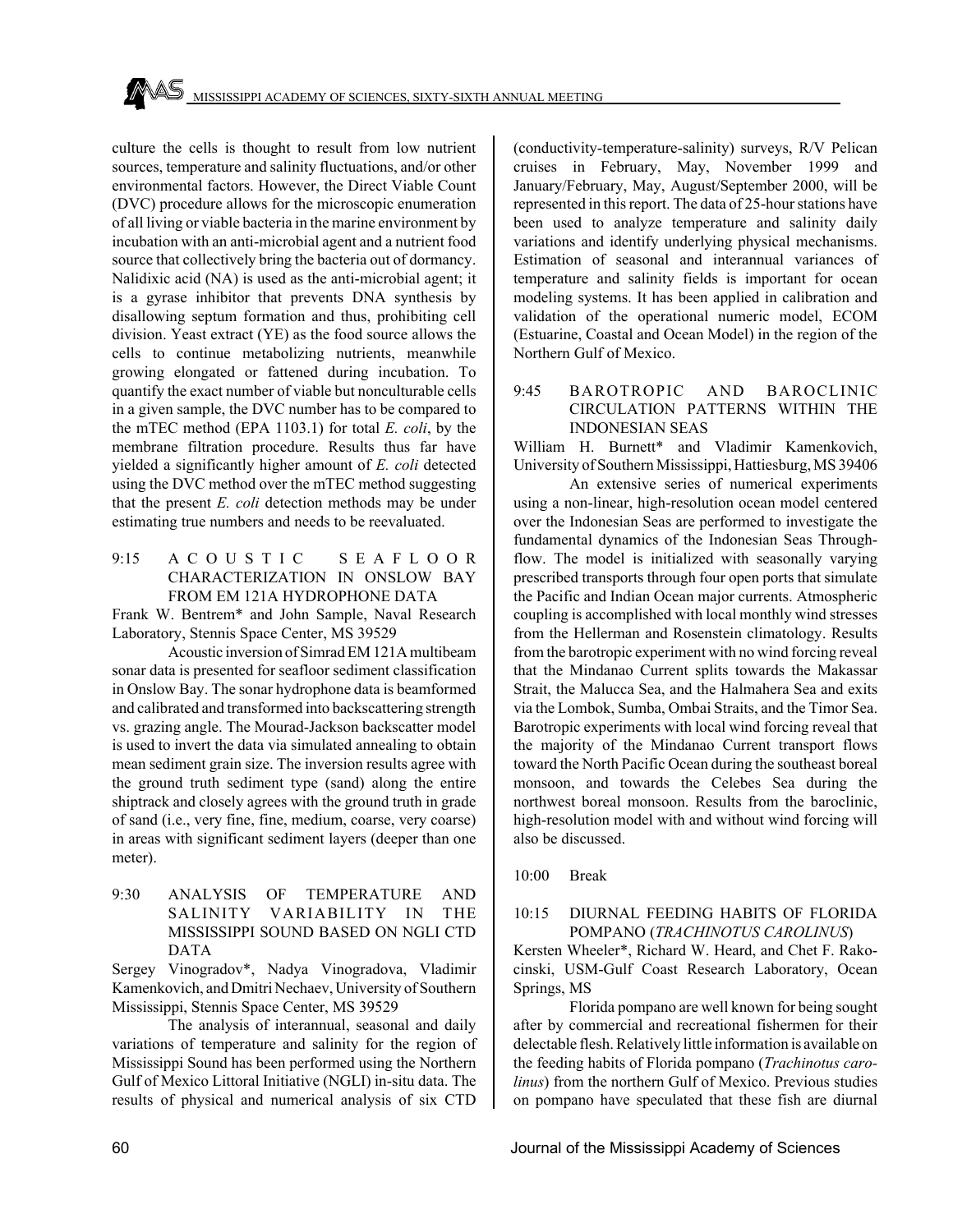feeders without any confirmation. We conducted a diel feeding study over a 24 hour period during the summer of 2001 on a protected barrier island beach in Alabama. This study was conducted in order to determine any shifts in diet preferences over the course of a day and to determine pompano diel feeding chronology. Fish were collected every 4 hours for gut content analysis. We found that pompano were feeding in the early morning hours and in the afternoon. We were unable to determine if pompano were actively feeding at night but future research may be able to conlude whether pompano are truly diurnal feeders.

### 10:30 HABITAT UTILIZATION BY JUVENILE FISHES IN THE WESTERN MISSISSIPPI **SOUND**

Ramsey Wash\*, Kirsten M. Larsen, Harriet Perry, and Christine Trigg, Cooperative Internship Program, Mississippi Gulf Coast Community College-Jackson County Campus, Gautier, MS 39553, and J.L. Scott Marine Education Center and Aquarium, The University of Southern Mississippi, Biloxi, MS 39530

Estuarine habitats contribute substantially to the productivity of selected fishery species. The link between the amount of vegetated habitat and fishery production is well established in the Gulf of Mexico. Most of the information on fish species inhabiting near-shore areas in Mississippi coastal waters is from the central and eastern Mississippi Sound; there is little data available for the western Sound. Knowledge of habitat utilization by juvenile fishes is especially critical for the western Mississippi Sound because this area is heavily influenced by freshwater intrusion from Lakes Pontchartrain and Borgne. In years with heavy rainfall and/or snowmelt, spillways along the Mississippi River open and floodwaters are diverted into the Mississippi Sound. In this study, marsh edge and open water habitats were sampled using a drop sampler. The sampler consisted of a bottomless fiberglass cylinder one meter in diameter which enclosed 0.78 m<sup>2</sup> of bottom. The samples were taken weekly from March through July. Juvenile fishes were removed from samples, measured to the nearest millimeter and weighed to the nearest 0.1 gram. Determination of the distribution and abundance of juvenile fishes will identify critical habitat and provide information necessary for assessment of changes that may occur as a result of freshwater diversion activities.

#### 10:45 CHEMICAL ANALYSIS OF FISH TANKS

Ryan Pew\*, Cherie Pringle\*, and Rick Kastner, Cooperative Internship Program, Mississippi Gulf Coast Community College-Jackson County Campus, Gautier, MS 39553, and J.L. Scott Marine Education Center and Aquarium, The University of Southern Mississippi, Biloxi,

#### MS 39530

Our project was to test the water quality in the tanks in the J.L. Scott Marine Education Center and Aquarium. The parameters included: pH, salinity, oxygen content, and temperature to determine the optimal range for marine life. An oxygen meter was used to find the levels of oxygen that is present in the water. A pH meter was used to determine the pH and the temperature. A pH meter tests the level of hydrogen ions that are present within the water. Each week tests were administered on the tanks to determine changes in pH, oxygen content, salinity, and temperature. This data was then recorded each week on a chart for analyses. We will present the result of our study.

### 11:00 A SURVEY OF THE CHEMICAL HYDROLOGY OF THE ST. LOUIS BAY ESTUARY

Amanda McPeek\*, Jeremy Bell, Christine Trigg, Faye Mallette, and Harriet Perry, Cooperative Internship Program, Mississippi Gulf Coast Community College-Jackson County Campus, Gautier, MS 39553, and J.L. Scott Marine Education Center and Aquarium, The University of Southern Mississippi, Biloxi, MS 39530

The St. Louis Bay watershed is one of four major estuaries of the Mississippi Sound and has traditionally been considered relatively pristine in water quality. Recent population growth and expanding industrial development have placed increased pressure on the natural resources of our coastal estuaries. Hydrological sampling of St. Louis Bay was conducted as a part of a larger study examining the environmental health of the Mississippi Sound (Gulf of Mexico Estuarine Inventory and Study, Mississippi, 2001). Surface and bottom water samples were collected using a 2.5 L Niskin bottle. Seven stations were sampled starting upstream in the Jourdan River, extending through the St. Louis Bay, and into the Mississippi Sound. Water temperature, salinity, and dissolved oxygen were measured in the field using a YSI dissolved oxygen meter. Ammonia, nitrite, nitrate, orthophosphate, and total phosphate concentrations were measured in the laboratory using standard methods of chemical analyses. Sampling was conducted in the fall and winter of 2001. Hydrological data were compared seasonally and with historical data from the study area.

### 11:15 A SURVEY OF THE HYDROLOGY OF BAYOU CASOTTE

Jeremy Bell\*, Amanda McPeek, Christine Trigg, Faye Mallette, and Harriet Perry, Cooperative Internship Program, Mississippi Gulf Coast Community College-Jackson County Campus, Gautier, MS 39553, and J.L. Scott Marine Education Center and Aquarium, The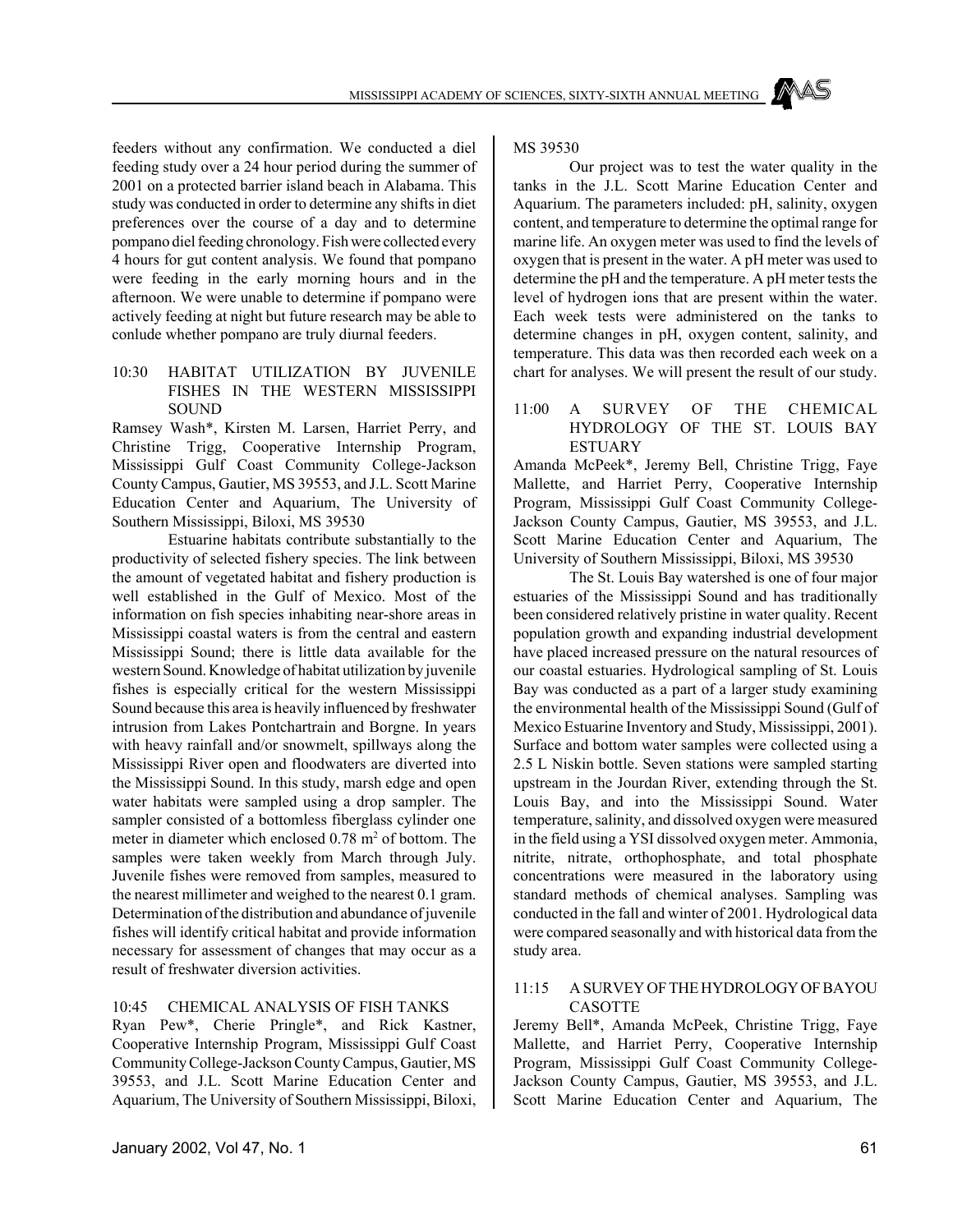University of Southern Mississippi, Biloxi, MS 39530

Bayou Casotte is a heavy industrialized bayou of the Mississippi Sound and has traditionally been considered less pristine than other coastal areas. Recent population growth and expanding industrial development have placed increased pressure on the natural resources of our coastal estuaries. Hydrological sampling of Bayou Casotte was conducted in conjunction with a larger study examining the environmental health of the Mississippi Sound (Gulf of Mexico Estuarine Inventory and Study, Mississippi, 2001). Surface and bottom water samples were collected using a 2.5 L Niskin bottle. Seven stations were sampled starting from the upper reaches of Bayou Casotte to its mouth in the Mississippi Sound. Water temperature, salinity, and dissolved oxygen were measured in the field using a YSI dissolved oxygen meter. Ammonia, nitrite, nitrate, orthophosphate, and total phosphate concentrations were measured in the laboratory using standard methods of chemical analysis. Sampling was conducted in the fall and winter of 2001. Hydrological data were compared seasonally and with data from another study conducted simultaneously in St. Louis Bay.

11:30 Divisional Business Meeting

## THURSDAY AFTERNOON

Deer Isle Room

### 1:00 IMPACT OF AGRICULTURAL PESTICIDES WITHIN WEEKS BAY, A NATIONAL ESTU-ARINE RESEARCH RESERVE

Julia S. Lytle\* and Thomas F. Lytle, Gulf Coast Research Laboratory, University of Southern Mississippi, Ocean Springs, MS 39566

Spiraling releases of pesticides in coastal watersheds have impacted our Gulf estuaries. Baldwin County, Alabama is historically dominated by agricultural activities; Fish and Magnolia Rivers drain the watershed that empties into Weeks Bay National Estuarine Research Reserve, located in Baldwin County. A study was designed to trace the transport of pesticides through the watershed, measure loads, and assess fate and impact of these pesticides on Weeks Bay. Sixty-seven sites within the rivers, Weeks Bay and Mobile Bay were chosen for sampling water, sediment and macrophytes. Samples were collected both routinely as well as after heavy rain events. Pesticides measured in highest concentrations within Weeks Bay were simazine, atrazine and 2,4-D. Results of this three-year study showed that transport of pesticides was pronounced near the source and that each river had pesticide profiles that were unique to the agricultural practices in those drainage regions. Once riverine input reached Weeks Bay, the high flushing rates within the shallow estuary homogenized bay sediments, losing the distinctive fingerprints of each of the river inputs. Toxicty tests using sediment and pore water indicated a minimal impact within the Bay while some sites within the rivers showed slightly higher toxicity. High suspended sediment loads possibly transports pesticides into Mobile Bay where they are dispersed.

### 1:15 MARSH PLANTS: VALUABLE ALLIES IN COMBATING ESTUARINE POLLUTION BY PETROLEUM HYDROCARBONS

Thomas F. Lytle\* and Julia S. Lytle, Gulf Coast Research Laboratory, University of Southern Mississippi, Ocean Springs, MS 39566

The marsh plant, *Juncus roemerianus*, possesses properties that may uniquely qualify it to aid in efforts to decontaminate sites with problematic levels of sedimentary hydrocarbons, e.g. military installations. In collaboration with environmental officers of Keesler Air Force Base sites of hydrocarbon contamination populated by this plant were examined to determine potential of use of this plant for sediment clean up. It was found that in contrast to *J. roemerianus* found at uncontaminated sites or to other marsh plants, *J. roemerianus* growing in contaminated sediments produced large quantities of soap-like substances in the rhizophere. This suggested that our previous observations of ability of this plant to uptake virtually insoluble hydrocarbons may have stemmed from a contaminant response in the plant to release surfactants into surrounding soil to aid in dissolution of hydrocarbons. In examining the leaves from these plants it was found that both aliphatic and aromatic hydrocarbons occurred in levels very similar to that found in the sediments and much higher than in plants growing in clean areas. Most intriguing was the modification that occurred to aromatics in leaves during translocation process indicating extensive reworking or degradation of the aromatics. Additional work is underway to determine how this plant is able to solubilize hydrocarbons and whether the unique soil bacterial community participates in this process. Also studies have begun to determine whether ecotypes of *J. roemerianus* have developed in long-term contaminated sites that would be better candidates for cloning plants for use in phytoremediation.

1:30 REMOTE SENSING ALGORITHMS BY NUMERICAL INVERSION OF RADIATIVE TRANSFER MODELS: NEURAL NETWORK AND OPTIMIZATION METHODS COMPARED David Hughes<sup>1\*</sup>, R.J. Holyer<sup>1</sup>, and Z.P. Lee<sup>2</sup>, <sup>1</sup>University of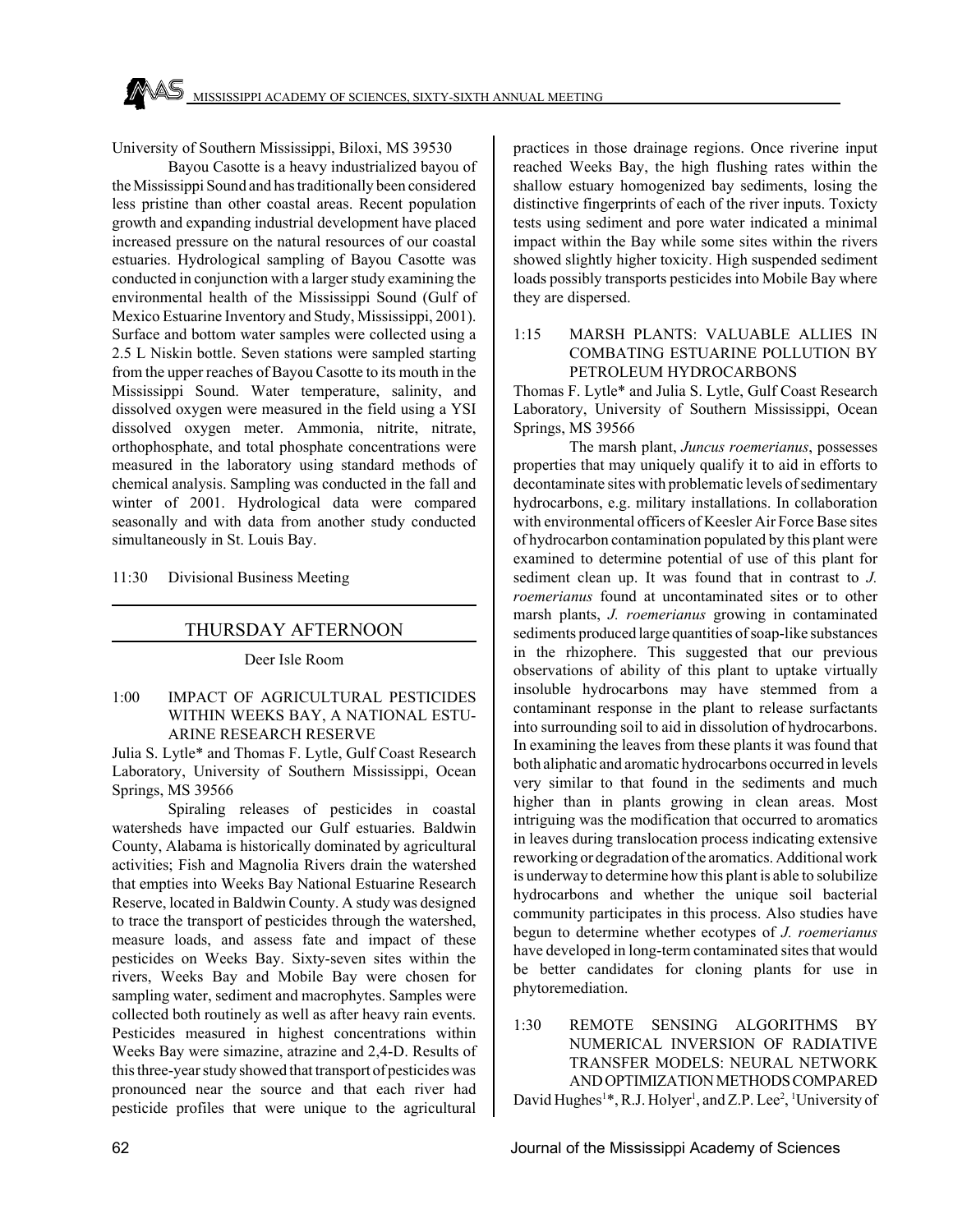MISSISSIPPI ACADEMY OF SCIENCES, SIXTY-SIXTH ANNUAL MEETING



Southern Mississippi, Hattiesburg, MS 39406, and <sup>2</sup>University of South Florida, Tampa, FL

The purpose of this research is to conduct the first direct quantitative comparison between two widely used bathymetric tools concerning Case 2 waters. The optimization method and the neural network method are compared using two hyperspectral images (HyMap of Ship Island, Mississippi, and AVIRIS of Tampa Bay, Florida). Both methods attempt to solve the inverse optics problem where the optimization method utilizes forward solutions provided by a semianalytical method and the neural network utilizes HYDROLIGHT. The analysis of the respective inversion procedures and results is accomplished using sensitivity analysis, error distribution analysis, and observations on convergence. The methods are compared on the basis of accuracy, efficiency, robustness, and extension to the aforementioned complex coastal environments. The final product of this research is a quantitative comparison to show the robustness and applicability of the two methods to two varied bathymetry cases. It is shown that the neural network method exhibits more robustness and efficiency than the optimization method whereas the optimization method shows greater accuracy for selective images.

1:45 ONTOGENY OF CULTURED LARVAE OF RED SNAPPER *LUTJANUS CAMPECHANUS* WITH EMPHASIS ON DEVELOPMENT OF THE DIGESTIVE SYSTEM

David Chiluiza\*, Rena A. Krol, Nancy J. Brown-Peterson, John T. Ogle, and William E. Hawkins, The University of Southern Mississippi, Ocean Springs, MS 39566

During culture of red snapper *Lutjanus campechanus*, high mortalities occur at 3–5 days post-hatch (DPH) and 17–19 DPH. To investigate this problem, we examined the ontogeny of the digestive system using serial, thin-sectioned tissues and high-resolution light microscopy. Larvae were sampled daily from hatch to 30 DPH, fixed in Bouin's solution, embedded in methyl n-butyl methacrylate medium and sectioned at 1.0 or 2.0  $\mu$ m. At hatching, the digestive system is composed of a simple straight gut lying dorsal and posterior to the yolk sac. During the first 3 DPH, gut differentiates and all its related organs develop. These changes represent a high-energy demand that the larvae obtained through yolk consumption, which was depleted by day three. From day four onward, morphological changes were mostly related to the increasing size and specialization of organs, and mainly, to the formation of a pseudostomach from the midgut. Morphological characteristics, particularly those related to the ontogeny of the digestive system, could reflect the quality of red snapper larvae and, therefore, the likelihood of their survival. Knowledge of the

development of the digestive system could help to identify when the fish are ready to accept food, to determine the optimal diet, and to find solutions to rearing problems by determining an appropriate ontogenic feeding schedule. (Supported in part by Grant NA86FL0476 from NOAA).

2:00 PATHOLOGY, ECOLOGY, AND TAXONOMY OF BLOOD FLUKES (SANGUINICOLIDAE) FROM HEARTS OF FISHES IN THE GULF OF **MEXICO** 

Stephen A. Bullard\* and Robin M. Overstreet, University of Southern Mississippi, Gulf Coast Research Laboratory, Ocean Springs, MS 39566

Adult blood flukes infect marine and freshwater fishes and are usually reported from the heart, branchial vessels, or mesenteric vessels. Little is known on blood fluke diversity, host ranges, geographic ranges, and pathogenicity. Only four adult sanguinicolids have been reported from 6 Gulf of Mexico fishes, an adult blood fluke has not been described from a Gulf fish in 46 years, none has been described from the northern Gulf west of Mobile Bay, a study on the distribution or seasonality of a blood fluke in a Gulf fish population has not been conducted, and there are few details of wild host-parasite relationships. We examined the vascular system of roughly 1,300 fishes of 153 species, 92 genera, 52 families, and 15 orders from the Gulf of Mexico, Caribbean Sea, Eastern Pacific Ocean, and Western North Atlantic Ocean. Collections included specimens of *Selachohemecus* sp. from blacktip sharks (*Carcharhinus limbatus*), *Cardicola* sp. 1 from red drums (*Sciaenops ocellatus*), *Cardicola* sp. 2 from black drums (*Pogonias cromis*), a new species in a new genus from red snappers (*Lutjanus campechanus*), and *Psettaroides* sp. from cobias (*Rachycentron canadum*). Drum flukes were collected throughout the year, and most flukes were collected from a single host species. These blood flukes utilize homologous morphological features in different ways and different degrees to attach and locomote within their hosts. We also examined sections of infected tissues to gain insight on the host response to blood flukes. (Supported by NOAA/NMFS No. NA96FL0358 and Mississippi-Alabama Sea Grant Consortium).

### 2:15 Break

## 2:30 SPECTRAL ANALYSIS OF OBSERVED AND SIMULATED GULF STREAM TRANSPORT IN THE FLORIDA STRAITS

Kevin McKone<sup>1\*</sup>, Vladimir Kamenkovich<sup>1</sup>, Tammy Townsend<sup>2</sup>, and Harley Hurlburt<sup>2</sup>, <sup>1</sup>University of Southern Mississippi, Stennis, MS 39529, and <sup>2</sup>Naval Research Laboratory, Stennis, MS 39529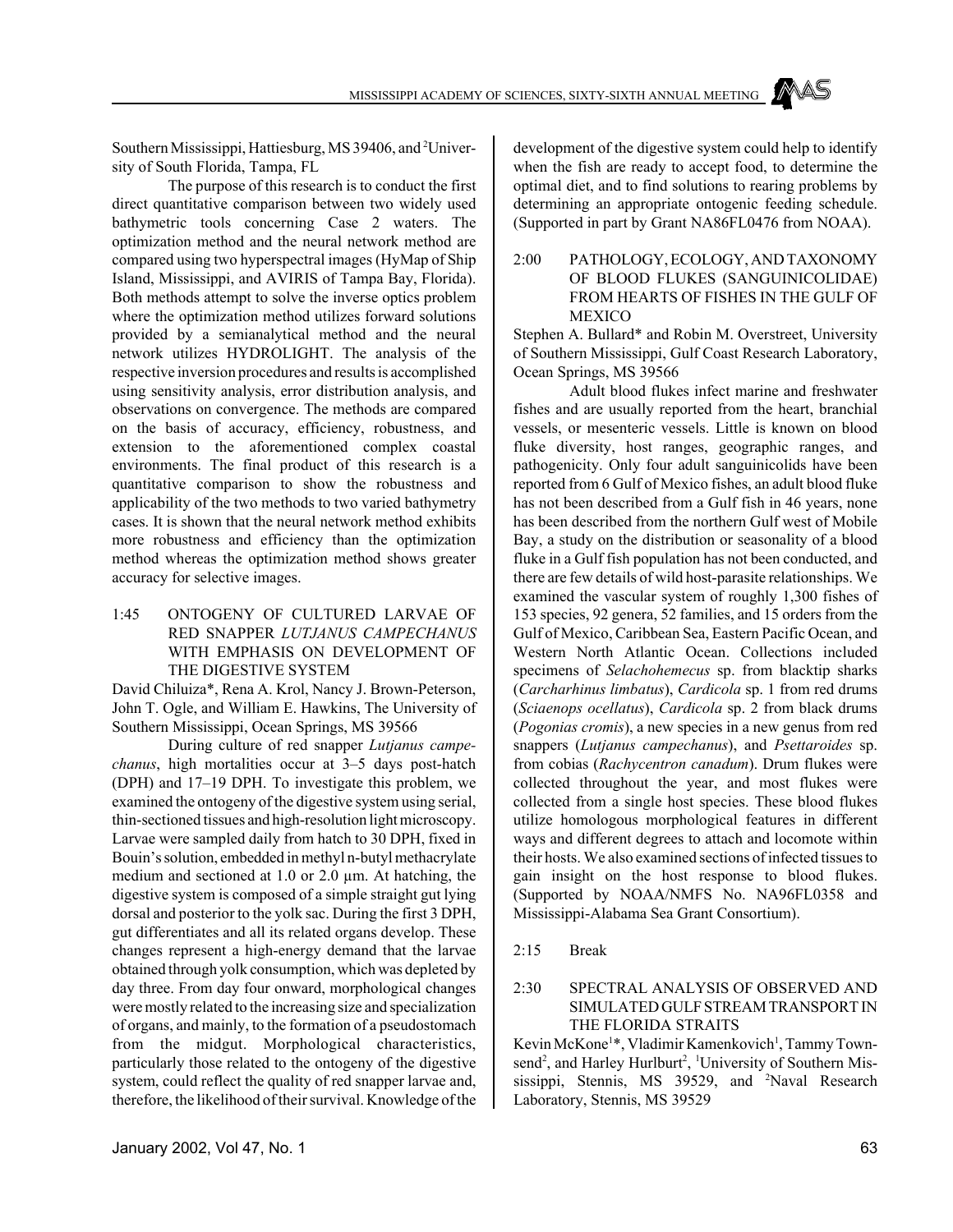Multiple methods of spectral and cross-spectral analysis, using both parametric and non-parametric methods, are used to validate signals in observed and simulated Gulf Stream transport time series. Signal strength and frequency of observed transport from cable voltage measurements in the Florida Straits at 27EN are looked at and compared to the signal strength and frequency of simulated transport time series signals from the Naval Research Laboratory (NRL) Layered Ocean Model (NLOM). Simulated transport time series are taken from the Old Bahama Channel (OBC), transport between Key West, Florida, and Havana, Cuba, Florida Straits at 27EN, and the Northwest Providence Channel. These time series are short, averaging only 13 years in length. With signals including, but not limited to biennial, seasonal and six month, the problem of choosing a method of signal analysis becomes nontrivial. Qualitative comparisons of signal strength and frequency have been made on individual time series. If all methods used show similar strength and frequency for a particular signal, the signal is then taken as real. This same method has also been used to compare signals between time series using a similar qualitative approach with multiple methods of crossspectral analysis.

2:45 STOMACH CONTENT ANALYSIS OF PIN-FISH, *LAGODON RHOMBOIDES*, FROM WID-GEONGRASS BEDS, *RUPPIA MARITIMA*, IN THE GRAND BAY NERR

Kenneth J. Brookins<sup>1\*</sup>, Donna Drury<sup>2</sup>, and Chet F. Rakocinski<sup>2</sup>, <sup>1</sup>Jackson State University, Jackson, MS 39219, and <sup>2</sup>University of Southern Mississippi, Gulf Coast Research Laboratory, Ocean Springs, MS 39566

Pinfish, *Lagodon rhomboides*, were collected from within widgeon grass, *Ruppia maritima*, in the Grand Bay National Estuary Research Reserve (NERR) in June and July 2001 to evaluate their trophic role. Sampling for fish and available prey in the area were conducted using a seine and a kick net respectively. Water parameters (D.O., salinity, and temperature) were measured using a YSI multi-parameter meter. Captured fish ranged in size from 33 mm to 73 mm. A total of nine prey types were observed in the stomachs of the fish; including amphipods, copepods, fish, shrimp, and crabs. Plant material consisting of *Ruppia maritima* and epiphytes, as well as spartina detritus were also observed in the stomachs. In terms of prey contribution by volume, amphipods  $(15\%-95\%)$  and copepods  $(35\%)$ dominated. Fish < 50 mm consumed mainly amphipods  $(55%)$  and copepods  $(35%)$ ; whereas, fish  $> 50$  mm consumed amphipods (35%) and plant material (40%). This ontogenetic shift from primarily carnivorous diet to an omnivorous one is consistent with results of previous studies. Our study suggests that the trophic role of pinfish in widgeon grass beds may be more complex than other investigations have reported.

### 3:00 THE USE OF CHLOROPHYLL FLUORESCENCE LIFETIME TO ASSESS PHYTOPLANKTON PHYSIOLOGY WITHIN THE MISSISSIPPI RIVER PLUME

Callie M. Hall<sup>1\*</sup>, Donald G. Redalje<sup>2</sup>, Richard L. Miller<sup>1</sup>, and Salvador Fernandez<sup>3</sup>, <sup>1</sup>NASA, Stennis Space Center, MS 39529; 2 University of Southern Mississippi, Stennis Space Center, MS 39529; and <sup>3</sup>Ciencia, Inc.

Although discrete measurements of phytoplankton carbon fixation provide some of the ancillary information needed for ocean color algorithm development, such measurements are often difficult to make (due to sample manipulation and artefacts common to the procedure) and do not provide real-time information on phytoplankton physiology. Measurements of chlorophyll fluorescence lifetime, however, provide a non-intrusive assessment of phytoplankton photochemical conversion and can be used to estimate parameters directly related to phytoplankton primary productivity. The increased spatial and temporal coverage of chlorophyll fluorescence lifetime measurements, compared to classical incubation-based techniques used to estimate carbon fixation, provides a meaningful snapshot of photosynthetic efficiency within environments which are physically variable at relatively small spatial and temporal scales, i.e., river-dominated environments. Chlorophyll fluorescence lifetime was used to assess phytoplankton photosynthetic efficiency within the horizontal and vertical mixing gradients within the Mississippi River Plume. Extensive research has addressed the seasonality and magnitude of primary production attributed to Mississippi River outflow within the Gulf of Mexico, but few studies have gauged the photosynthetic efficiency of phytoplankton along this estuarine continuum. Environmental data (nutrient and chlorophyll concentrations, temperature, salinity, and light transmission) were collected during periods of increased and decreased river discharge (spring and fall, respectively) to examine the impact on fluorescence lifetime.

3:15 VARIATIONAL INTERPOLATION METHOD FOR COMPARING CTD OBSERVATION DATA WITH PRINCETON OCEAN MODEL DISTRIBUTIONS OF THE TEMPERATURE AND SALINITY FIELDS IN MISSISSIPPI **SOUND** 

Nadya Vinogradova\*, Sergey Vinogradov, Dmitri Nechaev, and Vladimir Kamenkovich, University of Southern Mississippi, Stennis Space Center, MS 39520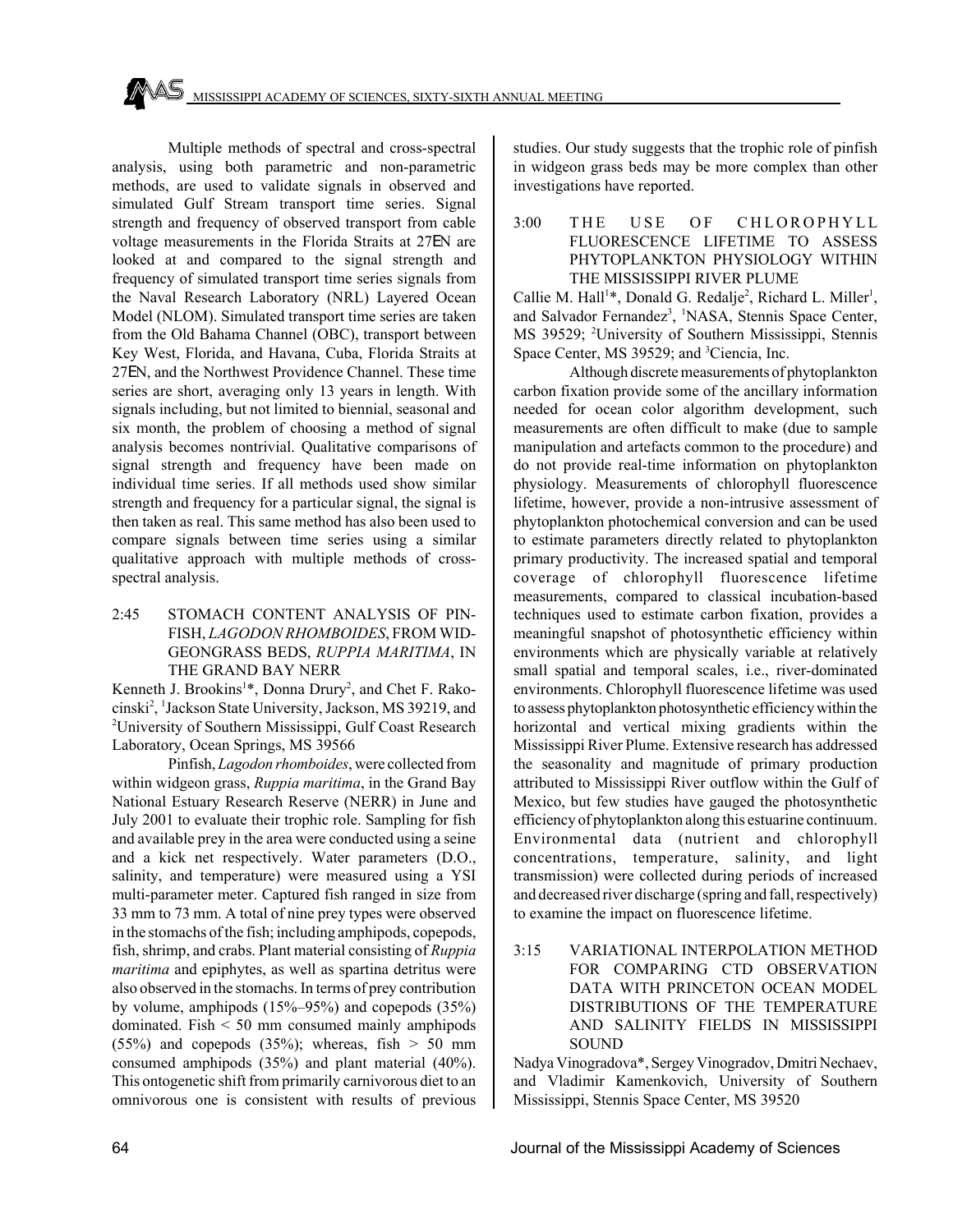During 1999–2001 in the course of Northern Gulf of Mexico Littoral Initiative project (NGLI) five CTD surveys were performed in Mississippi Sound. At the same time the distribution of temperature and salinity were calculated using a version of Princeton Ocean Model (PDOM). The goal of this paper is to propose a method that allows comparing these observations and the distribution obtained from modeling. The method of variational interpolation has been proposed, developed and implemented for the analysis of temperature and salinity observations. The interpolation is based on the minimization of the cost function which takes into account the spatial correlations and error variances of the observed fields. The method allows taking into account the influence of coastlines, island boundaries and bottom topography on the correlation structure in the observed fields. A series of experiments have been conducted to tune the statistical parameters of the interpolation. The horizontal distribution for the temperature and salinity fields at two depth layers  $(0.5-2.0 \text{ m and } 2.0-4.0 \text{ m})$  has been recovered from the observations on the curvilinear grid of PDOM. Though the interpolation technique was designed for the validation of the model versus the CTD data, the obtaining temperature and salinity distribution and the error observation maps also allow to perform circulation analysis for Mississippi Sound.

3:30 Divisional Poster Session

DETERMINATION OF THE LD50 OF THE TAURA SYNDROME VIRUS (TSV) ON THE SHRIMP, *LITO-PENAEUS VANNAMEI*

Jonathan E. Watkins<sup>1\*</sup>, Andy Soto<sup>1</sup>, and Jeffery Lotz<sup>2</sup>, <sup>1</sup>Jackson State University, Jackson, MS 39217, and <sup>2</sup>University of Southern Mississippi-Gulf Coast Research Laboratory, Ocean Springs, MS 39566

Taura Syndrome Virus (TSV) is the most economically significant disease affecting the shrimp industry in the Americas. TSV, first noticed infecting shrimp on farms in Equador and Colombia in the early 1990's, has now spread throughout the shrimp-growing regions of the world. We conducted experiments using shrimp weighing between 2 and 3 g to determine the LD50 of TSV on *L. vannamei*. In the first experiment 80 shrimp were injected with a cell-free shrimp homogenate containing TSV. The shrimp were divided into groups of twenty and were assigned to treatments of  $1:10^{-1}$ ,  $1:10^{-2}$ ,  $1:10^{-3}$ , and  $1:10^{-4}$  (w/v) dilutions of tissue from shrimp known to have died of TSV, with distilled water. In the second experiment, the homogenates consisted of a  $1:10<sup>4</sup>$ ,  $1:10^{-6}$ ,  $1:10^{-8}$ ,  $1:10^{-10}$ ,  $1:10^{-12}$  (w/v) dilutions. We injected the homogenate (0.02 ml/g body weight) into the muscle of the third abdominal segment of each shrimp. Ten *L. vannamei* were injected with a virus-free homogenate of the  $10<sup>-4</sup>$  dilution as negative control for both experiments. Each shrimp was placed in a 1 L jar. The jars were then supplied with an air stone and placed in a water bath maintained at 29EC. The shrimp were fed and kept in the jars for five days. Shrimp mortality ranged from  $100\%$  at  $1:10^{-1}$  virus dilution to 0 at  $1:10^{-12}$ . The data suggest that the LD50 of TSV on *L. vannamei* is about 1:10-5.

### HEMATOLOGICAL AND SERUM BIOCHEMICAL CHANGES IN *CYPRINUS CORPIA* IN RESPONSE TO ENDOSULFAN TOXICITY

F. Jenkins<sup>1\*</sup>, J. Smith<sup>1</sup>, B. Rajanna<sup>1</sup>, U. Shammem<sup>2</sup>, U.D. Kandalam<sup>2</sup>, S. Vardhanapu<sup>2</sup>, and R. Madhavi<sup>2</sup>, <sup>1</sup>Alcorn State University, Lorman, MS 39096, and <sup>2</sup>Andhra University, India

Endosulfan, an organochlorine pesticide used extensively as an agricultural pesticide is a known toxin to fish as well as human upon exposure. This study was conducted to investigate effects of endosulfan on hematological and serum biochemical changes and immunosuppressive activities in Carp (*Cyprinus carpio*) cultured on a large scale in India. Carps were exposed to sub lethal (5 ppb) and lethal (10 ppb) doses of endosulfan for 30 d and 96 h respectively. Blood samples were analyzed for various hematological and serum biochemical parameters. Endosulfan at all concentrations reduced RBC (Red Blood Cells) and enhanced WBC (White Blood Cells) counts. This trend was more pronounced at 14 d.p.e (days after post exposure) and continued till 30 d.p.e. However, the reduction in the hemoglobin and hematocrit values were not significant. Significant reductions in protein, albumin, globulin and enzymes such as; alkaline phosphatase, glutamate oxaloacetate transaminase, glutamate pyruvate transaminase indicated that the fish was under severe metabolic stress. These results suggest that even a very low concentration of the pesticide may induce alterations in the general hematological profile and serum biochemistry in Carp. (Supported by: NIH/FIC/MIRT #TW00132 and MBRS-SCORE #GM55356)

# POROSITY AND TORTUOSITY OF SANDY MARINE SEDIMENTS: FORT WALTON BEACH, FLORIDA

Kenneth J. Curry<sup>1</sup>, Conrad W. Curry<sup>2</sup>, Maritza Abril<sup>1\*</sup>, Ann Curry<sup>1</sup>, Richard H. Bennett<sup>2</sup>, and Matthew H. Hulbert<sup>3</sup>, <sup>1</sup>University of Southern Mississippi, Hattiesburg, MS 39406; 2 SEAPROBE, Inc., Picayune, MS 39466; and 3 Research Dynamic Co., West Chester, PA 19380

Diver marine sediment cores were collected off Fort Walton Beach, Florida, and were stabilized on board the research vessel by gently pouring liquid agar into each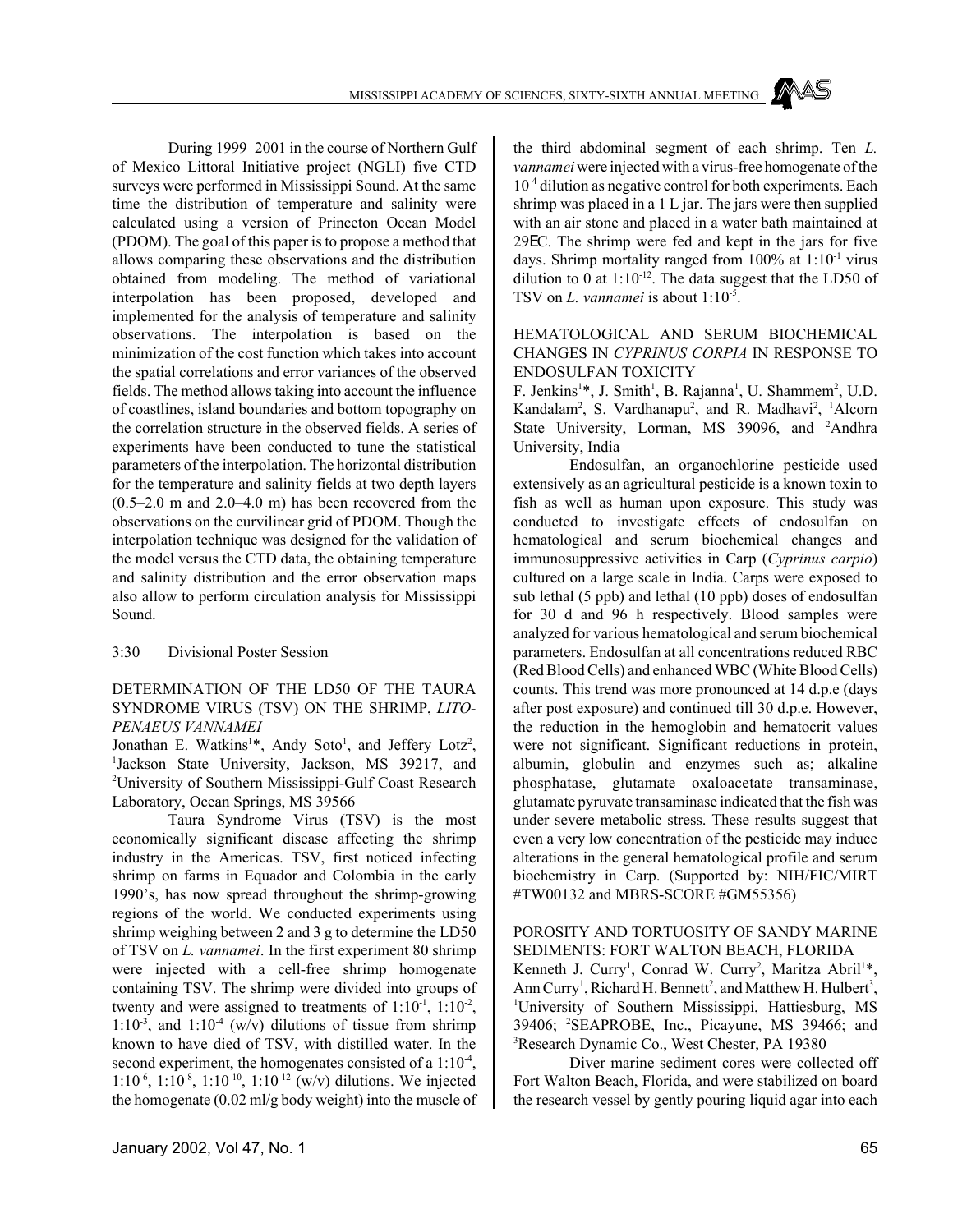core and allowing it to solidify. Subsamples were subsequently embedded with Spurr's (ERL 4206) epoxy resin which stabilized the three-dimensional fabric. Porosity was measured using known (measured) densities of the sand grains  $(\gamma_s)$  and embedding material  $(\gamma_p)$  using the relation  $n = (\gamma_t - \gamma_s)/(\gamma_p - \gamma_s)$  where  $\gamma_t$  is the bulk density of the sample measured using Archimedes' Principle. Porosity of the marine sediments ranged from 41 to 52%. Tortuosity was determined by sanding and polishing a sediment surface, capturing an image of that surface with incident light from a half-silvered mirror, and using image analysis software to measure the shortest pathway through the pores. Both vertical and orthogonal horizontal aspects were measured for tortuosity. Values of tortuosity in any plane ranged from 1.03 to 1.27. This work was supported by the Office of Naval Research.

### PRODUCTION OF A HIGHLY TOXIC SUBSTANCE, TBT, FROM AN INOCUOUS SUBSTANCE, DBT, IN COASTAL WATERS

Thomas F. Lytle<sup>1\*</sup>, Julia S. Lytle<sup>1</sup>, Steve Manning<sup>1</sup>, and William Walker<sup>2</sup>, <sup>1</sup>Gulf Coast Research Laboratory, University of Southern Mississippi, Ocean Springs, MS 39566, and 2 USEPA, Gulf Breeze, FL

Dibutyltin (DBT) is used in the plastics polymerization process, as catalyst in PVC products and is primary degradation product of tributyltin (TBT), an antifoulant in marine paint. DBT and other organotin compounds make their way into the environment through antifoulants, PVC processing plants, and PVC products maintained in water and water handling systems. A flowthrough saltwater life-cycle toxicity test was conducted to determine the chronic effect of DBT to sheepshead minnow (*Cyprinodon variegatus* Lacepede), an estuarine species. Embryos were monitored through hatch, maturation, growth, and reproduction in concentrations of 158, 286, 453, 887, and 1510 Fg DBT/L. Progeny were monitored for survival as embryos and fry/juveniles, and growth for 30 days post-isolation. Mean length of parental generation fish was significantly reduced on day 30 at concentrations > 887 Fg DBT/L. The lowest observable effect concentration (LOEC), 887 Fg DBT/L, and no observable effect concentration (NOEC), 453 Fg DBT/L, were based on effects on the mean length of parental generation. Fecundity, as egg viability, was significantly reduced at the LOEC. Survival of parental and progeny generation embryos was not significantly affected by concentrations < LOEC. The mean length, wet weight and dry weight of progeny generation juveniles were not significantly affected at concentrations < LOEC. TBT, a ubiquitous impurity in DBT, was also monitored throughout study; chronic effects relative to the measured TBT concentrations reflected a similar response pattern to results of an earlier TBT lifecycle study with *C. variegatus* and suggest TBT as a likely source of some gross biological effects in this study.

### SIZE AND WEIGHT RELATIONSHIPS FOR THE GREEN PORCELAIN CRAB, *PETROLISTHES ARM-ATUS*, FROM THE MISSISSIPPI SOUND WITH SOME NOTES ON GROWTH

Kirsten M. Larsen\*, Christine Trigg, and Harriet Perry, Gulf Coast Research Laboratory, University of Southern Mississippi, Ocean Springs, MS 39566

*Petrolisthes armatus* is a porcellanid crab commonly found on oyster reefs in the Gulf of Mexico. Interest in this porcellanid crab has increased in recent years due to its migration north along the Atlantic coast. Prior to 1990 records for this species did not exist north of the Indian River, Florida. However, large numbers of this species began appearing in tidal oyster reefs along Georgia in the mid 1990s, and it has since moved into both North and South Carolina. Little information exists on this species and none has been found to date on its morphmetrics. This study examined the morphometric characteristics of *P. armatus* collected from the Mississippi Sound. Carapace length, carapace width, and weight relationships were determined for 150 crabs held in captivity. Crabs were measured (0.01 mm), weighed (1 mg), and placed in individual habitats until they molted. Molting data were collected on 30 crabs and growth (percent increase in carapace length) was calculated.

### DISSOLVED RARE EARTH ELEMENTS IN TWO CONTRASTING FLUVIAL SYSTEMS: THE LOWER MISSISSIPPI RIVER AND THE LOCH VALE WATERSHED

Alan M. Shiller, University of Southern Mississippi, Stennis Space Center, MS 39529

The rare earth elements (REEs) form a unique chemical set wherein the gradual decrease in ionic radius across the series leads to systematic changes in geochemical behavior. The properties of the REEs make them particularly useful tools for inquiring into processes that mobilize elements during weathering and transport. Herein, dissolved REE time series from two very different fluvial systems (the Mississippi River and the Loch Vale watershed) are contrasted. In the lower Mississippi (a large flood plain river), there is enrichment of heavy REEs relative to light REEs and also a significant Ce anomaly. These results are in accord with previous observations of transition elements in the lower Mississippi River which suggested the importance of redox processes within the river system in controlling seasonal concentration variability. In contrast, in the Loch Vale system (a small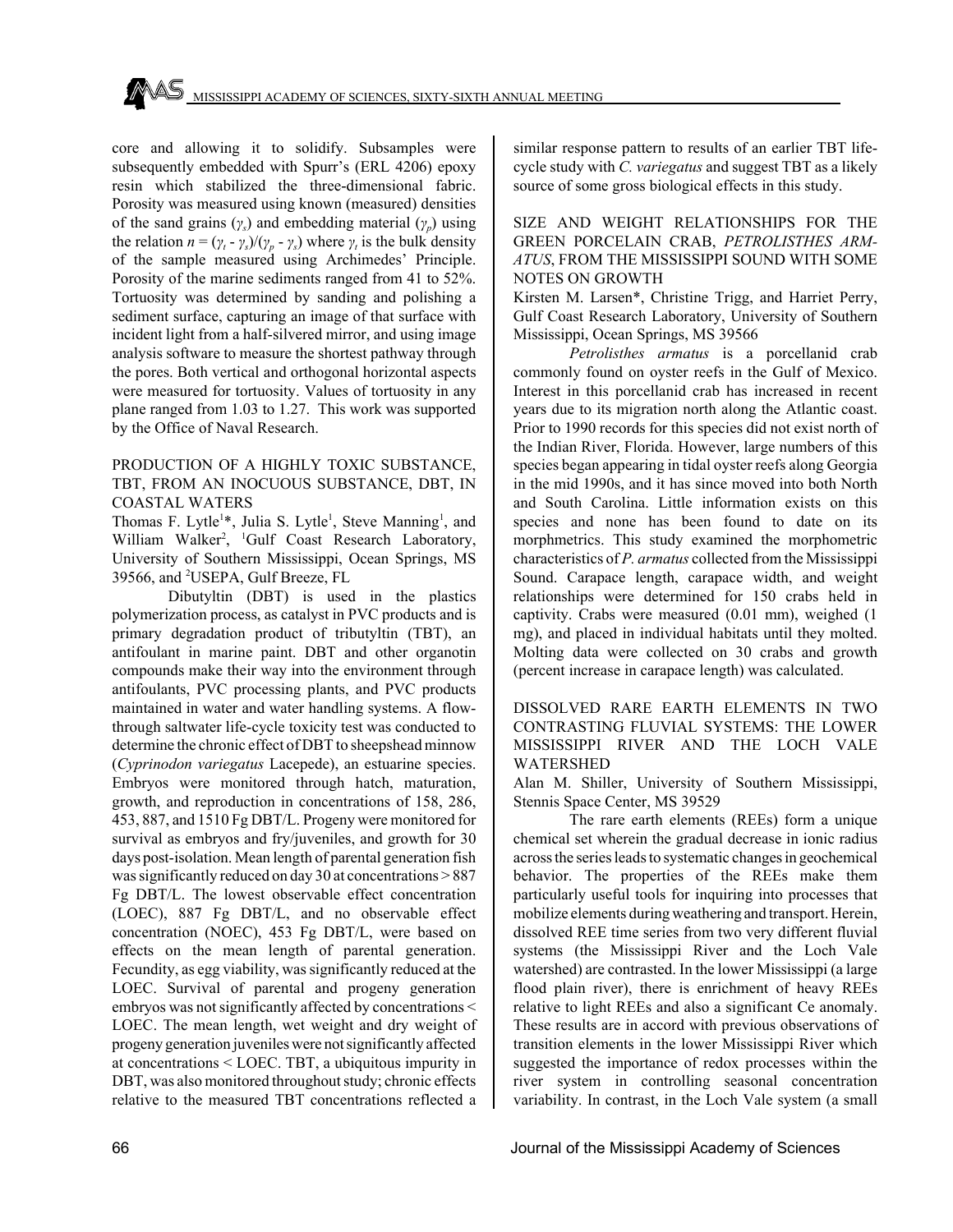seasonally snow-covered catchment), both light and heavy REEs show a  $\sim$  5-fold seasonal variability. In this case, an abrupt increase in REE concentrations occurs during early spring when the beginning thaw flushes organic-rich soil water from the watershed. Overall, the results suggest that the greater pH of the Mississippi  $(\sim 7.8 \text{ versus } 6.4 \text{ for Loch})$ Vale) may result in the differing REE behaviors of these two systems: redox-affected sorption behavior dominating in the Mississippi and organic complexation dominating in Loch Vale.

## PALEOCEANOGRAPHY OF A COOL-WATER CARBONATE RAMP DURING THE PAST 130,000 YEARS

Charlotte A. Brunner\*, David M. Anderson, and Miriam S. Andres, University of Southern Mississippi, Stennis Space Center, MS 39529; NOAA, Boulder, CO 80305; and ETH-Zentrum, CH-8092 Zurich, Switzerland

The cool-water carbonates of the Great Australian Bight (GAB) were produced by a heterozoan fauna that flourished during the Quaternary, sequestering huge amounts of carbonate on the adjacent slope. The biogenic carbonate was deposited in prograding clinoforms at rates exceeding 50 cm/1000 y, matching or exceeding top rates downslope from large coralgal reefs. Despite the importance of such cool-water carbonate systems to the carbon cycle, the hydrographic conditions that nourished the verdant growth remain poorly known. In this work we examine watermass conditions, specifically paleotemperature, during the last 130,000 years at ODP Site 1127 on the upper slope. Age control is provided by oxygen isotope stratigraphy and AMS<sup>14</sup>C dating. Paleotemperatures are estimated from planktonic foraminifer assemblages using the Modern Analog Technique. Paleotempertures range from 9E to 18EC  $\pm$ 1.4EC in the cool season and 12E to  $24EC \pm 1.9EC$  in the warm season. During the period of vigorous bryozoan mound building of MIS 3, paleotemperatures remained below 14EC during the austral winter and below 20EC during the summer. An underlying control, like upwelling, likely affected both paleotemperature and heterozoan production at this time.

### **MATHEMATICS, COMPUTER SCIENCE AND STATISTICS** Chair: Joseph Kolibal, University of Southern

Mississippi Vicechair: Walter Brehm, Keesler Air Force Base

# THURSDAY AFTERNOON

Caprice Room

### 1:00 HIGH-SCHOOL GPA AND ACT SCORES AS PREDICTORS FOR STUDENT SUCCESS FOR THE FALL OF 1999 FIRST-TIME FRESHMEN AFTER ONE YEAR OF STUDY IN THE FALL 2000 AT JACKSON SATE UNIVERSITY

Elgenaid I. Hamadain\*, Okoye Steven, Lauren Jones, Jonathan Rodarte, and Wutasha Taylor, Jackson State University, Jackson, MS 39217

Data of 437 incoming freshmen after one year of study in Fall 2000 at Jackson State University were obtained from the Office of Institutional Research. The data contained information on students' high school GPA, ACT score, and college GPA. Several SAS procedures were used to analyze the data. Results indicated that data on all three variables were normally distributed. The three variables were moderately and positively correlated with each other. Based from multiple regression analysis, high school GPA and ACT score were significant. Individual simple regression analysis confirmed these results. Although the variables were not strongly correlated with each other, high school GPA and ACT scores appeared to be good predictors of college success (GPA). Two sets of samples (61 students each) were taken randomly and systematically using SAS. Descriptive statistics, regression and correlation analysis were performed for each set. Multiple regression model indicated that high school GPA and ACT Scores are good predictors of College GPA. High school GPA seems to be more important in determining college success (p-value = 0.0002), than ACT score (p-value  $= 0.3063$ ). Descriptive statistics generated by random sampling seem identical to the one obtained through systematic sample. Mean high school GPA was significantly higher than that of college GPA, however; college GPA was more variable than high School GPA, according to t-test.

## 1:20 VISUAL REPRESENTATION OF INFORMATION NEEDS IN CARTOGRAPHIC INFORMATION RETRIEVAL USING GIS **TECHNOLOGY**

Lixin Yu, Alcorn State University, Alcorn State, MS 39360

Library catalogs for map collections are not well developed in most libraries. The cartographic information source differs from other kinds of information in that maps are usually rectangular in shape and defined by the coordinates of the four map corners. This coordinate information is difficult for an average person to use, unless certain user interface is designed and knowledge discovery in database algorithms are implemented. System with such an interface and algorithms can perform powerful queries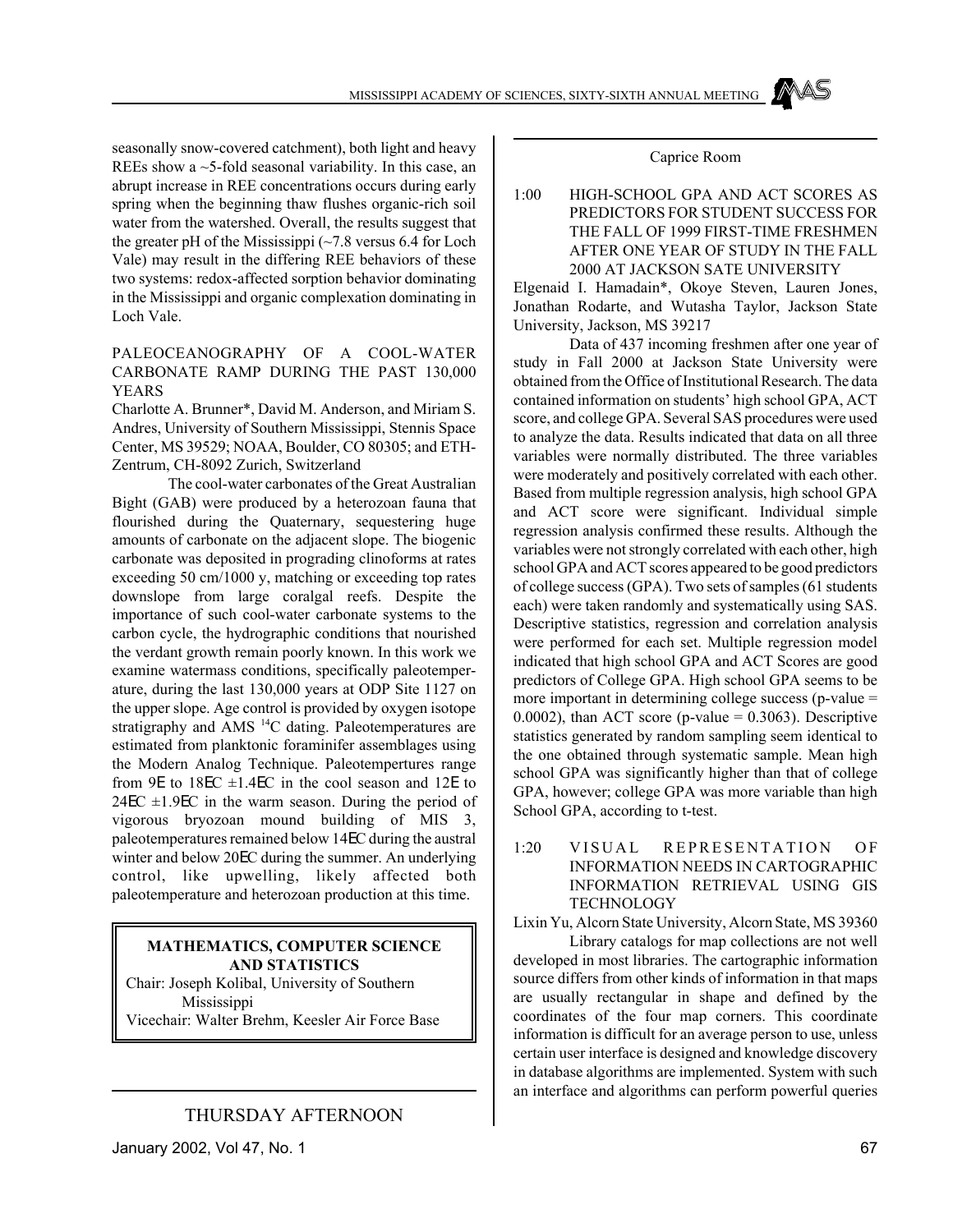that an ordinary text-based information retrieval system cannot. This presentation demonstrates a prototype system—GeoMatch, which allows users to interactively define geographic areas of interest on a background map. It also allows users to define, qualitatively or quantitatively, the relationship between the user-defined area and the map coverage. Two measurements, coverage and exclusiveness, are introduced for users to precisely represent their information needs. Three librarians were interviewed to study the feasibility of the new system. The MARC record format is also discussed to illustrate that retrospective conversion of cartographic material records from an existing library online catalog system to GeoMatch can be done automatically.

1:40 APPLICATION OF ARTIFICIAL NEURAL NETWORKS FOR THE CLASSIFICATION OF REMOTE SENSING SPECTRAL REFLEC-TANCE DATA OF STRESSED SOYBEAN LEAF

Abdullah Faruque\*, Raj Bahadur, and Gregory A. Carter, State University of West Georgia, Carrollton, GA 30118; Mississippi Valley State University, Itta Bena, MS 38941; and Earth System Science Office, NASA, Stennis Space Center, MS 39529

This research paper describes the application of artificial neural networks as a superior pattern recognition tool for the classification of remote sensing spectral reflectance data of stressed soybean leaves. The objective of this study funded by National Aeronautics Space Administration (NASA) at Stennis Space Center was to record and classify the spectral reflectance differences of leaf stress caused by drought, fungal disease, and lead contamination of the soil. Reflectance spectra of drought stressed, lead contaminated and fungal infected leaves were measured using GER1500 Spectroradiometer for 512 spectral bands with 1.52 nm intervals from 308 nm to 1089 nm. Multi-layer feed-forward neural network model was used to train and predict the different classes of stressed leaves from their spectral signature. Network parameters and architectures were optimized to obtain maximum network classification performance. The classification performance of neural networks was compared to K-nearest neighbor and other statistical pattern recognition techniques. The superior classification capability of neural networks refined with an additional research can be used to monitor more precisely the signs of damaging stress due to different factors on economic crops.

2:00 A SELF-TUTORING INTERACTIVE MODULE Kanchan Manaktala, Alcorn State University, Lorman, MS 39096

This is the first of a sequence of six interactive modules in analytic geometry that I am developing under the activities of the NSF project WELCOME awarded to Mathematics Association of America. The objective of this interactive module is to create a self-tutoring resource on the concept of a point. MathWright, a powerful mathematical authorware is used to develop this module. The module teaches and tests the plotting of points, finding distance between two points, checking co-linearity of three points, and determining the equation of a line passing through two points. The feedback is instant and the questions are generated randomly, giving the user numerous monitored examples to master the concepts.

2:20 Break

2:40 EXPLORING MATHEMATICAL THINKING Garfield Burke, Jr., Mississippi Valley State University, Itta Bena, MS 38941

Mathematical thinking is much more than performing arithmetical computations with speed and accuracy. It involves reasoning and problem solving. Reasoning involves activities such as deciding if an answer is correct and/or defending the result. When reasoning is part of all mathematical activities, students learn that mathematics is not a collection of arbitrary rules but a system that makes sense and can be figured out. Problem solving is much more than finding an answer to a given problem. It requires analyzing, selecting and applying an appropriate strategy or combinations of strategics to an unfamiliar problem at hand. It also requires justifying solutions and if possible, transferring or generalizing knowledge gained from a problem-solving experience to similar situations. The purpose of this paper is to introduce the reader to some of the basic concepts and techniques centered around mathematical thinking/problem-solving activities and to illustrate how these concepts and techniques may be used to solve problems.

### 3:10 A DYNAMIC TOOL FOR CREATING MATHEMATICAL MODELS

Ravinder Kumar, Alcorn State University, Alcorn State, MS 39096

The objective of this work is to develop a dynamic tool for creating mathematical models that use the technique of linearity. MathWright, a powerful authorware which blends CAS (Computer Algebra system) with multimedia tools, is used for the purpose. In many situations data collected renders itself to modeling by linearity. Typically, this happens when parameters or some functions of the parameters are connected by direct variation. This can be done in two ways: either manually fit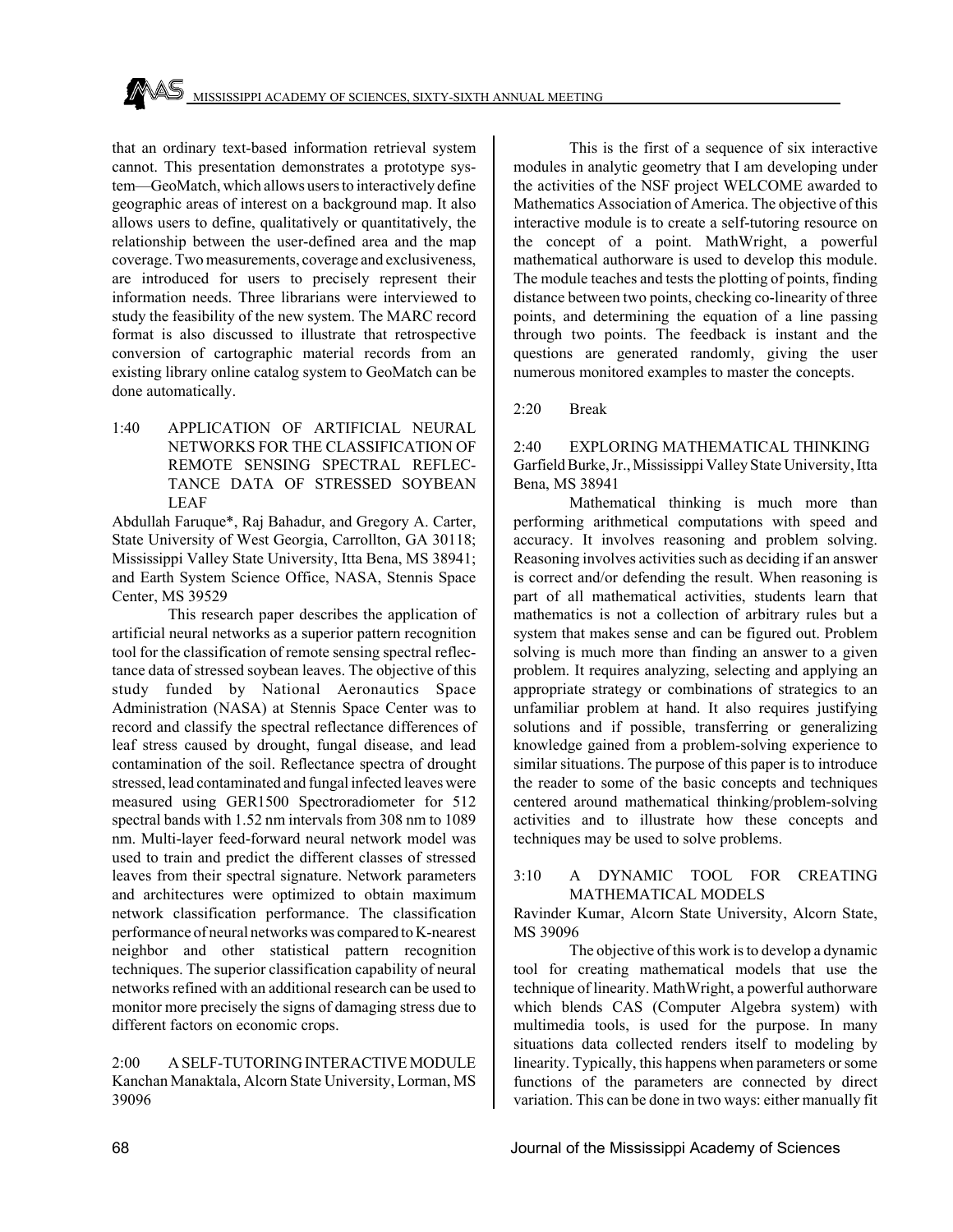

a line of best fit in the scatter diagram of the (modified) data or use the technique of least squares to create a line passing through the origin that fits best in the (modified) data. If the resulting line is of the form  $y = kx$ , then k is the desired constant of proportionality. This dynamic tool allows the user to create a line of best fit through the origin in both ways. There are two built in examples and three examples for further exploration. Among the examples considered are fishing derby, panic stop, weight of the heart of birds. These examples are taken from Giordano's book on Mathematical Modeling (FR Giordano, MD Weir, and W. Fox, A First Course in Mathematical Modeling (Second Edition) Brooks/Cole, 1997.)

3:30 Divisional Business Meeting

## FRIDAY MORNING

Caprice Room

9:00 Divisional Poster Session

### MATHEMATICAL PRINCIPLES OF RSA CRYPTOGRAPHY

Tancia Boone\* and Przemo Kranz, University of Mississippi, University, MS 38677

Cryptography is considered an art or science of secret messaging. It is a scientific method with usage of mathematical functions to encode and decode message. All messages have to be converted into a form that is only understood by the intended recipient. The two elements that make up a cryptosystem is encryption and decryption. Encryption is the process that plain text is converted to, to make the coded message (cipher text). Decryption is the process of the cipher text being converted back into original formation by the intended audience. In the world today, the usage of this coding process includes ATM machines for electrical transfers, protects tapping in cell phone calling, encodes and decodes data entry while using the Internet, etc. However, the only secure form of cryptography known today is RSA (named for the three inventers-Ronald Rivest, Adi Shamir and Leonard Adleman) Cryptography. The purpose of this system is to create a one-way function system; a system that computes a function easily but makes inverting almost impossible. Suppose p and q are large prime numbers (numbers that are divisible by 1 and itself) containing 500 digits each. The results  $n = pq$  is a 1000 digit composite number. On a typical computer the multiplication takes under a second to compute. The variables p and q are considered private keys. The person decoding the message should know the private keys,

whereas the general public knows the public key, which is n. Instead of given the primes, p and q, one is given the product n. From the number assigned to n, the two prime factors are to be founded. Using trail division to factor n would take centuries to factor.

MISSISSIPPI CENTER FOR SUPERCOMPUTING RESEARCH (MCSR) USER ADVISORY GROUP

Faculty and graduate student researchers will describe their research projects that involve HPC and the use of MCSR resources. IHL faculty and graduate students, with an interest in HPC and/or MCSR facilities and services, are also invited to attend. A meeting of the MSUAG meeting will follow in the afternoon. IHL faculty and graduate students, with an interest in HPC and/or MCSR facilities and services, are also invited to attend.

PARALLEL COMPUTING PROJECTS AT UNIVERSITY OF SOUTHERN MISSISSIPPI

Luis A. Parra, Jun Xie, Huiqian Yang, and Dexuan Xie, University of Southern Mississippi, Hattiesburg, MS 39406

DEVELOPMENT OF THE PARALLEL TURBO CODE Jenping Chen, Mississippi State University, Mississippi State, MS 39762

#### VALIDATION OF MODAS-NRLPOM FORECASTING **SYSTEM**

Germana Peggion, University of Southern Mississippi, Stennis Space Center, MS 39522

#### LOW-ORDER SCALING METHODS FOR DYNAMICAL ELECTRODE CORRELATION

Svein Saebo, Mississippi State University, Mississippi State, MS 39762

P4 CLUSTER PERFORMANCE MEASURING AND TUNING

Andy Yaquan Xu and Haibo Wang, University of Mississippi, University, MS 38677

PARALLEL COMPUTING WITH NWCHEM AND **MPOC** 

Haibo Wang, University of Mississippi, University, MS 38677

USE OF PARALLEL RESOURCES AT MCSR FOR THREE-DIMENSIONAL RECONSTRUCTION OF PRO-TEIN STRUCTURES

Mona T. Norcum, University of Mississippi, University, MS 38677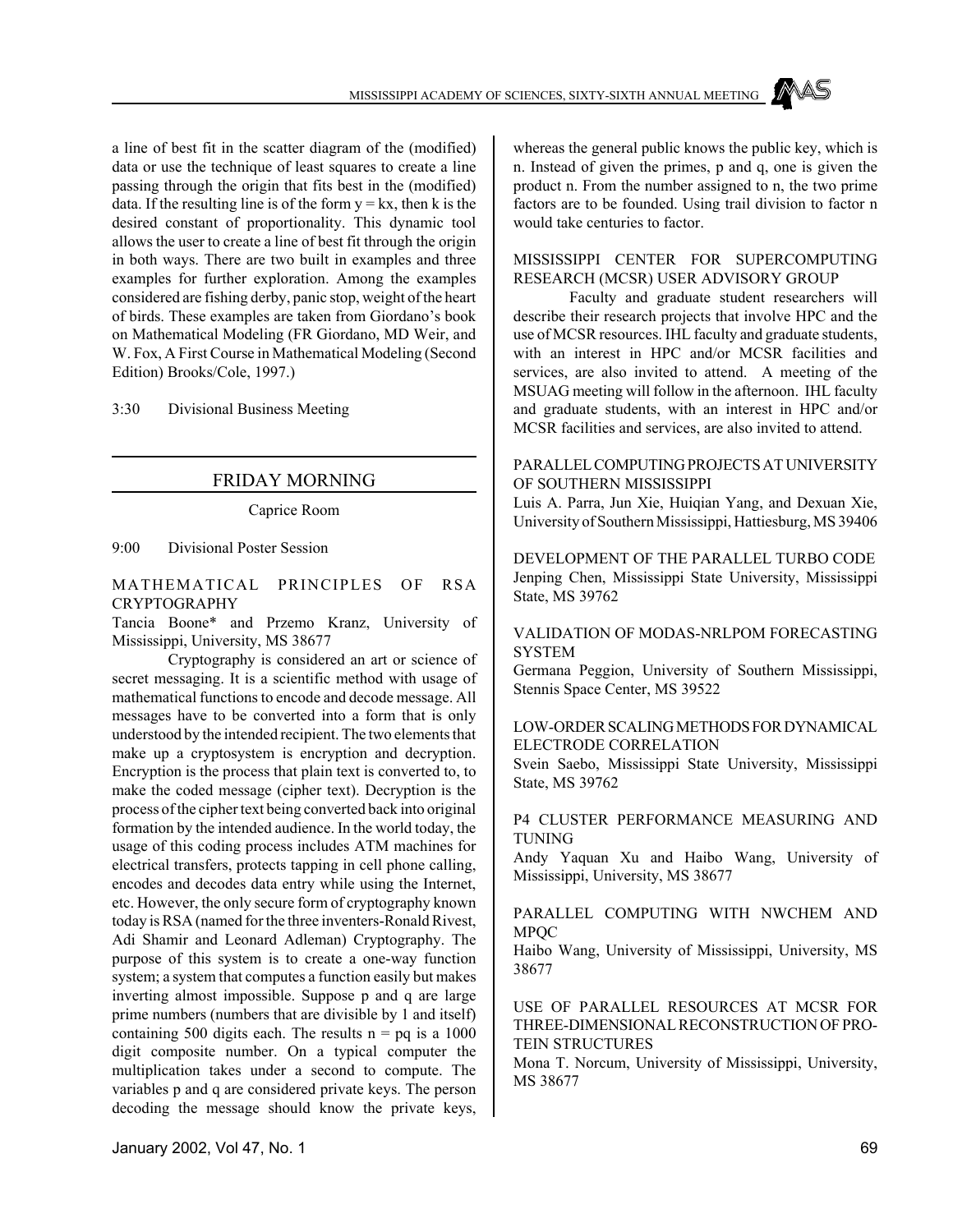EXPERIENCE WITH PARALLEL DATABASE SERVERS ON DISTRIBUTED COMPUTING PLATFORM

Yanhai Sun and Haibo Wang, University of Mississippi, University, MS 38677

Divisional Talks Resume

9:30 A DYNAMIC AND INTERACTIVE MODULE ON PERMUTATIONS AND COMBINATIONS Shomari Mosi, Alcorn State University, Lorman, MS 39096

Mathwright, a mathematical authoring software, is used to create an interactive and dynamic module on the topic of permutations and combinations. It allows the user to experiment with permutations and combinations and conjecture formulas through the animations created. Permutations and combinations are useful in probabilistic considerations. Usually, students have difficulty in differentiating between permutations and combinations. This module shows through the use of animations the difference between the two. The module is interactive subject to some limitations since a computer screen cannot contain a large number of objects. The module also randomly generates examples in probability and solves them step by step.

#### 9:50 ASYNCHRONOUS CONVERGENCE OF ITERATIVE SOLVERS

Rochelle Jenkins\* and Joseph Kolibal, University of Southern Mississippi, Hattiesburg, MS 39406

We exam the rates of convergence associated with relaxation methods such as Jacobi and Gauss-Seidel in which the iteration is modified to allow for asynchronous convergence, i.e., in which the selection of nodes to be updated is done randomly. The purpose is to investigate the parallelization of these algorithms, and to consider techniques for improving the rates of convergence.

10:10 A METHOD FOR OVERCOMING DISCONTINUITY BETWEEN NEIGHBORING UTM ZONE GRIDS

Chad A. Steed, Naval Research Laboratory, Stennis Space Center, MS 39529

The Universal Transverse Mercator (UTM) projection is ideally suited for use with large-scale geographic data. The Naval Research Laboratory at Stennis Space Center (NRLSSC) has investigated the UTM projection in support of the Naval Air Systems Command. In the investigation of the UTM grid, the properties and construction of the UTM projection have been analyzed to identify advantages and disadvantages in the system. A

major disadvantage of the system is the lack of continuity between neighboring UTM zone grids. This problem is most apparent when dealing with an area of interest that spans multiple UTM zones. To alleviate this problem, the concept of flexible zone boundaries for UTM zones has been developed and applied to two specific situations in UTM area of interest processing. The first situation involves the creation of a single UTM grid from the grids of neighboring UTM zones in a defined area of interest. The second is the extraction of native UTM zone grids from a single UTM grid that spans multiple UTM zones.

10:30 Break

10:50 THE DESIGN AND DEVELOPMENT OF GRAPHICAL USER INTERFACES TO CONSOLIDATE MANAGEMENT TASKS ASSOCIATED WITH NAVY AIRCRAFT OPTICAL DISKS

Stephanie A. Myrick\*, Marlin L. Gendron, and Michael E. Trenchard, Naval Research Laboratory, Stennis Space Center, MS 39529

This paper presents the design and development of a series of Graphical User Interfaces (GUI) that are used to build and manage aircraft optical disk images by U.S. military aircraft mission planners, requirements officers, and aircrew. The Naval Research Laboratory at the Stennis Space Center (NRLSSC) has created this product in support of the Naval Air Systems Command Hornet and Harier Programs (PMA-265 and PMA-257, respectively). The GUIs are a component of NRLSSC's Moving-Map Composer (MMC) software that performs a wide variety of mission planning and aircraft image functions including the design and build of Mission Planning System Compact Disk Images and Aircraft Optical Disk (AOD) images. These images are comprised of user-specified digitized charts, static, non-georefererenced dataframes containing emergency checklist procedures and reconnaissance photographs. MMC is an X Windows/Motif GUI and lowlevel C language application written by NRLSSC scientists, and implemented on a Compaq Alpha computer running OpenVMS. The Navy and Marine Corps employ a large number of AODs in support of their various missions and requires a system to manage, build, and edit the images they contain. This paper will address the GUI design and development issues raised during this project and the methods that were developed for their resolution.

## 11:10 THE DEVELOPMENT OF SOFTWARE TOOLS FOR SCANNING PAPER CHARTS INTO GEO-TIFF IMAGE FILES

Marlin L Gendron\*, Stephanie A. Myrick, and Michael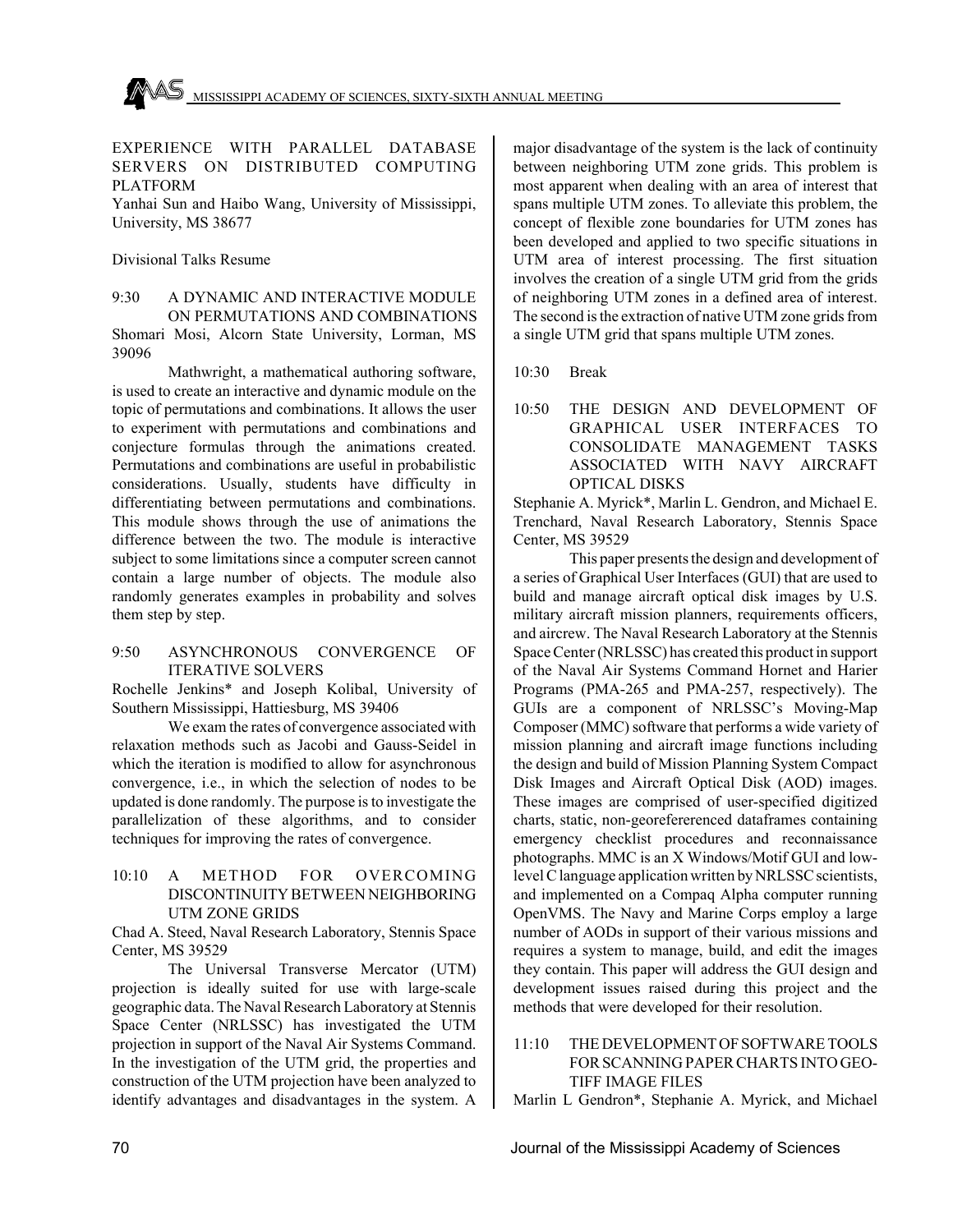

Trenchard, Naval Research Laboratory, Stennis Space Center, MS 39529

This paper presents the design and development of software tools that scans paper charts, converts the charts into digital raster images, geo-references the images, and outputs GeoTIFF-compliant image files. The GeoTIFF file format is an extension of the popular TIFF raster file format and defined by a tightly controlled specification. Sets of tags (i.e., information) are added to the TIFF file format and describe all cartographic information associated with the TIFF scanned map imagery. These tags describe such information as map projection, datum and geographic location. Many standard commercial and government applications, including moving-map programs, utilize GeoTIFF files. The Naval Research Laboratory at the Stennis Space Center (NRLSSC) has created a set of software tools in support of the Naval Air Systems Command Hornet and Harrier Programs (PMA-265 and PMA-257, respectively). NRLSSC scientists have written low-level C routines that geo-reference digital charts and convert them to GeoTIFFs. Graphical User Interfaces (GUIs) written in the X-Window System/Motif language were also developed for displaying charts during the scanning process and choosing geographic control points on a scanned image. Other GUIs designed allow the user to clip or remove undesirable areas on the charts and display the final registered raster images.

### 11:30 MISSISSIPPI CENTER FOR SUPERCOM-PUTING RESEARCH (MCSR) USER ADVISORY GROUP MEETING

David G. Roach\* and Germana Peggion, University of Mississippi, University, MS 38677, and University of Southern Mississippi, Stennis Space Center, MS 39522

The Mississippi Center for Supercomputing Research was established in 1987 by the Mississippi Legislature and the Institutions of Higher Learning (IHL) in order to provide high performance supercomputing (HPC) support for research and instruction at all state universities. The Mississippi Supercomputer User Advisory Committee (MSUAG) was established by the IHL Research Consortium to provide user input and advice to MCSR management and technical staff on policies and procedures for the Center's operations. It includes member representatives from all IHL institutions. The Advisory Group will meet at this MAS conference. Mr. David G. Roach, Director of the MCSR, and Dr. Germana Peggion, MSUAG Chair and Professor at USM Stennis, will conduct the meeting. The agenda includes an update on MCSR HPC facilities and services, introduction of new MCSR staff members, and site reports and ongoing research updates by MSUAG representatives. A Poster Session will

follow the MSUAG meeting in which faculty and graduate student researchers will have the opportunity to describe their research projects that involve HPC and the use of MCSR resources. IHL faculty and graduate students, with an interest in HPC and/or MCSR facilities and services, are also invited to attend.

**PHYSICS AND ENGINEERING** Chair: Amed A. Kishk, University of Mississippi Vicechair: T.M. Parchure, US Army Engineers

Chandeleur Room

8:30 Divisional Poster Session Chair: Atef Z. Elsherbeni, The University of Mississippi, University, MS 38677

### APPLICATION OF THE FAST FOURIER TRANSFORM FOR PERFORMANCE CHARACTERIZATION OF AN IF-DIGITAL CONVERTER

Andy Harrison, Raytheon Electronic Systems, Forest, MS 39074

In this work, the Fast Fourier Transform (FFT) is used to characterize the performance of a TPQ47 radar IF-Digital Converter (IFDC). The IF to digital converter consists of two channels each of which provides down conversion and filtering of the IF frequency, attenuation control for gain leveling and radar gain control, and 12-bit A/D conversion. Features of the FFT-based spectrum include harmonic content, spurious content and noise floor level. These combined effects are reflected in the IFDC's rms signal to noise ratio that can be derived from the FFT magnitude spectrum. Ideally, the frequency spectrum of the output signal would be a single line that represents a pure sine wave input and is free from distortion generated by the circuitry of the IFDC. Since the FFT assumes that the record repeats with a certain period, sharp discontinuities at the points where the start of one record joins the end of the preceding record cause the spectral components to be spread or smeared. The smearing, called leakage, can be reduced by multiplying the data in the record by a windowing function that weights the points in the center of the record heavily while smoothly suppressing the points near the ends. Many different windowing functions were studied that offer various tradeoffs of amplitude resolution versus frequency resolution.

### COPLANAR WAVEGUIDE FED BOW-TIE APERTURE ANTENNA

Guiping Zheng\*, Atef Z. Elsherbeni, and Charles E. Smith,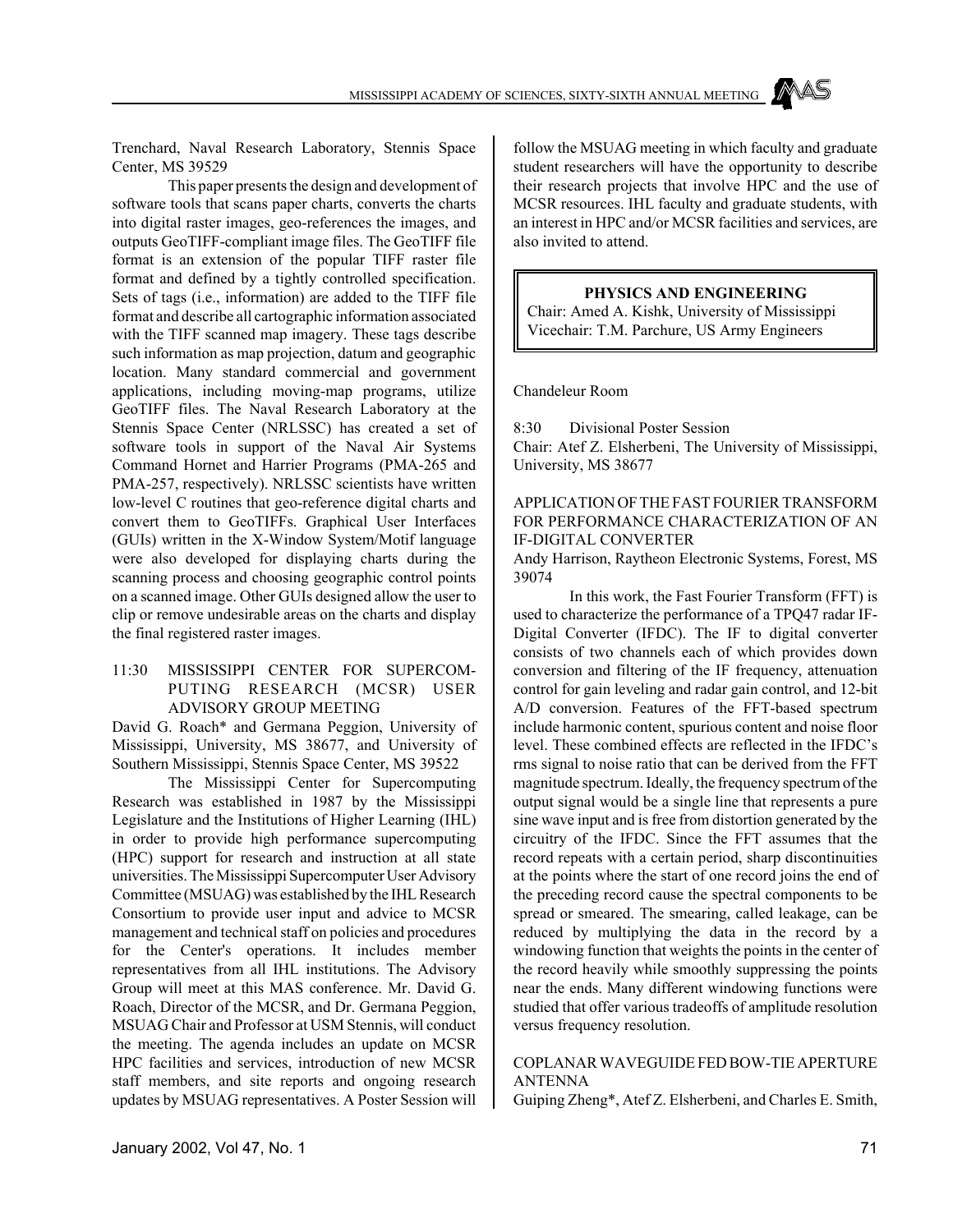The University of Mississippi, University, MS 38677

The coplanar waveguide (CPW) fed aperture antenna consists of an aperture that is etched from a ground plane having a bow-tie shape and a CPW feed line that protrudes through the aperture. This antenna exhibits characteristics similar to a dipole antenna. A prototype of the CPW aperture antenna is designed at a central frequency around 10 GHz and the computed input impedance is approximately 50 W similar to the characteristic impedance of the feed transmission line. A finite difference time domain (FDTD) simulation is performed using a developed MATLAB program and verification is obtained using the Ansoft High Frequency Structure Simulation (HFSS) program. With the approximately matched CPW aperture antenna, the return loss at the designed frequency is less than 20 dB. The gain and the radiation efficiency are also improved by taking advantage of this load matching property. The FDTD simulation results demonstrate that the CPW aperture antenna behaves more like a dipole antenna rather than a microstrip patch antenna, specially when the width of the aperture is comparable to a dipole length of  $\frac{1}{2}$ . The characteristics of this bow-tie aperture antenna that include small return losses, appropriate resonant frequencies, matched loading, and moderate gain, indicate that it has many features required to build a phased antenna array in a variety of actual applications.

### CHARACTERISTICS OF COPLANAR BOW-TIE PATCH ANTENNA

P.L. Chin\*, Atef Z. Elsherbeni, and Charles E. Smith, The University of Mississippi, University , MS 38677

This paper introduces a new concept of coplanar patch antenna (CPA), which consists of a bow-tie shaped patch surrounded by a closely spaced ground conductor and a coplanar waveguide (CPW) feedline. The solid and wire bow-tie antenna configurations have been used in many applications over the past years because of their broadband characteristics. In this case, the characteristics of small aperture between the bow-tie patch and the surrounding ground plane are similar to that of the dual of a wire type bow-tie antenna. Yet it possesses some features characteristic of a patch antenna. To study the structure, the finite difference time domain (FDTD) technique is employed to design and to simulate this type of CPA and bow-tie patch with operation at 10 GHz with 50  $\Omega$  input impedance. Numerical results for return loss, radiation pattern, and gain are presented, and validated using the Ansoft Nigh Frequency Structure Simulation (HFSS) program. Although the patch bow-tie antenna exhibits a somewhat narrow bandwidth for small aperture widths as compared to the solid cone bow-tie antenna, more broadband operation can be obtained with wider aperture widths. In addition, the characteristics of this configuration can be further extended using loading due to the ease in adding impedance-type loads to the aperture/patch and the ground plane. This type of antenna is proposed for use as an element of a phased array antenna specifically designed for transmit/receive (TR) modules for radar systems.

### COPLANAR PATCH ANTENNAS WITH ENHANCED BANDWIDTH

Brad N. Baker\*, Atef Z. Elsherbeni, and Charles E. Smith, University of Mississippi, University, MS 38677

Since the inception of the idea of coplanar patch antennas, their popularity has been growing due to their ease of construction as well as their simple design. One potential problem with coplanar antenna geometries, however, is their relatively limited bandwidth. The coplanar patch antenna, like the microstrip patch antenna from which it was derived, suffers from a narrow bandwidth of approximately 3 percent. In this paper, finite difference time domain (FDTD) analysis was used to parametrically analyze a coplanar patch antenna operating at 10 GHz. The effect of the coplanar slot width on the resonant frequency of the antenna is investigated. Two techniques to broaden the functional bandwidth of the 10 GHz coplanar patch antenna are then investigated. Slots are added to the coplanar patch antenna for the possibility of combining the resonances of the slot and the main patch together to broaden the bandwidth. Parasitic patches were also used experimentally to broaden the bandwidth and to provide a better match to the feeding network. The results of these experiments are analyzed to suggest optimum configurations for wideband coplanar patch antennas.

### FINITE ELEMENT ANALYSIS OF THE PRESSURE BEHAVIOR DURING THE PULTRUSION OF **COMPOSITES**

Tabious Hayes\* and Tyrus McCarty, University of Mississippi,University, MS 38677

A common problem associated with the manufacture of composites is the formation of voids in the final product. The voids in the composite adversely affect the strength of the final product. A high pressure rise in the die inlet region can eliminate the voids. The elimination of voids can lead to a better quality final product. The purpose of this research is to determine the effect that various process control parameters have on the pressure rise during the pultrusion process. A numerical approach referred to as the finite element method is employed in this study. Finite element analysis is used to investigate the effect of the process control parameters of pull speed, fiber diameter, and fiber volume fraction on the pressure rise in the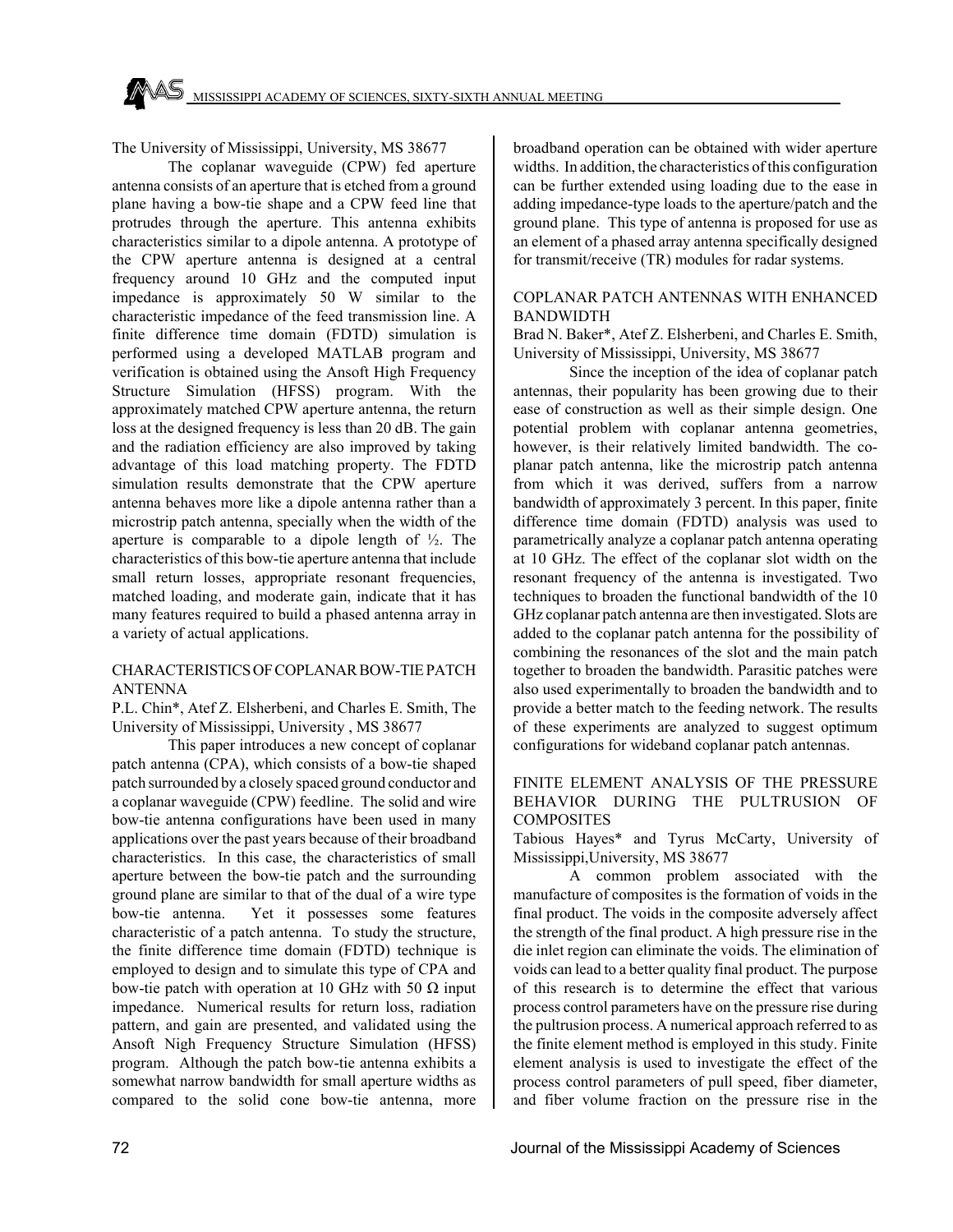pultrusion die region.

# COMPUTER SIMULATION OF EARTH/SATELLITE(S) FOR REMOTE SENSING APPLICATIONS

Edward Woo\*, Atef Z. Elsherbeni, and Charles E. Smith, The University of Mississippi, University, MS 38677

A software package for the simulation of earth/satellites relative positions and land coverage for remote sensing applications is developed. This package provides a visualization tool to help in improving the analysis and design of radar systems and the techniques for collecting data for synthetic aperture radar (SAR) systems. This simulation will also allow users to get a better understanding of radar technology, global positioning systems, and basic remote sensing principles. Users will be able to input orbital parameters (shape and position) and satellite parameters (number, position, and speed). The distance between the satellites (while moving around the earth) and earth spot coverage area will be computed and displayed to the user in a window with a 3-dimensional dynamic view of the earth/satellites movements. A better understanding of the earth/satellites dynamic relationship will assist in solving many of the technical problems of today's satellites global coverage systems.

Divisional Talks Begin; Engineering Session Chair: Ahmed A. Kishk, University of Mississippi, University, MS 38677

#### 10:00 INVESTIGATION OF THE RF PERFOR-MANCE OF A HYBRID ACTIVE ARRAY ANTENNA SUBARRAY MODULE

Andy Harrison\* and Rick Rollenhagen, Raytheon Electronic Systems, Forest, MS 39074

In this work, the RF performance of a TPQ47 radar hybrid active array antenna subarray module (SAM) is analyzed. Transitions and discontinuities in the RF path were investigated in both time and frequency domains. The SAM provides RF transmit and receive signal paths from the feed network to free space, transmit and receive beam steering control, receive signal amplification and element gain leveling, as well as array temperature reporting. The SAM consists of two microwave integrated circuits (MIC), two digitally controlled ferrite phase shifters, three microcontrollers, one RF circuit board and associated connectors. All electrical components are mounted on one side of the printed wiring board (PWB) and the RF trace is attached to the opposite side. The RF trace is comprised of six dipole elements. RF transmit and receive functions operate on two, three element in line arrays (3 Pack). In transmit, the SAM receives a single RF input that is split to drive both 3 packs. A ferrite phase shifter provides phase control of the transmit signal for each path. In receive, the SAM provides two RF outputs each fed by a 3 pack. Each receive path is driven by a MIC that provides amplitude and phase control.

# 10:20 BROADBAND SPATIAL POWER COM-BINERS: FULL-WAVE ANALYSIS AND MODELING TECHNIQUES

Milan V. Lukich\*, Alexander B. Yakovlev, Atef Z. Elsherbeni, and Charles E. Smith, University of Mississippi, University, MS 38677

Spatial power combiners are used for power amplification at microwave and milimeter-wave frequencies from an array of solid-state devices. In contrast to traditional power combining techniques, which utilize waveguide and transmission line junctions, free space spatial power combining enables to achieve increased power output levels and power combining efficiencies. In this paper we present a waveguide-based spatial power combining system for operation at milimeter-wave frequencies. The system consists of several interacting antenna arrays placed at dielectric interfaces of an oversized multilayered waveguide. Uniform amplitude and phase excitation to the antennas is provided by a hard-horn with a dielectric sidewall loading. Signal collected by antenna arrays is coupled to the amplifier array through a ground plane with slots and the amplified signal is then reradiated into free space through slots of another ground plane. Generalized scattering matrix approach is adopted to model the entire amplifier system by decomposing it into smaller modules and cascading the modules using these matrices. A method of moments integral equation formulation is presented for the full-wave analysis of multilayered waveguide with embedded antennas. In order to increase frequency band and efficiency of the system and provide operation in multiple band regimes, resonant U-slot patch, microstrip loop, tapered meander line, triangular slot antennas, and their modifications are used. Numerical results for several representative antennas are given to illustrate advantages of their utilization in a power combining system.

#### 10:40 IMPLEMENTATION OF THE ASYMPTOTIC BOUNDARY CONDITION IN THE FDTD **METHOD**

Andrew Simon\* and Ahmed A. Kishk, University of Mississippi, University, MS 38677

Geometry description in the FDTD method is a somewhat tedious task especially when the geometry contains fine details. If the FDTD code is based on the use of cubic cells, this adds further constraints on the cell size and we may be forced to use excessive number of cells to simulate the required geometry. This will increase the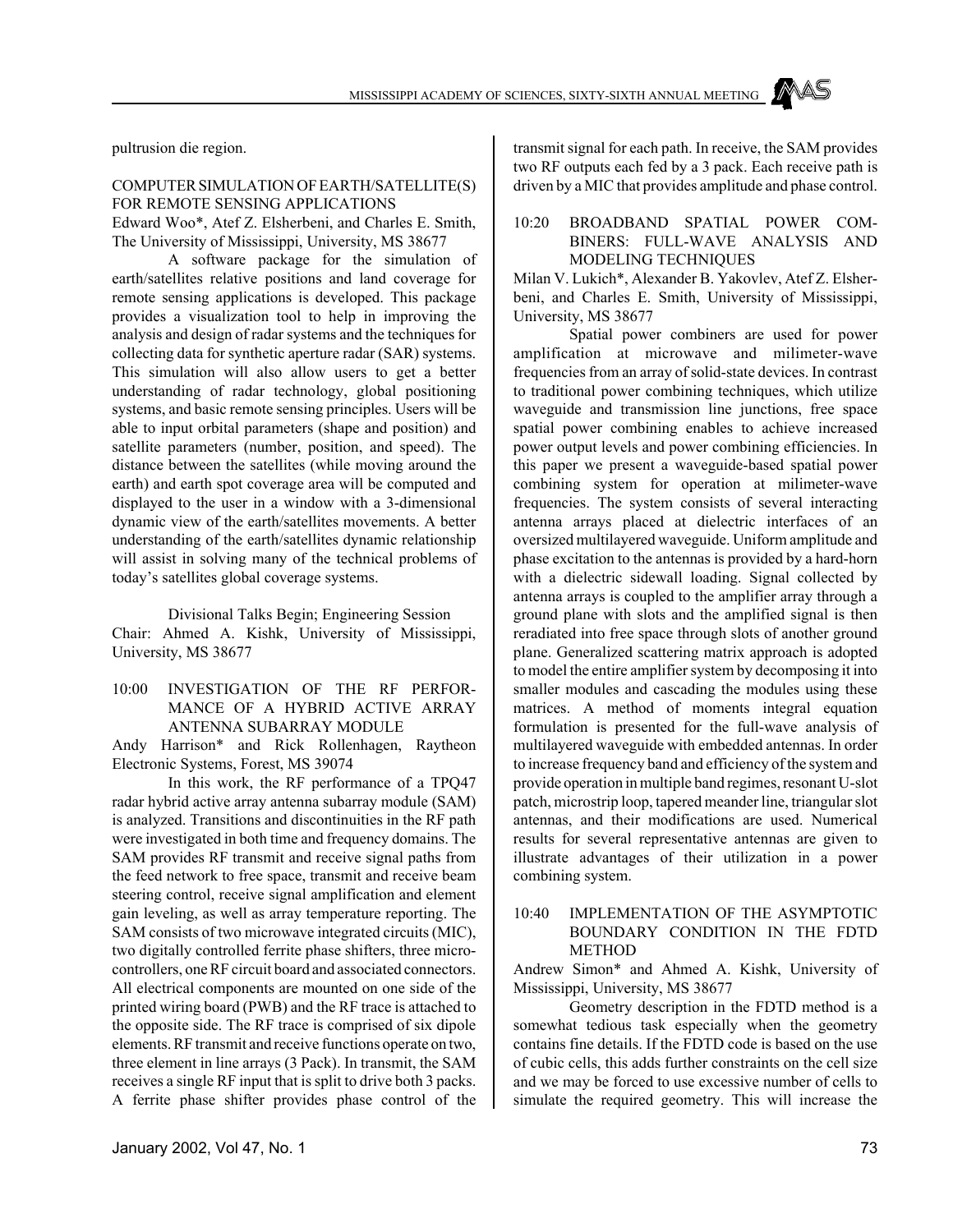memory requirements and also processing time of the problem. For example, if we have a surface loaded with conducting strips that needs to be modeled in a FDTD code, the description of that will be tedious, as each strip has to be described and paid attention to. As an alternative, we propose the use of the asymptotic boundary condition (ABC) as a way to avoid dealing with such a problem. The ABC is an isotropic averaging type of boundary condition that does not require a detailed description of the strips. This boundary condition can be easily implemented the same way we implement the perfectly conducting surfaces and dielectric materials in the FDTD method. It has to be mentioned that the ABC is accurate when dealing with conducting strips as long as the number of strips per wavelength is large, typically more than 10 strips per wavelength. However, experimental data has shown that the ABC still holds for certain cases that have as little as 4 strips per wavelength. Another type of structure that can be modeled using the ABC is the corrugated structure where the corrugations can be easily modeled without the need for their detailed description. With the ability to classify the corrugated region as a homogenous region, we enable the division of cubic cells to be employed fully for the problem at hand. The method of implementing these boundary conditions in the FDTD method will be presented together with some applications.

# 11:00 ANALYSIS OF TRANSMISSION AND REFLECTION LOSSES FROM A CLASS OF COPLANAR WAVEGUIDE STRUCTURES

Abdelnasser A. Eldek\*, Atef Z. Elsherbeni, and Charles E. Smith, The University of Mississippi, University, MS 38677

In this paper, several geometries of a class of grounded coplanar waveguide (GCPW) are investigated using the finite difference time domain (FDTD) method, and their losses are computed. A uniform GCPW structure is used as a reference case for the other non-uniform geometries. First, this reference case, four geometries are proposed to study the transmission and loss effect of replacing parts of the dielectric substrate with free space. Afterwards, two new geometries are simulated to study the effect of reducing the feed line width in a limited section (step), and the introduction of a gap in the microstrip feeding line, with and without a bridge that connects the two parts of the microstrip feeding line separated with the gap. The effect of adding a perfect electric conductor (PEC) cap above the microstrip feeding line, and connecting the two side ground planes, is also studied. The conductor attenuation, power losses and the input and output impedances are studied for the proposed geometries. The results show that adding more free space in the substrate

improves transmission, decreases power losses and increases both input and output impedances. It is also found that the relative power losses and conductor attenuation are increasing with frequency, while a PEC cap improves the transmission and adding a PEC bridge over a gapped feed line improves both transmission and return loss coefficients.

# 11:20 ANALYSIS OF DUAL TAPERED MEANDER SLOT MICROSTRIP ANTENNA

Cuthbert M. Allen\*, Atef Z. Elsherbeni, and Charles E. Smith, University of Mississippi, University, MS 38677

The objective of this paper is to examine the performance of a dual tapered meander slot microstrip antenna using the FDTD technique. The antenna is to be designed to work at three pre-determined frequencies in the X-band or over the entire X-band region of frequencies. A computer code is developed to automatically create the antenna geometry for any angle, number of turns, width of slot, and spacing between slots. Such flexibility in geometry parameters is essential to easily analyze different configurations of the antenna. In order to have a complete analysis, certain characteristics of the antenna must be studied. Among these characteristics are the return loss, the input impedance, and the far field pattern. There has been no known work published on such an antenna structure. However, there have been numerous papers written on other forms of spiral or meander line antennas. These antennas have been very useful in broadband applications since they are very much frequency independent. Hence this gives motivation for the development of the dual tapered meander slot microstrip antenna. In the analysis of this antenna, the return loss is first computed and comparison made using an independent solution. The antenna is shown to work over a very large portion of the entire X-band.

# THURSDAY AFTERNOON

### Chandeleur Room

## 1:00 ANALYSIS OF MODIFIED MICROSTRIP LOOP ANTENNAS

Matthew J. Inman\*, Atef Z. Elsherbeni, and Charles E. Smith, The University of Mississippi, University, MS 38677

The characteristics of ordinary loop antennas are well known and documented in the literature. However, this paper intends to explore methods to reduce the physical size of rectangular printed loop antennas by introducing a ground plane into the structure as well as to study its effects on the antenna parameters. With the introduction of the ground plane into the antenna structure, the relationship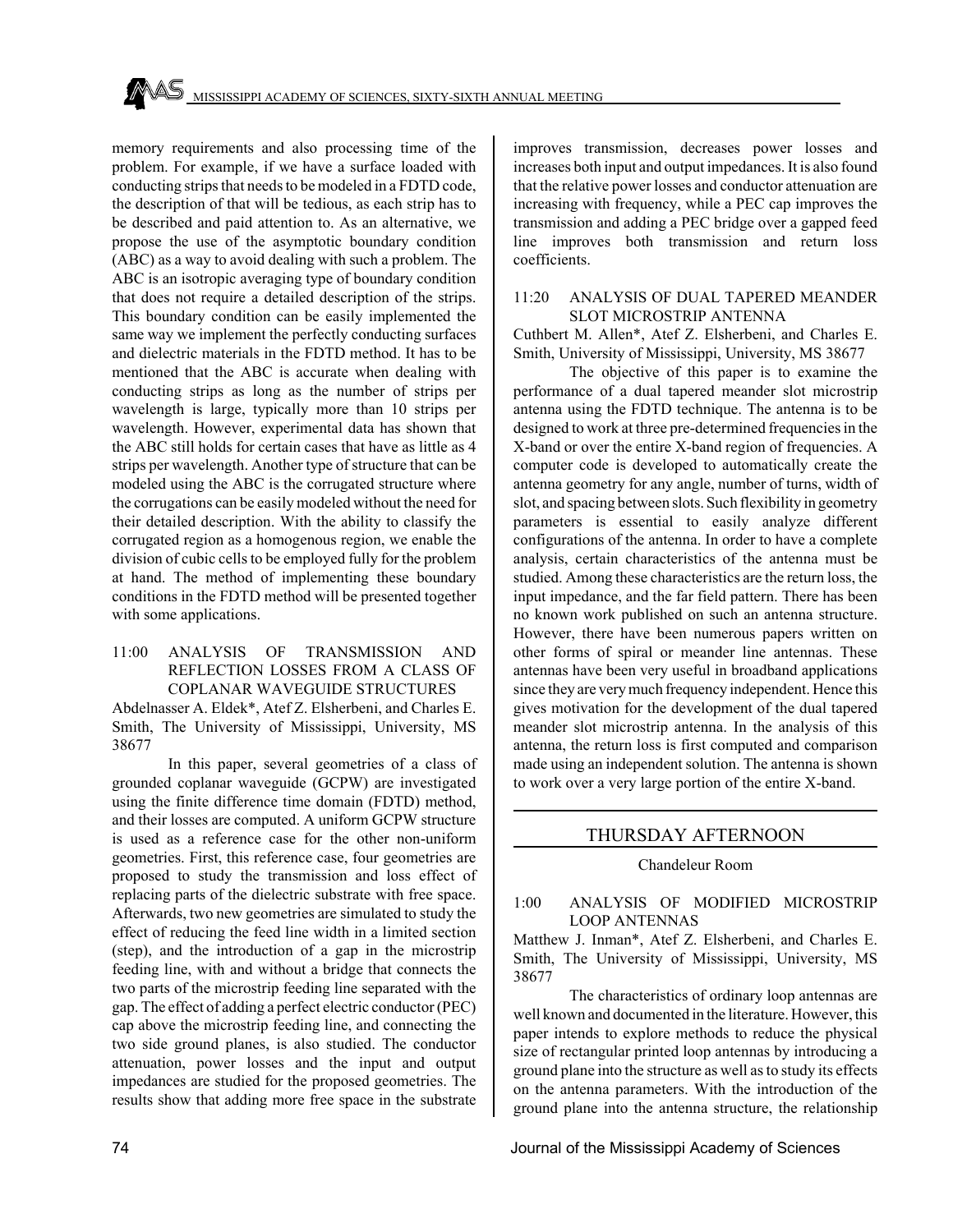between the dimensions of the modified loop will also be explored to achieve the design goals. This type of antenna is analyzed using the finite difference time domain (FDTD) technique and is then verified by other numerical simulation packages. Differences in the radiation characteristics obtained from the full (unmodified) loop antennas and the modified antennas are examined. Optimization of bandwidth, gain, directivity, and operational bands are also investigated. By manipulating the dimensions of the modified antenna it is possible to adjust its parameters to achieve maximal operation at a specific frequency band, or in some cases at several different bands concurrently. Reducing the physical size of the antenna allows for more commercial uses in mobile transceiving platforms. Design examples of this type of antennas for radar applications and personal communication devices are presented.

# 1:20 BANDWIDTH ENCHANCEMENT OF THE DIELECTRIC RESONATOR ANTENNA BY ADDITION OF MAGNETIC MATERIALS

Swee H. Ong\* and Ahmed A. Kishk, University of Mississippi, University, MS 38677

The dielectric resonator antenna has been widely investigated in recent years for its high efficiency and mechanical flexibility. Here, the monopole antenna is loaded with a multi layer dielectric material acting as a dielectric resonator. The dielectric loading has two significant effects: first, it reduces the size of the antenna and second, it improves the antenna matching bandwidth significantly. Last year, results of this antenna with dielectric loading were presented. This year, homogeneous magnetic materials with small permeability constants are added to the dielectric materials. It is believed that these new materials can be obtained by adding the magnetic materials with the dielectrics, in a powder form, with a specific ratio, to achieve the required permittivity and permeability. It is observed that the radiation patterns of the monopole were not affected by the loading. Careful selection of the resonator material can result in wider bandwidths. Numerical results presenting the effects of different permittivity and permeability on an antenna for a cellular communication system will be shown. Results will show that a significant increase in the bandwidth, reaching 40%, can be obtained. This is achieved by the combination of different materials, including the use of homogeneous magnetic materials, which lowers the resonant frequency as compared with dielectric loading.

# 1:40 DESIGN, CONSTRUCTION, AND VERIFICATION OF AN AUTOMATED MOVEABLE INDOOR ANECHOIC CHAMBER

## FOR ANTENNA MEASUREMENTS

Brian T. McDaniel\*, Ahmed A. Kishk, and Charles E. Smith, The University of Mississippi, University, MS 38677

This paper presents the design and construction of a moveable anechoic chamber for use in RF, wireless, and microwave education and research applications. The instrumentation used for anechoic chamber measurements is a system consisting of an Agilent/HP 8530 Microwave Receiver, 8530B Sweep Generator, 8714B S-Parameter Test Set, and a computer-controlled rotator for antenna pattern measurements, designed at The University of Mississippi. This computer-controlled system allows for single frequency measurements as well as swept frequency techniques. The operation of the antenna rotator is automated, using a stepper motor, with user selected rotation angles and signal sampling intervals. Furthermore, the measured antenna pattern and antenna position data is acquired using a PC, providing real-time pattern display of raw or processed data and simple data storage. The design of the anechoic chamber is presented which includes necessary parts, setup, calibration methods (for single or swept frequency measurements) and the construction is described. The verification of the useable quite zone for measurement is studied, and a detailed presentation of two anechoic chamber figure-of-merit methods (Antenna Pattern Comparison and VSWR) is presented, along with examples of collected antenna pattern measurements from the University of Mississippi Indoor Anechoic Chamber. Using these techniques, The University of Mississippi has implemented an efficient way to measure, evaluate and characterize experimental antennas and scattering systems in an anechoic chamber whose electromagnetic properties are known.

### 2:00 HYDRAULIC SCALE MODELS

T.M. Parchure, US Army Engineer Research and Development Center, Vicksburg, MS 39180

Hydraulic scale models have been extensively and successfully used over the past century for solving a variety of engineering problems for which analytical solutions were not available. The objective of scale model study is to physically simulate the relevant natural conditions and to operate the model for predicting the effect of proposed changes. The theory of modeling is based on the similitude criteria. Construction and operation of scale models requires expertise and experience. Two types of models are used: a. geometrically similar, in which the horizontal and vertical scales are the same, and b. vertically exaggerated, in which the two scales are different. Once the two scales are carefully selected, the other scales are fixed by mathematical relationships. Scale models may be two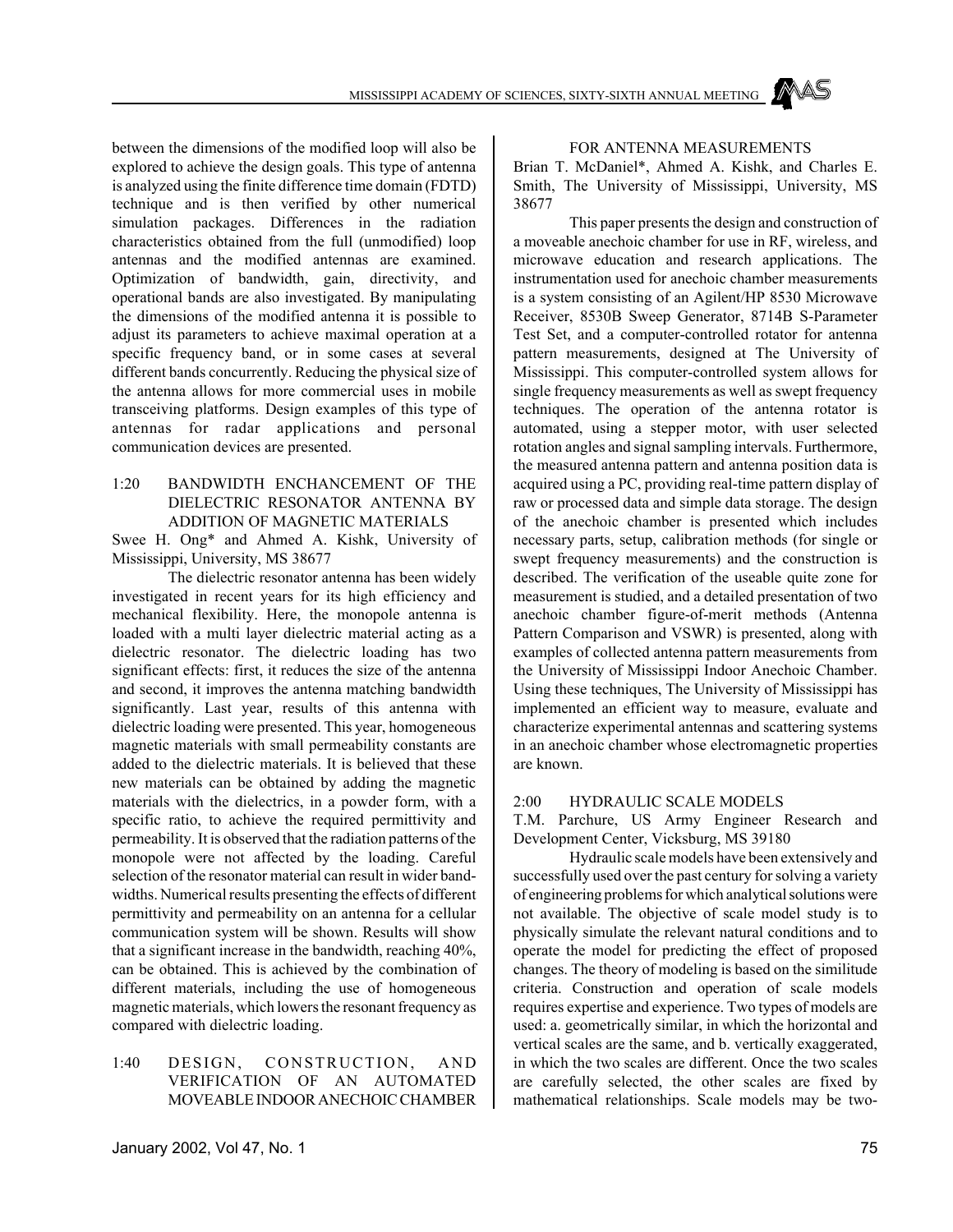dimensional or three-dimensional. Almost every hydraulic model needs field data for verification. After a model is verified for a certain set of parameters, it is assumed that it will also behave consistently for a new set of values. Hence they are used as predictive tools. Hydraulic models offer not only qualitative but also quantitative answers to a large number of problems. Numerous examples of past projects reveal that large projects constructed without adequate prediction of their effect have proved to be not only expensive mistakes but have also caused irreversible ecological damage in some cases. Such mistakes can be easily avoided through advance modeling, in which several alternatives and options can be investigated at a fraction of the cost of project. In conclusion, hydraulic models offer a valuable tool in achieving success and economy for engineering projects. Theory of scale modeling and practical examples of problems will be presented.

# 2:20 THE ACCURACY OF KEYSTROKE INTERVAL MEASUREMENTS IN A WINDOWS ENVIRONMENT

Marcus Parks\* and Mark Tew, University of Mississippi, University, MS 38677

Psychological experiments were once held in isolated and controlled environments, but now thousands of researchers in fields such as cognitive psychology are conducting experiments over the web. Timing accuracy is of perennial concern to researchers conducting reaction time studies, especially for those using computers that are not dedicated to attaining millisecond accuracy. The following equipment was used during the research: Desktop computer, lap-top computer, keystroke generator, National Instruments DAQPad, and key interface box. Two programs were also used during this research "Key Interval" and "Digital Waveform." This research was held under the following four environments: Default, Experiment Only, Experiment with web traffic, and Experiment with time killer. These four conditions were tested through an executable file and over the web through a web browser. The results from the executable file were compared to the results of the web delivered file. Next, the web browser's results were compared between Internet Explorer and Netscape. Finally, the program was executed through an E-Prime player where these results were compared with the previous results that were executed through an Authorware plug-in. A final conclusion could not be drawn at this point and time in the research. The research in which I participated is an ongoing experiment and much more data will be needed. In conclusion, Authorware and E-Prime were found to be capable of acceptable accuracy in measuring keystroke intervals. This held true in the default environment, experiment only

environment, and with light web traffic in the background.

2:40 Divisional Business Meeting

# FRIDAY MORNING

Chandeleur Room

Physics and Engineering Session Chair: T.M. Parchure, US Army ERDC, Vicksburg, MS 39180

#### 8:30 EXPLANATION OF THE BIRTH OF THE UNIVERSE

Amin Haque, Alcorn State University, Alcorn State, MS 39096

The four important observations, namely, expansion of the Universe, cosmic background microwave radiation, formation of light nuclides, and formation of galaxies and large-scale structure, prove that the universe has a starting point. According to the general theory of relativity, the universe is expanding because space-time itself expands. Edwin Hubble's observations show a linear relationship between the distance to galaxies and their recessional velocities (redshifts), and the age of the universe is estmated about  $1.5 \times 10^{10}$  years. The 3 K primordial microwave radiation, predicted by George Gamow using quantum physics, has been discovered and accurately measured recently. The lumps detected in the cosmic microwave radiation, confirm that the primordial lumpiness caused due to slight temperature fluctuations at the very early age, has been carried over into modern times. The galaxies were formed due to fluctuations in matter density. The particle physicists speculate that intensive hot dark matter, consisting of high energy particles like neutrinos, tends to form very large structures. Cold dark matter seems to form smaller structures such as galaxies and clusters of galaxies. Inflation could have increased to large gravitational fields powerful enough to form galaxies and clusters. Using nuclear and sub-nuclear physics, the make up of the universe is: protons, neutrons and electrons 5%, dark matter 30 %,"dark energy" 65%. We have reason to believe that physics, cosmology, astronomy, and technology will take us  $1.5 \times 10^{10}$  years back in time to see the birth of our universe.

# 8:50 UNDERSTANDING THE FATE OF THE UNIVERSE

Amin Haque, Alcorn State University, Alcorn State, Lorman, MS 39096

According to the inflation theory, and general theory of relativity, the Universe is flat, and expanding with a decelerating rate. In 1998, two international teams of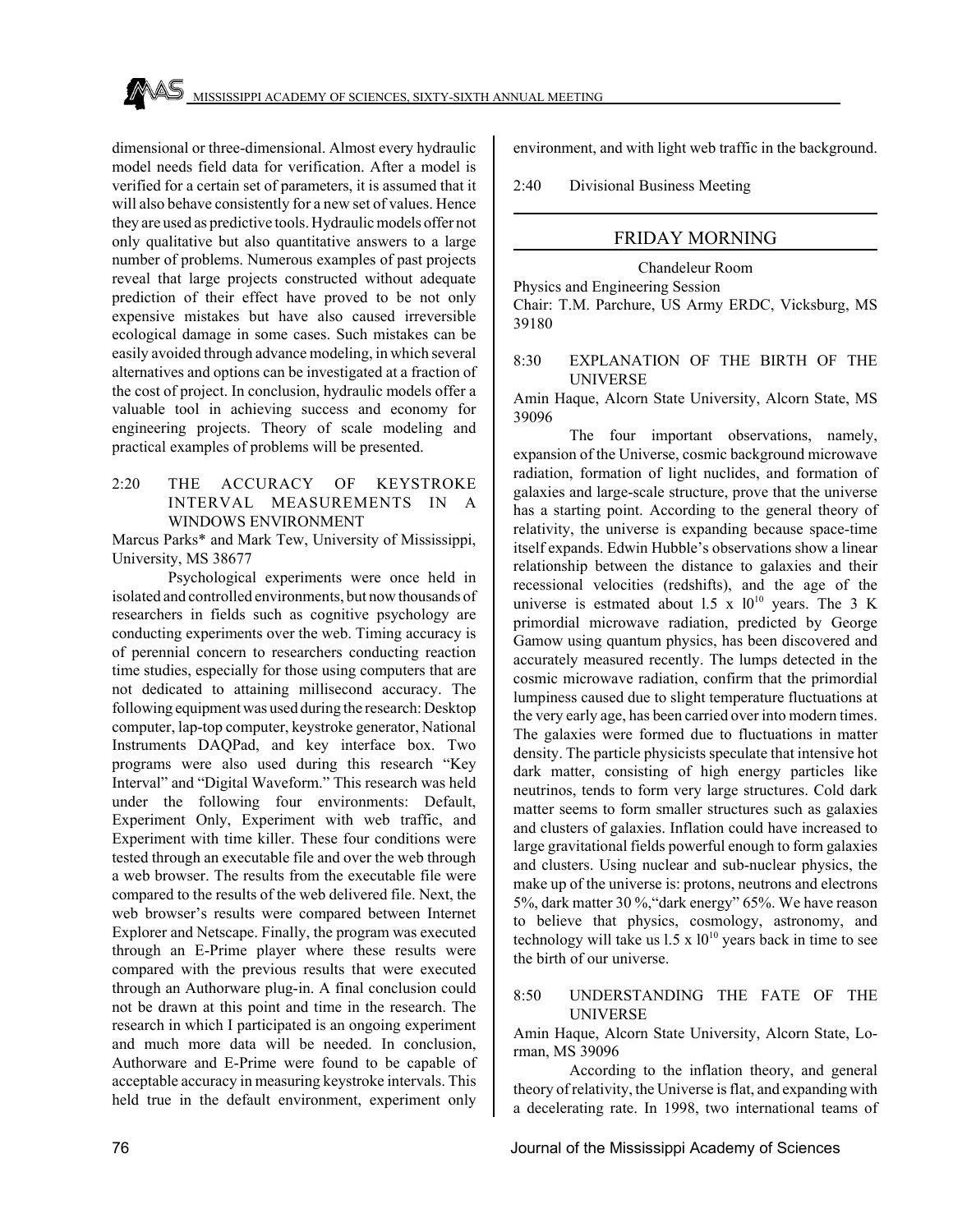astronomers working independently announced that the distant supernovae are dimmer than they should be in a decelerating universe, indicating that the expansion of the Universe is accelerating. It is believed that the universe is filled with "antigravity," a concept originally proposed by Einstein. This force or "dark energy" dominates over gravity, and causes the universe not only to expand, but also accelerate the expansion. The equations of quantum physics independently suggest that the apparently vacuum space in the universe is filled with a form of energy that would act just like Einstein's antigravity. The dark energy is a function of space, and as the distance between galaxies increases more and more dark energy is created filling the space, becoming stronger than the gravity. The recent detection of the primordial lumpiness in the cosmic background radiation confirms that dark energy is real. As the universe will continue to have accelerated expansion, stars will die out, and the universe will become cold and black. Astronomers and physicists caution that the discoveries about dark matter, dark energy, accelerated expansion, and flatness of space-time must be confirmed before accepting them without reservations. We might expect surprises in the future. The cosmological constant, could even change direction to reinforce the gravity. Therefore, a closed universe, and hence a Big Crunch, is possible.

#### 9:10 UNDERSTANDING THE CREATION OF MATTER

#### Amin Haque, Alcorn State University, Alcorn State, MS 39096

According to the Standard Model, the behavior of the fundamental particles, quarks and leptons—the building blocks of matter—and their interactions can be described through the strong, weak and electromagnetic forces. The basic forces are transmitted between the quarks and leptons by a third family of fundamental particles, called gauge bosons. Each force is carried by a different type of gauge boson. Photons carry the electromagnetic force; gluons carry the strong force; charged particles, and neutral particles, carry the weak force. (A particle called the graviton, is believed to carry force of gravity.) The quarks, leptons and gauge bosons acquire their masses through the interaction with a member of another new family of fundamental particles, known as Higgs bosons, and it is the strength of this interaction that gives the particles their masses. The experimental results from the large Electron Positron Collider and the predictions of the Standard Model agree only if there are three types of neutrinos. As the energy of electron-positron is expected to be doubled, the experiment will be able to study in detail the charged Higgs bosons W- and W+. In the Large Hadron

Collider, the proton energies will reach ten times greater, and will provide an opportunity to have a glimpse of the early Universe. The interactions of the hadrons will produce the Higgs bosons or it will explain whatever mechanism Nature employs to create matter.

# 9:30 I FELT LIKE GILBRETH!

David Loflin\* and S. Kant Vajpayee, The University of Southern Mississippi, Hattiesburg, MS 39406

Frank and Lillian Gilbreth made significant contributions to-industrial engineering in its infancy. It is interesting to know how Frank applied what can only be called common sense to improve a brick layer's productivity threefold. Even today, the practice of industrial engineering—unlike the other disciplines such as civil engineering, mechanical engineering, or electrical engineering—draws a lot from common sense. Or, shall we say uncommon sense for if it were common sense it could not be engineering. Recently, the first author went through a realization probably similar to that of Frank Gilbreth, while working part-time as a student at a local golf course. What he did as part of his job was simply applying common sense. Later when he began his studies at The University of Southern Mississippi as an industrial engineering technology major, he began to interact with the second author. Slowly he began to learn what industrial engineering is all about. The presentation will describe his feelings of Eureka when he realized that the common-sense approach to the task of distributing golf carts had the seeds of industrial engineering. We wonder what Gilbreth, the industrial engineer, might have felt later in his life about the spark generated by his now famous, common-sensebased improvements in the brick laying process. In the present case, the golf carting was completed efficiently, thoroughly, error-free, and in time. And these are the measures for evaluating industrial engineering projects.

### 9:50 THE ISO 9000 BEGAN IT ALL!

S. Kant Vajpayee, The University of Southern Mississippi, Hattiesburg, MS 39406

The world-wide quality revolution began in the 1970s with the culmination of ISO 9000. Following this, and in response to a growing concern for the environment, the ISO developed ISO 14000—a family of environment management standards—in 1996. The structure and the concept behind these two standards are the same; both aim at improvement--the former of the product and service quality, and the latter of the environment. Several sectors of the industry have developed their own standards based on ISO 9000 structures and concepts to suit their specific needs. The Big Three US auto makers established QS 9000 in 1994 as requirements for their 13,000 first-tier suppliers.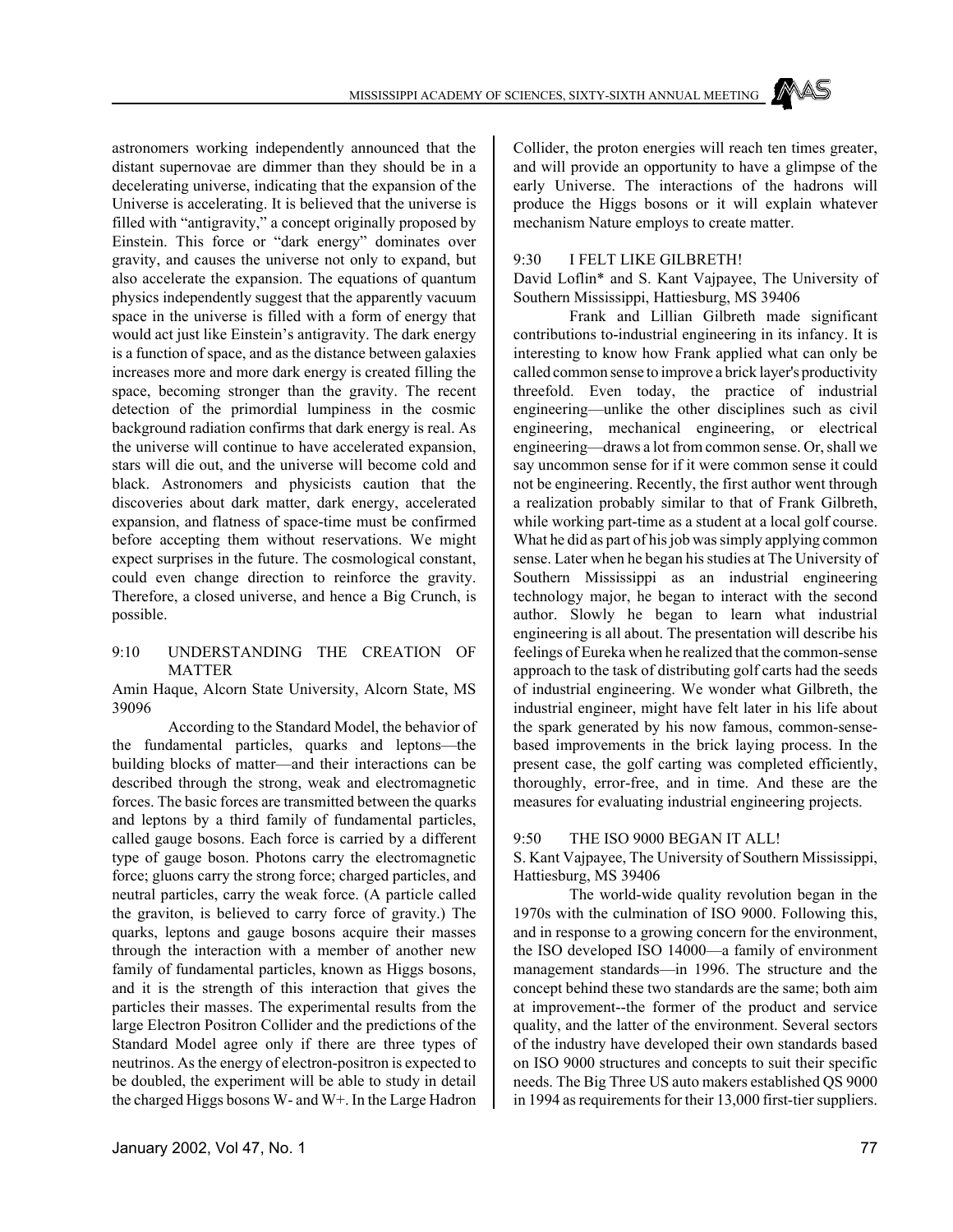As a supplement, they also developed TE 9000 for their 50,000 suppliers of production equipment and tooling. The aerospace industry, led by Boeing, has adopted a similar standard called AS 9000. Another important industry impacted by these global standards is telecommunications. Its TL 9000 serves the same purpose as the QS 9000 for the auto industry. Other issues in the "pipeline" to undergo a similar impact are occupational health and safety, handling of customer complaints, worker welfare, and personal finance planning. Thus, ISO 9000 has proven to be "revolutionary." The US accepted ISO 9000 rather hesitantly, as obvious from an ex-Ford chief's statement: "I told people we can either adopt the ISO standard and build on it, or we would spend the rest of our lives telling people why we didn't. We figured it just made sense." But as the wisdom set in, we moved fast and are today one of its strong proponents.

10:10 Break

#### 10:30 COMPUTER SIMULATION OF THE THERMAL MANAGEMENT

Nichalos L. Jeffries\* and Tyrus McCarty, University of Mississippi, University, MS 38677

The trend in packaging electronic systems has been to reduce the size of devices by placing more functions in smaller packages to increase their performance. This has contributed to higher heat densities, requiring that thermal management be given a high priority in the design cycle in order to maintain system performance and reliability. In this study the analysis involved the thermal management of an electronically packaged system associated with a radar subsystem. A computer simulation of the heat transfer in the radar subsystem was performed to test the effectiveness of several specified design conditions. A computational numerical technique was employed to solve the basic equations that governed the physical processes occurring in the radar subsystem. This study focused on the utilization of heat pipe/heat sink technology for cooling the electronic components associated with this subsystem. The results of this study are vital because they provide several effective ways of insuring that the electronic components are operated in a failure-safe environment.

### 10:50 ACOUSTICAL INVESTIGATION OF SOIL LAYERS

Wheeler B. Howard\*, Craig J. Hickey, and James M. Sabatier, University of Mississippi, University, MS 38677

In soils containing a fragipan horizon, the rate of soil erosion and crop yield are directly related to the depth and condition of the fragipan layer. The objective of this study is to develop a technique for delineation of the

fragipan horizon through use of acoustic to seismic (a/s) coupling. This method utilizes the seismic energy coupled into soil by an impinging airborne acoustic wave to determine the layer depth and velocities in the soil. A site in North Mississippi with a known fragipan horizon was chosen as the test site for our experiment. Two locations with physical depths to the fragipan of about 30 cm and 1 m were selected. Conventional techniques including the shallow refraction survey and Rayleigh wave survey were utilized to determine the "seismic" depth to the fragipan and the seismic speeds of the soil layers. The data obtained from the a/s coupling survey are compared to the conventional seismic and soil cores to establish the accuracy of the acoustic survey.

## 11:10 COHERENT BACKSCATTERING FROM COMPLEX LIQUIDS

Letemeskel Asfaw\* and Joe Whitehead, University of Southern Mississippi, Hattiesburg, MS 39406

An experimental study of coherent backscattering of light from aqueous suspension of micron sized polystyrene spheres and a bulk sample of nematic liquid crystal (NLC) is presented. Both these materials enhance multiple scattering, which is a universal phenomenon occurring in almost every branch of physics. Coherent backscattering is caused by the constructive interference of two waves traveling in opposite directions. A sharp peak in the intensity in contrast with the background appears within a narrow angular cone in the opposite direction of the incident beam. This peak is called the coherent backscattering cone. The angular width at half maximum of the enhanced backscattering peak depends on the mean free path and the wavelength of the laser light used in the experiment. We found the enhancement ratio for the polystyrene samples very close 2.0 but for NLC it is 1.67, a discrepancy is due to the anisotropic nature of nematic liquid crystals.

### 11:30 DEBONDING CHARACTERISTICS IN BOND-ED CONCRETE OVERLAYS

Hak-Chul Shin\* and David A. Lange, Jackson State University, Jackson, MS 39217, and University of Illinois at Urbana-Champaign, IL

To rehabilitate old concrete pavements for a longterm performance with only minor repairing, bonded concrete overlays are considered as a cost-effective strategy. The superior performance of bonded concrete overlays is sometimes damaged by early age surface cracking and/or debonding at the interface between old and new concrete. This early age failure is mainly due to volume changes of the overlay concrete by shrinkage and thermal changes. To understand the early age behavior of bonded concrete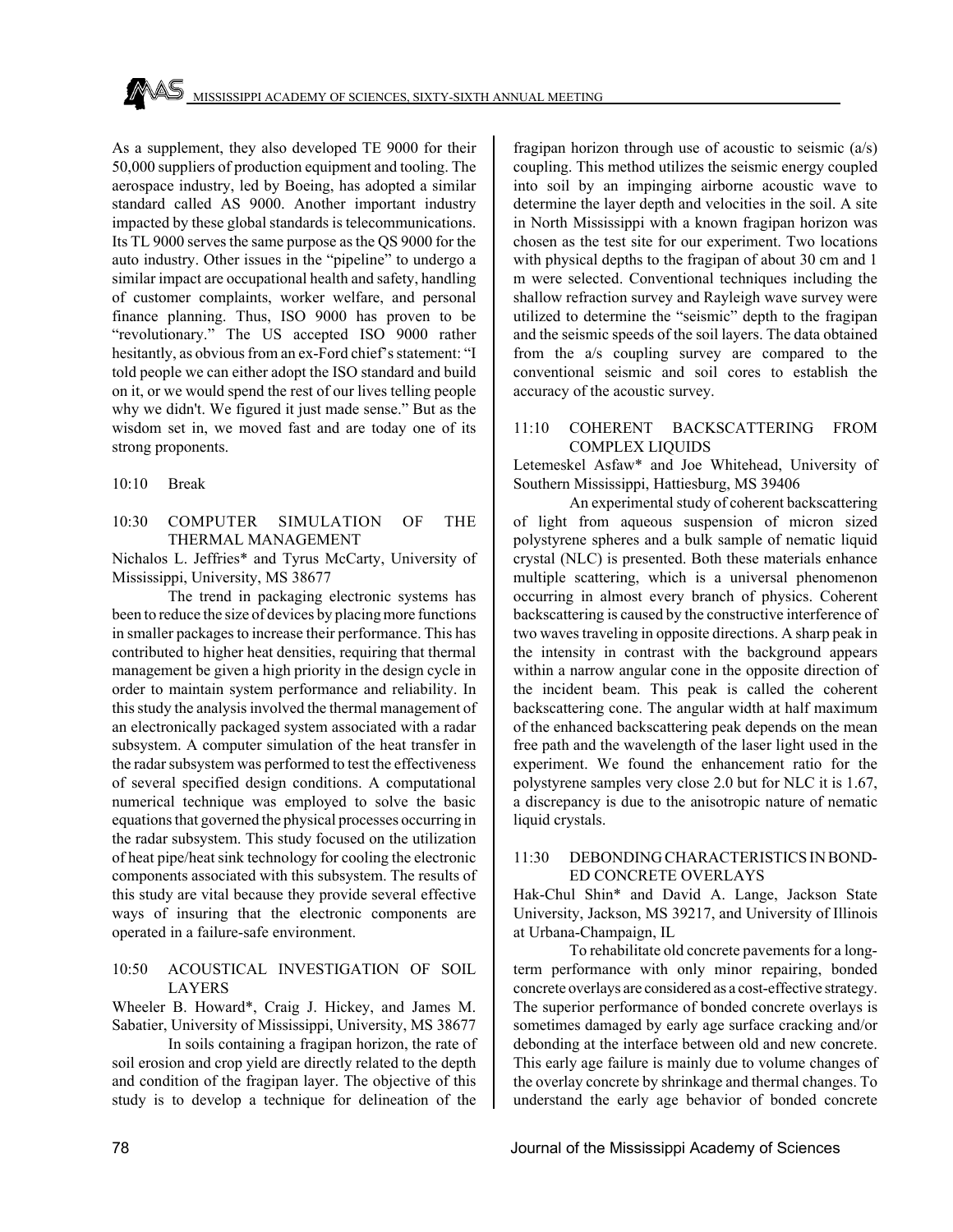overlays, an extensive experimental measurements and numerical analysis were carried out. Laboratory overlay specimens were fabricated to measure opening displacement at the interface. Debonding profiles at the interface were determined by a dye technique. A finite element model was developed to compare debonding behavior due to volume changes. From the experimental measurements and numerical analysis, it was found that bonded concrete overlays with HPC mixtures have strong tendency to debonding at the early age. The main reason for this tendency is due to high shrinkage gradient in the HPC mixtures and low bond strength at the interface.

#### 11:50 ARE INDUSTRIAL ENGINEERS REAL ENGINEERS IN THE CLASSICAL SENSE? S. Kant Vajpayee, The University of Southern Mississippi,

Hattiesburg, MS 39406

Unlike others such as civil engineers, mechanical engineers, or electrical engineers, industrial engineers are less well known as to what they do. There are two primary reasons for this. First, they are relatively a new breed. Second, they are not real engineers in the classical sense of the term. They are half engineers (professionals dealing with engineering and technical matters) and half managers (professionals focusing on optimally utilizing the resources, including people). Industrial engineers are unique as an interface between technical professionals and the management. The former have limited knowledge of what managers do, and the latter is busy mostly with nonengineering/non-technical functions. If industrial engineers are fortunate, both managers and the other engineers of the company "love" them. On the other hand, where they are not appreciated for what they do, both may attempt to "kick" them around. The adjective industrial truly describes them, because they are found in all types of industries—not just manufacturing—from health care to wealth care, from doughnut franchises to defense contractors, from shop floors to space programs. Known earlier as productivity engineers, and then as system engineers, now they are called integrators. They have eagle eyes for the forest rather than the trees. Other engineers, on the other hand, are skilled at focusing on the trees. As technology gets more sophisticated and globalization continues to make industries more complex, industrial engineers are finding themselves needed more.

#### **PSYCHOLOGY AND SOCIAL SCIENCE**

Chair: Pamela Banks, Jackson State University Vicechair: Ann Marie Kinnell, University of Southern Mississippi

# THURSDAY MORNING

## Caribbean Room

# 8:30 A COMPARISON OF RACIAL IDENTITY ATTITUDES IN AFRICAN AMERICAN STUDENTS: A 10 YEAR PERSPECTIVE

Pamela G. Banks\*, Kumari A. Hardy, Thomaseo Burton, Ericka Johnson, and Christopher Curtis, Jackson State University, Jackson, MS 39217

The present study was designed to assess racial identity attitudes in two college student samples. Data was collected from students enrolled at an HBCU in 1991 (N-44) and 2001 (N=97). Participants completed the Racial Identity Attitude Scale (RIAS), developed by Helms and Parham (1981). The RIAS measures four stages of racial identity: (a) Pre-Encounter stage: Individuals have a *raceless* persona and devalue or deny their blackness; (b) Encounter stage: After a series of awakening events that challenge one's anti-Black and pro-White attitudes, individuals develop an appreciation for their blackness and becomes more anti-White; (c) Immersion/Emersion: Individuals become deeply involved in discovering their black cultural heritage and are hostile toward Whites; and (d) Internalization: The person internalizes a positive Black identity and has an acceptance of a bi-cultural identity structure. It was predicted that there would be no differences in the racial identity attitudes over the ten-year period. T-test analyses were used to compare the group means. The 2001 group showed higher agreement for statements reflecting the Pre-Encounter and Internalization stages than the 1991 participants  $(p<.001)$ . Higher agreement for Encounter stage statements was found among the 1991 group compared to the 2001 group  $(p<0.01)$ . No differences were found on the scores reflecting the Immersion/Emersion stage. While the data may show contradictions in the statements endorsed on the Pre-Encounter and Internalization scales, it is conceivable that attitudes of *raceless* persona and adoption of bi-cultural ideas can co-exist. These data suggest the following: fewer challenging events to trigger blackness for the 2001 group may have occurred; no changes in militancy, anti-White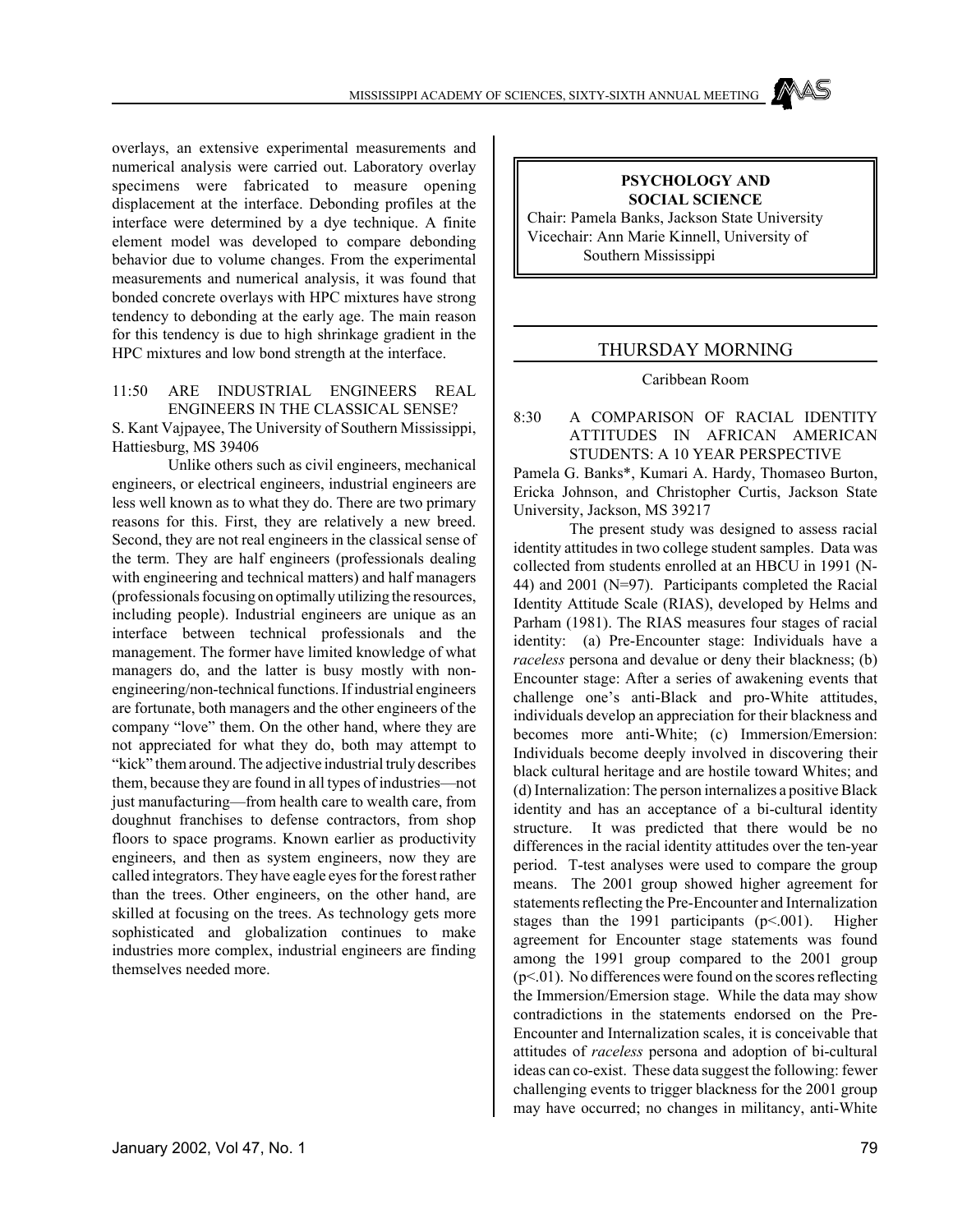attitudes over the past 10 years, and significantly higher endorsement of positive feelings about blackness and bicultural ideas for the 2001 group. This research was supported by NIMH-COR Grant MH -16926.

#### 8:50 RACE AND RECEPTIVITY: A STUDY OF WHITE MALES

Jerome Burt\*, David Magee\*, and Billy A. Barrios, University of Mississippi, University, MS 38677

Social and behavioral scientists have argued that to address the deleterious effects of modern racism we must first be able to adequately measure the phenomenon. To this end, researchers have developed several innovative procedures for the assessment of modern racism. One such promising method is the receptivity assessment paradigm. Building upon supportive initial findings obtained from adult white females, the present study tested the generality of the receptivity construct to young, adult white males. Sixty-four young, adult white males participated in a waiting-room situation with either a black male confederate or a white male confederate. Subjects were videotaped by means of a hidden camera and monitored by two independent raters for the display of five receptive behaviors (i.e., active distance, body posture, eye contact, positive affect, and verbal engagement) during the 4-minute interaction period. Extremely high estimates of interrater reliability were obtained for all the measures. In terms of the cohesiveness of the receptivity construct, all of the measures correlated in the hypothesized direction with one another and nearly all of the behaviors converged strongly with one another. As to the most critical test of the validity of the construct, the white subjects displayed more eye contact, more positive affect, more openness, more verbal engagement, and less active distance while in the presence of the white confederate than while in the presence of the black confederate. Overall, the results show the receptivity paradigm to be equally useful in the study of modern racism among white male and female college students.

#### 9:10 RACE AND RECEPTIVITY: A GENERALIZ-ABILITY STUDY

Martha Bynum\*, J. Olivia Bass, Susan Lockhart, and Billy A. Barrios, University of Mississippi, University, MS 38677

Among the many new methodologies developed to assess the modern form of racism is the scripted dyadic interaction paradigm. The present study examined the generalizability of the paradigm across the key dimensions of raters, stimuli, and responses. Twelve white female college students participated in three waiting room situations in which they were paired with three different black female confederates. During the 4-minute waiting

period, the confederate served as stimulus for the subject, providing the subject with opportunities to demonstrate various "receptive" behaviors of interest. From covert recordings of each assessment session, measurement of the five receptivity response elements and the four confederate performance elements were collected by two independent scorers. Estimates of the interrater reliability for the measures were all extremely high. In terms of the procedural reliability of the assessment paradigm, all confederates were near perfect in their adherence to their scripted performance and in their correspondence to one another. And in terms of the stimulus generality of the paradigm, good consistency in subjects performances across wht three confederates was found for all five receptivity measures. Finally in terms of the response generality of the paradigm, good convergence among the five response measures was obtained when collapsed across assessment occasions and confederates. In sum, the findings attest to the structural soundness and conceptual promise of the paradigm for the study of modern racism.

# 9:30 PREJUDICE AND FACIAL EMOTION: AN INITIAL INVESTIGATION

Ann Lange, Michelle Augustin, and Billy A. Barrios\*, University of Mississippi, University, MS 38677

At the center of most theories of racism in the United States today is the notion of Whites harboring negative affect towards African Americans. Studies employing facial electromyography methods have borne this out and have suggested that these expressions fo facial emotions may be detected by the naked eye. The present study tested this supposition. On the basis of their scores on a subtle self-report measure, fifty-seven white female undergraduates were classified as either high or low in modern racism and then assigned to one of two conditions: the presentation of an image of a fellow Caucasian participant or the presentation of an image of a fellow African American participant. Covert recordings of subjects' facial expressions to the images were collected and coded along Likert scales for the intensity of six basic emotions (i.e., anger, disgust, fear, happiness, sadness, and surprise). As hypothesized, both lowand high-prejudice participants displayed greater anger, disgust and surprise to the Black image than to the White image, with this differential emotional response being more pronounced for the high-prejudice subjects than the low-prejudice subjects. The findings provide additional support for the notion of White negative affect towards Blacks and initial support for the notion that this negative affect is noticeable to observers.

# 9:50 PRACTICES AND PERCEPTIONS OF RACIAL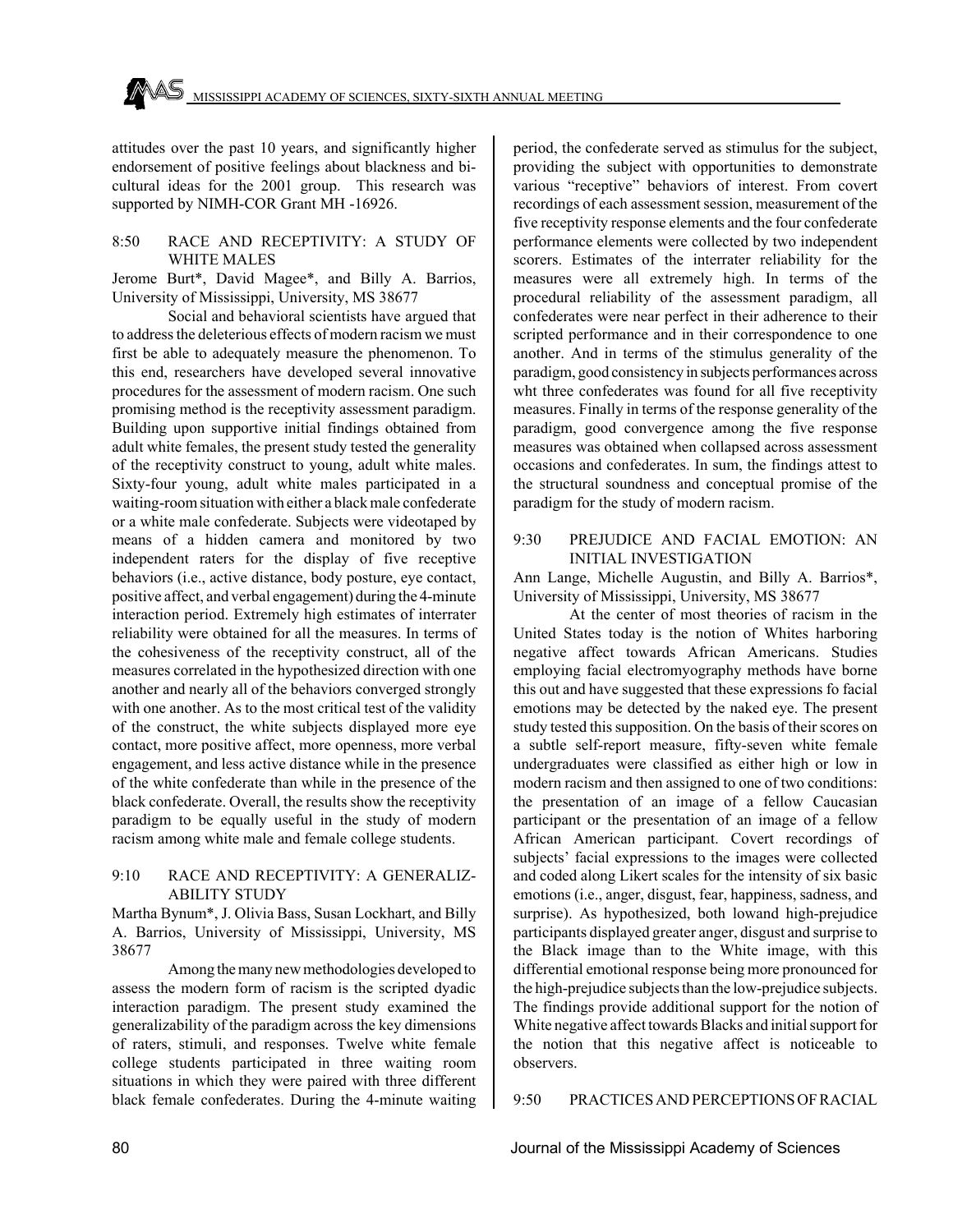# SOCIALIZATION AMONG AFRICAN-AMERICAN FAMILIES

Kumari A. Hardy\* and Diane Hughes, Jackson State University, Jackson, MS 39217, and New York University, New York, NY 10003

The practices and perceptions of racial socialization (RS) messages were surveyed among African-American parents (97) and children (301). This data is based on the Spring 1998 wave of a larger longitudinal study entitled The Early Adolescent Development Study (EADS). Spencer (1983) reported that parents and families are critical in constructing their child's knowledge and awareness of racial issues. Hughes and Chen (1999) divided RS messages from parent to child into four dimensions: (1) Cultural Socialization, (2) Preparation for Bias, (3) Mistrust and (4) Pluralism. They also reported that children could miss, misinterpret or ignore racial messages from their parents. Therefore, the researchers sought to answer the following questions: (1) Are parents' intended RS messages consistent with children's received RS messages? and (2) Are parents' intended messages or children's received messages associated with children's perceived unfair treatment? Overall, parents intended RS messages were inconsistent with children's received RS messages. Children's received messages of bias were correlated with parents intended messages of bias  $(r = .24, ...)$  $p < .05$ ) as well as with parent's intended messages of cultural socialization ( $r = .23$ ,  $p < .05$ ). The analysis of children's perception of unfair treatment revealed that children's perception of unfair treatment was associated with their received RS messages rather than parents' intended RS messages. However, two of the dimensions, pluralism and cultural socialization were correlated with the child's perception of prejudice ( $r = -.18$ ,  $p < .01$ ;  $r =$  $-13$ ,  $p< 0.05$ , respectively). It was concluded that what parents intend to convey to their children about racial socialization is not always the message the child receives.

10:10 Break

#### 10:20 A COMPARISON OF THE LENGTH OF TIME IN ROMANTIC RELATIONSHIPS AND RELATIONSHIP SATISFACTION

Janet M. Brantley\* and Pamela G. Banks, Jackson State University, Jackson, MS 39217

Previous studies have examined the association between relationship satisfaction and stability in relationships (Simpson, 1987, Gottman & Levenson, 1992, Arriaga, 2001). Several factors can contribute to breakups in relationships such as low levels of satisfaction, low levels of closeness, negative communication styles, high rates of negative interactions, and infidelity. This study was

designed to examine the levels of relationship satisfaction among individuals involved in romantic relationships for various lengths of time. The subjects were 203 African American undergraduate college students recruited from a mid-sized southern university. The subjects completed a Personal Data Questionnaire (PDQ) that assessed the length of time the subjects had been involved in their romantic relationships as well as their level of satisfaction with their relationships. Subjects were divided into three groups: (Group 1) those involved in romantic relationships 6 months or less; (Group 2) 6 to 12 months and (Group 3) 12 months or more. It was hypothesized that individuals involved in romantic relationships 12 months or longer would exhibit greater satisfaction with their relationships than those involved in relationships less than 6 months. The mean difference between Group 2 and Group 3 was not statistically significant. There was a statistically significant difference between satisfaction levels between individuals involved in a relationship 12 months or more and individuals involved in a relationship 6 months or less (One-Way ANOVA F(2, 200) = 3.34,  $p \le 0.05$ ). These findings revealed that individuals who remain in relationships longer than 12 months show greater satisfaction in their relationships compared to individuals whose relationships tend to be short-term. Couples who can find ways to increase satisfaction in their relationships may be able to stay together longer. The overall findings of this study have implications for counseling both married and dating couples.

10:35 A COMPARISON OF THE PERFORMANCE OF AFRICAN AMERICAN PRESCHOOLERS AND THE STANDARDIZATION POPULATION ON THE FLUHARTY-2 PRESCHOOL SPEECH AND LANGUAGE SCREENING TEST

Mary Langford Hall, Jackson State University, Jackson, MS 39217

The Fluharty Preschool Speech and Language Screening Test (FPSLST) was first published in 1978 and has been used widely to screen the developmental and speech and language skills of young children (Fluharty, 2001). The Fluharty Preschool Speech and Language Screening Test was revised in 2001. According to the test manual, the Fluharty-2 was normed on a sample of 705 children in 21 states. The states in which the test was normed represented each of the four major U.S. geographic regions. This present study was a pilot study conducted in Jackson, Mississippi at the Jackson State University Early Childhood Center. Jackson State University is a Historically Black University with a student population of approximately 8,000 students. The Jackson State University Early Childhood Center serves children of faculty, staff,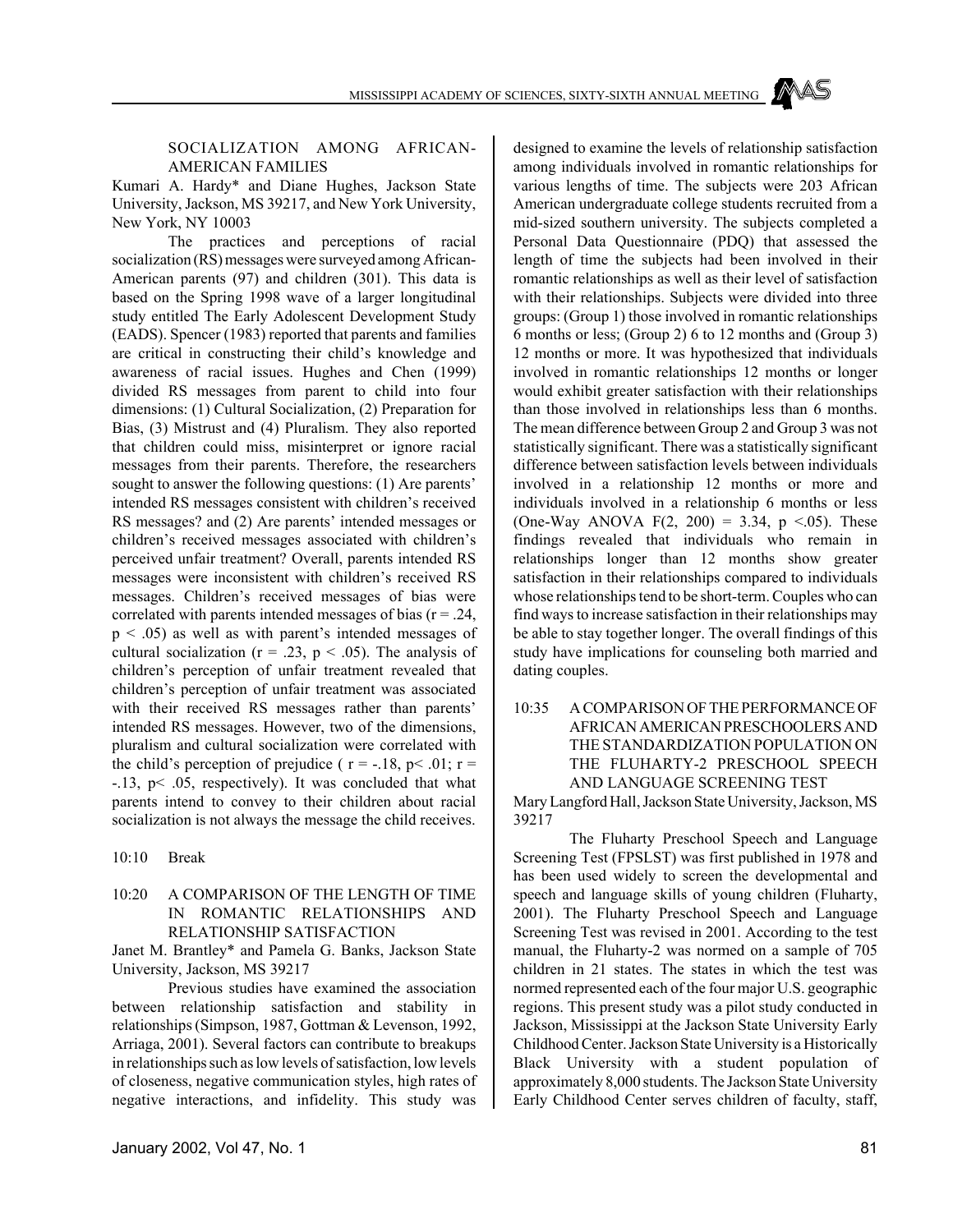and students. Children from the center, ages 3 years to 6 years, were screened for hearing ability and then were administered the Fluharty-2 Preschool Speech and Language Screening Test. Twelve of the 16 children whose parents gave consent for the screenings were present for the testing. According to the Fluharty-2 manual, the General Language Quotient (GLQ), which is composed of the standard scores of the four sub-tests, should be used to determine the need for further evaluation. Based on the GLQ, 74.8% of the children in the standardization sample obtained a standard score of average or higher on the measure; whereas, 83.2% of the children in the pilot study obtained a standard score of average or higher. These findings suggest that the Fluharty-2 is a valid speech and language screening measure for African American preschoolers.

10:55 MEANING OF WORKING AND ITS RELATIONSHIP BETWEEN INDIVIDUAL VALUE SYSTEM AND RELATIVE IMPORTANCE OF VALUES, PWE AND RELIGIOUS DIMENSIONS OF WORK

Shaila Khan, Tougaloo College, Tougaloo, MS 39174

This study examined the moderating effects of individual's values on the meaning of working.The strength of PWE, religious dimensions of work and relative importance of values were also investigated. In a pilot study a questionnaire including 164 statements was administered to a group of 175 students. Following three criteria sixty statements representing twenty values were chosen for the study. The sample consisted of 101 strongly religious respodents (SRR) and 57 not strongly religious respondents. Rokeach Value Survey and 60 work related statements were administered through mailed questionnaire. A 2x2 contingency table of values against statement of meaning of work revealed significant results for six terminal and four instrumental values, 'A world of peace,' 'equality,' 'salvation,' (for SRR only), 'self respect,' 'ambitious' (for SRR only) and 'helpful' were positively related and 'pleasure,' 'salvation,' (except SRR) , 'social recognition,' 'ambitious' (except SRR) 'imaginative,' and 'obedient' were negatively related to the meaning of working. The study provides strong evidence for the existence of religious dimensions of work and changes PWE beliefs. The religious and the older age groups showed strong adherence to PWE and religious dimensions of work. There were significant differences between terminal and instrumental values according to religiosity, gender, age, and education. The religious group devalued competence and valued morality. It was concluded that religious values are important in forming one's value system and for attitudes toward work. Future study in

industrial and other sectors is recommended to explore the religious value of the employee and determine motivation and reward system accordingly.

## 11:15 IMIDAZOLINE RECEPTORS: IMPROVED ANTISERUM-BASED BLOOD TEST FOR DEPRESSION?

Johnathan Hays<sup>1\*</sup>, John Piletz<sup>2</sup>, and He Zhu<sup>2</sup>, <sup>1</sup>Jackson State University, Jackson, MS 39217, and <sup>2</sup>University of Mississippi Medical Center, Jackson, MS 39216

Human platelets possess several properties in common with serotonergic neurons in the brain (the site of action of most antidepressant drugs). IR (imidazoline receptors) are also found on platelets and neurons; these receptors bind a class of drugs called imidazolines, which have utility for treating agitated states like mania. In previous studies, an Imidazoline Receptor binding protein (IRBP) antiserum was used to detect an increase in IR on platelets in depression. But, IRBP antiserum is expensive and difficult to obtain. Recently, using IRBP antiserum, a cDNA was cloned that encodes an imidazoline receptor named IRAS. The present study sought to characterize an alternative antiserum derived from sequencing IRAS. A peptide specific to IRAS was synthesized and used to make antiserum in a rabbit. Patients were then recruited through hospital referrals and treated as outpatients. Depression was assessed according to Research Diagnostic Criteria for Primary Major Depressive Disorder and severity was evaluated using the Hamilton Scale for Depression. Platelet plasma membranes were prepared from blood drawn from patients before and 6–8 weeks after antidepressant treatment (bupropion). Samples were electrophoresed and transferred onto nitrocellulose and detected by western blotting. Immunoreactivity was detected using IRASderived antiserum compared to IRBP antiserum. After eight weeks of treatment, a down-regulation of immunoreactivity was observed compared to pre-treated patients and healthy control subjects. Furthermore, preliminary studies revealed that the immunoreactive bands detected by IRAS-derived antiserum and IRBP antiserum were correlated in amount. (supported by NIMH-COR Grant MH-16926 and NIMH-RO1 Grant MH-49348).

### 11:35 TISSUE DEPTH ASSESSMENT IN MISSISSIPPI ADOLESCENTS

Amy L. Ford, University of Southern Mississippi, Hattiesburg, MS 39406

This study was undertaken to evaluate the results of tissue depth assessments obtained from radiographs of Mississippi adolescents. Adolescents in recent years have been shown to be maturing faster, as well as having an increased overall body weight. Thus, it was hypothesized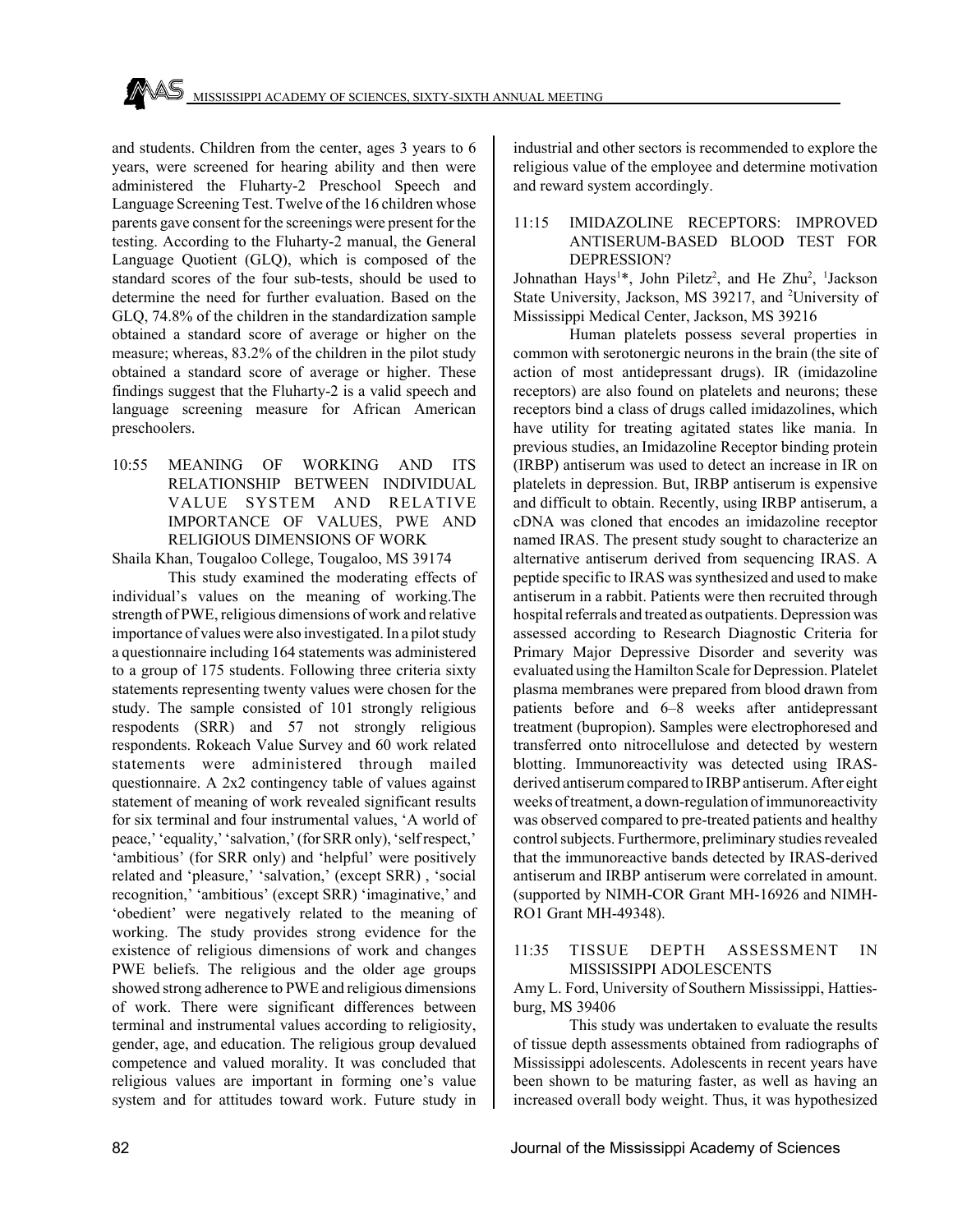that the results would show significant differences from currently used thickness standards, which were generally collected in the 1980s. The sample for this study consisted of 98 subadults aged 10 to 18, and the data were obtained from orthodontic radiographs utilizing fourteen midline metric points to obtain tissue depths. Thicknesses were recorded using sliding calipers to 0.01 mm. Results of this investigation were compared with those of previous studies that utilized a variety of research methods, including radiographs, diagnostic ultrasounds, and calibrated needles. Although some measurements were closer in range than others, there was enough deviation to suggest that new standards be considered for several of the measuring points, especially those where the face is fattest. These revised tissue depths have special importance for accurate facial reconstruction in forensic anthropology.

11:55 Divisional Business Meeting

# THURSDAY AFTERNOON

## Caribbean Room

1:30 THE RELATIONSHIP BETWEEN LATERAL HAND BIAS AND RESPONSE TO MUSIC IN THE SMALL-EARED BUSHBABY (*OTO-LEMUR GARNETTII*)

Sheree Watson\*, Willie Bingham, Adrianne Clark, and Pamela G. Banks, Jackson State University, Jackson, MS 39217

In humans, the left hemisphere of the brain is usually associated with fine motor and verbal abilities whereas the right hemisphere is associated with spatial skills. Among the spatial abilities regulated by the right hemisphere is the ability to process music stimuli. The lefthemisphere specialization for fine motor behaviors, in human beings, is manifested as lateral hand bias (LHB), or handedness, which is a frequently used surrogate measure for cerebral dominance. Prosimian primates, such as bushbabies, also exhibit LHB. Research has provided evidence for a relationship between LHB and stress reactivity in non-human primates. All primate colonies are required by the USDA to provide environmental enrichment for the residents to reduce the stress of captivity. Music enrichment is one form of enrichment that has been advocated. In a previous study, we exposed 13 bushbabies to music enrichment and measured their behavioral and physiological stress responses. The present study examined whether behavioral and physiological (cortisol) response to music in the previous study differed for animals exhibiting a left versus right LHB. Using a reaching task, handedness was assessed in 8 bushbabies

that had previously participated in a music enrichment study. Handedness data were compared to the cortisol and behavioral responses to music enrichment. After music enrichment, animals with a left LHB displayed increased rates of grooming  $(p = 0.09)$ . Strength of LHB was negatively related to amount of grooming after exposure to music enrichment ( $p = 0.01$ ). LHB was not related to cortisol levels before or after music enrichment. These results suggest that music enrichment may have beneficial effects on the behaviors of captive primates. This study was supported by NIMH-COR grant 16926.

#### 1:50 INTERSPECIES PROXIMITY PATTERNS OF FOUR LEMUR SPECIES IN CAPTIVITY

Stacey M. Curry, The University of Southern Mississippi, Hattiesburg, MS 39406

This research was completed to study patterns of interspecies proximities in four lemur species, *Eulemur macaco macaco*, *Varecia variegata variegata*, *Varecia variegata rubra*, and *Lemur catta*, in a captive setting. In the wild in Madagascar, these lemurs are social primates, forming large intraspecies troops that usually have very little close interspecies affiliations, except in a few cases. At the Hattiesburg Zoo at Kamper Park, eight lemurs, two males in each species, were observed within the same living area for one hour a day for a total of twenty days. Every three minutes a scan was taken to survey which of the individuals were in proximity. The level of proximity was defined as two or more individuals positioned two feet apart or closer to one another and tactile interactions such as huddling and grooming. After 400 scans, results showed that individuals of these four species were in proximity with certain individuals of one or more of the other species more often than with the individuals of their own species. Interspecies, as well as intraspecies, huddling and grooming often took place between some of the individuals. In captivity, these species seem to form interspecies affiliations that show some variation by time of day. There are several possible explanations, including access to food, change in natural lighting, and temperature change. Further studies should be performed on larger samples of captive lemurs.

# 2:10 ACTIVITY LEVEL AND IMMUNE SYSTEM CHARACTERISTICS IN THE SMALL-EARED **BUSHBABY**

Kendria Holt\*, Willie Bingham, Pamela G. Banks, and Sheree Watson\*, Jackson State University, Jackson, MS 39217

An exercise program is an important part of a healthy lifestyle. Health benefits associated with exercise include improved immune system functioning. However,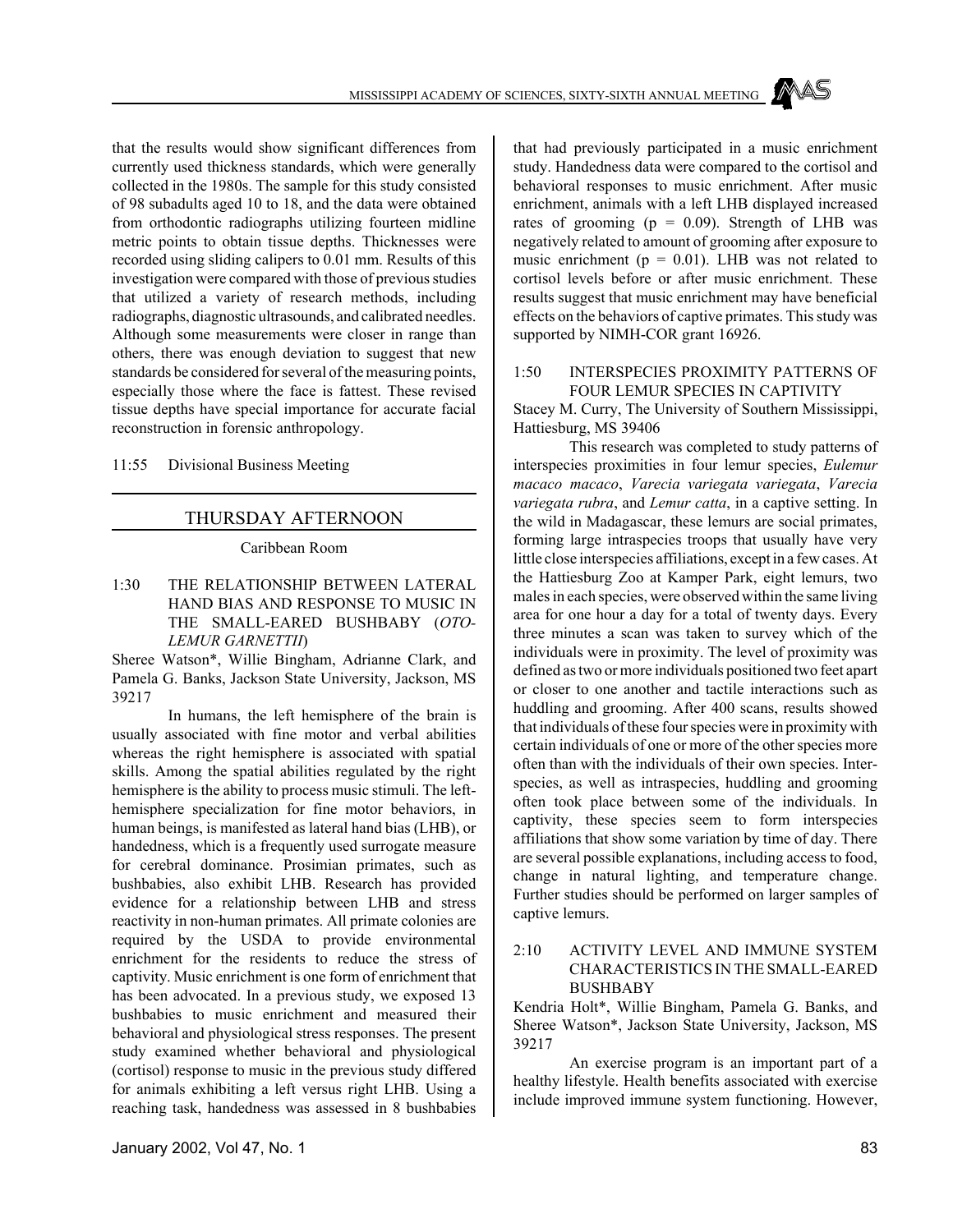the relationship between exercise and immune function is complex. Moderate exercise may enhance immune function whereas heavy exercise and sedentary lifestyles affect immune functioning adversely. Animals models of the exercise-immune system relationship have been difficult to develop because they usually involve forced exercise, which is stressful and immunosuppressive. This study evaluated the relationship between naturally occurring activity levels (as a surrogate for moderate exercise) and immune system characteristics in a nonhuman primate model, the smalleared bushbaby. Eleven small-eared bushbabies (aged 1 to 15 years) were videotaped in their home cages. Cages were visually divided into 4 sectors. The number of sector crossings, which was used to measure activity levels, was determined from the videotaped record. Median split was used to categorize animals as having low or high activity levels. Immune characteristics determined by Complete Blood Count (CBC) was compared in high and low activity animals using age as a covariate. Older bushbabies had lower levels of neutrophils ( $p = 0.05$ ) but higher levels of lymphocytes  $(p = 0.02)$  than younger bushbabies. Bushbabies with high activity levels had significantly higher levels of circulating lymphocytes ( $p = 0.006$ ) than those with low activity levels. There were no differences in levels of circulating neutrophils or eosinophils between high and low activity animals. These results suggest that moderate exercise has a beneficial effect on immune system parameters. This research was supported by NIMH-COR Grant 16926.

2:30 THE RELATIONSHIP BETWEEN BODY WEIGHT AND GLUCOSE LEVEL IN THE SMALL-EARED BUSHBABY (*OTOLEMUR GARNETTII*)

Shawana Crawford\*, Willie Bingham, Pamela G. Banks, and Sheree Watson, Jackson State University, Jackson, MS 39217

The incidence of Non-Insulin Dependent Diabetes Mellitus, or Type II diabetes, is increasing in the United States and the age of onset is decreasing. Approximately 80% of individuals with Type II diabetes are obese. A predominant metabolic abnormality associated with Type II diabetes is excessive hepatic glucose production. Hyperactivity of the hypothalamus-pituitary-adrenal axis, resulting in increased cortisol levels, is also associated with diabetes. Research on diabetes has been hindered by the lack of a good animal model for Type II diabetes. To examine the suitability of a non-human primate model for Type II diabetes, we examined the relationship between glucose levels, cortisol levels, and body weight in a prosimian primate, the small-eared bushbaby. Body weight measurements and baseline cortisol levels were obtained for

8 male and 8 female bushbabies. Serum glucose levels were measured after a 15 hour fast. Male bushbabies were significantly heavier than female bushbabies ( $p = .008$ ). Age was significantly correlated with weight only among female bushbabies ( $p = .05$ ). Cortisol was also positively related to body weight ( $p = .01$ ). There was a tendency for fasting glucose levels to be negatively correlated with body weight among male  $(p = .1)$  but not female bushbabies. Glucose clearance tests and direct measures of adiposity will be used in subsequent phases of this study to further evaluate the potential viability of the bushbaby as a model for diabetes. This research was supported by NIMH-COR Grant MH-16926.

# 2:50 THE OPIATE PRECURSOR TETRAHYRDO-PAPAVEROLINE AS A POSSIBLE CAUSAL AGENT OF ALCOHOL CRAVING IN MALE SPRAGUE-DAWLEY RATS

Chris Strawbridge\*, John G. McCoy, and Kenneth D. McMurtrey, University of Southern Mississippi, Hattiesburg, MS 39401

Previous animal models suggest that the presence of tetrahydopapaveroline (THP) in the mesolimbic dopamine (DA) reward circuit, located in the basal forebrain of mammals, to be a causal agent in the abuse of alcohol by humans. DA is normally metabolized to dopaldehyde by monoamine oxidase (MAO). Aldehyde dehydrogenase then converts dopaldehyde to dopacetic acid (DOPAC). However, acetaldehyde, the major metabolite of ethanol acts as a competitive inhibitor with dopaldehyde for aldehyde dehydrogenase. Excess acetaldehyde, which has a high affinity for aldehyde dehydrogenase, results in the condensation of dopaldehyde with intact DA to form THP, a necessary precursor in the biosynthesis of morphine in *Papaver somniferum*, the opium poppy. In this experiment, adult male Sprague-Dawley rats were screened for alcohol preference using a 12 day protocol which gradually increases the concentration of the alcohol solution that is offered. Once an alcohol preference/avoidance is determined for each rat, a perfusion cannula is installed into the lateral ventricle of each animal. This cannula allows for the intracerebraventricular (icv) perfusion of the racemic mixture of THP, as well as THP's two optical isomers, into the lateral ventricle. When this perfusate reaches the mesolimbic DA pathway, we hope to elicit a marked and permanent change in each animal's alcohol preference, however, recent results have proven contradictory to earlier experiments of this type.

- 3:10 Break
- 3:20 Divisional Poster Session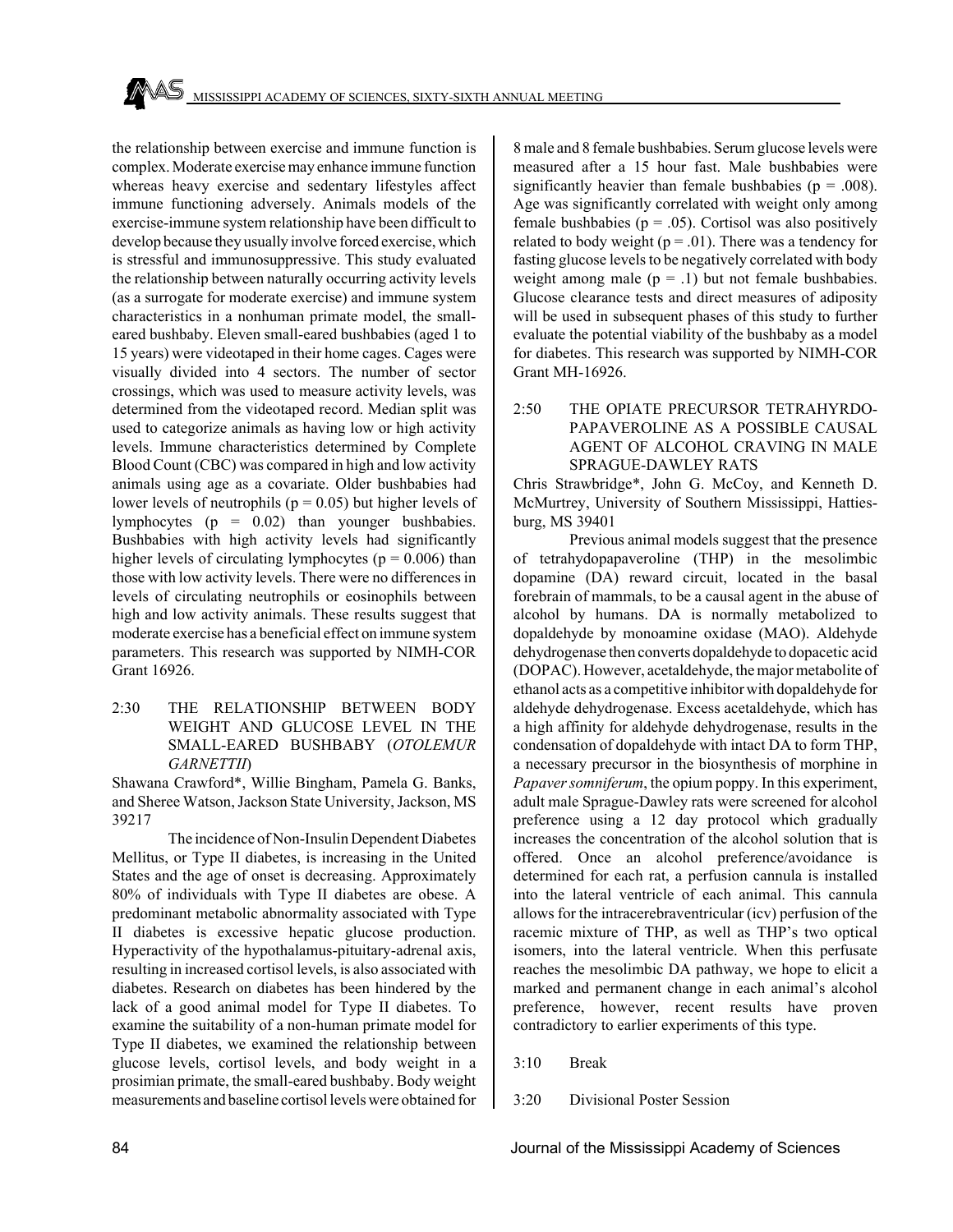#### THE EFFECT OF SELF-GENERATION MNEMONIC STRATEGY ON GIFTED SECOND GRADERS' MEMORY RECALL

Regina F. Spiers\* and Lin-Miao Lin, University of Southern Mississippi-Gulf Coast, Long Beach, MS 39560

The purpose of the present study was to investigate the effect of self-generated word association strategy on memory performance of gifted students by comparing the effectiveness of self-generation strategy with that of othergeneration strategy. Participants were 20 gifted secondgraders. Twelve unrelated word pairs designed by Grier and Ratner (1996) were presented in pictures as to-beremembered items. Participants were randomly assigned to a Self-Generation (Elaboration) group or a Other-Generation (Rehearsal) group. For Self-Generation group, students were first shown pictures of word pairs ("newspaper/stone"), told how the words went together ("The newspaper showed a picture of a stone."), and then asked to generate a response to a why question concerning the relation between the two items ("Why did the newspaper show a picture of a stone? Because it fell on someone's car."). For Other-Generation group, students were presented with the why-responses generated by their peers from the Self-Generation group. An independent t-test failed to show the effect of self-generation on recall of words,  $t = .372$ ,  $p > .05$ , indicating that students in both groups performed equally well. Earlier researchers found that at-risk students who generated their own associations for unrelated word pairs performed better on recall than did their peers who only repeated the associations created by others. However, results of the present study failed to support the self-generation effect. Perhaps being expert learners, gifted students can perform well using either elaboration or rehearsal strategies. Other possible explanations (sample size and task difficulty level) for the lack of group differences on recall will be further discussed.

#### DETECTING CHILD ABUSE IN THE EMERGENCY DEPARTMENT (EDs)

Seth Kunen\* and Ronda Neiderhauser, University of Mississippi Medical Center, Jackson, MS 39216

Child abuse is a major public health concern. In 1999, there were approximately 3,000,000 reports of abuse made to child protective services, of which 826,000 cases were confirmed incidents of child abuse (11.8 per 10000 children). Of those abused, 58% suffered neglect, 21% physical abuse, and 11% were sexually abused. In our review of the literature, we found few studies documenting incidences rates of child abuse diagnoses in EDs. Because Federal Law requires health care professionals to report suspected cases of child abuse and neglect, we would expect EDs to record fairly high rates. We surveyed three hospital

EDs to determine whether these health care providers are detecting a significant portion of the know child abuse cases. We examined all ICD-9 diagnoses of abuse given to children 17 and younger over a six-month interval. Using a conservative estimate of 11.8 per 1000, we should have observed at least 230 cases of abuse. These results suggest that more than 80% of child abuse cases in these EDs were missed. Historically, EDs have viewed their mission as primarily brief emergency care. However, the current use patterns of EDs demand that this focus be changed. For example, in 1999,102 million people utilized EDs in the U.S., which included more than 12 million children. (CDC, 2001). It is clear that EDs need to start conceptualizing themselves not only as emergency care providers, but as public health screening agencies.

## THE INVISIBLE BOUNDARY: AN INVESTIGATION OF PERSONAL SPACE USAGE AMONG AFRICAN AMERICAN MEN & WOMEN

Rani Wesley\* and Amy Chasteen, University of Southern Mississippi, Hattiesburg, MS 39401

The purpose of this study was to contribute to the existing literature on sex differences in proxemic behavior. In addition to examining interpersonal distance, the researcher also studied receptiveness of touch by males and females. To examine proxemic behavior within the context of gender, the researcher focused on a particular contact situation: people greeting one another and conversing in public places. In order to isolate the effect of gender on such situations, the study was confined to a relatively homogeneous group: African Americans in a mid-sized town. Observational methods common to the field of proxemics were utilized to examine gender differences in body language and spatial distancing. Observations occurred in three local businesses catering to African American clientele: a hair salon, a barber shop, and a nightclub. The women observed in this study generally maintained less interpersonal distance than men when interacting with each other. Women also seemed to react positively more often than men when touched during interaction. Female spatial behavior differed somewhat in different contexts. Male spatial behavior remained the same regardless of setting. Females being more receptive to touch and touching more often than men during interaction may be a result of gender socialization. Homophobia and sanctions that discourage men from having too much physical contact may have encouraged a tendency to maintain large interpersonal distances and remain unaffected when touched.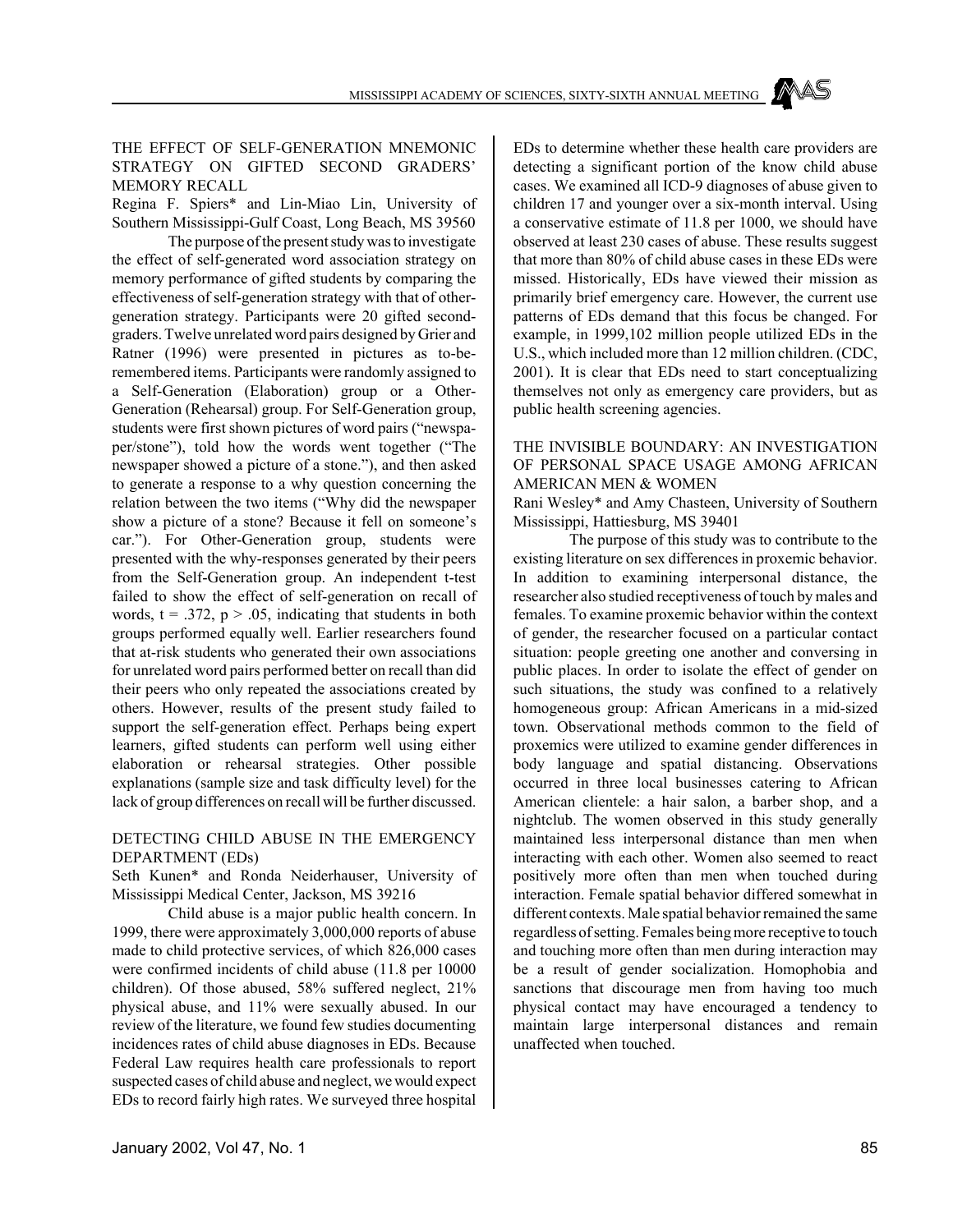#### **SCIENCE EDUCATION** Chair: Howard Walkers, University of Southern Mississippi Vicechair: Willie R. Heard, University of Southern Mississippi

# THURSDAY MORNING

Atlantic Room

8:30 Special Joint Session with the Science Education Division Held in the Emerald Room

Introduction; Howard D. Walters and Roy J. Duhé, J.L. Scott Marine Education Center and Aquarium, Biloxi, MS 39530, and University of Mississippi Medical Center, Jackson, MS 39216

8:45 STRUCTURE VISUALIZATION IN BIOCHEMISTRY EDUCATION: SEEING IS BELIEVING

Robert Bateman, University of Southern Mississippi, Hattiesburg, MS 39406

With the advent of powerful desktop and laptop personal computers has come a wealth of computational tools that can aid in the understanding of chemical and biochemical concepts. This talk will survey several of the free structure visualization software packages that are currently used in biochemistry instruction. The emphasis will be on the most effective uses of these tools both inside and outside the lecture classroom.

# 9:30 RESEARCH PROBLEMS CONDUCTED BY SECONDARY STUDENTS

Betsy A. Sullivan, Mississippi Museum of Natural Science, Jackson, MS 39202

The Mississippi Junior Academy of Science (MJAS) is sponsored by the Mississippi Academy of Science. Each year, the MJAS conducts a research paper competition at which secondary students submit reports on their research agendas. Students submitting research must compile their work into a specific written guideline. The competition has three phases: (1) Written Paper, (2) Oral Presentation, and (3) Overall Competition. The overall winner, second place winner and honorable mention of the Overall Competition go on to represent Mississippi at the American Junior Academy of Science (AJAS). The 2002 winning papers will be presented during this session.

# 9:45 QUANTITATIVE TANK AND FISH INVENTORY

Kenny Shell\*, Sara Pelleteri, and Rick Kastner, Cooperative Internship Program, Mississippi Gulf Coast Community College-Jackson County Campus, Gautier, MS 39553, and J.L. Scott Marine Education Center and Aquarium, The University of Southern Mississippi, Biloxi, MS 39530

The purpose of the Fish and Tank Inventory Project was to quantify the aquatic stock at the J.L. Scott Marine Education Center and Aquarium in Biloxi, Mississippi. Data collected for each tank included (1) the common name of each species, (2) the scientific name and family, (3) the total count in each tank, and (4) the tank capacity, salinity and estimated biomass. Aquarists, educators, and administrators will use this information to best allocate and plan new marine education programs.

10:00 SOUTHEAST REGIONAL AQUATIC NUISANCE SPECIES EDUCATION AND OUTREACH NETWORK

Howard D. Walters, J.L. Scott Marine Education Center and Aquarium, Biloxi, MS 39530

In 2000, the author and colleagues at Dauphin Island Sea Lab in Alabama, and the University of Florida were funded through EPA, the National Sea Grant College and Mississippi-Alabama Sea Grant to implement a series of workshops for middle and high school classroom teachers incorporating population ecology concepts and principals with the latest research for Aquatic Nuisance Species and invasive organisms. This effort has been expanded to include the southeast region of the US. Current funding includes 17 additional formal workshops for elementary, middle, and high school teachers and informal education leadership. Additionally, funding will support 57 informal, school-based workshops and three research and curriculum publications over the next two years. This presentation will address results of the first year's effort, methods and materials from the workshops, and address issues related to needs assessment for similar education and outreach efforts on ANS topics in this country.

- 10:15 Break
- 10:30 AN INFORMATIVE VIDEO GUIDE ON THE PLANT AND ANIMAL CELL ALONG WITH AN INSTRUCTIONAL PORTION ABOUT THE **MICROSCOPE**

Jonathan J. Balentine\*, L. Hollis Melton, and Doug Mansfield, Cooperative Internship Program, Mississippi Gulf Coast Community College-Jackson County Campus, Gautier, MS 39553, and J.L. Scott Marine Education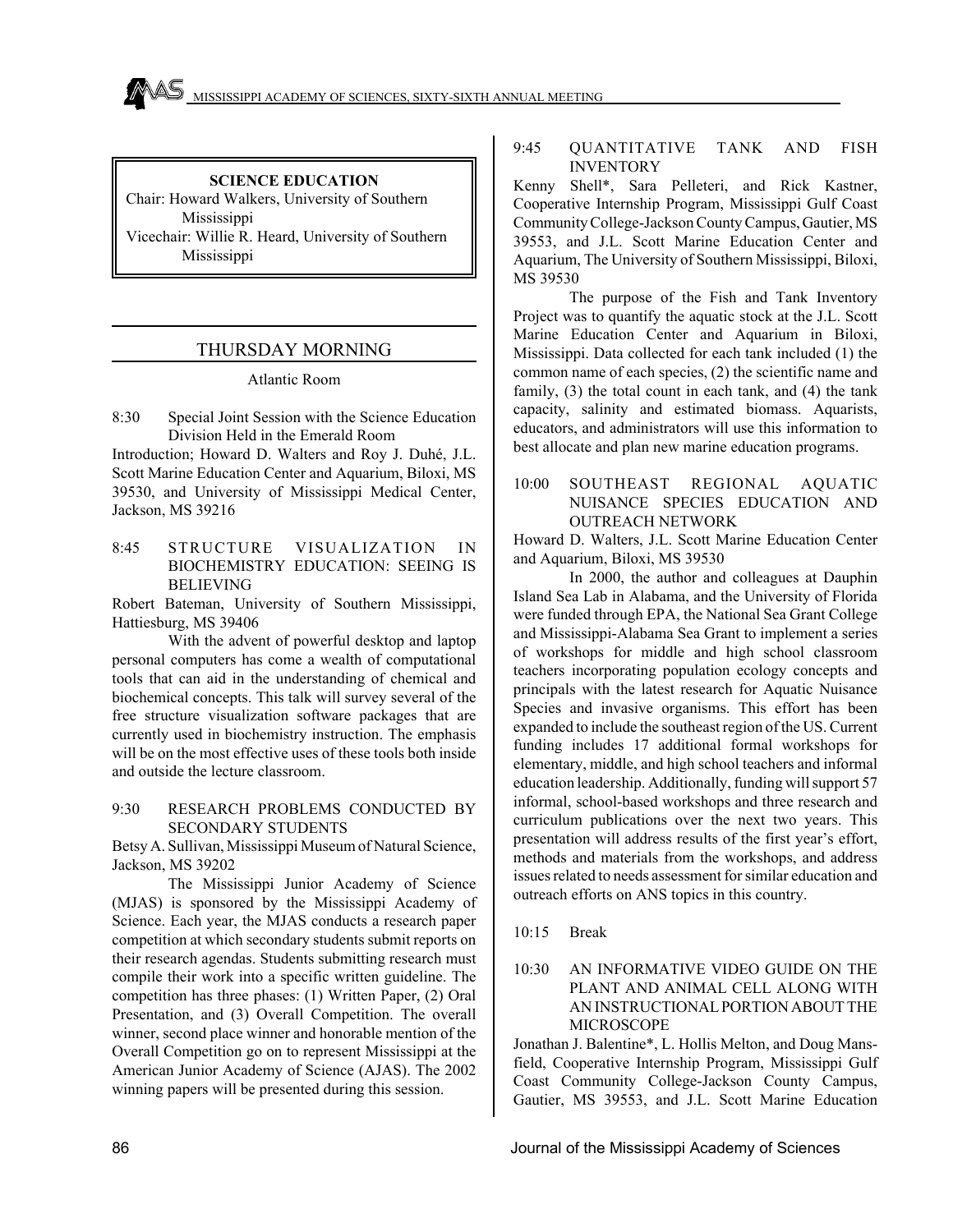Center and Aquarium, The University of Southern Mississippi, Biloxi, MS 39530

An updated form of an instructional video on the proper usage of the microscope was needed for students absent during the class in which the instruction was given. Also needed was an updated version of an informative segment guiding the students through the plan and animal cell lab for Honors Biology. A script was created along with a storyboard for the video. The video was filmed and edited at the Mississippi Gulf Coast Community College-Jackson County Campus.

#### 10:45 PROJECT MARINE DISCOVERY: MISSION MANATEE

Jennifer Hale, J.L. Scott Marine Education Center and Aquarium, Biloxi, MS 39530

The Scott Aquarium has recently begun offering exciting and educational field trips to Crystal River, FL. During these excursions, students are introduced to the importance and aesthetics of freshwater spring ecosystems. Because the springs flow at a constant temperature, the Florida manatee finds refuge in these springs during the cold winter months. The Florida manatee is among many marine mammals that are endangered. Students are afforded the opportunity to experience first-hand these graceful and massive animals that may very well become extinct during their lifetime. In addition to this once in a lifetime encounter with manatees, students also have the opportunity to see wildlife up close and personal. The freshwater spring systems are abundant with numerous species of flora, fish and fowl not found in our immediate areas. Please join us for information on how your school can become involved in PMD: Mission Manatee. It is an experience you will never forget.

11:00 COMPUTER FACILITATED EXPERIMENTAL DESIGN IN THE HIGH SCHOOL SCIENCE LABORATORY: A COOPERATIVE PROJECT BETWEEN MISSISSIPPI GULF COAST COMMUNITY COLLEGE AND STONE COUNTY SCHOOL DISTRICT

Clayton Cowart\* and Sarah Tringle, Mississippi Gulf Coast Community College, Perkinston, MS 39573, and The Mississippi Space Grant Consortium, University, MS 38677

The high school science laboratory is an ideal place to introduce the use of the computer in performing real time computer facilitated experiments. The ubiquitous presence of computers makes students in this age group more computer literate than older age groups. To capitalize on this computer literacy, the project partners a student from the Mississippi Gulf Coast Community College with

the Stone County High School science program. The goal of the project is to implement an experimental series utilizing the application of computer interfaces and sensors in the high school science classroom. Methodology includes set-up of classrooms for the use of hardware, a series of onsite instruction and familiarization modules for the high school science teachers with software application, and the resourcing of hands-on experimental activities for the high school teachers and their students using Vernier LoggerPro software and LabPro interfaces and sensors.

#### 11:15 INTRODUCTION OF GROUP LEARNING ACTIVITIES IN A CLINICAL MICROBIOLOGY COURSE

Mary F. Lux, University of Southern Mississippi, Hattiesburg, MS 39406

Introduction of group activities into a structured, traditional lecture course may represent a shift in style for both the instructor and student. Clinical microbiology, a senior-level professional course in the baccalaureate medical technology program at the University of Southern Mississippi, has been taught with a traditional lecture format. The course presentation format was altered to include various group learning activities such as short inclass group discussions and writing assignments. Group evaluation activities included quizzes as well as group efforts on a portion of three major tests. As one might predict, the performance on group quizzes produced higher grades than the standard individual quiz format of previous years. Likewise, performance on the group portion of the tests was higher when compared with individual efforts from previous years. The group interaction allowed students to discuss and reinforce among their groups, and their response to the group activities was enthusiastic. The average final grades in the classes with group activities did not vary greatly from previous classes in which students worked as individuals although student satisfaction was greater in the classes with group activities.

11:30 Divisional Business Meeting

# THURSDAY AFTERNOON

# Atlantic Room

#### 1:30 PROJECT MARINE DISCOVERY: ON THE ROAD

Rebecca Espey, J.L. Scott Marine Education Center and Aquarium, Biloxi, MS 39530

The University of Southern Mississippi College of Marine Sciences invites schools in Mississippi, Louisiana, and Alabama to bring the ocean estuaries to their students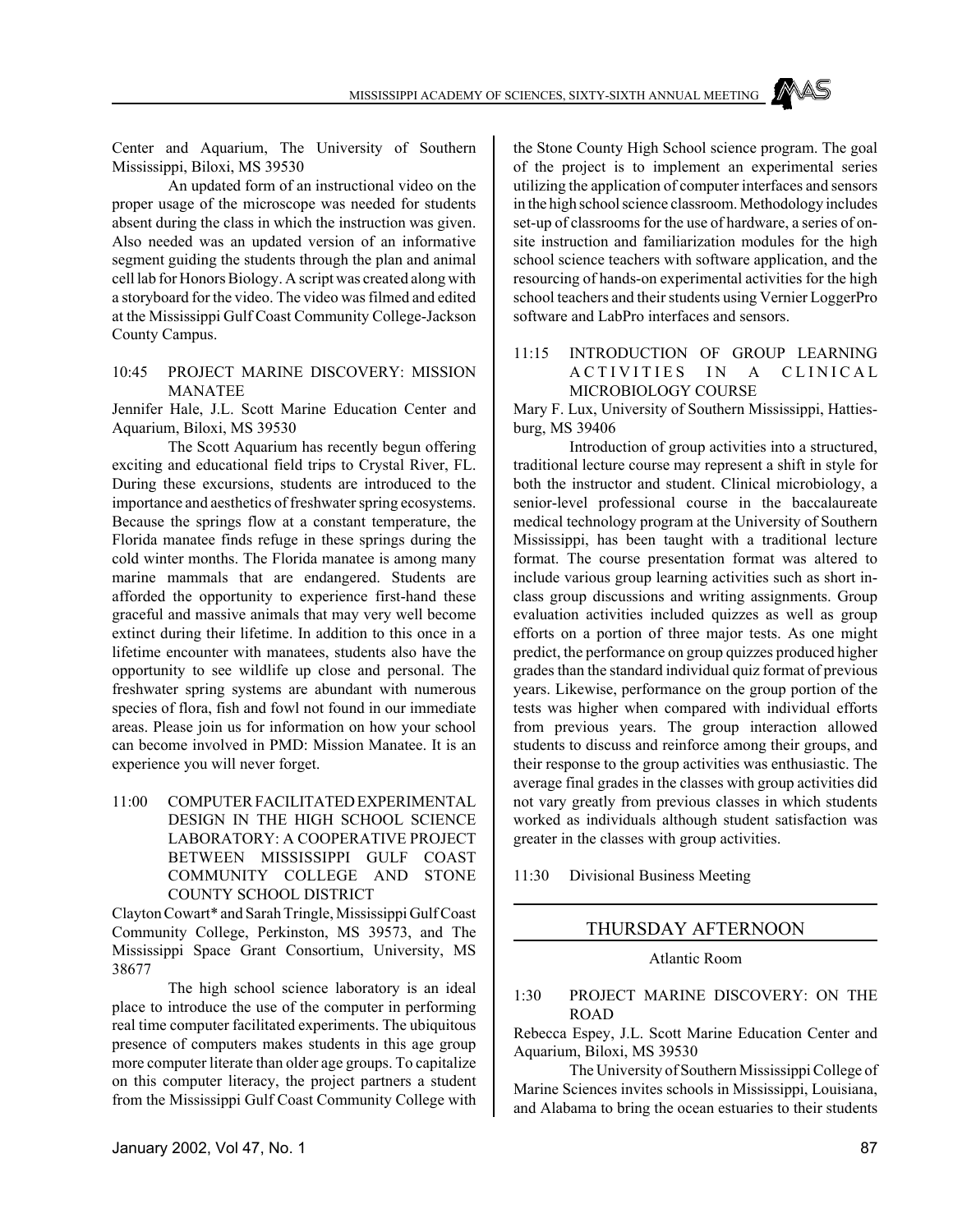for hands-on experiences with marine life and wildlife. Instructors bring coastal animals and activities to schools to give K-12 students "up-close and personal" experience with the marine environment. During interactive sessions, students will learn about endangered and threatened sea turtles, human impacts on the environment, coastal reptiles, and the essential role wildlife has in our coastal habitats. Students and teachers take home an increased awareness and understanding of marine and aquatic environments, a more positive attitude about these fragile areas, and a renewed sense science is fun! Information will be provided on how your school can be involved with Project Marine Discovery: On the Road.

1:45 A MODEL FOR BEGINNING EDUCATION OF THE NATURAL SCIENCES AT THE PRE-KINDERGARTEN LEVEL

Joan Elder\* and Martha Cooper, Mississippi Museum of Natural Science, Jackson, MS 39202

In focusing on the education of three through prekindergarten five-year-olds, the Mississippi Museum of Natural Science Preschool Discovery Room was designed to introduce nature in a non-threatening manner. Children are able to interact with an educator in a variety of handson activities which are designed to eliminate any fear of the unknown world. Multiple activities have been developed for interaction with children and have been highly successful in achieving specific goals which were developed from the preschool curriculum. The preschool curriculum was developed from the following guidelines: 1. National Association for the Education of Young Children (NAEYC), 2. Mississippi Department of Education, and 3. Mississippi Museum of Natural Science.

### 2:00 DEVELOPMENT OF AN ONLINE UNDERGRADUATE COURSE ABOUT EVOLUTION

Beth Dunigan\*, Karen Ng, Sheila Hendry, and Kenneth J. Curry, University of Southern Mississippi, Hattiesburg, MS 39406

An online undergraduate course about evolution was developed over an academic year by a team consisting of a professor and three students pursuing graduate degrees in Science Education. The process first entailed becoming familiar with the software, WebCT. Decisions about the intent of the course had to be made, such as goals, objectives, and target group. Then came the process of actually uploading materials to the online site for use by the students. Oral mini-lectures of the various topics of evolution were put onto a CD which was intended to be a supplement to the textbook and to substitute in part for inclass lectures. A 5-question multiple choice quiz and an asynchronous discussion on an online bulletin board were created for each chapter of the text. Included in the design were three examinations based on the discussion topics in the bulletin board. The course was taught in the summer semester of 2001.

#### 2:15 EXECUTION OF AN ONLINE UNDERGRADUATE COURSE ABOUT **EVOLUTION**

Sheila Hendry\*, Karen Ng, Beth Dunigan, and Kenneth J. Curry, University of Southern Mississippi, Hattiesburg, MS 39406

During the summer semester of 2001, an online undergraduate course about evolution was conducted by a team consisting of a professor and three students pursuing graduate degrees in Science Education. The initial enrollment consisted of 42 undergraduate students from Mississippi and other states, including Texas and Iowa. Some students took advantage of a CD on which various aspects of the topic of evolution were discussed as oral mini- lectures. A 5-question multiple choice quiz on each chapter ensured that the chapters were read, resulting in fairly meaningful asynchronous discussions of various topics on the online bulletin board. Three examinations were given with questions based on the topics used in the asynchronous discussions. We discovered that some students paid little attention to good grammar and to proofreading their responses. The principal advantages of the course included convenience of scheduling and convenience of grading, since the software, WebCT, automatically graded the quizzes and posted the grades. Another noticeable advantage was that the writing and grammar skills of the students improved. Some of the disadvantages included a tremendous grading load, hardware and software technical problems, difficulties of timely feedback to correct misconceptions, and the uncertainty of sending responses to faceless people.

2:30 Divisional Poster Session

# GULF COAST RESEARCH LABORATORY AND MISSISSIPPI ACADEMY OF SCIENCE: FIFTY-FIVE YEARS OF SCIENCE ON THE GULF COAST

Stacy Miller\* and Joyce Shaw, Cooperative Internship Program, Mississippi Gulf Coast Community College-Jackson County Campus, Gautier, MS 39553, and J.L. Scott Marine Education Center and Aquarium, The University of Southern Mississippi, Biloxi, MS 39530

The relationship of the Gulf Coast Research Laboratory (GCRL) and the Mississippi Academy of Sciences (MAS) spans over half a century. Originally, early members of MAS who worked tirelessly for its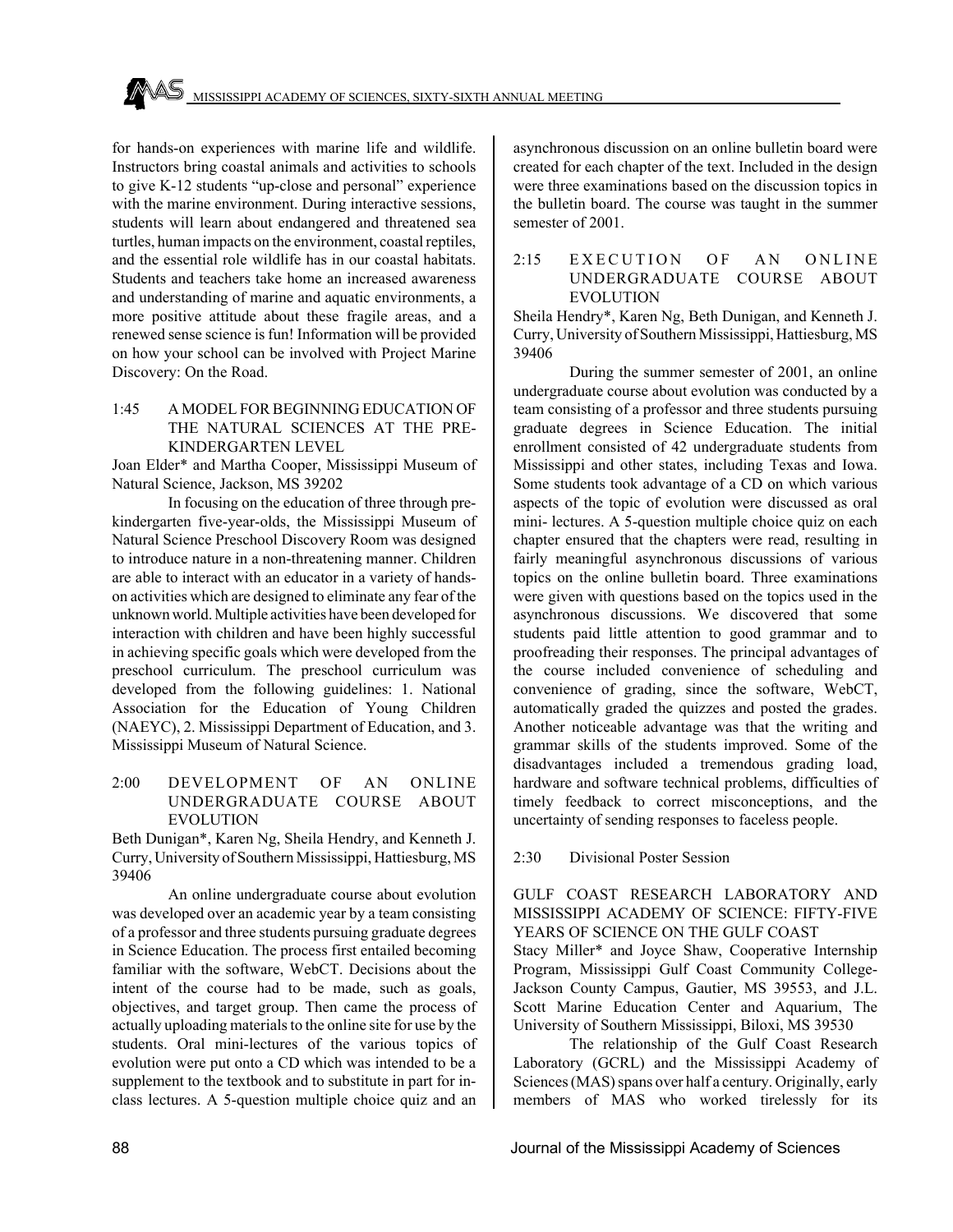establishment conceived GCRL. From its beginning, the scientists at GCRL have contributed to MAS at many levels. Four GCRL scientists have been elected president of MAS and others have held leadership roles on the division level. This project examines the relationship between GCRL and MAS by tracking the work presented by a scientist at the MAS Annual Meeting and published in the Journal of the Mississippi Academy of Sciences (JMAS). The abstracts written by GCRL scientists who were published in JMAS were entered into a bibliographic database. A list of GCRL scientists who have held significant positions with MAS was compiled. Other archival materials owned by Gunter Library were examined for references to GCRL and MAS interactions. Results of the project will be presented in a poster format at the 2002 MAS Annual Meeting in Biloxi, MS.

#### SULFA DRUGS AND THEIR EFFECTS ON THE HUMAN POPULATION

Merri Doretha Ellison and Anil K. Sharma\*, Mississippi Valley State University, Itta Bena, MS 38941

Sulfa drugs are a common name applied to a group of chemotherapeutic agents that are effective against a number of infectious diseases. In 1935, the German chemist, Gerhard Domagk, discovered that an azo dye, Prontosil, cured streptococcal infections in mice. The active principle in Prontosil was found to be para-aminobenzenesulfonamide,commonly known as sulfanilamide. Sulfa drugs are used to treat fungal and urinary infections, leprosy, and ulcerative colitis, but resistant strains of microorganisms (streptococci, meningococci, and shigella) have made the drug less effective. Antibiotics have largely replaced sulfa drugs in the treatment of bacterial infections. This research will investigate what sulfa drugs are, the pros and cons of the drug, and the studies that were done on sulfa drugs and its effects on the human population.

# FRIDAY MORNING

Atlantic Room

#### 9:00 DEVELOPMENT OF A DIGITAL ARCHIVE FOR PRESENTATION OF 35 MM SLIDES

Leslie Flynn\*, Lacey White\*, Rebecca Espey, Jennifer Hale, Jeannie Flint, and Willie R. Heard, Cooperative Internship Program, Mississippi Gulf Coast Community College-Jackson County Campus, Gautier, MS 39553, and J.L. Scott Marine Education Center and Aquarium, The University of Southern Mississippi, Biloxi, MS 39530

This project entailed scanning and converting 35 mm slides into JPEG files on a computer. These slides are for various projects and presentations and the slides vary in

January 2002, Vol 47, No. 1 89

age. Due to advancement in technology, slides are becoming antiquated, but the information need to be preserved. Once scanned, these images were organized by content and then authored on CD-ROM. These authored CDs will eventually be distributed to different departments or other educational facilities as a resource for teaching or formal presentations. These files saved in the highly versatile JPEG format can be used in other projects and programs, such as future use in Microsoft Power Point presentations or in a website.

#### 9:15 DEVELOPING AN EDUCATIONAL VIDEO ON SAFETY IN THE CHEMISTRY LAB

Kari Bloodsworth\*, Steve Manis\*, and Doug Mansfield\*, Cooperative Internship Program, Mississippi Gulf Coast Community College-Jackson County Campus, Gautier, MS 39553, and J.L. Scott Marine Education Center and Aquarium, The University of Southern Mississippi, Biloxi, MS 39530

Safety in the chemistry laboratory is a serious matter, which could prevent accidents and save lives. Many students have an unclear knowledge about safety in the laboratory; therefore, they sometimes struggle with successfully completing experiments within the allotted time frame. The purpose of this project was to produce an educational video on safety in the chemistry laboratory. This video was designed to highlight the most common safety violations in an entertaining and educational manner.

### 9:30 AQUATIC EROTICA: SEX IN THE SEA

Linda S. Flint, J.L. Scott Marine Education Center and Aquarium, Biloxi, MS 39530

A study of reproduction among aquatic and marine animals provokes natural interest and provides information on various species. A look at some mating instincts help to understand why some species become endangered or extinct because their nesting habitats are preserved.

# 9:45 HOW TO INCREASE MINORITY PARTICIPATION IN SCIENCE AND ENGINEERING IN SIX WEEKS

Sharon Walker\* and Willie R. Heard, J.L. Scott Marine Education Center and Aquarium, Biloxi, MS 39530

The Secretary of the Navy Engineering and Science Residential Program was initiated in 1977 with an overarching goal of augmenting the number of students who pursue a science and/or engineering field, enhancing their content knowledge, stimulating interest in the Navy as a possible career choice, and providing these pre-college students with three hours of undergraduate, college credit. Come hear how your students can get financial assistance,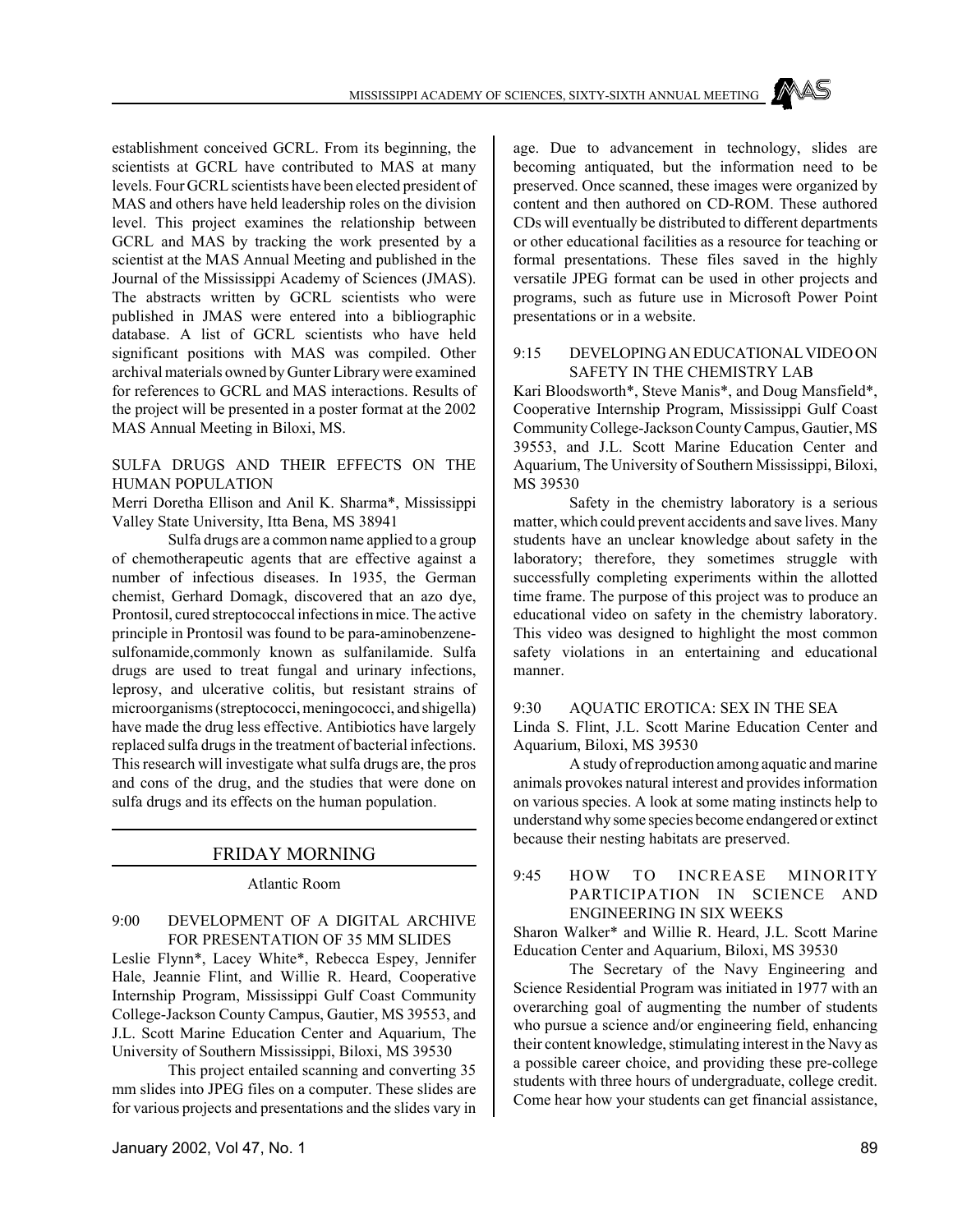scientific mentoring and college credits.

#### 10:00 Break

#### 10:15 TRANSFORMING A TRADITIONAL FUNGAL LABORATORY

Aimee T. Lee\* and Alan Niven\*, University of Southern Mississippi, Hattiesburg, MS 39406

For the last several years we have been transforming our traditional "cook-book" style laboratories in our freshman program to be more interactive, allowing the students' to engage and explore the topics more thoroughly. A traditional diversity laboratory consists of specimens arranged around the room for students to observe. Students generally perform each lab by following directions without being challenged to think. The transformations made to this freshman-level fungal laboratory are based on BSCS constructivist model: engagement, exploration, explanation, elaboration, and evaluation. We will describe the activities associated with each phase and how technology has been incorporated. We will also describe how the student-designed miniinvestigation on spore dispersal, which we have recently implemented, is an application of the exploration phase. The students generate a hypothesis, make predictions, and design an experiment using fungal cultures and Rose-Bengal Chloramphenicol (RBC) agar plates. The following week the students evaluate their experiment, draw conclusions and answer questions associated with the results obtained in their experiment.

#### 10:30 BASE PAIR "SOAR"S WITH HELP FROM THE NATIONAL SCIENCE FOUNDATION (NSF)

Robin W. Rockhold<sup>1</sup>, S. Bender<sup>2\*</sup>, Tiffany Scarff<sup>3</sup>, D. Chambliss<sup>3</sup>, F. Allen<sup>4</sup>, N. Fahmy<sup>4</sup>, and A. Srinivasan<sup>4</sup>, <sup>1</sup>University of Mississippi Medical Center, Jackson, MS 39216; <sup>2</sup>Jim Hill High School, Jackson, MS 39204; <sup>3</sup>Teacher Resource Center, Jackson Public School District (JPSD), Jackson, MS 39206, and 4 Tougaloo College, Tougaloo, MS 39174

Base Pair, a biomedical research mentorship program that pairs high school students and teachers with research faculty from UMC, has been supported from the Howard Hughes Medical Institute since 1994. In 2000, Base Pair entered a collaborative effort with personnel from JPSD and faculty from Tougaloo College, that was funded under the K-12 Higher Education Partnership (KHEP) initiative from the NSF. The primary objective for the KHEP award was to establish the academic framework for creation of high school-based Student Oriented Academic Research (SOAR) laboratories that would support student inquiry-based learning and enhance achievement in science and mathematics. To this end, 19 JPSD teachers were recruited and engaged in a series of Saturday workshops on the Tougaloo campus, where focus was centered on techniques and tactics for delivering improved mathematics instruction and offering innovative science activities. Subsequently, teachers participated in an intensive fourweek Summer Research Institute, in conjunction with the Base Pair summer activities on the UMC campus. Several SOAR sites are being established, the most advanced of which is in place at Jim Hill High School, where an "Outdoor (environmental) Classroom" is the focus for activities. (Sponsored by the Howard Hughes Medical Institute and the NSF.)

# 10:45 THE CUMULATIVE NATURE OF LEARNING IS ENHANCED THROUGH THE CORRELATION OF HANDS-ON SCIENCE EDUCATION TO COMPETENCIES FROM STATE SCIENCE STRUCTURE

Martha Cooper, Joan Elder\*, Betsy A. Sullivan\*, and Heather Sullivan\*, Mississippi Museum of Natural Science, Jackson, MS 39202

Formal and informal education programs at the Mississippi Museum of Natural Science are designed to build on the cumulative nature of learning, the strengthening of prior knowledge and the interrelationships that occur between the learning environments of school and the Museum. Hands-on programs are correlated to competencies from the State Science Structure and help teachers meet specific classroom objectives and goals. Special programs for children three through college age help build positive attitudes toward science by giving students opportunities for exploration, manipulation, and acquisition of new information.

# 11:00 DEVELOPING A DOCUMENTARY OF THE COOPERATIVE INTERNSHIP PROGRAM AT MISSISSIPPI GULF COAST COMMUNITY COLLEGE FOR PUBLIC USE

Bridget Thompson\*, L. Hollis Melton, and Doug Mansfield, Cooperative Internship Program, Mississippi Gulf Coast Community College-Jackson County Campus, Gautier, MS 39553, and J.L. Scott Marine Education Center and Aquarium, The University of Southern Mississippi, Biloxi, MS 39530

This project resulted in the creation of a video documenting the Cooperative Internship Project. The film covered the intern's, and the mentor's responsibilities, and shows some of the projects completed. The film includes a brief history of the program, interviews with current and past interns, and interviews with some of the mentors and instructors.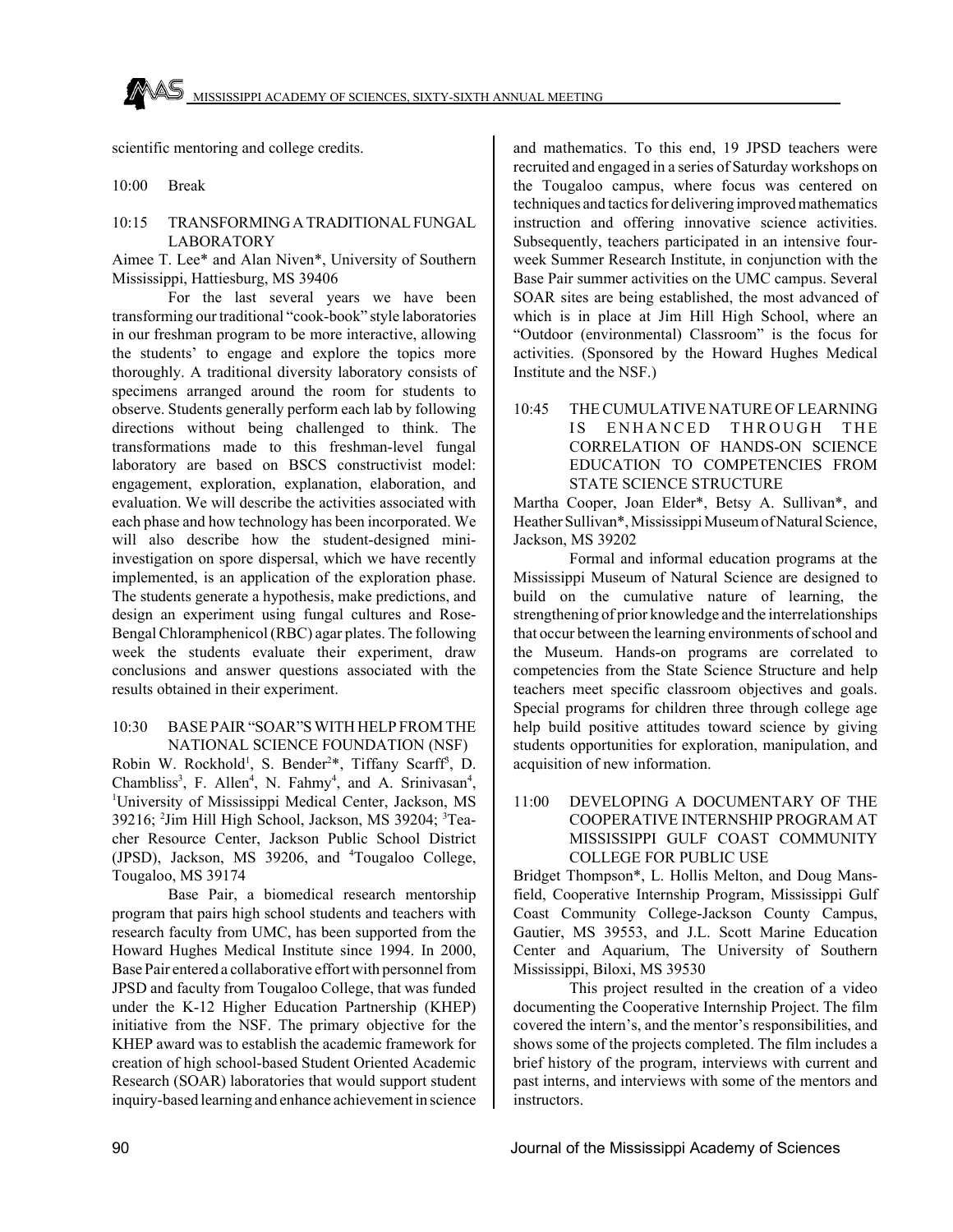MISSISSIPPI ACADEMY OF SCIENCES, SIXTY-SIXTH ANNUAL MEETING

# 11:15 A HISTORICAL ANALYSIS OF THE GRAND BAY NATIONAL ESTUARINE RESEARCH RESERVE

Lisa Benezue\* and Jennifer Buchanan, Mississippi Gulf Coast Community College-Jackson County Campus, Gautier, MS 39553, and Grand Bay National Estuarine Research Reserve/Mississippi, Biloxi, MS 39530

The Grand Bay National Estuarine Research Reserve was the setting for a study which analyzed land use changes within the general vicinity of the reserve during the 20<sup>th</sup> Century using both historical accounts received through one-on-one interviews with senior citizens as well as interpretation of aerial photography. The researchers identified elder members of the community who have lived most of their lives in proximity to the reserve, developed an appropriate standardized survey that was used to interview these older members of the nearby community, interviewed the seniors and documented with audio tape their historical accounts, surveyed areas near the reserve vicinity to document current land uses, and drafted land use maps in Arcview to document land use changes over time.

#### 11:30 STUDY OF GASOLINE BY GAS CHROMATOGRAPHY INSTRUMENT (GC)

Sabrina Caldwell\*, Mudlagiri B. Goli, and William C. Mahone, Mississippi Valley State University, Itta Bena, MS 38941

There is a general feeling that higher-octane number may be good for your automobile. Keeping that in the mind, we have studied the GC profiles of various gasolines of different octane numbers (87, 89, and 93) sold in the region to find the characteristics of that gasoline. One can use those GC patterns as a fingerprint of a gas. One should be able to easily distinguish 87 from that of 89 and 93. Theoretically, one may be able to predict the GC profile of 89 brand provided 87 and 93 gases were mixed to make such a brand. In-depth report on such an analysis will be presented.

# **ZOOLOGY AND ENTOMOLOGY**

Chair: Timothy C. Lockley, USDA APHIS PPQ IFA Vicechair: Alex D.W. Acholonu, Alcorn State University

# FRIDAY MORNING

Petit Bois Room

# 9:00 WALKING ON WATER: THE EVOLUTION OF

# NEUSTONIC LOCOMOTION IN SPIDERS

Gail E. Stratton\*, Patricia Miller, and Robert Suter, Mississippi University, University, MS 38677; North West Community College, Senatobia, MS; and Vassar College, Poughkeepsie, NY

The specialized rowing gait of *Dolomedes* (Pisauridae) on the water surface is well-studied and differs from walking in that legs I are held parallel and anterior, legs II and III are moved in parallel, and legs IV are held parallel and posterior. In contrast, while walking, the members of each pair of legs alternate. We mapped two characters, hydrophobicity and ability to row, on cladograms of Araneae and Lycosoidea. We present a comparison of 581 individuals in 192 species with representatives from 34 families of mostly North American spiders. Six of the 34 families of spiders examined have species that adopt a Dolomedes-like gait when on the water surface. The majority of rowers were found in the Lycosoidea, from the families Ctenidae (1 of 3 species studied), Pisauridae (8 of 8 species), Trechaleidae (1 of 1 species), and Lycosidae ( 27 of 48 species). Other families that have species that can row include Salticidae (1 of 12 species) and Thomisidae (1 of 4 species). A quantitative means of scoring shows that there is very little variability in the rowing of Pisauridae and Trechaleidae. In Lycosidae, variability is much higher both within and between species. Examination of the distribution of the ability to row suggests it evolved in the Lycosoidea. Differences in the variability of rowing suggests there may be selection pressures present for spiders that are more consistently near water.

#### 9:20 METABOLIC RATES OF ADULT AND LARVA STAGES OF *TENEBRIO MOLITOR*

Julius O. Ikenga, Mississippi Valley State University, Itta Bena, MS 38941

This research was designed to measure the metabolic rates of adult and larva stages of *Tenebrio molitor* using a direct respirometric technique. *T. molitor* is an important pest of commercial and household storedgrains and grain products. Both the adult and larva stages are popular fish baits. They are also used as food for many small pets. The biology and characteristics of *T. molitor* suggest that the species holds a great promise as a cheap source of proteins for humans. Twenty-five *T. molitor* adults were used in this research. These beetles were randomly taken from the stock that has been raised and maintained in our laboratory. Each beetle was brushed clean with a camel hairbrush and collectively weighed before depositing them in a 250 ml respirometer that was tightly fitted with a Vernier oxygen gas sensor. The latter was interfaced to a desktop computer with a Vernier LabPro. Four samples per minute were collected over a 30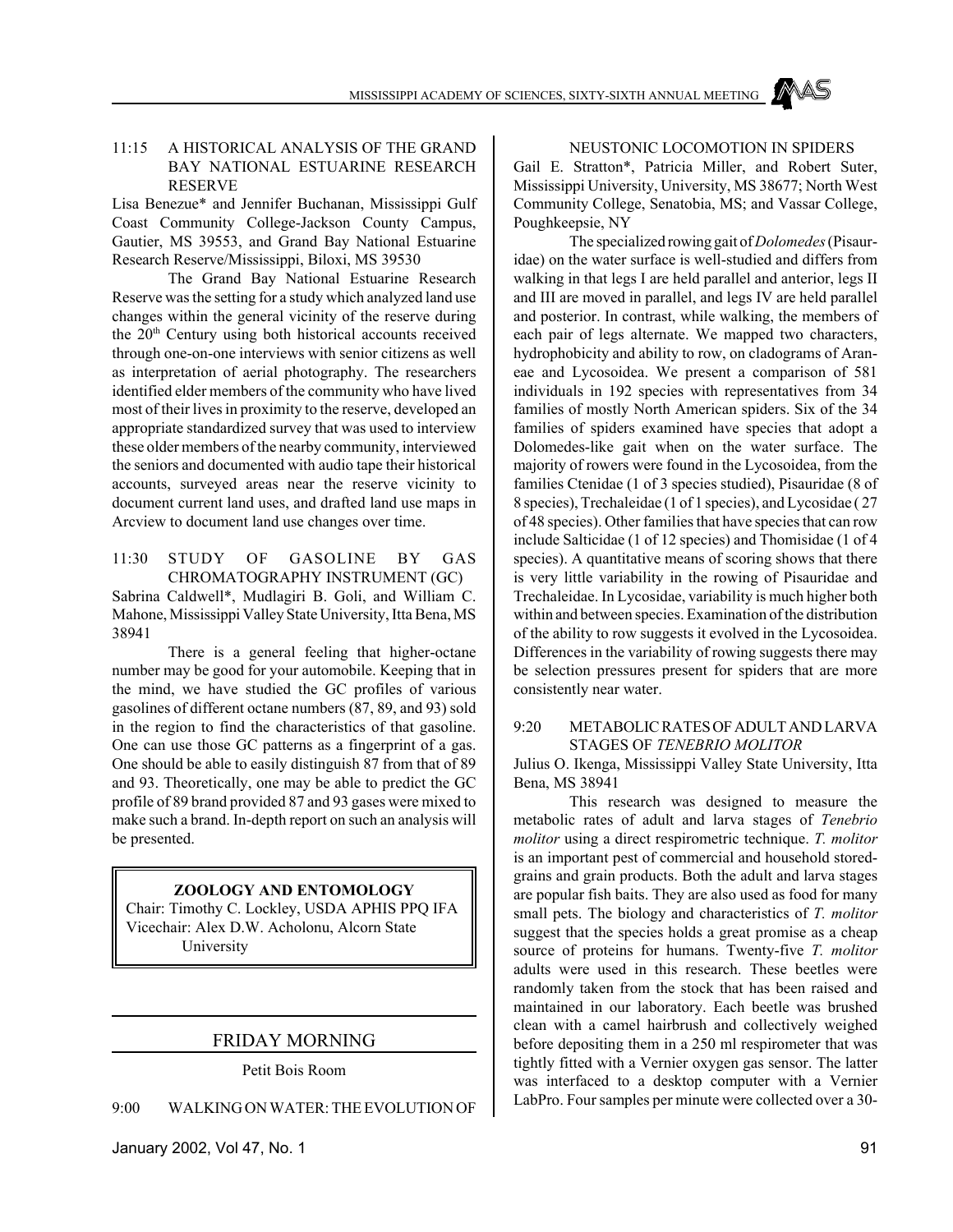minute period at 26EC. The above procedures were repeated using 25 *T. molitor* larvae and with no *T. molitor* in the respirometer. Analysis of preliminary data showed a metabolic rate of 12.6 ppm  $O_2$ /hr for the adult beetles and 9.6 ppm  $O_2$ /hr for the larvae. These results parallel the level of activity exhibited by the adult and larva stages tested.

9:40 ACUTE TOXICITY AND ANTI-ESTERASE ACTIVITY OF FIVE ORGANOPHOSPHORUS INSECTCIDES AGAINST *HELIOTHIS VIRE-SCENS* (F.) AND *HELICOVERPA ZEA* (BOD-DIE)

Elgenaid I. Hamadain, Jackson State University, Jackson, MS 39217

Susceptibility of laboratory strains of tobacco budworm (TBW) and corn earworm (CEW) to five organophosphorus insecticides (OP) was investigated using standard topical application procedure. The insecticides were methyl parathion, parathion, chlorpyrifos methyl, chlorpyrifos, and profenofos. In vivo inhibition of acetylcholinesterase and aliesterases by the five compounds was determined for both species. In vitro inhibition of the two enzymes by the corresponding oxons was also determined. All insecticides, except profenofos had lower LD50 values for CEW than for TBW. The tolerance ratios range from 1.3 for profenofos to 18.3 for chlorpyrifos. All oxons, but not profenofos, were more potent inhibitors of CEW acetylcholinesterase than TBW acetylcholinesterase, indicating that the target enzyme in TBW is less sensitive to inhibition by the OPs than that of CEW. Paraxon, chlorpyrifos oxon and profenofos were more effective inhibitors of aliesterases than acetylcholinesterase. Methyl paraoxon and chlorpyrifos methyl oxon showed a reverse pattern. Although profenofos was the most toxic insecticide to both species, it had extremely high in vitro LD50 values against the target site, acetylcholinesterase for both species. Profenofos was considerably more potent against aliesterases than acetylcholinesterase in both species. Methyl paraoxon was unique in having a very poor anti-aliesterase potency. The target site, acetylcholinesterase of TBW appears to be less sensitive to inhibition by OPs than that of CEW. This may explain partially why TBWs are harder to kill by OPs than are CEWs.

10:00 A COMPARATIVE STUDY OF THE SEASONAL DISTRIBUTION OF POLLUTANTS IN EAGLE LAKE AND CHOTARD LAKE IN WARREN COUNTY, **MISSISSIPPI** 

Chadric O. Neal\* and Alex D.W. Acholonu, Alcorn State University, Alcorn State, MS 39096

Contaminants alter the ecological conditions of

many lakes. The present study was conducted on two lentic bodies of water, Eagle Lake and Chotard Lake in Warren County, Mississippi, to compare their habitat profiles, the seasonal distribution of pollutants in them, and to find out if they meet the Mississippi water quality standards. During the period, February 2001 to October 2001, water samples were collected in three replicates from three sites in each of the two lakes and taken to the laboratory. They were tested according to the methods indicated by the manufacturer of LaMotte pollution test kits and the results were analyzed. The parameters tested for each of the winter, spring, summer, and fall seasons were ammonia, total alkalinity, carbon dioxide, silica, phosphate, chloride, sulfide, nitrate-N, and pH. The surface and bottom water temperatures were also recorded. There were significant differences in some physical and chemical parameters tested, both between the two lakes and seasonally. However, Eagle Lake and Chotard Lake met the Mississippi water quality standards for ephemeral water bodies.

10:20 A CHARACTERIZATION OF THE EPHEMER-OPTERA, PLECOPTERA AND TRICHOPTERA FAUNA FROM HEADWATER STREAMS ON THE CAMP SHELBY TRAINING SITE IN SOUTH MISSISSIPPI

Amanda L. Wilberding\* and Fred G. Howell, University of Southern Mississippi, Hattiesburg, MS 39406

Mayflies, stoneflies and caddisflies are pollution sensitive aquatic insects in their immature stages and make up the Ephemeroptera-Plecoptera-Trichoptera (EPT) Index, often used to characterize the "environmental health" of streams. The number of distinct taxa within these orders determines the EPT Index of a sample collection; the numerical value of this index increases as water quality increases. In our area, many of these taxa are associated with woody material. Results for quarterly collections taken from seven headwater streams at Camp Shelby's National Guard Training Site, between August 1999 and May 2001, indicated considerable seasonal and spatial variation among the EPT taxa. While some of the variation may be due to sampling error, other sources of variation might include impacts of heavy rains and their tendency to displace woody materials and associated macroinvertebrates, particularly at the "hard bottom" sites. Although the bottom substrate varies slightly from stream to stream, channels of four of the streams (Poplar, Pierce, Cypress, and Hickory) are made of predominately Hattiesburg clay formation and are regularly "scoured" by runoff from locally heavy rainfall. This phenomenon may be limiting the amount of suitable habitat to support many of the EPT taxa.

10:40 Divisional Business Meeting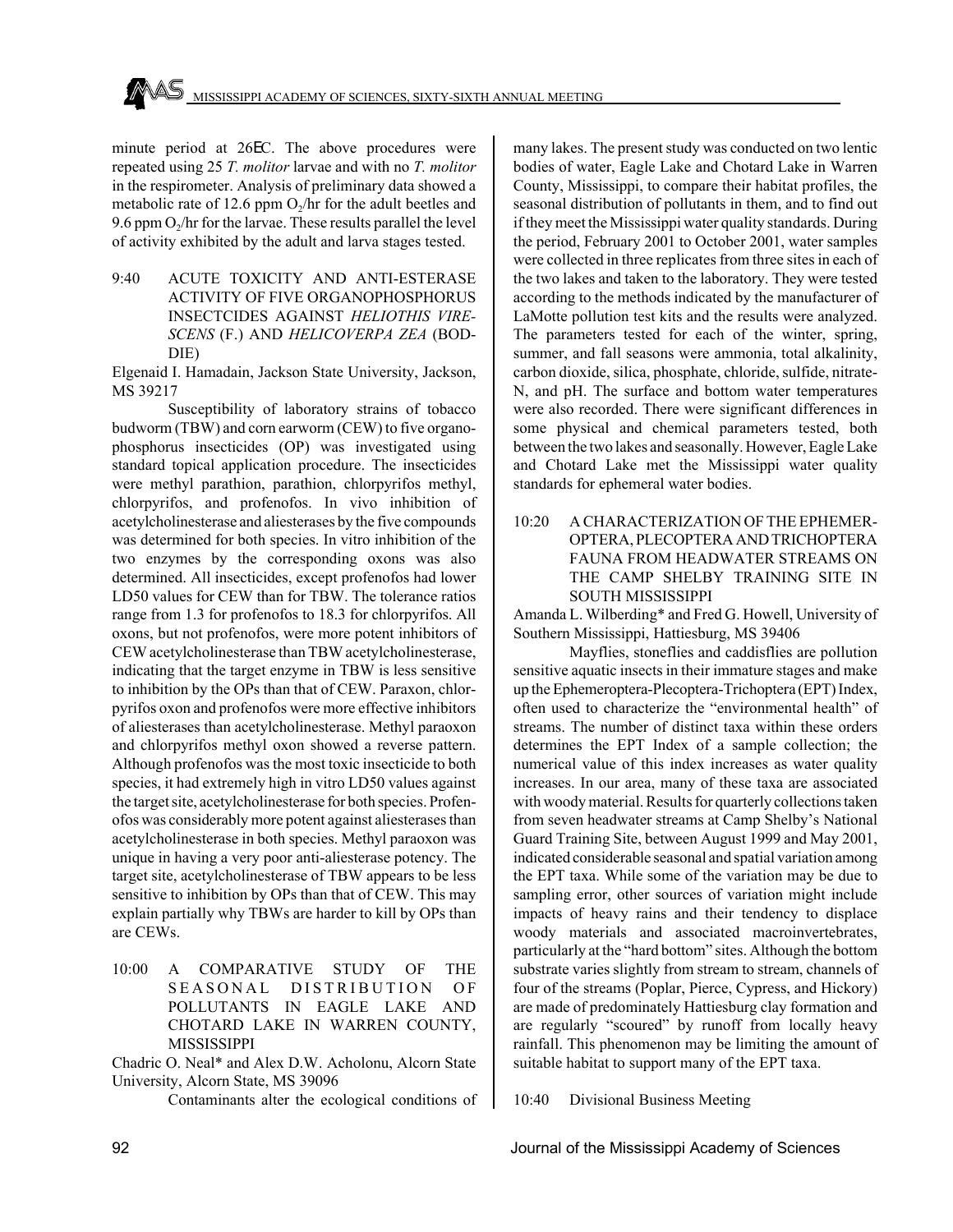

# **SPECIAL PRESENTATIONS**

## THURSDAY MORNING

#### Emerald Room

8:45 STRUCTURE VISUALIZATION IN BIOCHEMISTRY EDUCATION: SEEING IS BELIEVING

Robert Bateman, University of Southern Mississippi, Hattiesburg, MS 39406

With the advent of powerful desktop and laptop personal computers has come a wealth of computational tools that can aid in the understanding of chemical and biochemical concepts. This talk will survey several of the free structure visualization software packages that are currently used in biochemistry instruction. The emphasis will be on the most effective uses of these tools both inside and outside the lecture classroom.

### THURSDAY AFTERNOON

Gulf Hall

**5:00 Dodgen Lecture: Vaccine Controveries: Past and Present**

**Stephanie Cave, MD**

### FRIDAY MORNING

Caribbean Room

9:00–11:00

PROTECTION OF HUMAN SUBJECTS: THE EXPANDING ROLES OF THE INSTITUTIONAL REVIEW BOARD

Reid Jones\*, Georgene Clark\*, and Jane Weare\*, Delta State University, Cleveland, MS 38733

More intensive scrutiny and new policies by the federal Office of Human Research Protections have affected Institutional Review Boards (IRBs) at colleges and universities. The two-hour workshop began with an overview of basic IRB principles and composition, referencing classic studies and prevailing regulations. Recurring issues were reviewed including informed consent, confidentiality, research on minors, appearance of

coercion, undue inducement, deception, and cost-benefit analysis. Review of new federal policies for principal investigators (PIs) and IRBs included a discussion of education requirements for the PI and federal certification of the IRB. Controversial policy decisions are reviewed in a case study format including recent university sanctions and the new issue of "third party informed consent." Members of the audience were selected and participated in a mock IRB Review of these cases. An annotated bibliography of text and web-based materials was distributed. The workshop was designed to partially satisfy PI education requirements and to provide the basis for further study. There was no charge for the workshop unless participants wished to register CEU's.

#### Caprice Room

9:00 Poster Presentation

MISSISSIPPI CENTER FOR SUPERCOMPUTING RESEARCH (MCSR) USER ADVISORY GROUP

Faculty and graduate student researchers will describe their research projects that involve HPC and the use of MCSR resources. IHL faculty and graduate students, with an interest in HPC and/or MCSR facilities and services, are also invited to attend. A meeting of the MSUAG meeting will follow in the afternoon. IHL faculty and graduate students, with an interest in HPC and/or MCSR facilities and services, are also invited to attend.

11:30 MISSISSIPPI CENTER FOR SUPERCOM-PUTING RESEARCH (MCSR) USER ADVISORY GROUP MEETING

David G. Roach\* and Germana Peggion, University of Mississippi, University, MS 38677, and University of Southern Mississippi, Stennis Space Center, MS 39522

The Mississippi Center for Supercomputing Research was established in 1987 by the Mississippi Legislature and the Institutions of Higher Learning (IHL) in order to provide high performance supercomputing (HPC) support for research and instruction at all state universities. The Mississippi Supercomputer User Advisory Committee (MSUAG) was established by the IHL Research Consortium to provide user input and advice to MCSR management and technical staff on policies and procedures for the Center's operations. It includes member representatives from all IHL institutions. The Advisory Group will meet at this MAS conference. Mr. David G. Roach, Director of the MCSR, and Dr. Germana Peggion, MSUAG Chair and Professor at USM Stennis, will conduct the meeting. The agenda includes an update on MCSR HPC facilities and services, introduction of new MCSR staff members, and site reports and ongoing research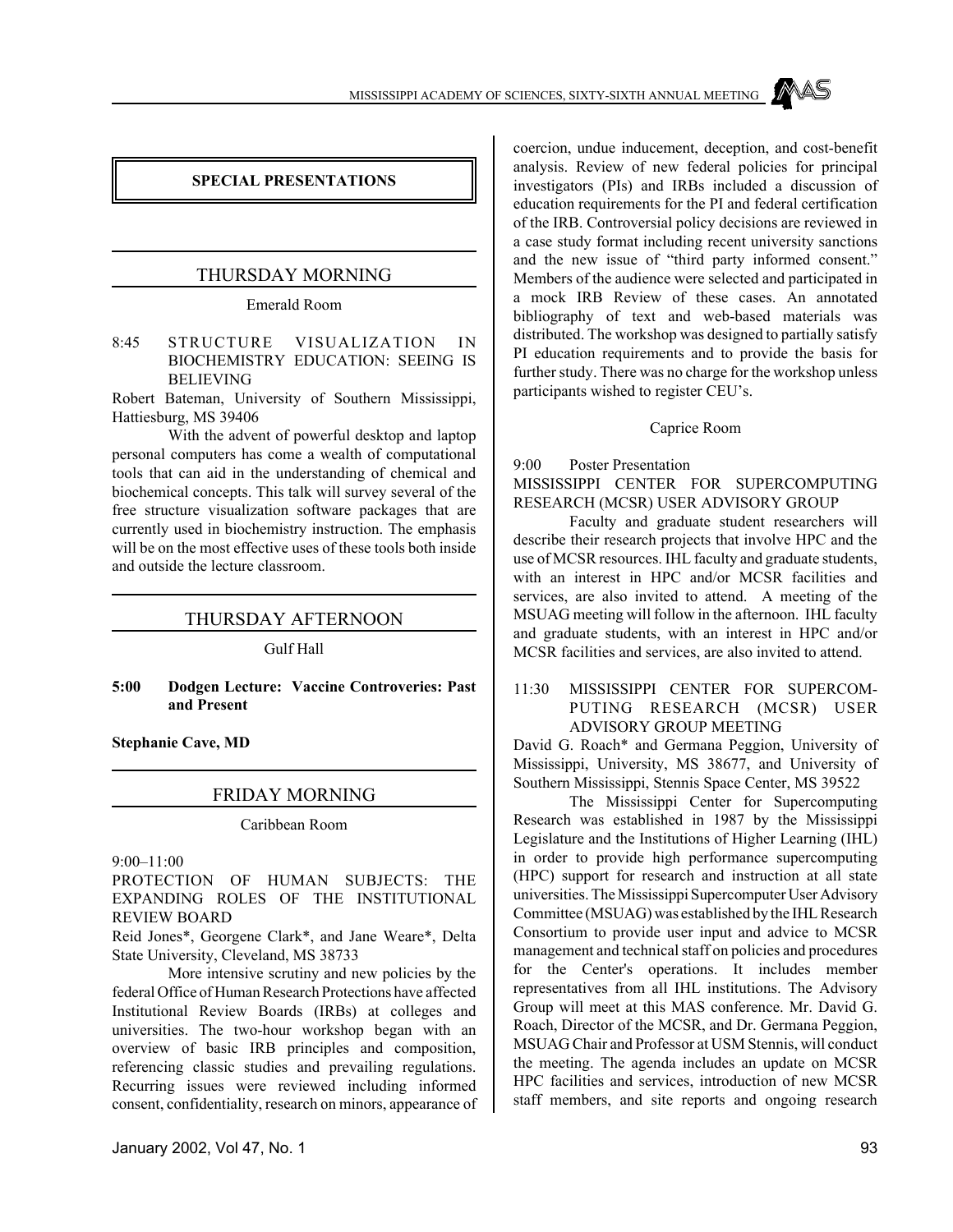

updates by MSUAG representatives. A Poster Session will follow the MSUAG meeting in which faculty and graduate student researchers will have the opportunity to describe their research projects that involve HPC and the use of MCSR resources. IHL faculty and graduate students, with an interest in HPC and/or MCSR facilities and services, are also invited to attend.



2003 Annual Meeting February (dates to be announced) Hattiesburg, Mississippi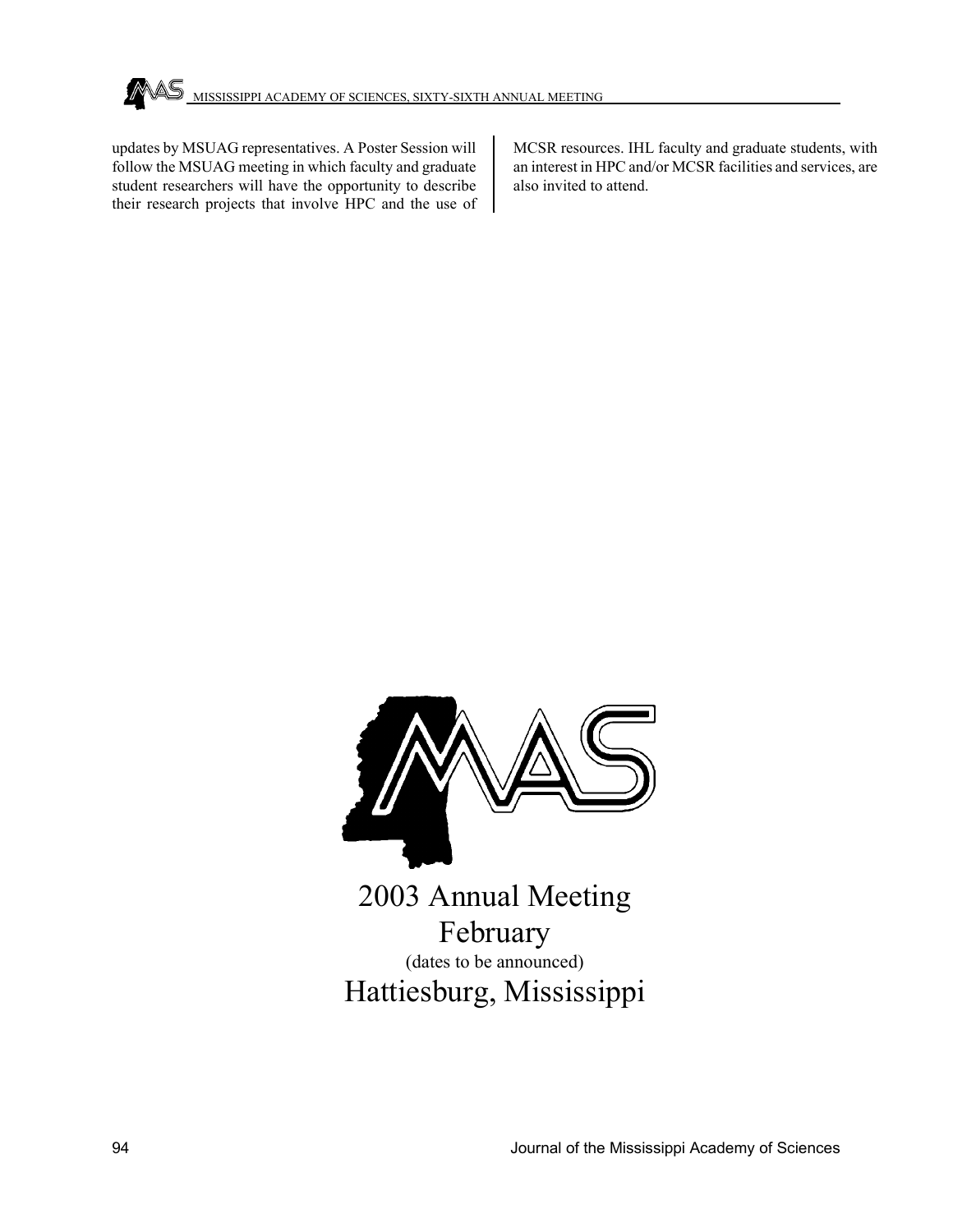# **Index of Authors**

| Maritza Abril  52, 54, 62                                 |
|-----------------------------------------------------------|
| Steven Adamson<br>18                                      |
| Rishi Agarwal<br>19                                       |
| Lovell O. Agwaramgbo  17, 27                              |
| Hinda Ahmed  27                                           |
| William J. Ainsworth 29, 31, 36                           |
| Ahmed Al-Humadi<br>16                                     |
| Rabih O. Al-Kaysi<br>28                                   |
| Adel Al-qurashi<br>13                                     |
| Cuthbert M. Allen<br>71                                   |
| 86                                                        |
| David M. Anderson<br>63                                   |
| Miriam S. Andres<br>63                                    |
| Linda S. Andrews<br>11                                    |
| Dora E. Angelaki<br>43                                    |
| Letemeskel Asfaw<br>75                                    |
| 77                                                        |
| Michelle Augustin                                         |
| 64<br>Raj Bahadur                                         |
| Anisha Bajaj<br>34                                        |
| Brad N. Baker<br>69                                       |
| R.C. Baker<br>23                                          |
| Rodney Baker<br>48                                        |
| Ana L. Balarezo<br>24                                     |
| John N. Baldwin<br>41                                     |
| Jonathan J. Balentine<br>83                               |
| Natalie M. Ballard<br>32                                  |
| Pamela G. Banks . 26, 76, 77, 79, 80                      |
| Sonya D. Barner<br>21                                     |
| 55<br>Joe A. Barnes                                       |
| Marinela Barrero<br>12                                    |
| Billy A. Barrios  76,<br>77                               |
| J. Olivia Bass<br>76                                      |
| Robert Bateman  18, 29, 82, 89                            |
| Russell Bazemore<br>12                                    |
| Carolyn E. Beck<br>55                                     |
|                                                           |
| Gregorio B. Begonia  11, 13<br>Maria F.T. Begonia  11, 13 |
| 25<br>Rowshan Begum                                       |
| Joyce Y. Belcher<br>22<br>.                               |
| Jeremy Bell<br>58                                         |
| S. Bender<br>86<br>.                                      |
| 87<br>Lisa Benezue<br>.                                   |
| Hamed Benghuzzi  43, 47-51                                |
| Richard H. Bennett<br>62                                  |
| .<br>Joseph A. Bentley<br>35                              |
| .                                                         |
| Frank W. Bentrem<br>57<br>.                               |
| Nicholas Bessonv<br>30                                    |
| Karen Bett<br>12<br>.<br>56                               |
| Patricia M. Biesiot                                       |

| Willie Bingham  79,80                            |          |
|--------------------------------------------------|----------|
| Kari Bloodsworth                                 | 86       |
| Michael B.E. Bograd                              | 37       |
| Tancia Boone                                     | 66       |
| Rachell Booth                                    | 29       |
| Callie Bounds                                    | 29       |
| Suzanne A. Boyd                                  | 39       |
| Janet M. Brantley                                | 77       |
| J.B. Braswell                                    | 13       |
| Kenneth J. Brookins                              | 61       |
|                                                  | 60       |
| Nancy J. Brown-Peterson                          |          |
| Robert Brubaker                                  | 21       |
| Juan C. Bruch                                    | 11       |
| Charlotte A. Brunner                             | 63       |
| Jennifer Buchanan                                | 87       |
| Kristi Budzinski  28,                            | 29       |
| Stephen A. Bullard                               | 60       |
| Sonja L. Bullock                                 | 55       |
| Adam J. Burdick                                  | 25       |
| Garfield Burke, Jr.                              | 65       |
| William H. Burnett                               | 57       |
| Jerome Burt                                      | 76       |
| Thomaseo Burton                                  | 76       |
| Jason R. Busch                                   | 53       |
| Peter Butko                                      | 18       |
| Afrachanna D. Butler  11,                        | 13       |
|                                                  | 45       |
| Taylor Butler                                    | 46       |
| Martha Bynum                                     | 76       |
| Sylvia Byrd                                      | 52       |
| Audrey Cage                                      | 49       |
| Sabrina Caldwell                                 | 87       |
| Joseph A. Cameron  35, 44,                       | 50       |
| Gordon C. Cannon 19, 20                          |          |
|                                                  |          |
| Eric Carlton                                     | 34<br>64 |
| Gregory A. Carter                                |          |
| Kristie R. Carter                                | 48       |
| Nicholas J. Carter                               | 29       |
| Rafaela Carvajal 16, 17                          |          |
| $\ldots \ldots \ldots 48, 49, 51$<br>Zelma Cason |          |
| D. Chambliss<br>.                                | 86       |
| Stephen D. Champlin                              | 43       |
| Amy Chasteen                                     | 82       |
| Kiranam Chatti                                   | 27       |
| David Chiluiza                                   | 60       |
| P.L. Chin<br>.                                   | 68       |
| Jefretha Christian                               | 32       |
| Franklin Chukwuma 12,                            | 14       |
| Adrianne Clark                                   | 79       |
|                                                  |          |

| Georgene Clark<br>89                            |    |
|-------------------------------------------------|----|
| Christine Coker                                 | 15 |
| Tricia M. Coleman                               | 19 |
| Johnathan Collins<br>20                         |    |
| Vernetta Colman<br>46                           |    |
| Kristina F. Connor                              | 16 |
| Martha Cooper  84,<br>87                        |    |
| Jason Corbitt<br>32                             |    |
| Kimberly Cornelius<br>24                        |    |
| Centeria Cornellius<br>32                       |    |
| Robert D. Cosentino<br>41                       |    |
| Bernard Cotton 12,<br>14                        |    |
| Regina Covington<br>37                          |    |
| Clayton Cowart<br>83                            |    |
| 50<br>Michael Cox 47,                           |    |
| Shawana Crawford<br>80                          |    |
| 50<br>Shontell Credit                           |    |
| David Creed  27, 28,<br>30                      |    |
| Amy Creel<br>35                                 |    |
| 21                                              |    |
| Mark Crew                                       | 11 |
| Bobby F. Crudup<br>62                           |    |
| Ann Curry                                       |    |
| Conrad W. Curry $\ldots$<br>62                  |    |
| 85                                              |    |
| 80                                              |    |
|                                                 |    |
| Christopher Curtis                              | 76 |
|                                                 | 15 |
| Magid Dagher<br>44<br>Sandhya Dave              |    |
| Ashley N. Davis                                 | 13 |
| 54<br>John D. Davis                             |    |
| 40                                              |    |
| 45                                              |    |
| Susan DeBlanc                                   | 11 |
| 34                                              |    |
| Barry Dellinger<br>Kristen M. Demoruelle<br>35  |    |
|                                                 | 18 |
| Amy Denson<br>47                                |    |
| J. David Dickman 43,                            | 15 |
| Susan V. Diehl                                  | 13 |
| Erica R. Dillon<br>41                           |    |
| David T. Dockery III<br>45                      |    |
|                                                 |    |
| 61<br>Donna Drury                               |    |
| 82<br>Roy J. Duhé 18, 27,                       |    |
| Beth Dunigan 84, 85                             |    |
| 56<br>Kristin N. Ealy                           |    |
| Betty J. Ector                                  | 11 |
| Kirk C. Eddleman<br>46                          |    |
| Abdelnasser A. Eldek<br>70<br>Joan Elder 84, 87 |    |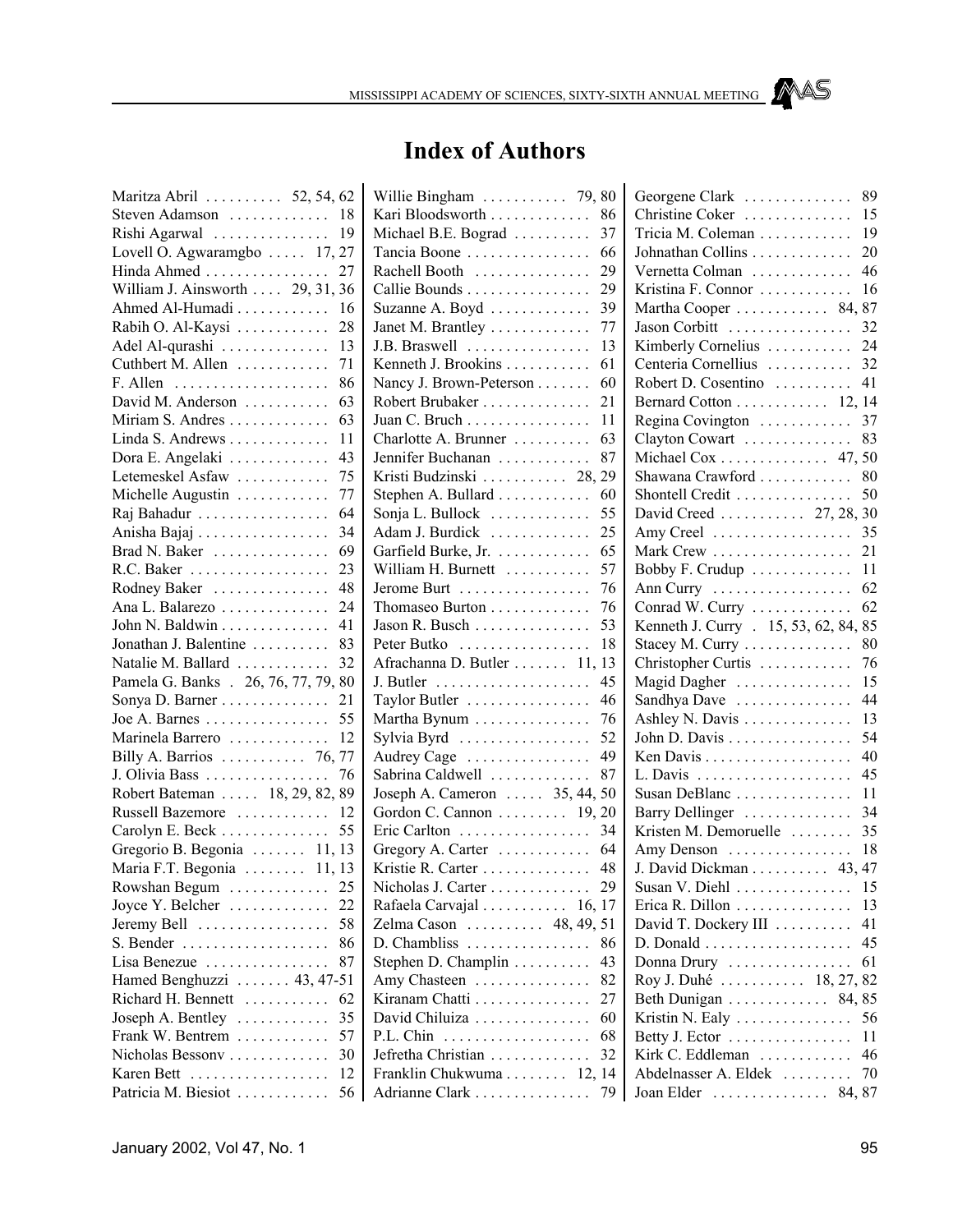

| 35<br>Erick Ellis                                        |  |
|----------------------------------------------------------|--|
| Merri Doretha Ellison<br>85                              |  |
| Dennis Elmore<br>32                                      |  |
| Atef Z. Elsherbeni  68-71                                |  |
| 15                                                       |  |
| Barry England<br>49                                      |  |
| Rebecca Espey  84, 85                                    |  |
| Jeffrey Evans<br>18                                      |  |
| Lori G. Eversull  38, 40                                 |  |
| N. Fahmy<br>86                                           |  |
|                                                          |  |
| Clare Falcon 42<br>Ibrahim O. Farah . 20, 21, 25, 43, 44 |  |
|                                                          |  |
| Abdullah Faruque<br>64                                   |  |
| Newton Fawcett<br>18                                     |  |
| Salvador Fernandez<br>61                                 |  |
| Jeannie Flint<br>85                                      |  |
| Linda S. Flint<br>86                                     |  |
| Leslie Flynn<br>85                                       |  |
| Amy L. Ford<br>79                                        |  |
| Carey L. Ford 54,<br>55                                  |  |
| Phelesia Foster<br>32                                    |  |
| Esmeralda Fuentes<br>32                                  |  |
| Stan J. Galicki<br>38                                    |  |
| Nicola C. Garbett<br>28                                  |  |
| James O. Garner, Jr. 13, 16,<br>17                       |  |
| Marlin L. Gendron<br>67                                  |  |
| 26<br>Steve Georas                                       |  |
| Vaughn S. Goebel<br>43                                   |  |
| Mudlagiri B. Goli<br>87                                  |  |
| James S. Goode<br>25                                     |  |
| Anthony S. Gossett<br>42                                 |  |
| Cathy A. Grace<br>42                                     |  |
| 56                                                       |  |
| W. Monty Graham                                          |  |
| David E. Graves<br>28                                    |  |
| 34<br>O.L. Griffin                                       |  |
| Umeko T. Griffin<br>11                                   |  |
| 56<br>D. Jay Grimes                                      |  |
| 12<br>Casey Grimm                                        |  |
| 39<br>Jeffrey N. Grossman                                |  |
| 39<br>Andrew E. Grosz.<br>.                              |  |
| 29<br>DeGail Hadley $\dots\dots\dots\dots\dots$          |  |
| Jennifer Hale<br>83, 85<br>.                             |  |
| Callie M. Hall<br>61<br>.                                |  |
| Mary Langford Hall<br>78<br>$\ldots$ .                   |  |
| Elgenaid I. Hamadain<br>16, 64,<br>88<br>$\cdots$        |  |
| Robert G. Hamilton<br>14<br>$\mathbb{R}^2$<br>12,        |  |
| 35<br>Ashton T. Hamme<br>.                               |  |
| 28<br>Nicholas B. Hammond                                |  |
| 73<br>Amin Haque                                         |  |
| 47<br>Asim Haque $\dots \dots \dots \dots$ 43,           |  |
| 20<br>T.K. Harden                                        |  |
|                                                          |  |
| Kumari A. Hardy<br>76, 77                                |  |

| James B. Harris                                  |  |  | 41 |
|--------------------------------------------------|--|--|----|
| John C. Harris                                   |  |  | 21 |
| Andy Harrison  68, 69                            |  |  |    |
| Veronica Harvey                                  |  |  | 48 |
| Michelle L. Hawkins                              |  |  | 52 |
| Urseline A. Hawkins                              |  |  | 45 |
| William E. Hawkins                               |  |  | 60 |
| Tabious Hayes                                    |  |  | 69 |
| Johnathan Hays                                   |  |  | 79 |
| Richard W. Heard                                 |  |  | 57 |
| Willie R. Heard  82, 85, 86                      |  |  |    |
| Sabine Heinhorst  19, 20                         |  |  |    |
| Sheila Hendry  84, 85                            |  |  |    |
|                                                  |  |  |    |
|                                                  |  |  |    |
| Glake Hill, Jr. 27                               |  |  |    |
| Roger D. Holloway  36                            |  |  |    |
| Kendria Holt  26,80                              |  |  |    |
| R.J. Holyer                                      |  |  | 59 |
| Wheeler B. Howard                                |  |  | 74 |
| Fred G. Howell                                   |  |  | 89 |
| Juliet G. Huam 12, 14                            |  |  |    |
| Liang C. Huam 12, 14, 15                         |  |  |    |
|                                                  |  |  |    |
| David Hughes                                     |  |  | 59 |
| Diane Hughes                                     |  |  | 77 |
|                                                  |  |  |    |
|                                                  |  |  |    |
| James Hughes 47, 48, 50                          |  |  |    |
| Matthew H. Hulbert                               |  |  | 62 |
| Arthur S. Hume                                   |  |  | 46 |
| Oscar T. Hundley                                 |  |  | 13 |
| Harley Hurlburt                                  |  |  | 60 |
| Myron Hutson                                     |  |  | 33 |
| Huey-Min Hwang                                   |  |  | 24 |
| Patrick E. Igbokwe 12, 14, 15                    |  |  |    |
| Julius O. Ikenga                                 |  |  | 88 |
| Stephen L. Ingram $\dots \dots \dots \dots$ 42   |  |  |    |
| Matthew J. Inman                                 |  |  | 71 |
| Ali B. Ishaque                                   |  |  | 44 |
| Alma Jackson                                     |  |  | 33 |
| Leighton Janes                                   |  |  | 19 |
| Nichalos L. Jeffries                             |  |  | 74 |
|                                                  |  |  | 62 |
| John K. Jenkins $\dots \dots \dots \dots 21, 26$ |  |  |    |
| Rochelle Jenkins                                 |  |  | 67 |
| C. Jennings                                      |  |  | 14 |
| Yuguo Jiao                                       |  |  | 24 |
| Alton B. Johnson                                 |  |  | 14 |
| Ericka Johnson                                   |  |  | 76 |
| Aquanda Jones                                    |  |  | 12 |
| D. Jones                                         |  |  | 45 |
| Lauren Jones                                     |  |  | 64 |

| Reid Jones                                       | 89     |
|--------------------------------------------------|--------|
| Veleka N. Jones                                  | 24     |
| Vladimir Kamenkovich 57, 60, 61                  |        |
| U.D. Kandalam                                    | 62     |
| Rick Kastner  58,                                | 83     |
| Abul B. Kazi                                     | 33     |
| Andrea J. Kelley                                 | 32     |
| Rebecca Kelly                                    | 52     |
|                                                  | 17     |
| Protiti Khan                                     | 78     |
| Shaila Khan                                      |        |
| Ahmed A. Kishk  69-72                            |        |
| Jessie Kneupper                                  | 38     |
| Joseph Kolibal  64,                              | 67     |
| R.E. Kramer                                      | 23     |
| Przemo Kranz                                     | 66     |
| Rena A. Krol                                     | 60     |
|                                                  | 45     |
| P. Kumar                                         | 14     |
| Ravinder Kumar                                   | 65     |
| Kanadadurga Kundrapu                             | 27     |
| Seth Kunen                                       | 81     |
| Gary R. Kunkel                                   | 21     |
| Patrick B. Kyle  23,                             | 46     |
| A. Lampton                                       | 44     |
| Ann Lange                                        | 77     |
|                                                  | 75     |
| David A. Lange                                   |        |
| Kirsten M. Larsen  58, 63                        |        |
| Steve Larson                                     | 17     |
| Kayce Leard 29, 36                               |        |
| Johna Leddy                                      | 31     |
| Aimee T. Lee                                     | 86     |
|                                                  |        |
| Ken S. Lee 32, 34, 35                            |        |
| Sheeyong Lee                                     | 27     |
|                                                  |        |
|                                                  |        |
| Lydia L. Lewis 27                                |        |
| Lin-Miao Lin                                     | 81     |
| Susan Lockhart                                   | 76     |
| David Loflin                                     | 74     |
| Slawomir Lomnick                                 | 34     |
| Ann C. Long                                      | 25     |
|                                                  | 29     |
| Kyle F. Lott $\dots \dots \dots \dots$           |        |
| Jeffery Lotz<br>.                                | 62     |
| Howard Loving                                    | 22     |
| Milan V. Lukich                                  | 70     |
| Yuan Luo                                         | 25     |
| Carol Blanton Lutken<br>42.                      | 43     |
| Mary F. Lux                                      | 84     |
| Melinda R. Lyman                                 | 15     |
| Julia S. Lytle                                   | 59, 63 |
| Thomas F. Lytle $\dots \dots \dots \dots$ 59, 63 |        |
|                                                  |        |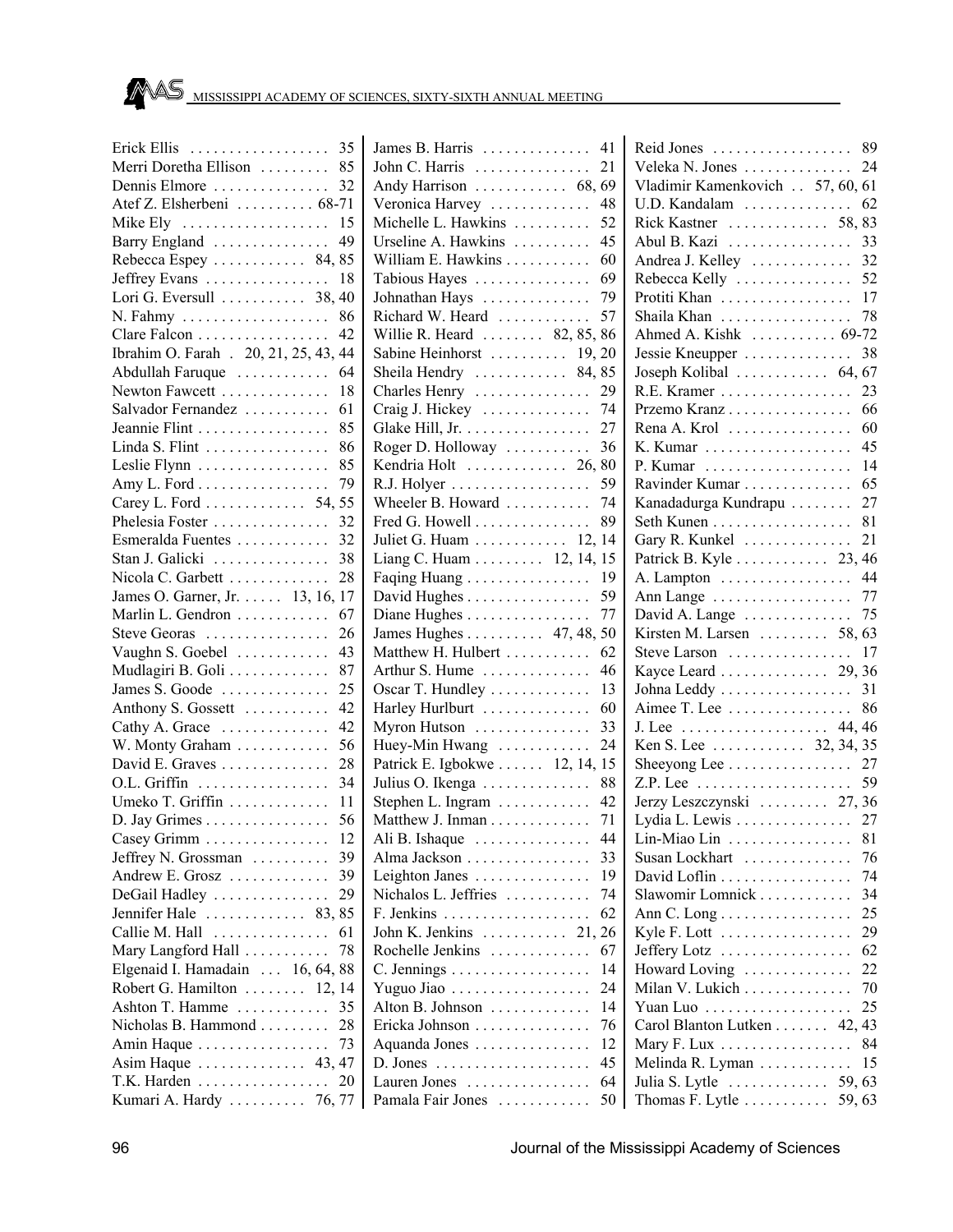

|                                                         | 62 |
|---------------------------------------------------------|----|
| David Magee                                             | 76 |
| Julian Magee                                            | 35 |
| William C. Mahone  33, 87                               |    |
| Faye Mallette                                           | 58 |
| Naila Mamoon                                            | 27 |
| Kanchan Manaktala                                       | 65 |
| Slobodanka D. Manceva                                   | 18 |
| Steve Manis                                             | 86 |
| Steve Manning                                           | 63 |
| Doug Mansfield  83, 86, 87                              |    |
| Amy Marks  27                                           |    |
| $D.S.$ Marshall $\ldots \ldots \ldots \ldots \ldots$ 13 |    |
| Frank B. Matta  12, 13, 16, 17                          |    |
| Tyrus McCarty  69, 74                                   |    |
| Eric McClendon  34                                      |    |
| John G. McCoy  33, 81                                   |    |
| Brian T. McDaniel  72                                   |    |
| D. Olga McDaniel  46                                    |    |
| Larry S. McDaniel  44                                   |    |
| Brian H. McFarland  37                                  |    |
| Thomas M. McGee $\dots \dots$ 42, 43                    |    |
| Kimberly McGehee  12, 14                                |    |
| Sarah Lea McGuire  25                                   |    |
| Byram D. McKinzie 54                                    |    |
|                                                         |    |
| Kevin McKone $\ldots \ldots \ldots \ldots \ldots$ 60    |    |
| Kenneth D. McMurtrey  33, 81                            |    |
| Amanda McPeek  58                                       |    |
| L. Hollis Melton 83, 87                                 |    |
| Alfred Mikell  34, 37                                   |    |
| Patricia Miller  87                                     |    |
| Richard L. Miller  61                                   |    |
| Stacy Miller $\ldots \ldots \ldots \ldots \ldots$ 85    |    |
| Stephanie Misquitta  29                                 |    |
| Lakeshia Moore  20                                      |    |
| Daila Morgan 12, 14                                     |    |
| Shomari Mosi 66                                         |    |
|                                                         | 33 |
| Stephanie A. Myrick                                     | 67 |
| Brian Napolion                                          | 35 |
| Kenneth Ndebele                                         | 21 |
| Dmitri Nechaev  57, 61                                  |    |
| Neelima                                                 | 45 |
| Ronda Neiderhauser                                      | 81 |
| R.R. Neubig $\ldots \ldots \ldots \ldots \ldots$        | 19 |
|                                                         |    |
| Karen Ng 84, 85<br>Zakiya Nicks 34                      |    |
|                                                         | 86 |
| Charlotte Oakley                                        | 52 |
| John T. Ogle $\dots \dots \dots \dots \dots$            | 60 |
| Olufunke Okuyiga-Ezem                                   | 13 |
| Swee H. Ong $\ldots \ldots \ldots \ldots$               | 71 |

| Maria Oropeza                                    | 46 |
|--------------------------------------------------|----|
| Brian Ortman                                     | 56 |
|                                                  |    |
| H.E. Outlaw  19-21                               |    |
| Robin M. Overstreet                              | 60 |
| Skip Owens                                       | 15 |
| Terry Panhorst                                   | 41 |
| Girish K. Panicker  11, 16, 17                   |    |
| Leo A. Paquette                                  | 35 |
| T.M. Parchure  54, 68, 72,                       | 73 |
| Karishma A. Parekh                               | 24 |
| Katrina S. Parker                                | 20 |
| Kim A. Parker                                    | 45 |
| Marcus Parks                                     | 72 |
| Chandra M. Pathak                                | 36 |
|                                                  | 23 |
|                                                  | 52 |
|                                                  | 39 |
| David M. Patrick  38,                            |    |
| Germana Peggion 66, 68,                          | 90 |
| Sara Pelleteri                                   | 83 |
| Harriet Perry  58, 63                            |    |
| Ryan Pew                                         | 58 |
| Andrea M.B. Phillips                             | 56 |
| John Piletz 34, 79                               |    |
|                                                  |    |
|                                                  |    |
| Melanie C. Pollan                                | 51 |
| Daryl Pollard                                    | 18 |
| A.M. Powell $\dots \dots \dots \dots \dots 14$ , | 15 |
| Naci Powell                                      | 33 |
| Cherie Pringle                                   | 58 |
| Corunda T. Pruitt                                | 44 |
| Aaron Puckett                                    | 48 |
| Christine M. Purser                              | 46 |
| Marianne Pusztai-Carey                           | 18 |
| B. Rajanna 45, 62                                |    |
| S. Rajanna $\dots \dots \dots \dots \dots$       | 45 |
| Chet F. Rakocinski $\ldots \ldots \ldots 57, 61$ |    |
| Hellen Ransom                                    | 52 |
| Y.P. Rao<br>.                                    | 45 |
| Donald G. Redalje                                | 61 |
| Charles D. Redmond                               | 52 |
| William F. Reid, Jr.                             | 41 |
| Michael Repka                                    | 20 |
| <b>Scott Rhodes</b><br>.                         | 46 |
| Charles Rhyne                                    | 16 |
| <b>Scott Rimes</b><br>.                          | 12 |
| David G. Roach<br>68.                            | 90 |
| April Robinson                                   | 32 |
| Tinetta Robinson                                 | 49 |
| Robin W. Rockhold<br>44,86                       |    |
| Jonathan Rodarte                                 | 64 |
|                                                  |    |

| Paul Russo<br>James M. Sabatier<br>Lawson Safley<br>Sudha Sankaran  19<br>Misty D. Savell $\ldots \ldots \ldots \ldots$ 39<br>Joi Sawyer  33 | 38<br>18<br>-74<br>21 |
|----------------------------------------------------------------------------------------------------------------------------------------------|-----------------------|
|                                                                                                                                              |                       |
|                                                                                                                                              |                       |
|                                                                                                                                              |                       |
|                                                                                                                                              |                       |
|                                                                                                                                              |                       |
|                                                                                                                                              |                       |
|                                                                                                                                              |                       |
|                                                                                                                                              |                       |
| Tiffany Scarff  12, 14, 86                                                                                                                   |                       |
|                                                                                                                                              |                       |
|                                                                                                                                              |                       |
| K.E. Schneider  23                                                                                                                           |                       |
| Paul G. Schruben  39                                                                                                                         |                       |
|                                                                                                                                              |                       |
| B.S. Sekhon                                                                                                                                  | 23                    |
| U. Shammem                                                                                                                                   | 62                    |
| Anil K. Sharma                                                                                                                               | 85                    |
|                                                                                                                                              | 85                    |
| Kenny Shell                                                                                                                                  | 83                    |
| Alan M. Shiller $\ldots \ldots \ldots \ldots$ 63                                                                                             |                       |
| Hak-Chul Shin  75                                                                                                                            |                       |
| S. Shirisha $\ldots \ldots \ldots \ldots \ldots$ 45                                                                                          |                       |
| M.K. Shukla 36                                                                                                                               |                       |
| Ketia L. Shumaker 15, 16                                                                                                                     |                       |
| Juan L. Silva  12, 16, 17                                                                                                                    |                       |
| Shaneka Simmons $\ldots$ 21, 22                                                                                                              |                       |
|                                                                                                                                              |                       |
|                                                                                                                                              |                       |
|                                                                                                                                              |                       |
|                                                                                                                                              |                       |
|                                                                                                                                              |                       |
| Cedric A. Sims 14, 16, 17<br>Barbara J. Smith 15<br>Charles E. Smith $\ldots \ldots \ldots \ldots 68-72$                                     |                       |
|                                                                                                                                              |                       |
|                                                                                                                                              |                       |
| John K. Smith 27                                                                                                                             |                       |
| Julie V. Smith 25                                                                                                                            |                       |
| Lowrey Smith 32                                                                                                                              |                       |
|                                                                                                                                              |                       |
|                                                                                                                                              |                       |
| Paula J. Smithka 53<br>Andy Soto                                                                                                             | 62                    |
| J. Lee Spencer $\dots \dots \dots$                                                                                                           | 46                    |
|                                                                                                                                              | 46                    |
|                                                                                                                                              | 13                    |
|                                                                                                                                              | 81                    |
| James L. Spencer<br>J.D. Spiers<br>Regina F. Spiers<br>Booker Spurlock                                                                       | 35                    |
| A. Srinivasan                                                                                                                                | 86                    |
| James E. Starnes                                                                                                                             | 40                    |
| Chad A. Steed $\ldots$                                                                                                                       | 67                    |
| Andrew Steele                                                                                                                                | 32                    |
| Marcus Steele $\ldots \ldots \ldots 32$ ,                                                                                                    | 33                    |
| Kristina L. Stensaas                                                                                                                         | 34                    |
| Okoye Steven                                                                                                                                 | 64                    |
| Neil Stowe<br>Emily Strack                                                                                                                   | 35<br>41              |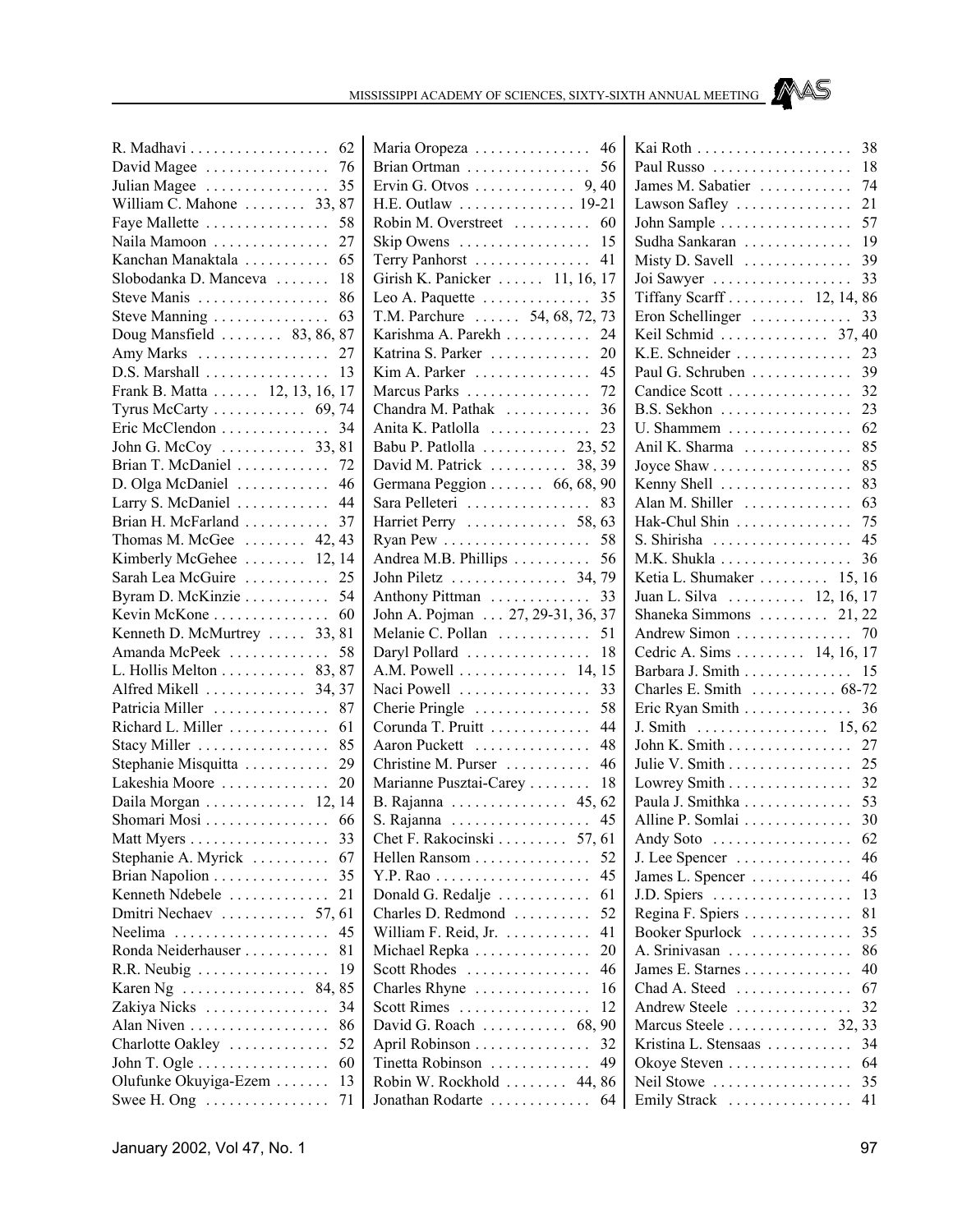

| Gail E. Stratton  87         |    |
|------------------------------|----|
| Chris Strawbridge  33, 81    |    |
| Betsy A. Sullivan 82, 87     |    |
| Heather Sullivan  87         |    |
| Robert Suter                 | 87 |
| Charles T. Swann             | 42 |
| Greg Szulezewski             | 35 |
| Barbara Tardy                | 32 |
| Felicia Magee Tardy          | 51 |
| Wutasha Taylor               | 64 |
|                              | 72 |
| Rozenn Texier-Picard         | 30 |
| Chandra S. Theegala          | 32 |
| Bridget Thompson             | 87 |
| David E. Thompson 39,        | 41 |
| Patrina Thompson             | 18 |
|                              |    |
| Sarah Tompkins               | 36 |
| Tammy Townsend  60           |    |
| Michael E. Trenchard         | 67 |
| Christine Trigg  58, 63      |    |
| Sarah Tringle  83            |    |
| Brian Trussell 47, 50        |    |
| Audrey Tsao 50               |    |
| Yuko Tsutsui  18             |    |
| Michelle Tucci  47-51        |    |
| Suresh C. Tyagi  45          |    |
| S. Kant Vajpayee  54, 74, 75 |    |
|                              |    |

| S. Vardhanapu                                  | 62 |
|------------------------------------------------|----|
| Gregory Vaughn                                 | 34 |
| Letitia Veals                                  | 51 |
| Ramaiyer Venkatraman                           | 35 |
| Sergey Vinogradov  57, 61                      |    |
| Nadya Vinogradova  57, 61                      |    |
| Vitaly Volpert                                 | 30 |
| Mira Walker                                    | 35 |
| Robin Walker                                   | 15 |
| Sharon Walker                                  | 86 |
| William Walker                                 | 63 |
| Howard D. Walters  82, 83                      |    |
| John Ward $\ldots \ldots \ldots \ldots$ 47, 50 |    |
| Rodrick J. Warren                              | 11 |
| Ramsey Wash                                    | 58 |
| Alfred Waterfeld                               | 35 |
| Jonathan E. Watkins                            | 62 |
| Clarence E. Watson  16,                        | 17 |
| Sheree Watson  26, 79,                         | 80 |
| Christina Watters                              | 29 |
| Jane Weare                                     | 89 |
| Graham Weaver                                  | 29 |
| David L. Wertz  28, 29, 31, 36                 |    |
| Rani Wesley                                    | 82 |
| Kersten Wheeler                                | 57 |
| Cedrick Whitaker                               | 23 |
| Lacey White                                    | 85 |
|                                                |    |

| Joe Whitehead                                        | 75 |
|------------------------------------------------------|----|
| Amanda L. Wilberding                                 | 89 |
| Eric B. Williams                                     | 20 |
| Holly R. Williams                                    | 30 |
| Judith L. Williams                                   | 56 |
| Michael Williams  37, 38                             |    |
| Clint Williford                                      | 33 |
| Barbara A. Wilson 22, 23                             |    |
| Jason T. Wilson                                      | 38 |
| Shawanda Wilson                                      | 32 |
| W. William Wilson                                    | 35 |
| Macolm Wimbish                                       | 52 |
| Amanda C. Winters                                    | 31 |
| Edward Woo                                           | 69 |
| J. Robert Woolsey                                    | 43 |
| Alexander B. Yakovlev                                | 70 |
|                                                      | 44 |
| Courtney J. Young                                    | 11 |
| Hongtao Yu                                           | 24 |
|                                                      | 64 |
| $M.S. Zaman \dots \dots \dots \dots \dots \dots 14,$ | 15 |
| Guiping Zheng                                        | 68 |
|                                                      | 79 |
| Sandi Zimmerman                                      | 48 |
| R. Thomas Zoeller                                    | 20 |
| Brian D. Zoltowski                                   | 29 |
|                                                      | 31 |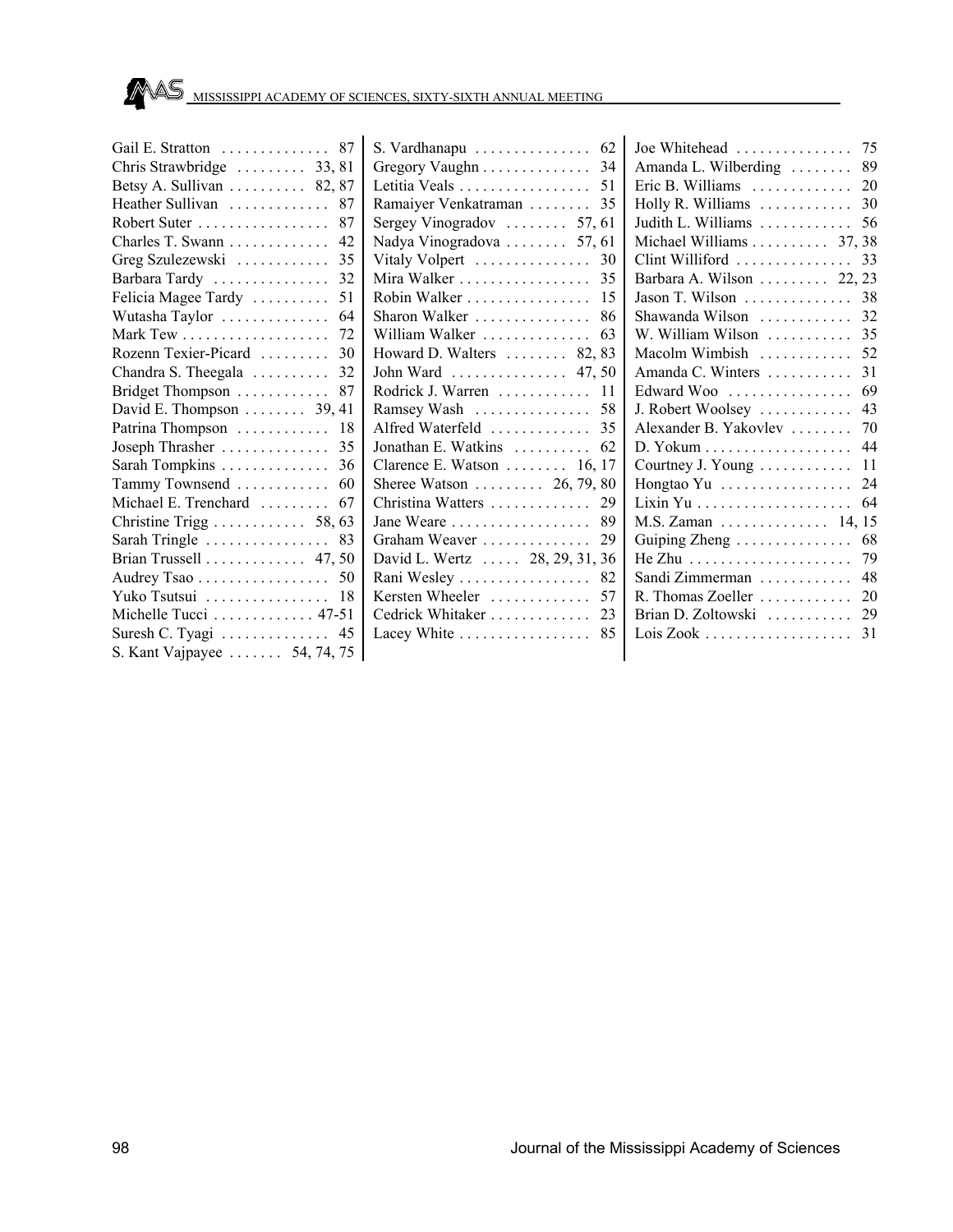

# Notes